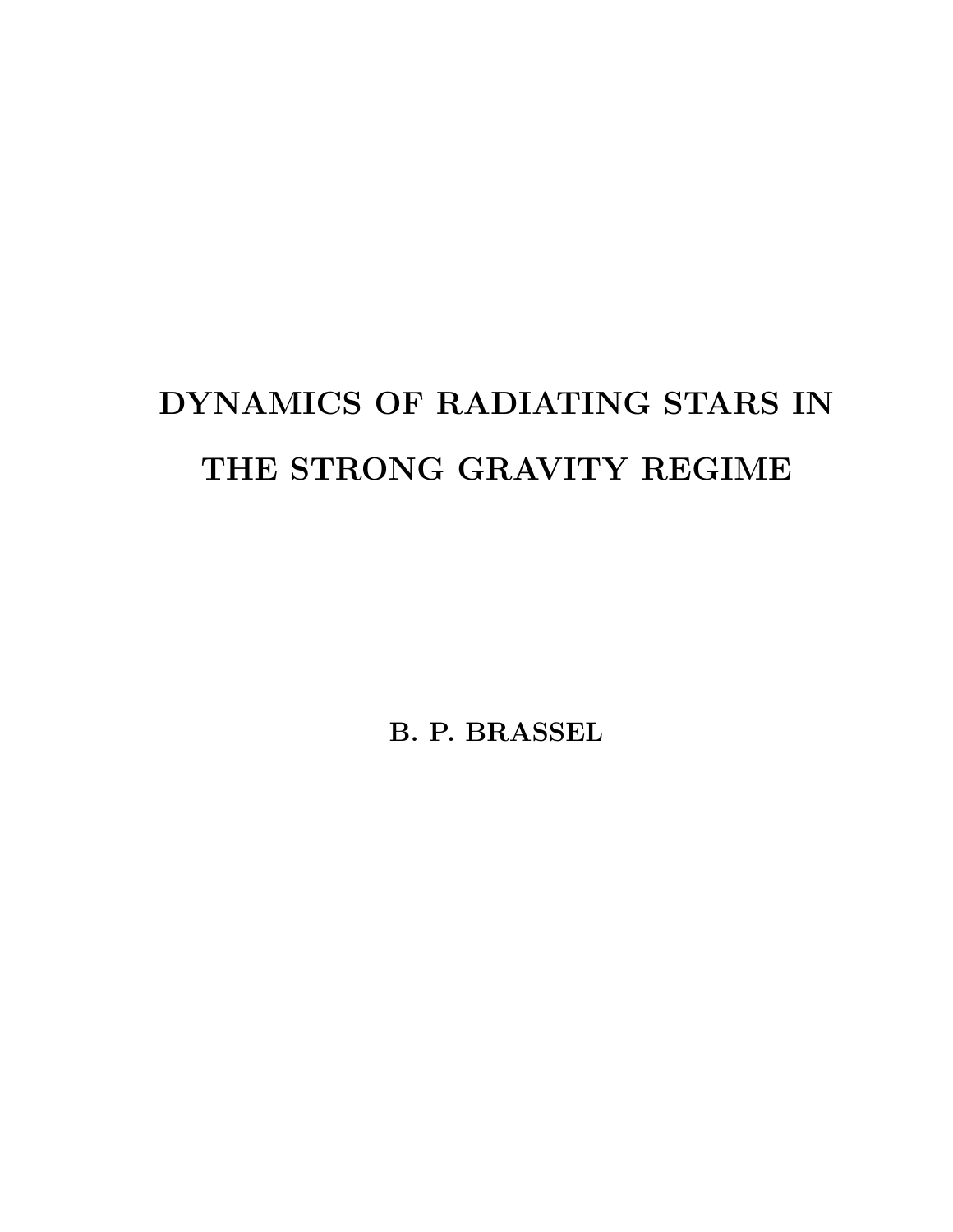# Dynamics of radiating stars in the strong gravity regime

by

Byron P. Brassel

BSc, BSc (hons), MSc

A dissertation submitted in fulfilment

of the academic requirements for the degree of

Doctor of Philosophy

in

Applied Mathematics

in the

Astrophysics and Cosmology Research Unit

School of Mathematics, Statistics and Computer Science

University of KwaZulu-Natal

Durban

August 2017

As the candidate's supervisors, we have approved this dissertation for submission.

| Signed: | Name: Prof. S. D. Maharaj | Date: |
|---------|---------------------------|-------|
| Signed: | Name: Dr. R. Goswami      | Date: |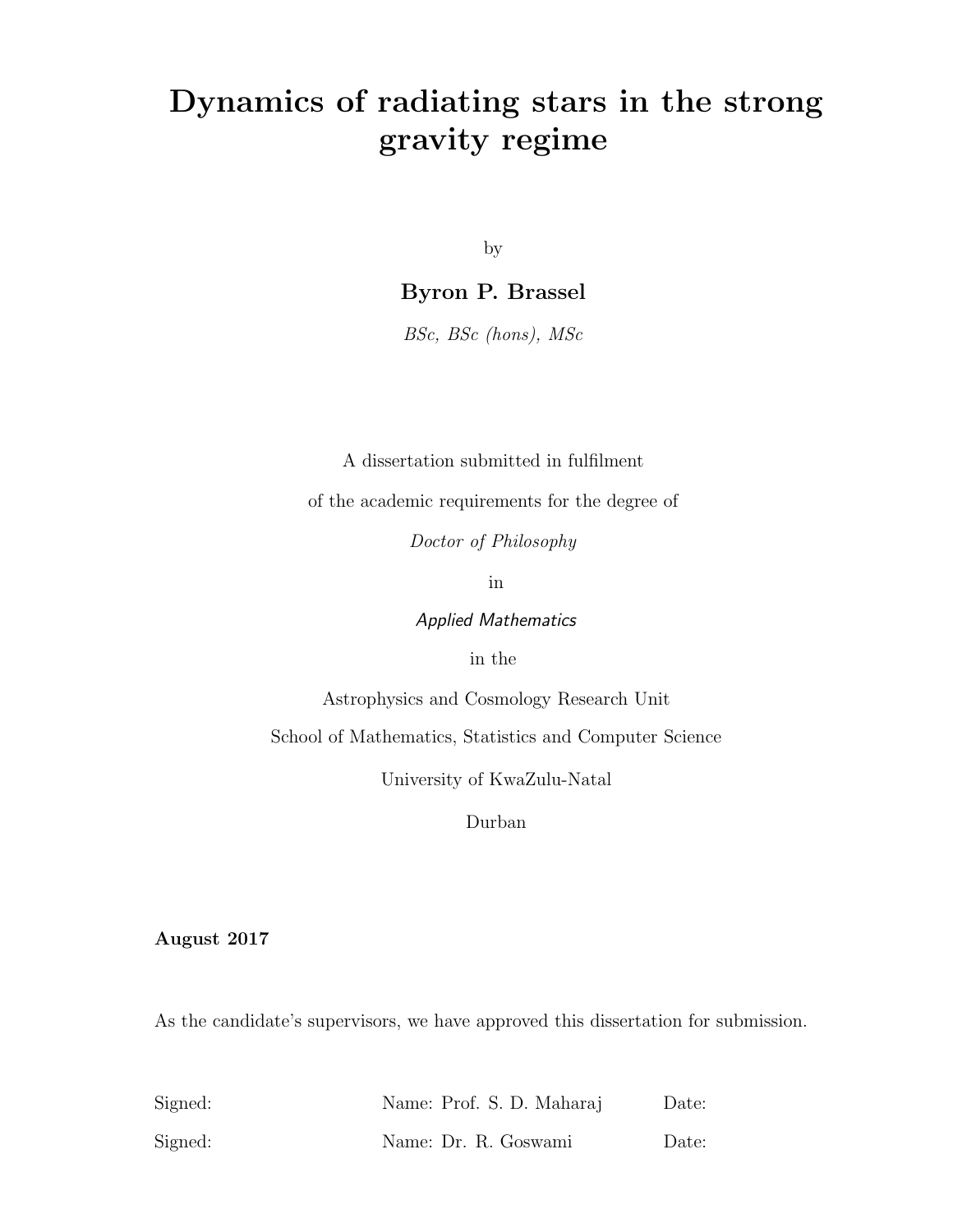### Abstract

We model the dynamics of a spherically symmetric radiating dynamical star, emitting outgoing null radiation, with three spacetime regions. The local internal atmosphere is a two-component system consisting of standard pressure-free, null radiation and an additional string fluid with energy density and nonzero pressure obeying all physically realistic energy conditions. The middle region is purely radiative which matches to a third region which is the Schwarzschild exterior. A large family of solutions to the field equations are presented for various realistic equations of state. A comparison of our solutions with earlier well known results is undertaken and we show that all these solutions, including those of Husain, are contained in our family. We then generalise our class of solutions to higher dimensions and consider the effects of diffusive transport We also study the gravitational collapse in the context of the cosmic censorship conjecture. We outline the general mathematical framework to study the conditions on the mass function so that future directed nonspacelike geodesics can terminate at the singularity in the past. Mass functions for several equations of state are analysed using this framework and it is shown that the collapse in each case terminates at a locally naked central singularity. These singularities are strong curvature singularities which implies that no extension of spacetime through them is possible. These results are then extended to modified gravity. We establish the result that the standard Boulware-Deser spacetime can radiate. This allows us to model the dynamics of a spherically symmetric radiating dynamical star in five-dimensional Einstein-Gauss-Bonnet gravity with three spacetime regions. Finally, the junction conditions are derived entirely in fivedimensional Einstein-Gauss-Bonnet gravity via the matching of two spacetime region leading to a model for a radiating star in higher order gravity.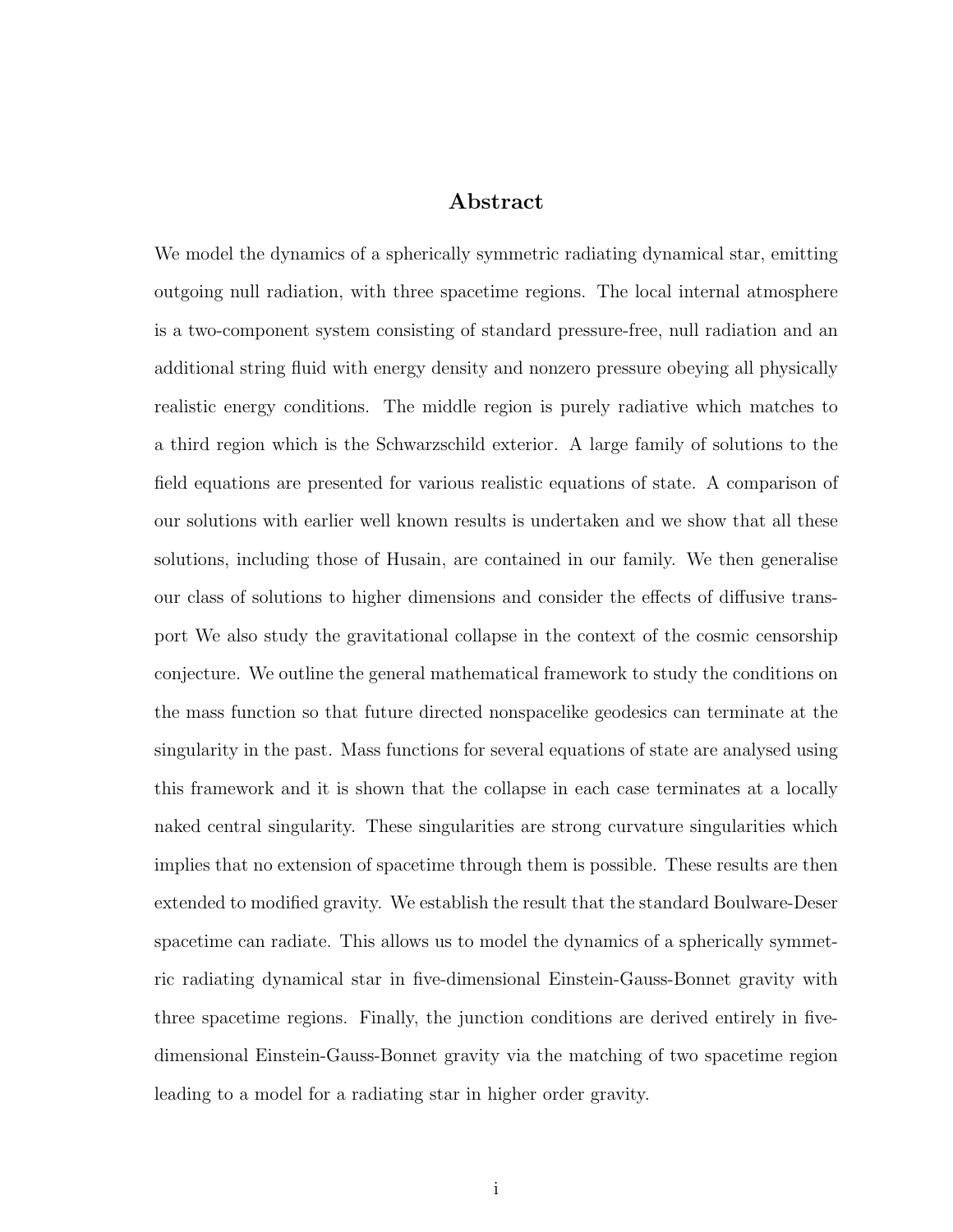### Declaration 1 - Plagiarism

- I, Byron Brassel, hereby declare that
	- 1. The research reported in this dissertation represents my own original work, except where specifically indicated to the contrary in the text.
	- 2. This dissertation has not been submitted in the past for any degree at any other institution (academic or otherwise).
	- 3. This dissertation does not contain other persons' data, pictures, graphs or other information, unless specifically acknowledged as being sourced from the said persons.
	- 4. This dissertation does not contain other persons' writing, unless specifically acknowledged as being sourced from the said persons. Where other written sources have been quoted, then:
		- a. Their words have been re-written but the general information attributed to them has been referenced.
		- b. Where their exact words have been used, their writing has then been placed in italics, within quotation marks, and referenced.
	- 5. This dissertation does not contain text, graphics or tables copied and pasted from the Internet, unless specifically acknowledged, and the source being detailed in the dissertation and in the Bibliography.

Signed

...............................................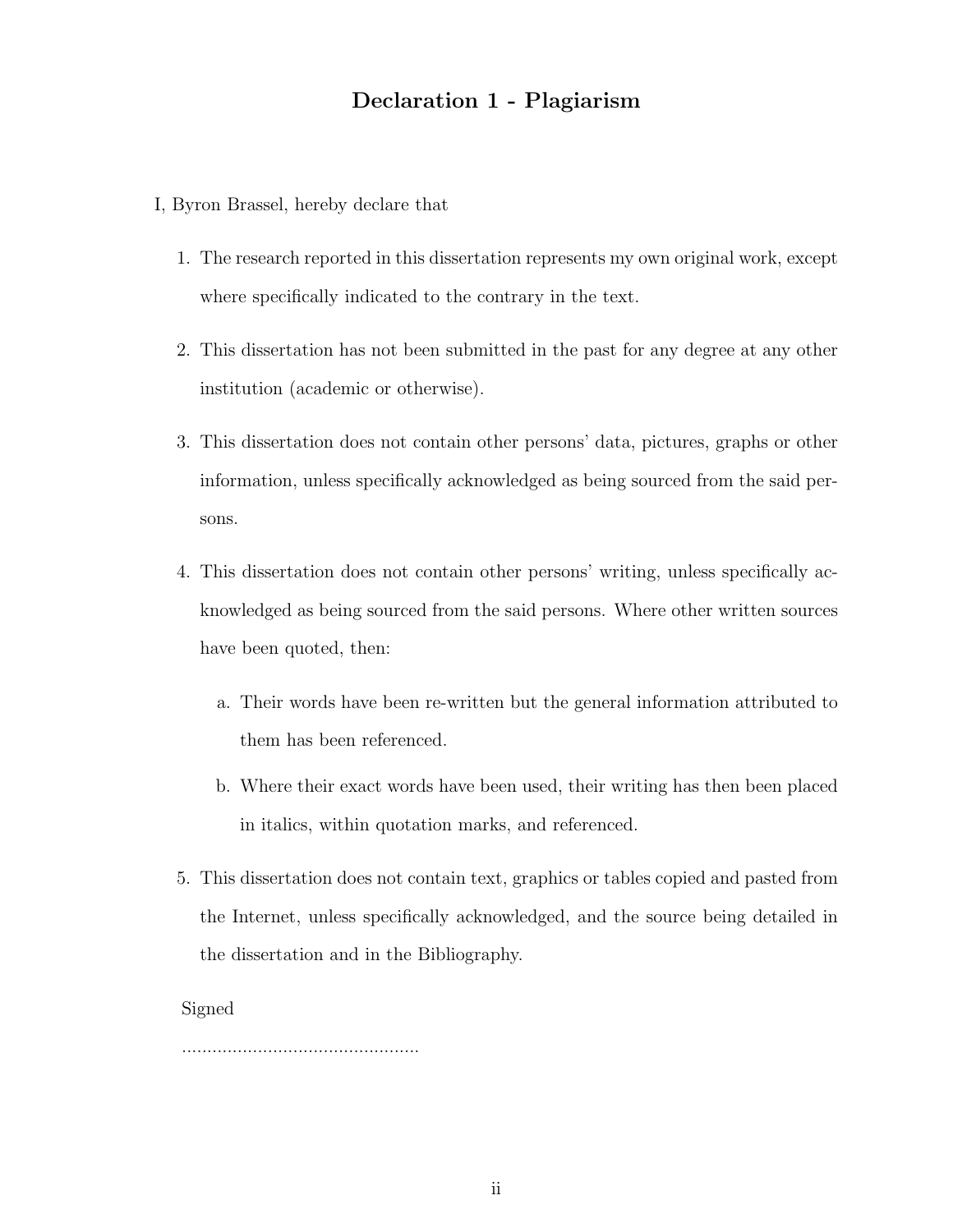### Declaration 2 - Publications

The content contained within the pages of this dissertation is partially based upon the following research papers (published and in preparation) in peer-reviewed journals:

#### Publication 1

Brassel B P, Maharaj S D and Govender G, Analytical models for gravitating radiating systems, Advances in Mathematical Physics 2015, 274251 (2015).

#### Publication 2

Govender G, Brassel B P and Maharaj S D, The effect of a two-fluid atmosphere on relativistic stars,  $Eur. Phys. J. C$  75, 324 (2015).

#### Publication 3

Brassel B P, Maharaj S D and Goswami R, Diffusive and dynamical radiating stars with realistic equations of state, Gen. Relativ. Gravit. 37, 49 (2017).

#### Publication 4

Brassel B P, Goswami R and Maharaj S D, Collapsing radiating stars with various equations of state, Phys. Rev. D 95, 124051 (2017).

#### Publication 5

Brassel B P, Maharaj S D and Goswami R, The Boulware-Deser class of spacetimes radiates, Gen. Relativ. Gravit. 49, 101 (2017).

#### Publication 6

Brassel B P, Maharaj S D and Goswami R, Gravitational collapse to regular black holes in five-dimensional Einstein-Gauss-Bonnet gravity, in preparation (2017).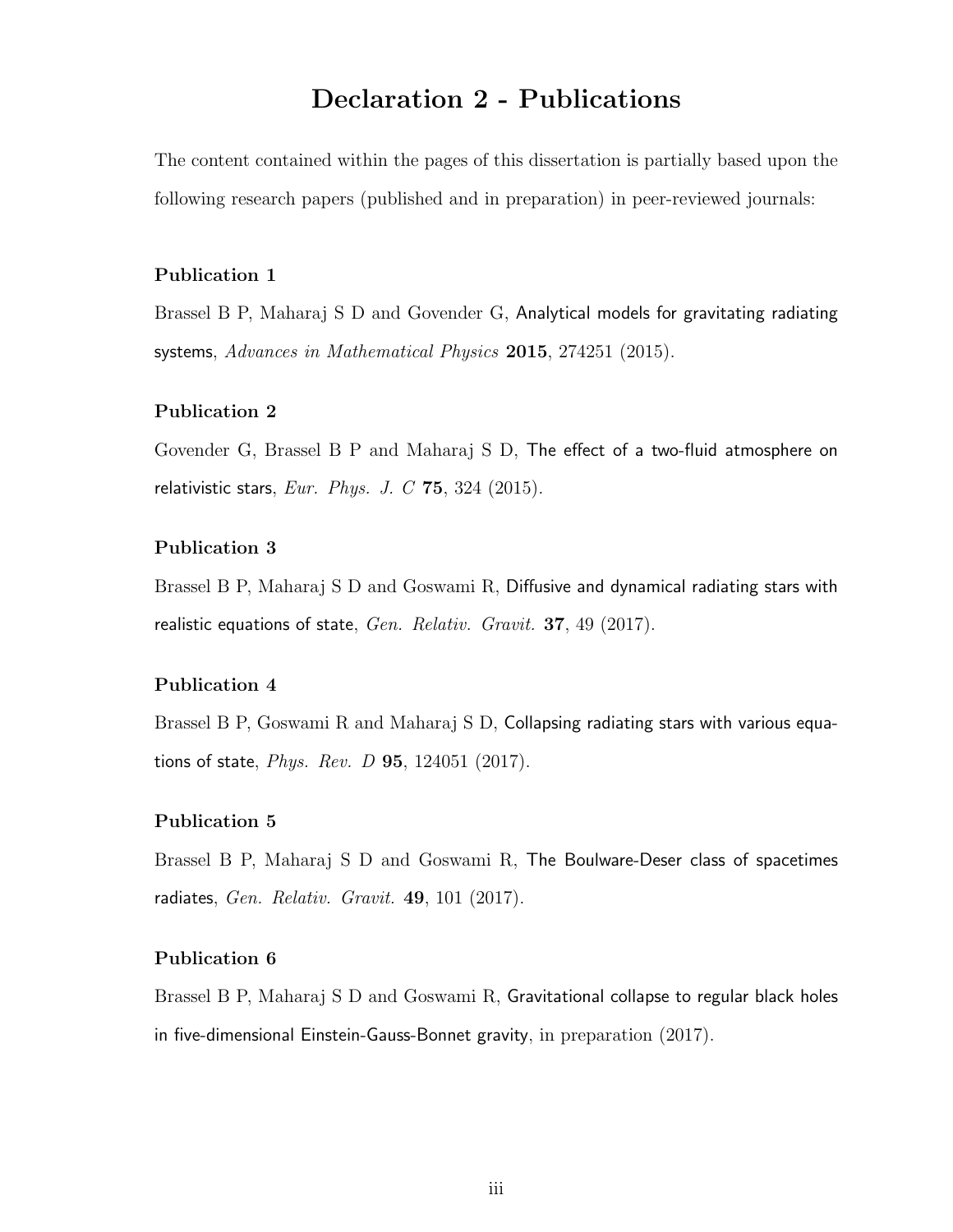Dedication

Dedicated to the

### Carcharodon carcharias

May the dark blue worlds they reside in continue to exist sempiternally.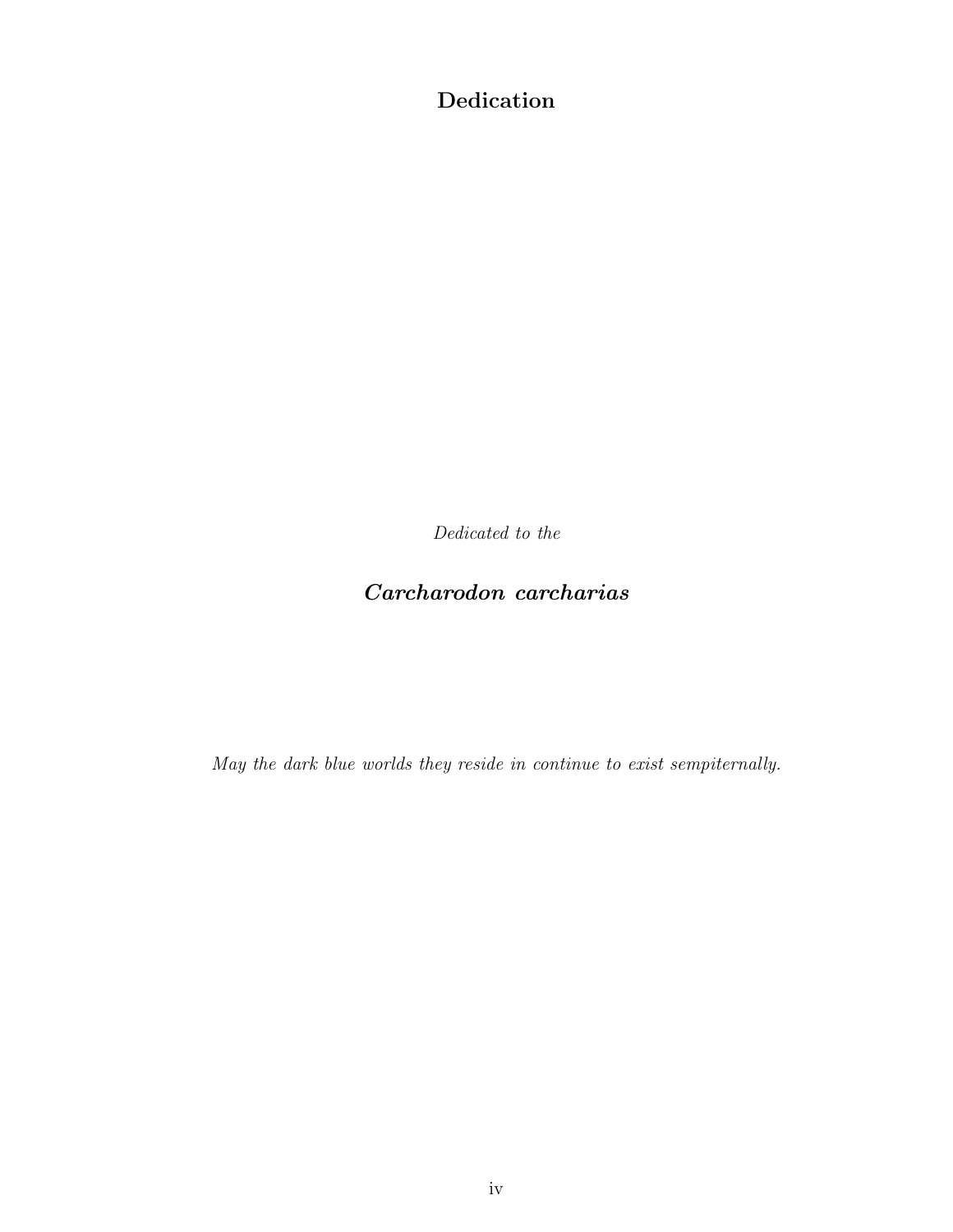### In Memoriam

James Roy Horner (1953 - 2015)

Flights of angels, dear sweet and beautiful soul.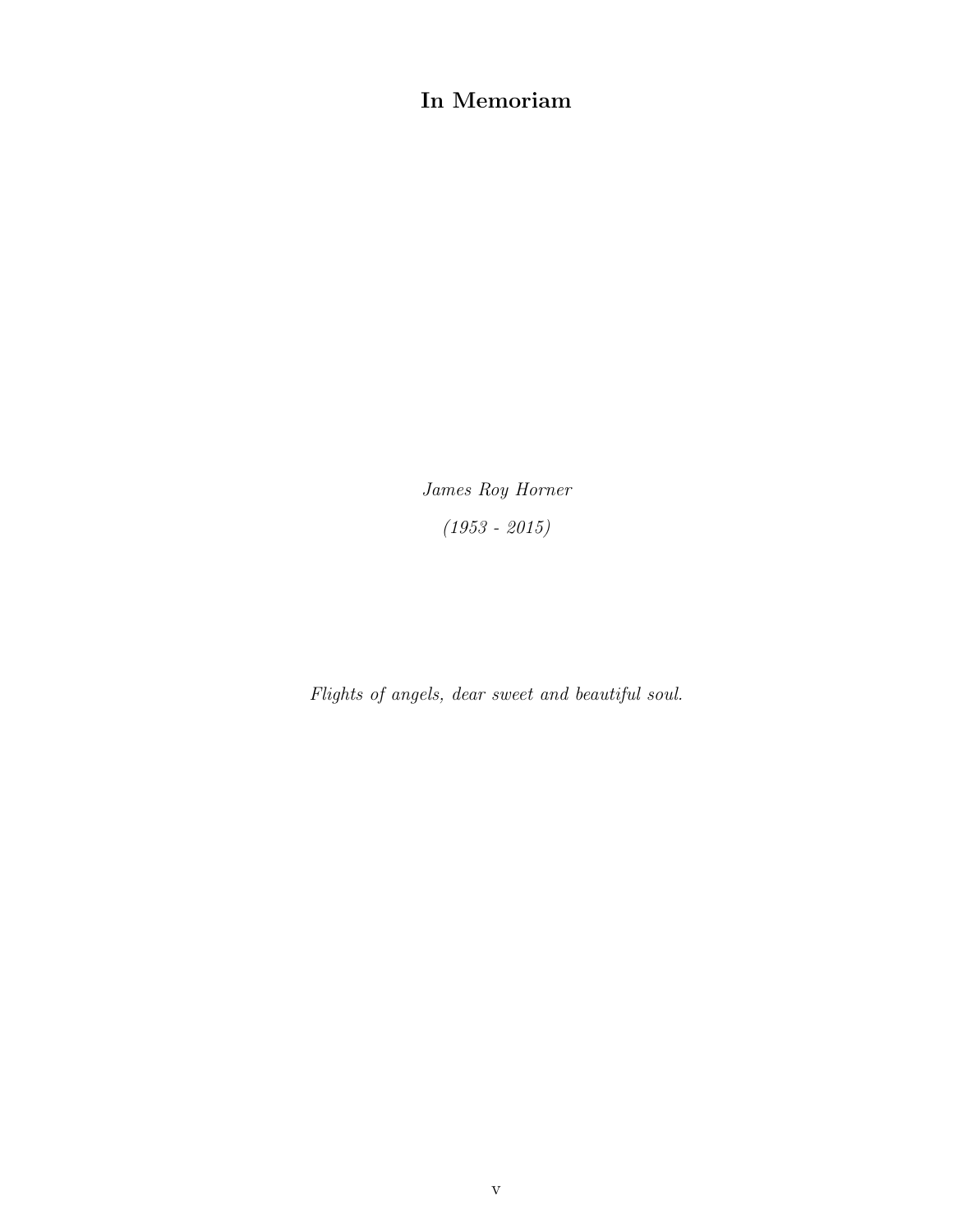### Acknowledgements

For the success of this opus I am indebted to many individuals.

First of all, my supervisors Professor Sunil Maharaj and Dr. Rituparno Goswami, for the support and patience you have shown me in the last two and a half years.

- Professor Maharaj, thank you for always sharing your limited time with me every single time I knocked on your office door with some result, idea or thought. Your thoughtfulness and wisdom have been invaluable to my education and have enhanced my manner of thinking, and life, in ways I never thought were possible. I also thank you for allowing me to attend and present my work at the many conferences, local and international, that occurred during my tenure as a doctoral student.
- Dr. Goswami, thank you for allowing me to burden you, often with my silly questions, but most importantly for having an intensely keen and astute eye for the very many subtleties inherent within this immense study. The richness and gravitas of this dissertation would not be possible without the input of your brilliant mind.

The following academics also deserve my deepest gratitude for the kindness, knowledge, humour and humility shown towards my oft tired countenance: Professor S. Ray, Professor D. Baboolal, Professor S. G. Chervon, Dr. G. Govender, Dr. G. Amery, Dr. A. Nzioki, Dr. S. K. Shindin, Dr. R. Narain, Dr. A. Maharaj and Dr. V. Singh.

My deepest gratitude also goes out to Professor P. G. L. Leach, whose knowledge on differential equations is second to no other, and whom has insisted I call him by his first name. So, Peter, thank you for the very many emails and visits in the last few years. Your charm, wisdom and general interest in mathematics as well as my life in the field, is inspiring.

My special thanks goes out to the following: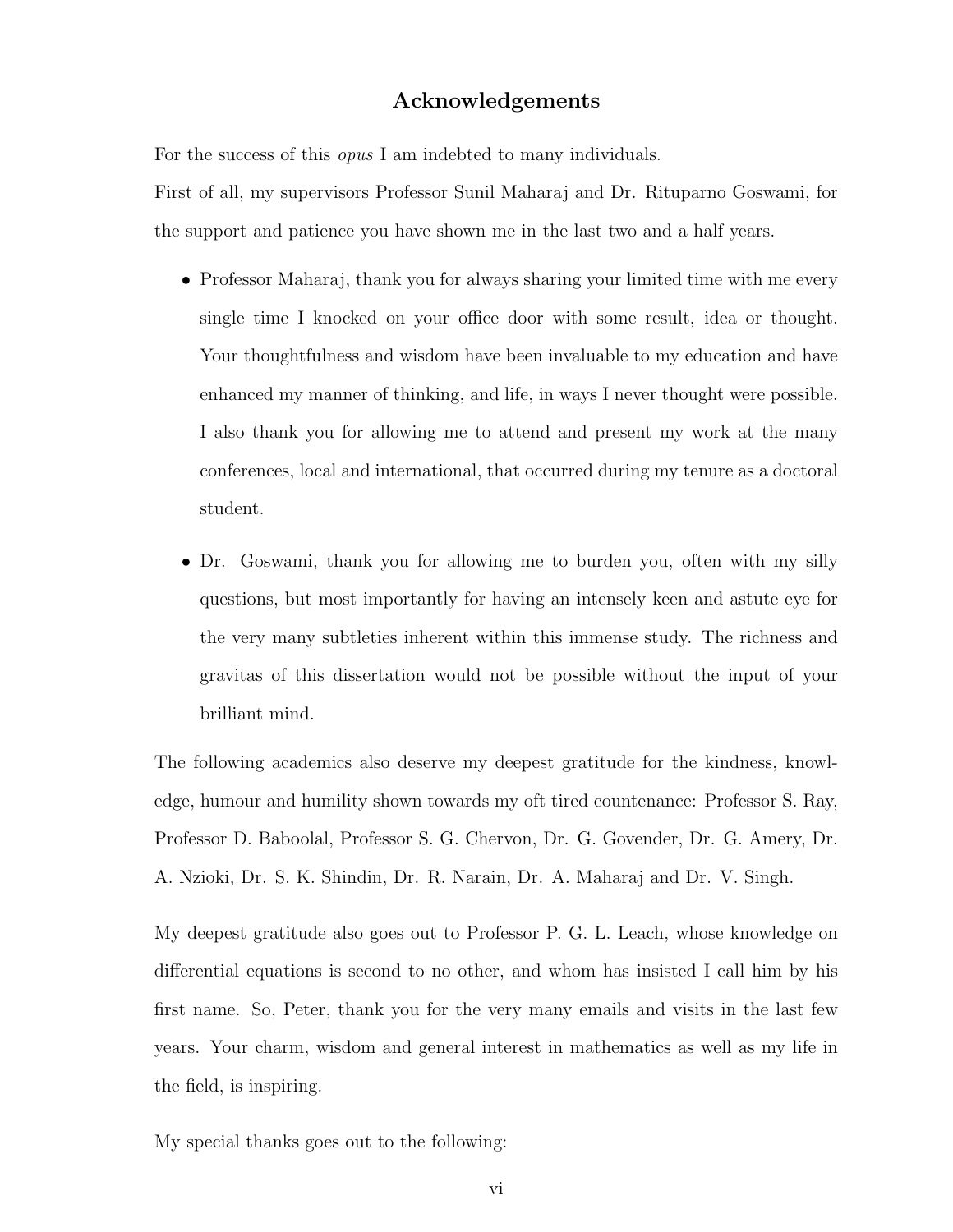The National Research Foundation for financial assistance in the form of the NRF Doctoral Scholarship.

To this love story that is my Catholic faith. I refer the reader to Isaiah 60:19.

To my family: my father, Brian, my mother, Josepha and my brother, Dylan. Thank you for the patience and support throughout all these years I've been in school, even though I have been very difficult to tolerate.

To Chrisanne, you have been one of my most special friends for a long time now. Thank you for your friendship and faith in me... for all the films we have watched, all the lunches and coffees, and all the times we've consoled each other during our doctoral studies.

To Lisa and Aunt Carolyn, for the encouragement, faith and love you've both shown me all these years in all the various forms. Nothing I write can express just how much it has all meant to me.

To Nafeesah and Aunty Laila, thank you for keeping me alive with all the food you've fed me. Also for the love and encouragement.

To Sloven and the entire Thaver family, the selflessness of you all is beyond comprehension. Thank you for the music we've all played together, the many concerts we've attended, and for accepting me as a member of your family.

To Deacon Trevor, Craig and Sumeshini, for your respect, support and immense faith in my abilities not just as a mathematician, but as a human being. Knowing you three has been a blessing.

To Kareshma, Raveshnee and Preleen, you three have truly improved my life. To Preleen, thank you especially for your humour, kindness and for simply being there for me.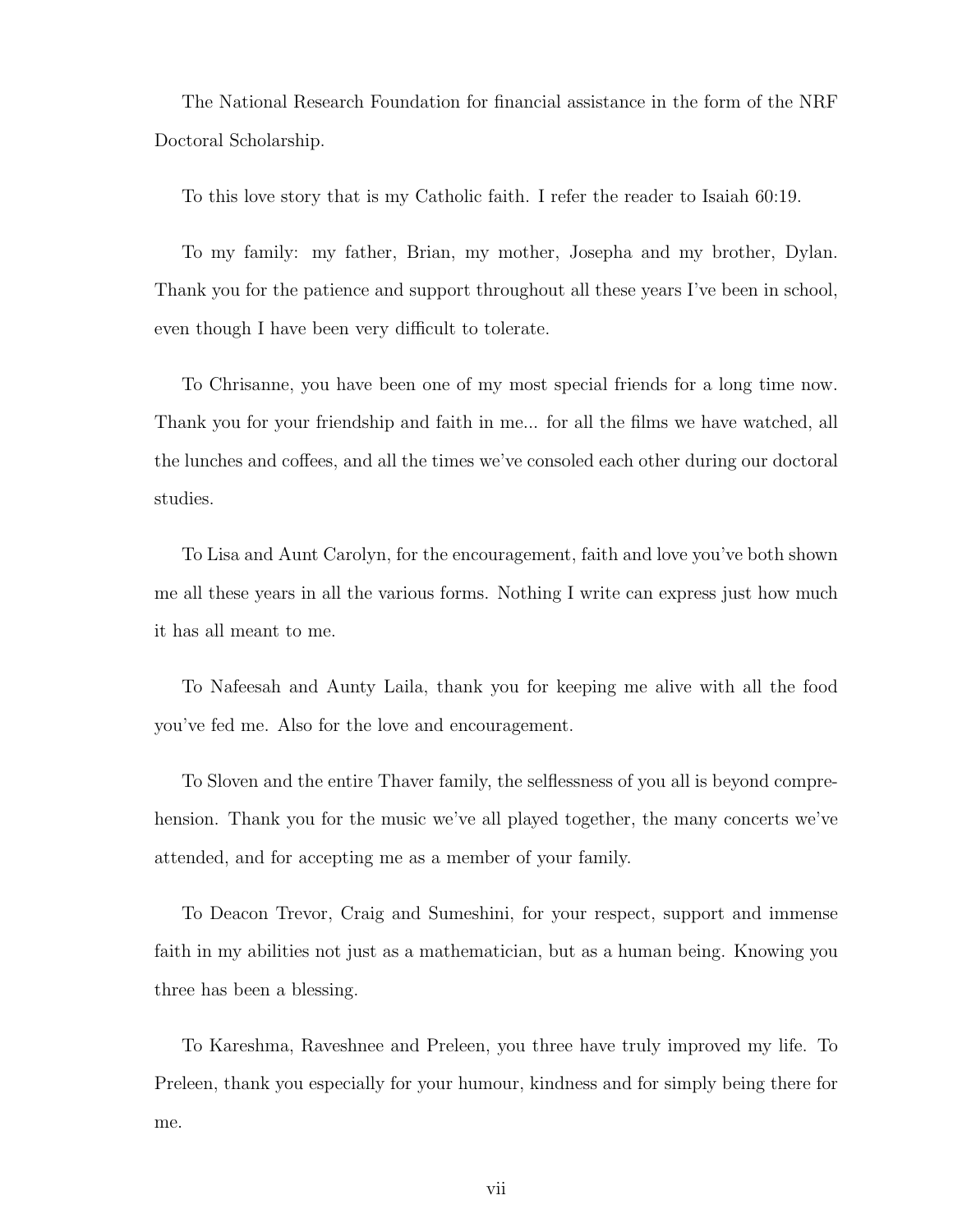To Iyra, knowing you has been a pleasure and even though you are miles away, the very random messages sent to me have never been forgotten.

To my early morning Adams Coffee group; Tristan, Susan, Sammsara, Dylan James and Kashmir. Thank you for the fabulous conversations, laughs and genuine time. You are all so important to my existence.

To Sasha, I have no words strong enough in my extensive vocabulary to express my gratitude to you for the kindness and even reverence you've shown me, always. Oh, what an incurable humanist you are.

To Andrea, thank you for all the years we've known each other. You are quite literally the living embodiment of magic.

Finally, my special thanks go out to Strini, Mpendulo, Kianta, my students (from first year to graduate school), the F-sharp major added-4th flat-7th chord, the prime number 717, the planet Neptune and the constellation Crux.

Adspicit lucem in caelestis... sic itur ad astra.

Byron P. Brassel August 2017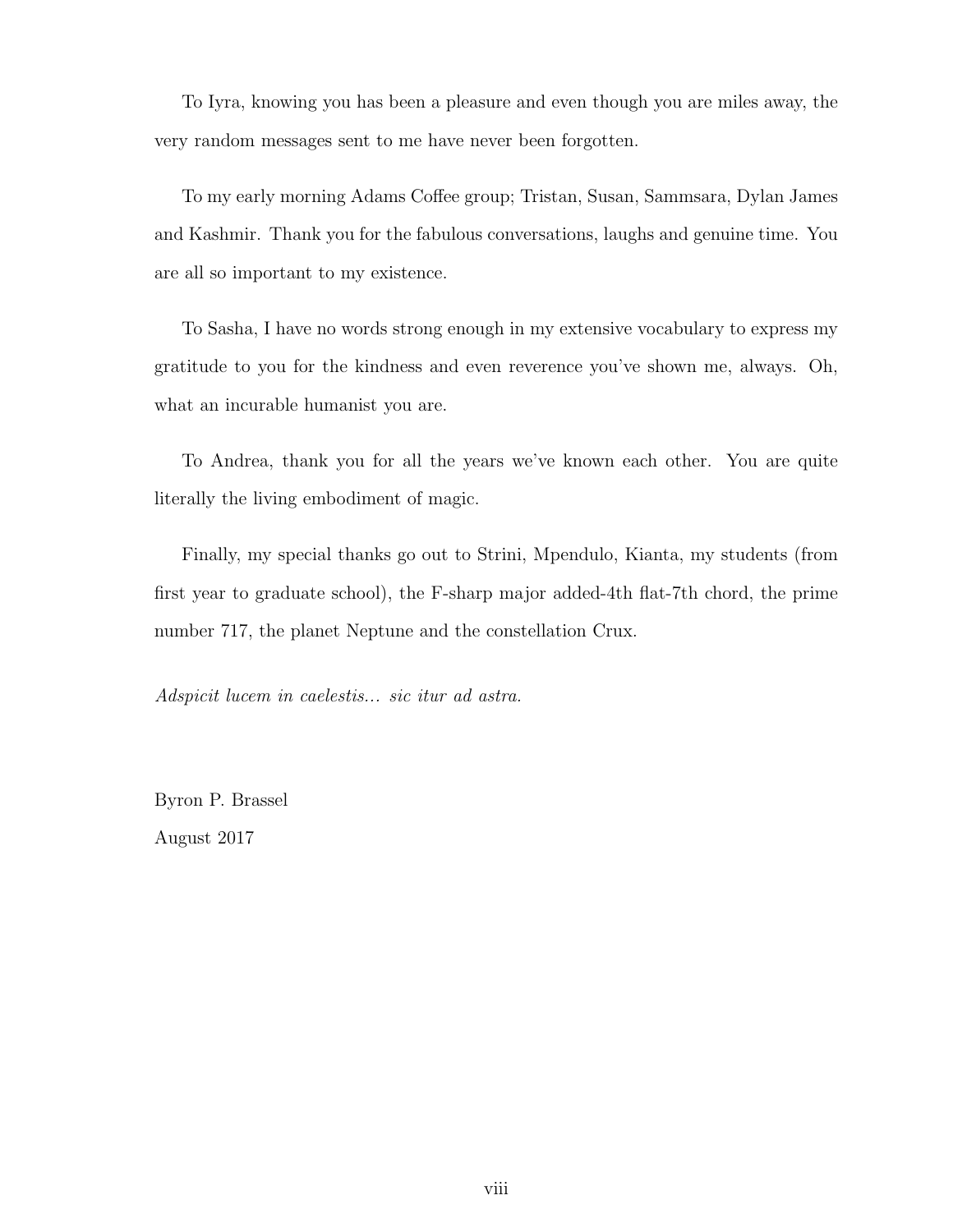# **Contents**

| $\mathbf{1}$                                          |     | Introduction                                                |                                       | $\mathbf{1}$ |  |
|-------------------------------------------------------|-----|-------------------------------------------------------------|---------------------------------------|--------------|--|
| Theoretical concepts of gravitation<br>$\overline{2}$ |     |                                                             |                                       | 12           |  |
|                                                       | 2.1 |                                                             |                                       |              |  |
|                                                       | 2.2 |                                                             |                                       |              |  |
|                                                       | 2.3 |                                                             |                                       | 13           |  |
|                                                       |     | 2.3.1                                                       |                                       | 14           |  |
|                                                       |     | 2.3.2                                                       |                                       | 15           |  |
|                                                       |     | 2.3.3                                                       |                                       | 15           |  |
|                                                       |     | 2.3.4                                                       |                                       | 16           |  |
|                                                       |     | 2.3.5                                                       |                                       | 18           |  |
|                                                       |     | 2.3.6                                                       |                                       | 19           |  |
|                                                       |     | 2.3.7                                                       |                                       | 20           |  |
|                                                       | 2.4 | Modified theories of gravity: Einstein-Gauss-Bonnet gravity |                                       |              |  |
|                                                       |     | 2.4.1                                                       |                                       | 22           |  |
|                                                       |     | 2.4.2                                                       | Lanczos tensor                        | 23           |  |
|                                                       |     | 2.4.3                                                       | Einstein-Gauss-Bonnet field equations | 24           |  |
|                                                       | 2.5 |                                                             |                                       |              |  |
|                                                       | 2.6 |                                                             |                                       | 26           |  |
|                                                       |     |                                                             |                                       |              |  |

3 Diffusive and dynamical radiating stars with realistic equations of  $\frac{1}{28}$  state 28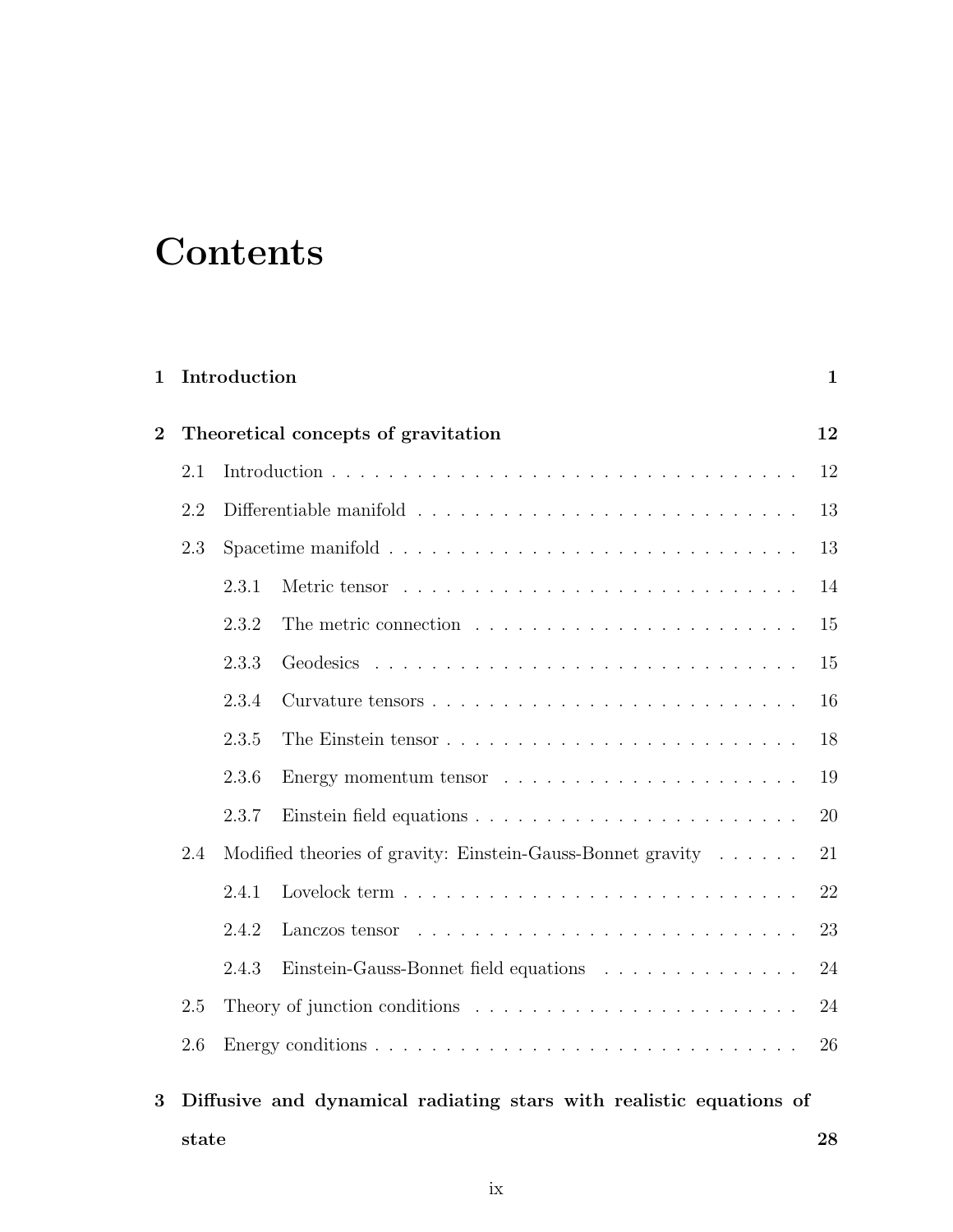|     | 3.1     |                                                                              |                                                                               | 28 |
|-----|---------|------------------------------------------------------------------------------|-------------------------------------------------------------------------------|----|
|     |         | 3.1.1                                                                        |                                                                               | 30 |
|     | 3.2     |                                                                              | The model of a dynamic and radiating relativistic fluid star                  | 30 |
|     |         | 3.2.1                                                                        |                                                                               | 30 |
|     |         | 3.2.2                                                                        |                                                                               | 31 |
|     |         | 3.2.3                                                                        |                                                                               | 31 |
|     |         | 3.2.4                                                                        | Matching conditions at the boundary layers: Complete mass                     |    |
|     |         |                                                                              |                                                                               | 32 |
|     | 3.3     |                                                                              | Generalised Vaidya spacetime: Field equations and energy conditions.          | 34 |
|     | 3.4     |                                                                              | Solutions with equations of state $\ldots \ldots \ldots \ldots \ldots \ldots$ | 36 |
|     |         | 3.4.1                                                                        |                                                                               | 36 |
|     |         | 3.4.2                                                                        |                                                                               | 37 |
|     |         | 3.4.3                                                                        |                                                                               | 38 |
|     |         | 3.4.4                                                                        | Case II(b): Generalised quadratic $\ldots \ldots \ldots \ldots \ldots \ldots$ | 39 |
|     |         | 3.4.5                                                                        | Case III: Polytropic                                                          | 40 |
|     | $3.5\,$ |                                                                              |                                                                               | 44 |
| 3.6 |         |                                                                              | 45                                                                            |    |
|     |         | 3.6.1                                                                        |                                                                               | 46 |
|     |         |                                                                              |                                                                               | 47 |
|     |         | 3.6.3                                                                        |                                                                               | 48 |
|     |         | 3.6.4                                                                        | Polytropic                                                                    | 49 |
|     | 3.7     |                                                                              |                                                                               | 49 |
| 4   |         |                                                                              | Radiating stars undergoing gravitational collapse                             | 52 |
|     | 4.1     |                                                                              |                                                                               | 52 |
|     | 4.2     | The conditions for a locally naked singularity $\ldots \ldots \ldots \ldots$ |                                                                               | 54 |
|     | 4.3     |                                                                              |                                                                               | 56 |
|     |         | 4.3.1                                                                        | Structure of the central singularity $\dots \dots \dots \dots \dots$          | 56 |
|     |         |                                                                              |                                                                               |    |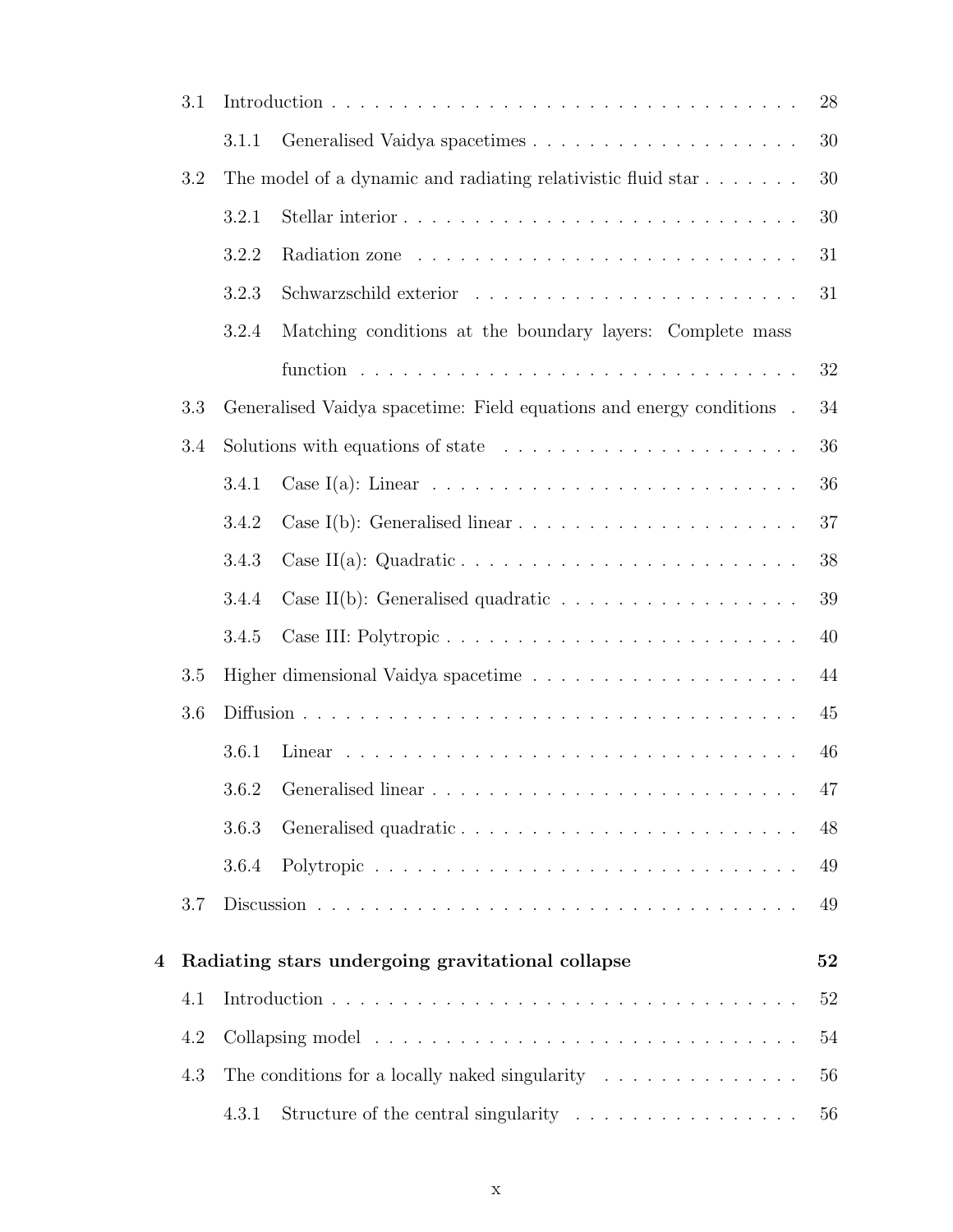|   |     | 4.3.2                                                                         |                                                                                     | 57 |
|---|-----|-------------------------------------------------------------------------------|-------------------------------------------------------------------------------------|----|
|   |     | 4.3.3                                                                         | Existence of outgoing nonspacelike geodesics                                        | 60 |
|   |     | 4.3.4                                                                         |                                                                                     | 61 |
|   | 4.4 |                                                                               | Strength of the singularity $\dots \dots \dots \dots \dots \dots \dots \dots \dots$ | 62 |
|   | 4.5 |                                                                               | The end state of generalised Vaidya spacetimes for several equations of             |    |
|   |     |                                                                               |                                                                                     | 64 |
|   | 4.6 |                                                                               |                                                                                     | 68 |
|   |     | 4.6.1                                                                         | Mass functions in $N \geq 4$ dimensions where naked singularities                   |    |
|   |     |                                                                               |                                                                                     | 69 |
|   | 4.7 |                                                                               |                                                                                     | 70 |
| 5 |     |                                                                               | A class of radiating Boulware-Deser spacetimes                                      | 74 |
|   | 5.1 |                                                                               |                                                                                     | 74 |
|   | 5.2 |                                                                               |                                                                                     | 76 |
|   | 5.3 |                                                                               |                                                                                     | 77 |
|   | 5.4 | The model for an isolated, radiating and dynamic star in five dimensions      |                                                                                     | 81 |
|   |     | 5.4.1                                                                         |                                                                                     | 82 |
|   |     | 5.4.2                                                                         |                                                                                     | 82 |
|   |     | 5.4.3                                                                         |                                                                                     | 83 |
|   |     | 5.4.4                                                                         | Matching conditions at the boundary surfaces: Complete mass                         |    |
|   |     |                                                                               |                                                                                     | 83 |
|   | 5.5 | Solutions with equations of state $\ldots \ldots \ldots \ldots \ldots \ldots$ |                                                                                     | 84 |
|   |     | 5.5.1                                                                         |                                                                                     | 84 |
|   |     | 5.5.2                                                                         |                                                                                     | 86 |
|   |     | 5.5.3                                                                         |                                                                                     | 86 |
|   |     | 5.5.4                                                                         |                                                                                     | 87 |
|   |     | 5.5.5                                                                         |                                                                                     | 88 |
|   | 5.6 |                                                                               | Higher dimensional Boulware-Deser spacetime                                         | 90 |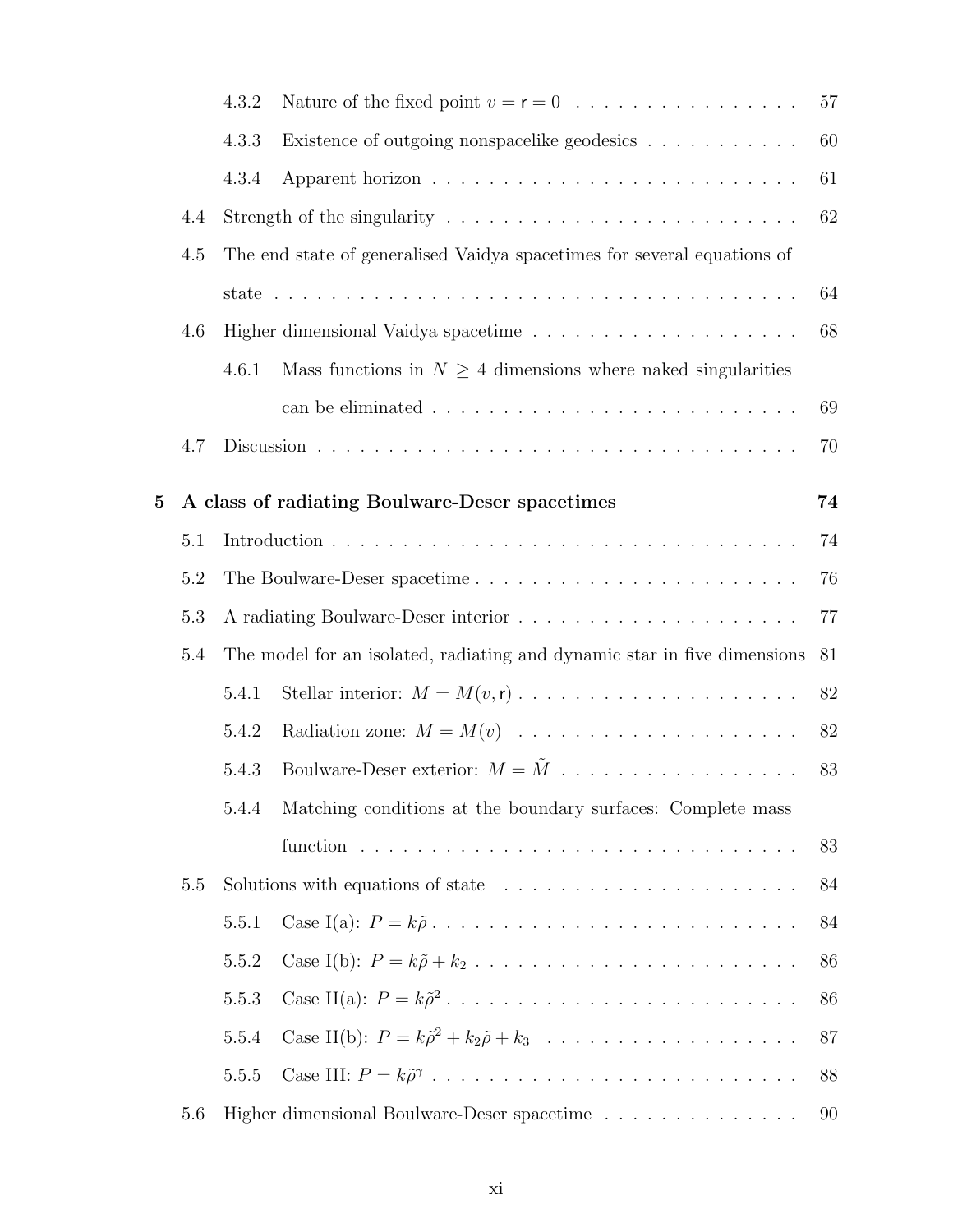|   | 5.7 |                                                            |    |
|---|-----|------------------------------------------------------------|----|
| 6 |     | Junction conditions in $5-D$ Einstein-Gauss-Bonnet gravity | 95 |
|   | 6.1 |                                                            |    |
|   | 6.2 |                                                            |    |
|   | 6.3 |                                                            |    |
|   | 6.4 |                                                            |    |
|   | 6.5 |                                                            |    |
|   |     |                                                            |    |
|   | 6.6 |                                                            |    |
|   |     | 6.6.1                                                      |    |
|   |     |                                                            |    |
|   | 6.7 |                                                            |    |
|   |     |                                                            |    |

### 7 Conclusion 119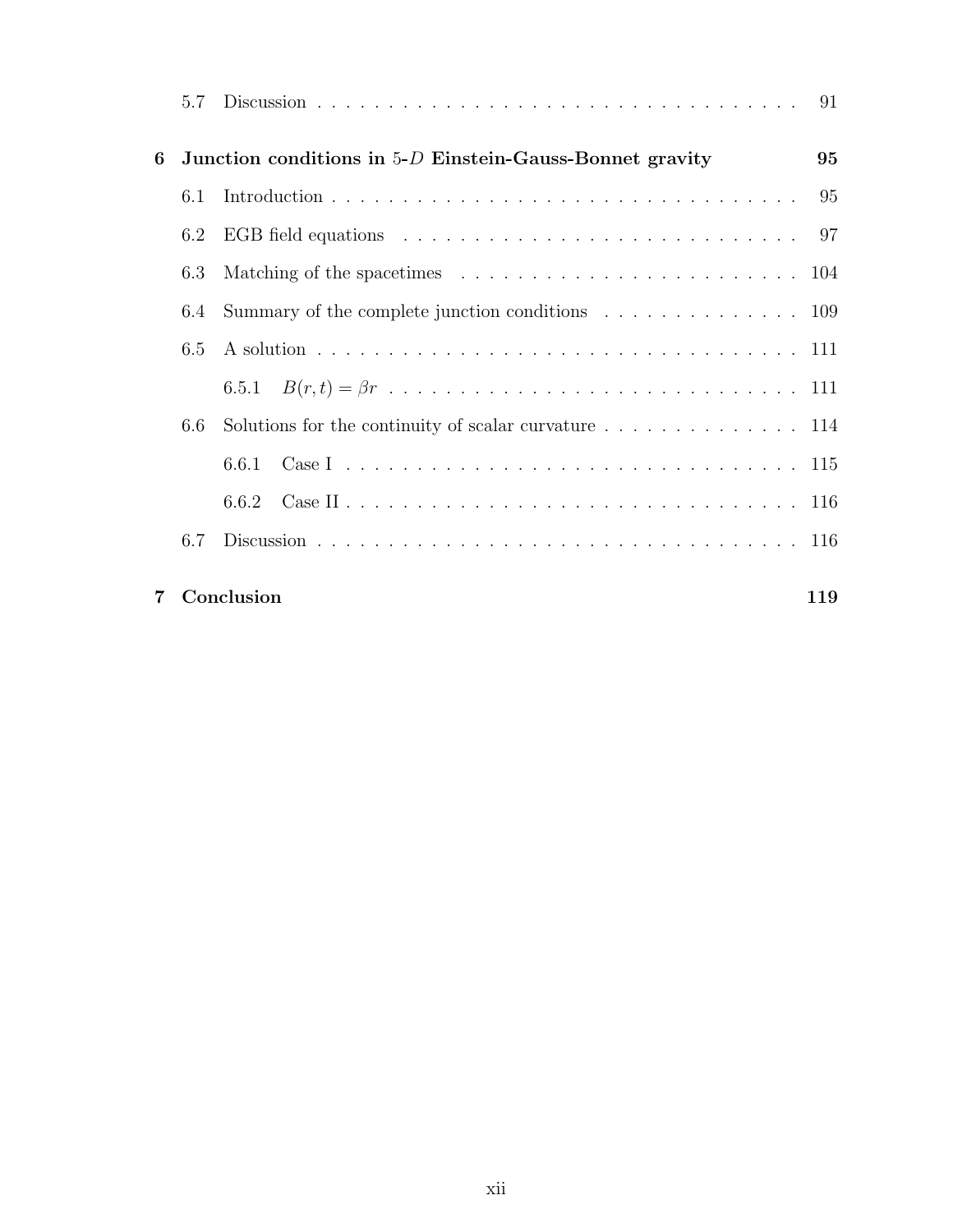# Chapter 1

# Introduction

The general theory of relativity has so far been the most quintessential in describing the notion of gravity in the context of strong gravitational fields. General relativity describes the interaction between bodies in the universe as a result of their gravitational fields and with this, the richness of gravity becomes more evident and it can no longer be regarded as an amorphous force. It is part of a more efficacious structure, the spacetime manifold. The reader is encouraged to seek out Eddington (1923), Poison (2004) and Straumann (2004) for further insights into the principles of general relativity.

The very first solutions of Einstein's field equations are the Schwarzschild exterior and interior solutions (Schwarzschild 1916a, 1916b), and the Reissner-Nordström solution (Nordström 1918, Reissner 1916). The exterior Schwarzschild solution is a vacuum solution which describes the gravitational field in the exterior spacetime of a spherical, uncharged and non-rotating body whereas the interior Schwarzschild solution describes the interior of an object in the limit when the mass density is a constant. The Reissner-Nordström solution is a static solution to the Einstein-Maxwell field equations and represents the exterior gravitational field of a charged, non-rotating body.

In general, a realistic astrophysical star would consist of a rapidly rotating ball of perfect fluid matter and radiation, all entangled together. However, within the context of general relativity, modeling such systems is extremely complicated and analytically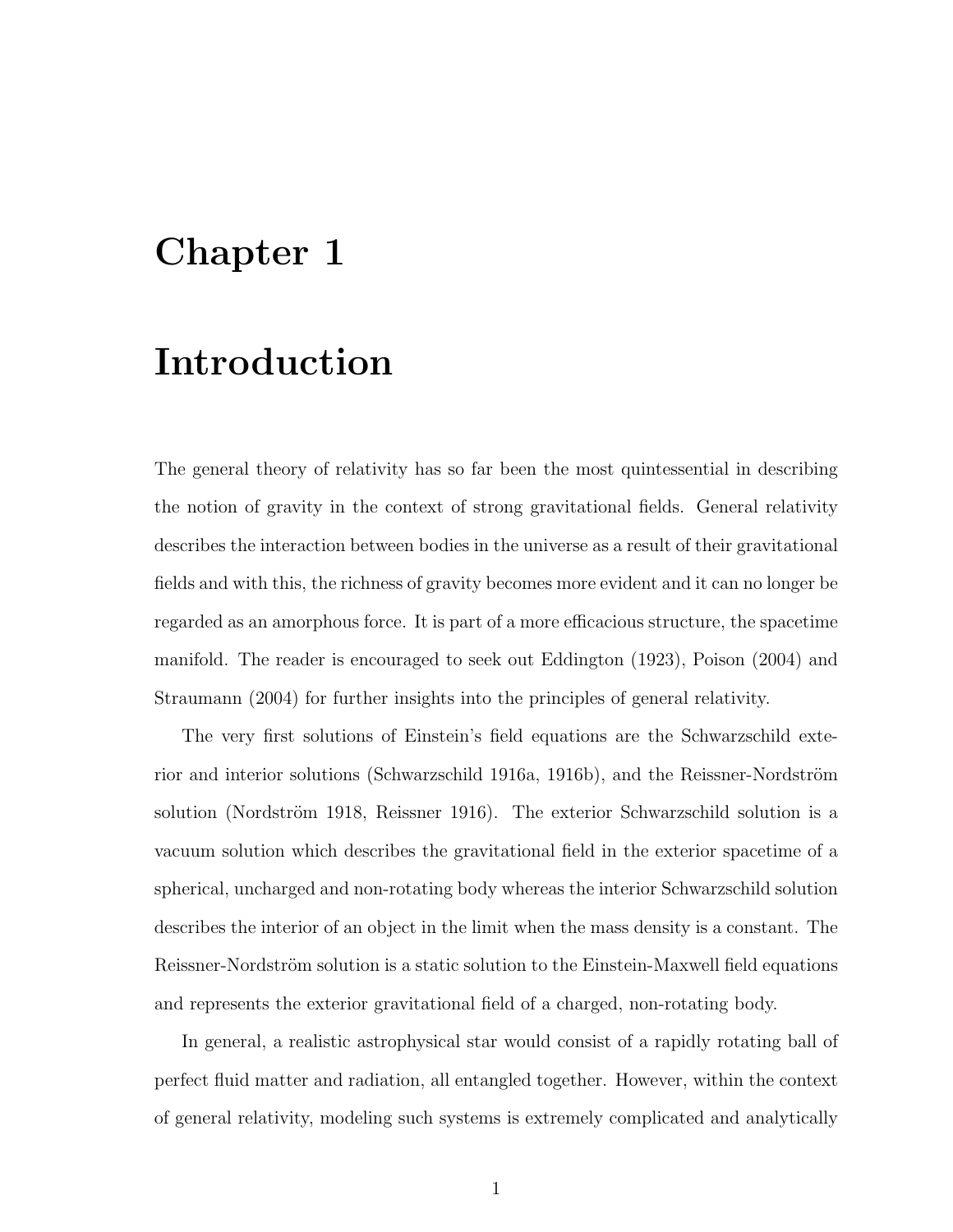difficult. Therefore we impose spherical symmetry and use a special type of energy momentum tensor, that gives rise to the generalised Vaidya spacetime. However, such models are more general than those which contain perfect fluid matter and no radiation. The matter distribution for a model in cosmology or astrophysics is usually described by a relativistic fluid. Radiation and matter are assigned to an energy momentum tensor (which can take on several forms depending on whether the fluid distribution is static or radiating). It is conserved throughout the spacetime and is the source of the gravitational field for the Einstein field equations in the same way that the mass density is a source in Newtonian gravity.

The geometry outside a spherically symmetric radiating star is described by the Vaidya spacetime (Vaidya 1951) and it defines outgoing null radiation. It is written in terms of the mass of the radiating body and the Petrov-Pirani-Penrose classification of the metric is of type D (Petrov 1954, 2002, Pirani 1957, Penrose 1960). The result (Vaidya 1951) provided an advance in the modeling process and the possibility then arose to study the interior of radiating stars by matching the interior solution to the radiating exterior (de Oliviera 1985, 1986, 1988, Kramer 1992, Govender et al 1998). The complete derivation of the junction conditions for a shear-free radiating star was provided by Santos (1985). The important result that followed was that the pressure on the boundary of the radiating star should be nonzero in general, and proportional to the heat flux. It should be noted that this framework describes only the emission of pressureless null radiation (photons) into the exterior region of the dissipating star, and no other outflow of any other type of observable radiation. The effects of radiation are important in the latter stages of gravitational collapse and allows for a surrounding zone of radiation.

In recent times, Maharaj et al (2012) have generalised the Santos junction condition by matching the interior geometry of a manifold, containing a shear-free heat conducting fluid, to the exterior geometry described by the generalised Vaidya metric which contains the additional type II null fluid. This result provided an even wider array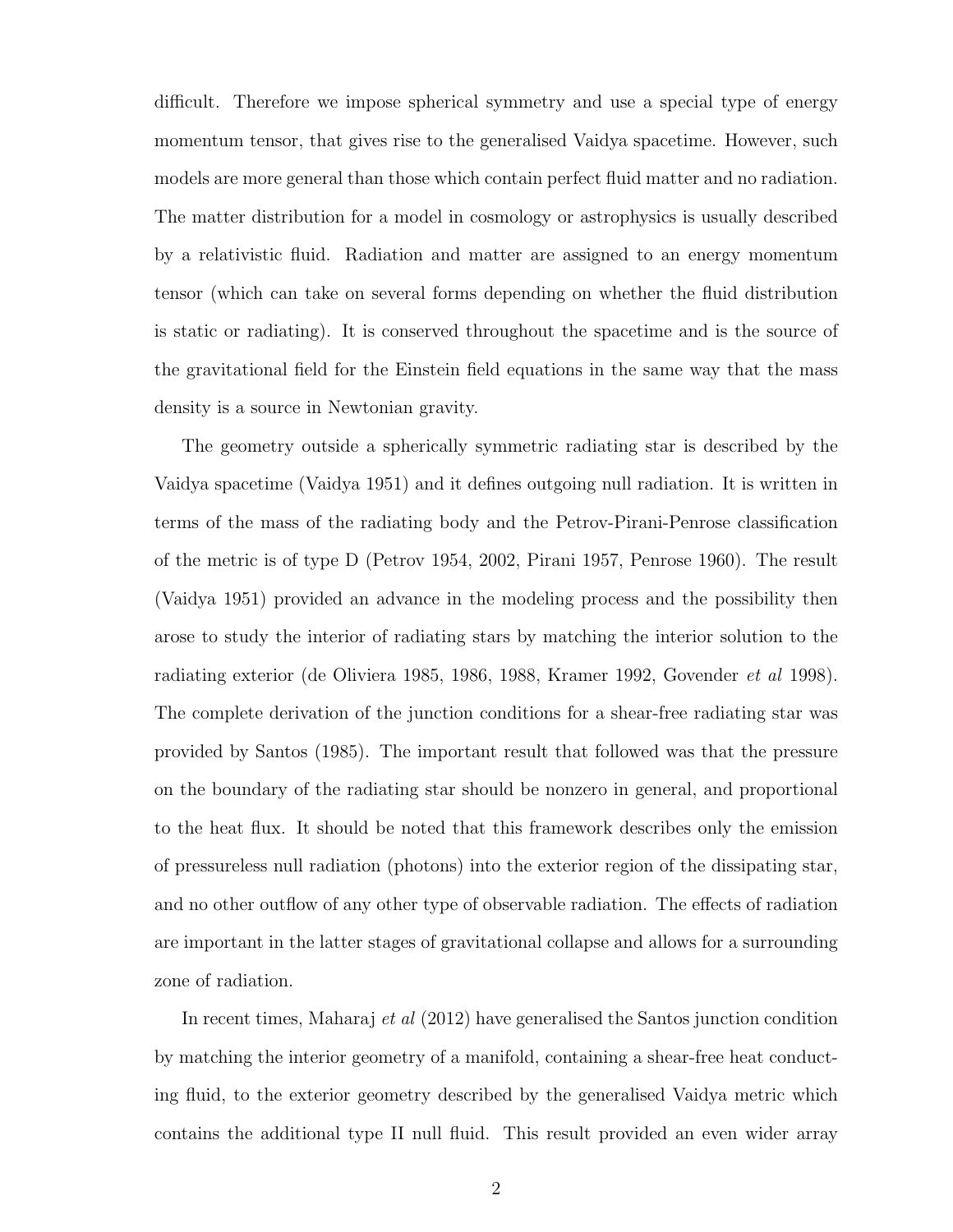of opportunities and possibilities with regards to the modeling of relativistic objects in astrophysics and cosmology. More importantly, the result provided a more general exterior region for a radiating star, which is made up of a two-fluid system: a combination of the standard null radiation as in the case of the original Santos framework, and an additional more general fluid distribution which can be taken to be another form of radiation or, perhaps more interestingly, a field of particles such as neutrinos or other exotic non-interacting matter. Another interesting feature of the generalised junction condition is the fact that the radiating fluid pressure at the boundary is not only proportional to the heat flux, but also coupled to the non-vanishing energy density of the type II null fluid.

A significant amount of study on relativistic radiating stars has been carried out in the standard Santos framework. The junction conditions were generalised, for example, to include the effects of an electromagnetic field as well as shearing anisotropic stresses during dissipative stellar collapse by de Oliveira et al (1987) and Maharaj and Govender (1999). Analytical solutions for shear-free non-adiabatic collapse in the presence of electric charge were obtained by Pinheiro and Chan (2013). Schäfer and Goenner (2000) studied a highly idealised model with constant luminosity radiating away its mass showing that an event horizon never forms. Nonlinear models for relativistic stars in the shear-free regime were found with heat flow by Misthry et al (2008) using a transformation that reduced the boundary condition to a simpler form in the conformally flat zone. Abebe et al (2014, 2014) utilised the Lie symmetry analysis for studies on geodesic models and radiating Euclidean stars with an equation of state. Govender *et al* (2015) modeled the physical behaviour at the surface of a radiating star. They investigated the effect of the exterior energy density on the temporal evolution of the radiating fluid pressure, luminosity, gravitational redshift and mass flow at the boundary of a relativistic star.

It is often required that for a radiating stellar model to have a more realistic physical form, a barotropic equation of state must be imposed on the fluid distribution. In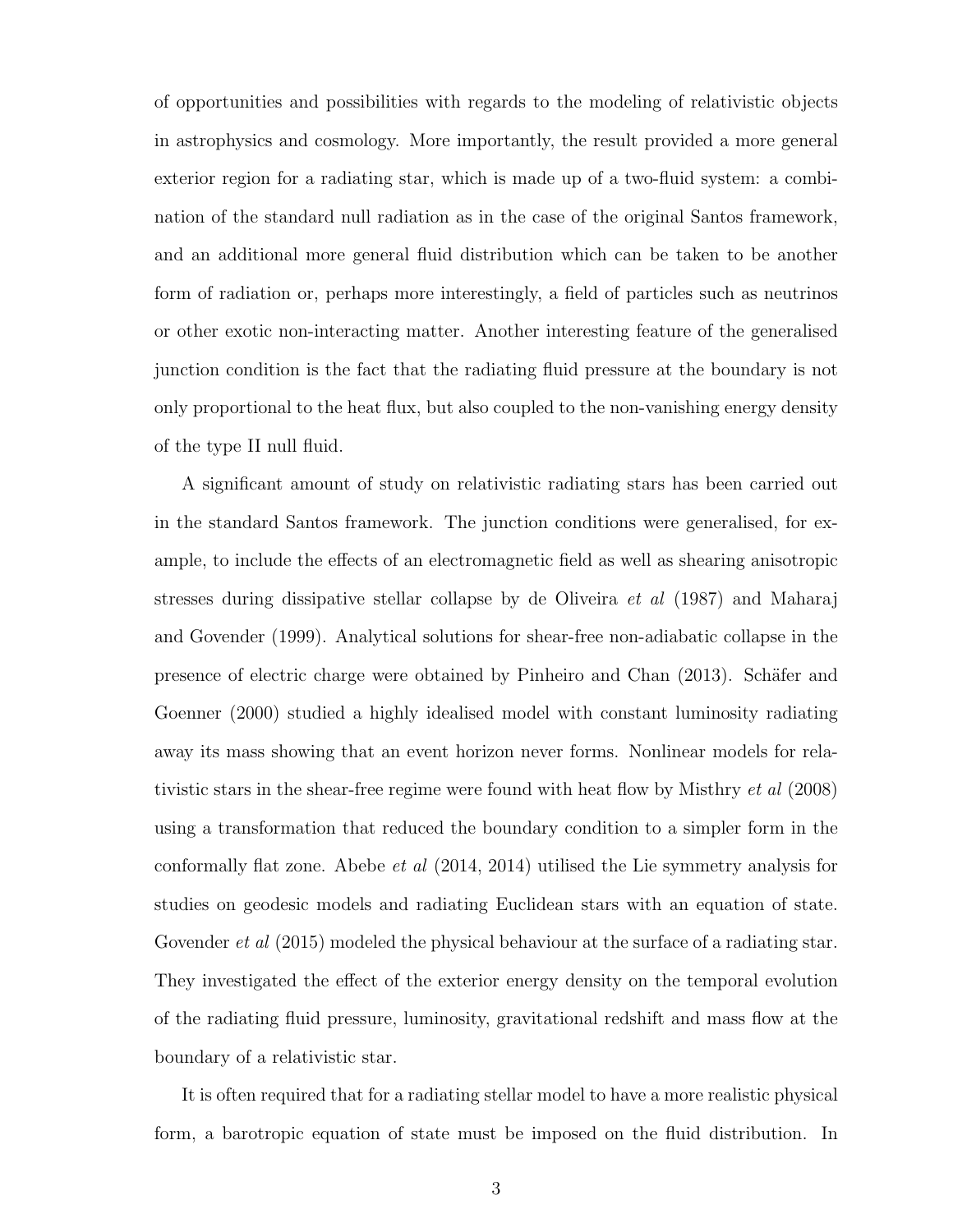most cases the equation of state becomes a Cauchy-Euler differential equation. Several attempts have been made to model such situations. Wagh et al (2001) made use of a linear equation of state in spacetimes which are shear-free and Goswami and Joshi (2004) studied the gravitational collapse of an isentropic perfect fluid distribution with a linear equation of state. An important note to make is that the notion of a type II fluid existing in the exterior region of the radiating star has been studied in isolation without any direct connection to the interior matter conglomeration. Nonstatic spherically symmetric solutions to Einstein's field equations with a null fluid source were obtained by Husain (1996) in general for such an exterior fluid with a polytropic equation of state  $P = k\rho^a$ . He demonstrated that for a linear equation of state  $(a = 1)$  and varying values of the constant  $k$ , the metrics were either asymptotically flat  $(1/2 < k < 1)$  or cosmological  $(0 \lt k \lt 1/2)$ . The value  $k = 1$  yielded the charged Vaidya solution. Finally, it was shown that in the long time limit, the asymptotically flat spacetimes were hairy black hole solutions. Dawood and Ghosh (2004) characterised a large family of solutions to Einstein's equations representing a spherically symmetric type II fluid, and showed that the well known dynamical black hole solutions are a particular case of this larger family. Ghosh and Dawood (2008) then generalised these results to higher dimensions. An appraisal was conducted by Wang and Wu (1999) where the ideas of Husain and others were extended and further classes of solution were obtained. Contained within these results are the well known monopole solution, the de Sitter and anti-de Sitter models, the charged Vaidya solution, the Husain solution and the radiating dyon solution. It should be noted that these solutions were obtained via a method of assuming a series form for the gravitational mass function in the field equations. In our study below, we will attempt to integrate the field equations directly subsequent to assuming an equation of state.

Another important notion to consider is that of gravitational collapse. Maharaj and Govender (2005) studied collapse models with an internal isotropic pressure and vanishing Weyl stresses and probed the dynamical stability of the dissipating stellar fluid.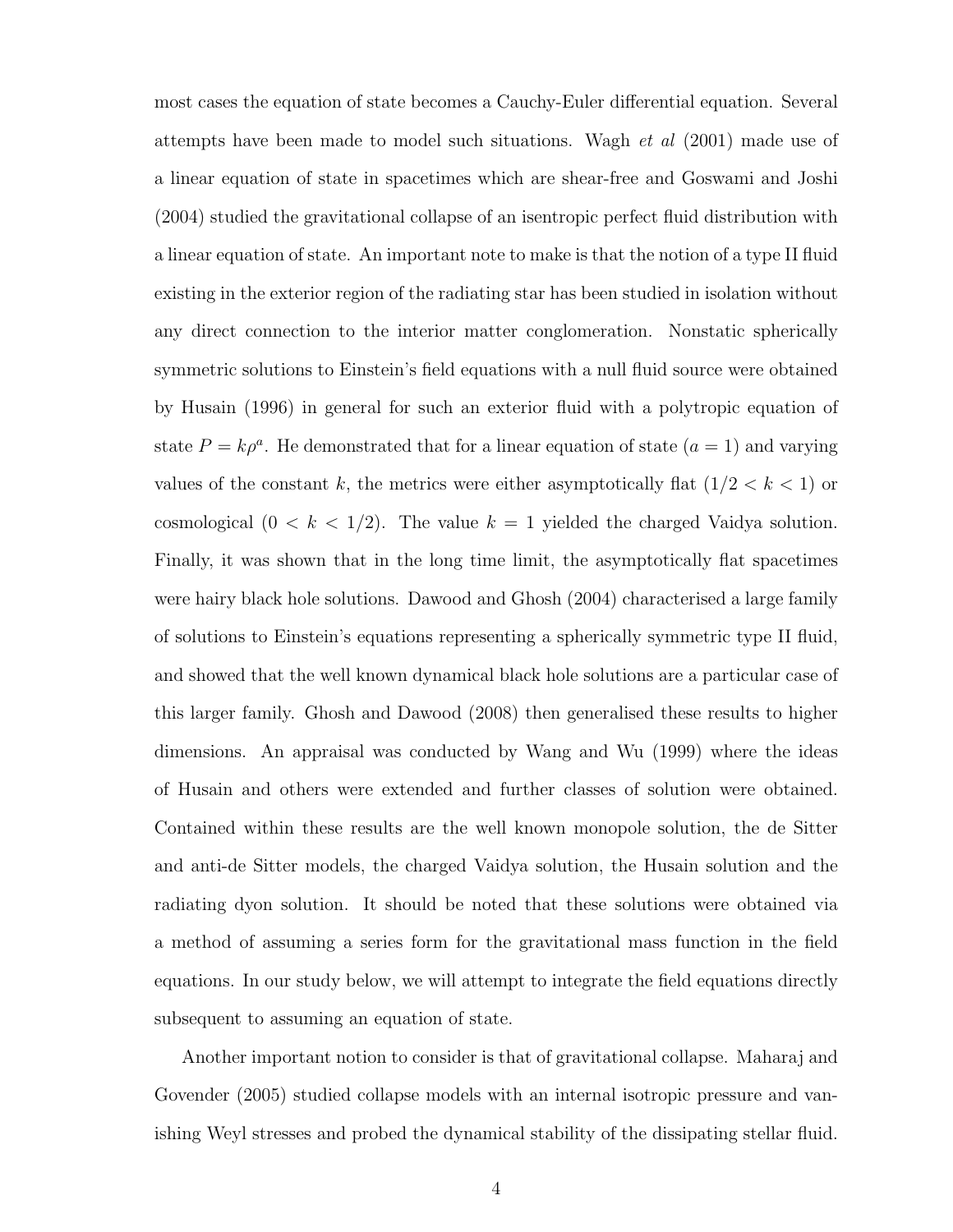They found that close to the centre, the configuration was more unstable. The thermal evolution of a radiating fluid is vital in any stellar model and Martinez (1996), Herrera and Santos (1997) and Govender et al (1999) studied the explicit role of relaxation and mean collision time in these frameworks. A further investigation of these ideas was carried out by Naidu *et al* (2006), Naidu and Govender (2008) and Maharaj *et al* (2012) where the latter authors investigated the gravitational collapse of a radiating sphere evolving into a final static configuration described by the interior Schwarzschild solution. More recently, Mkenyeleye et al (2014) studied the gravitational collapse of the Vaidya spacetime in the context of the cosmic censorship hypothesis. Developing a general mathematical template, they showed that there exist classes of generalised Vaidya mass functions in which the collapse reaches an end state with a locally naked central singularity.

When a massive star of mass greater than 8 solar masses reaches the end of the luminous phase of its life, it experiences an inwardly directed gravitational collapse. This is a very violent process which occurs on timescales of the order of seconds and is observed as a type II supernova. The entire collapse process is usually divided into an early, intermediate and late stage. The effects of radiation are important in the later stages of gravitational contraction when an immense amount of energy is ejected from the star in the form of neutrinos or photons.

The notion of collapse was first brought to light by Oppenheimer and Snyder (1939), and they described the free-fall contraction of a spherical body in which pressure forces were completely overwhelmed by the gravitational forces. The equations of collapse, were analysed analytically by Misner (1965), Shapiro and Teukolsky (1983), Goswami and Joshi (2004), Misthry et al (2008) and Maharaj et al (2012) and numerically by May and White (1966), Bodenheimer et al (2007), Kuroda and Umeda (2010) and Müller *et al*  $(2012)$ . These works have produced significant new insights into gravitational collapse. A massive stellar object (or supermassive object of 40 solar masses or more), in its very long life, will exist in a state of suspended collapse, converting its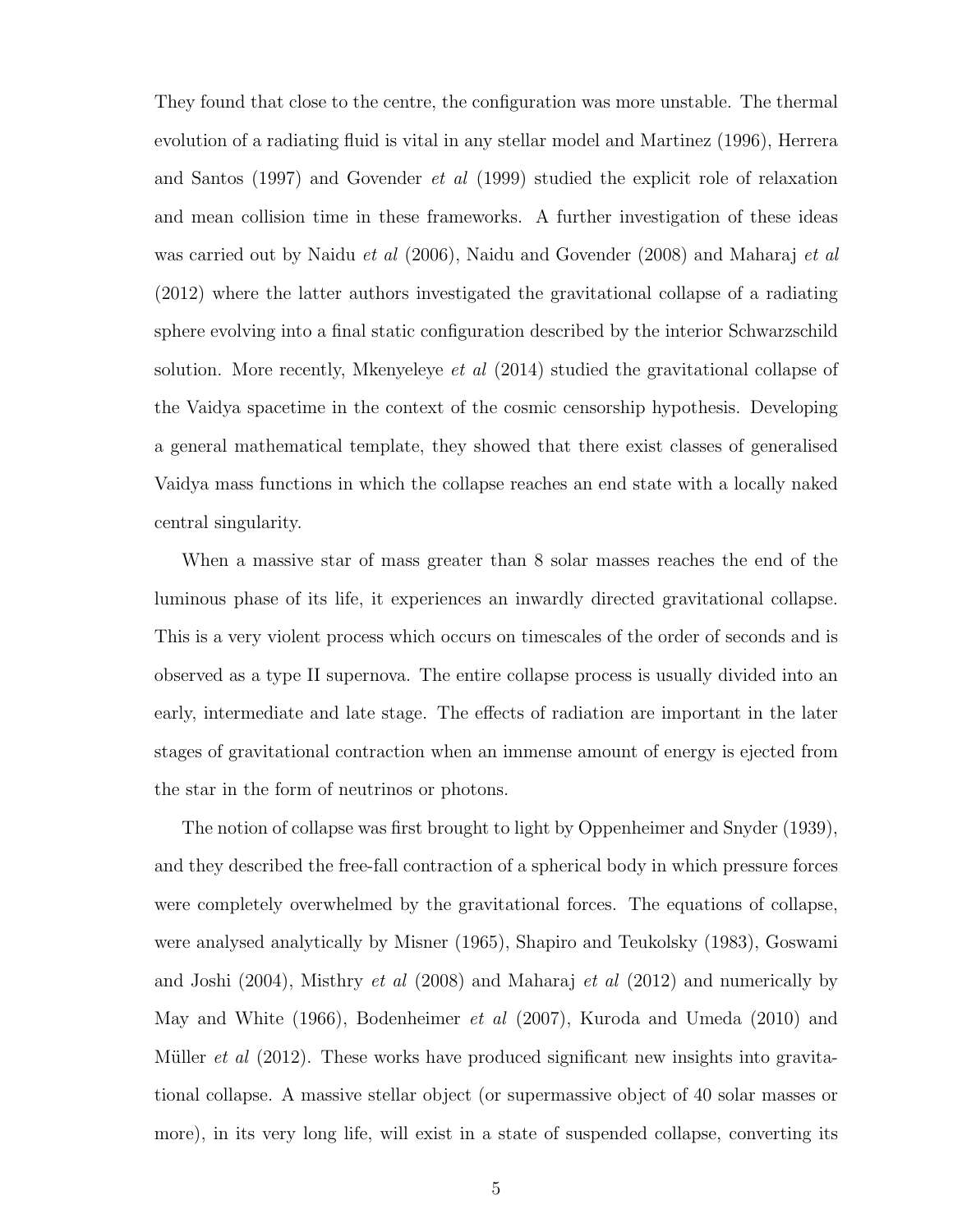hydrogen into helium, carbon, neon, oxygen, magnesium and silicon through nucleosynthesis creating an internal pressure gradient resulting in the release of outward energy (radiation, convection and conduction). Thermonuclear fusion ends at iron-56, the most bound nuclear species. Beyond iron, fusion is no longer exothermic. The reader is encouraged to seek out Glendenning (2000) for further insights into gravitational contraction.

The process of gravitational collapse is usually complicated. Once the hydrogen has burned out in the core, the next phase of thermonuclear burning - helium - commences (hydrogen in some surrounding shell will continue to burn). The helium which builds up in the core undergoes an increasingly intense compression, until these helium atoms commence fusion into heavier elements like carbon, neon, oxygen and so on. Concentric burning shells are created as one element after the other is synthesized. Enormous amounts of gamma rays in the core produce electron-positron pairs which annihilate, producing neutrino pairs. At the exhaustion of each elemental fuel, the core contracts further until the ignition temperature for the next step in the next chain is attained. Each successive burning stage is quicker than the preceding one. Iron-56 is the end point of nucleosynthesis (the result of silicon burning). Burning in the outer shells of the star add to the now iron core's mass and since iron will not easily fuse to form a heavier element, it remains as such and a hydrodynamical instability sets in, where the inward pressure of gravity in the star will begin to overwhelm the outward energy being released. Gravity crushes the core to such an extent that electrons become relativistic and the pressure they provide increases less rapidly with increasing density.

The inward gravity crushes the iron core very quickly, and it becomes extremely hot ( $\sim 10^{11} K$ ). The infalling material in the core, overshoots the equilibrium configuration and rebounds from the stiffened core, acting in a similar way to a piston. The catastrophic result of this induces what is called a post-bounce-pre-supernova shockwave which will propagate outward from some point within the collapsing core reaching relativistic speeds. The heat energy released in the process is transported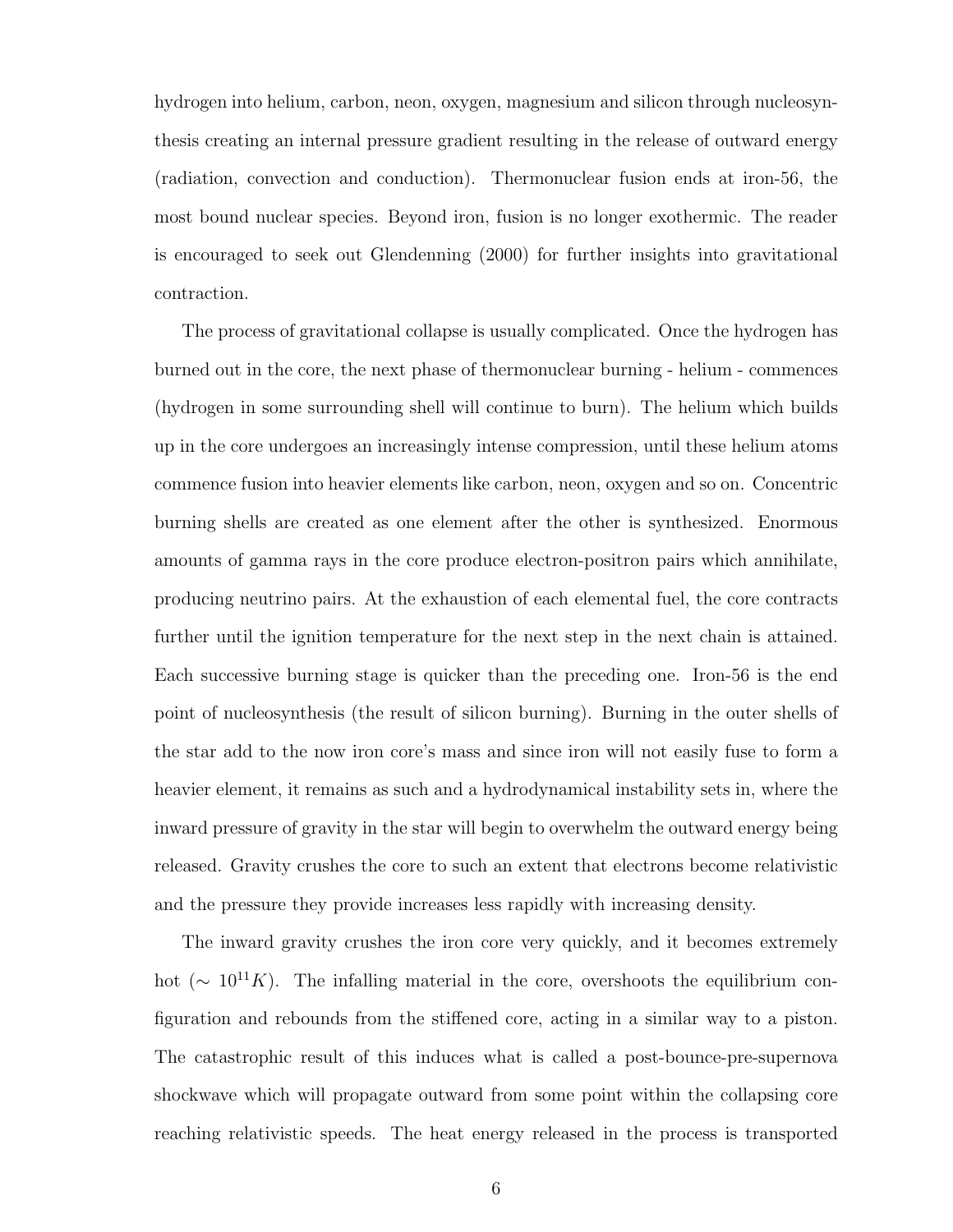away from the core through the interior and across the stellar surface by neutrinos and it is this shockwave that drives the outflow of the neutrinos. A physically reasonable relativistic model for gravitational collapse should include these features. In view of this, Glass (1990) modeled the emission of neutrinos in dissipative collapse and Herrera and Núñez (1987) and Barreto (1993) investigated the associated shock structure and propagation in the interior of a radiating star. As this shockwave travels outward, its energy is dissipated by neutrino losses and by photodisintegration of all the nuclei in its path, and will eventually stall. The plasma material that surrounded the pre-collapsed core will also, very quickly, fill the space now available, and this notion produces a decompression shockwave which travels outward at the speed of sound in the diffuse stellar material, and this material now begins to freefall. The freefalling material is seized as it meets the stalled shock front, and this turns the latter into an accretion shock, which is heated by this infalling matter. A rarefied bubble-like region develops between the highly dense core and the accreting shock front. Neutrino pairs diffusing from the extremely hot interior, annihilate, heat up and expand the bubble. Through a complex sequence of events, i.e. some interplay of convection and neutrino heating, a fraction of the deeply intense gravitational binding energy of the dense core remnant is transported to the accretion front. This small fraction provides the kinetic energy for the ejection of all but the core remnant of the progenitor star in what is called a type II supernova explosion. The resulting supernova remnants and this core remnant are pushed away from each other during this phase. The reader is encouraged to seek out Smoller and Temple (1997) and Temple and Smoller (1999) for further information on general relativistic shock wave theory.

What is left behind is a very dense, compact and hot core remnant which becomes, if the mass of the initial star was large, a proto-neutron star. Otherwise it becomes a white dwarf. The resulting compact object is usually supported by either electron degeneracy pressure in the case of a white dwarf or neutron degeneracy pressure in the case of a neutron star. Over an interval of a few seconds, this proto-neutron star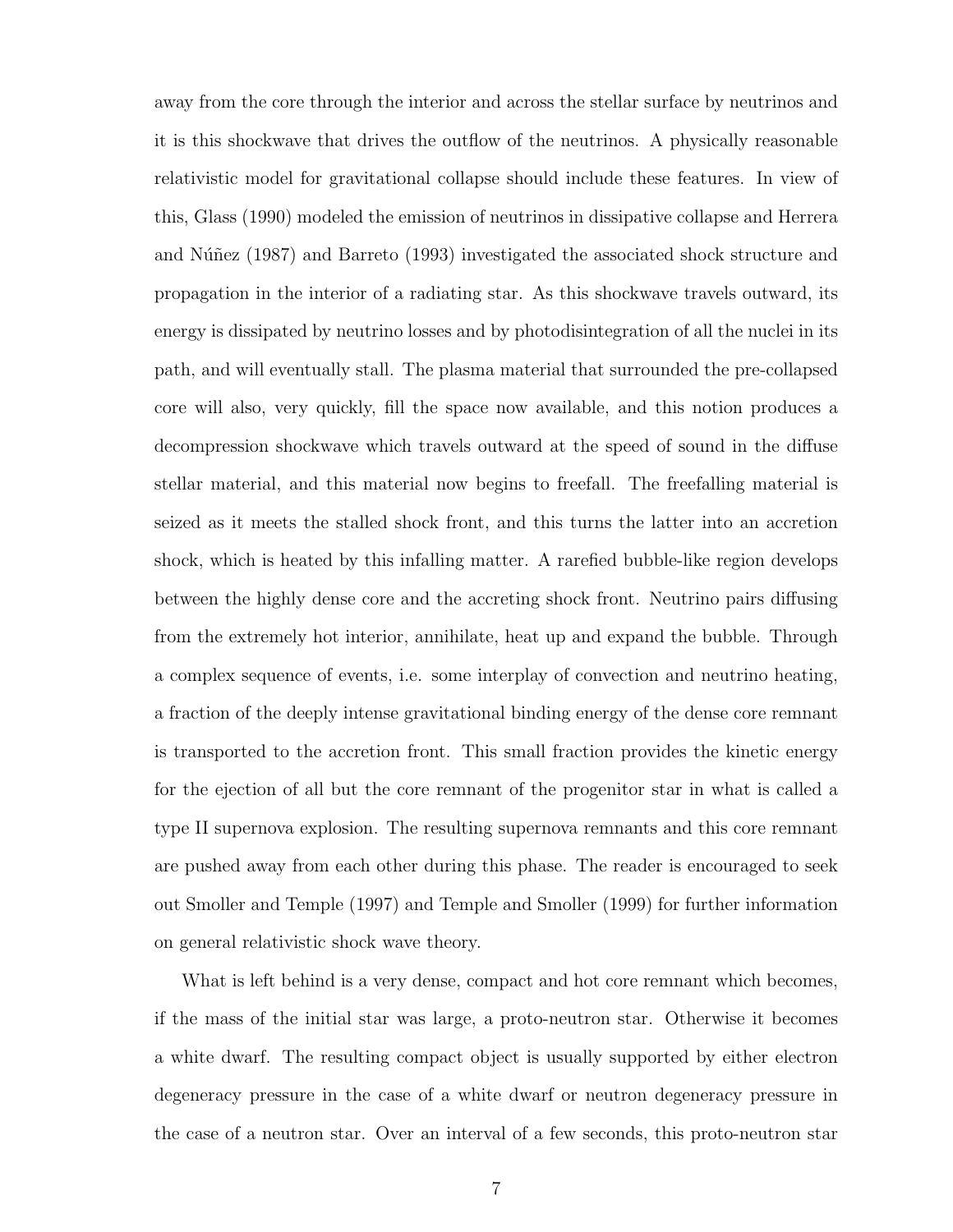loses its trapped neutrinos and cools, and at this point, the collapsed core remnant has reached its equilibrium configuration composition of neutrons, protons, hyperons, leptons and perhaps quarks. Thus, the neutron star is born. The radius of such a star is around  $10km$  and it has a density in the region of  $10^{14}$  times greater than that of the Earth. It may itself manifest into a pulsar or magnetar at a later point. The limit of neutron degeneracy pressure is known as the Tolman-Oppenheimer-Volkoff limit and if the neutron star is more massive than this limit, it must undergo a further collapse to some denser and more compact form, which is the hypothetical quark/ultra-compact star. The final state for a collapsed star is an astrophysical black hole (also referred to as a collapsar) which inherits the mass, angular momentum and electric charge (if any) of the initial object. This is characterised in the famous no-hair conjecture proposed by John Wheeler (Misner et al 1973).

A renewed interest in higher order theories of gravity has arisen in recent times. The reason for studying these new theories is the fact that conventional Einstein gravity has shortcomings. An example is the fact that the late time expansion of the universe is noted in observations, but isn't a direct consequence of standard general relativity. Many results are reported in the literature on solutions in EGB gravity. The well known Boulware-Deser solution (Boulware and Deser 1985) was an early higher dimensional analogue of the vacuum Schwarszchild solution from general relativity. Bhawal (1990) studied the higher dimensional geodesic motion of a Boulware-Deser black hole spacetime and performed comparisons with the higher dimensional Schwarszchild geometry. More recently Davis (2003) derived the generalised Israel junction conditions on a membrane and Anabalon et al (2009) found a vacuum solution in EGB gravity with the Kerr-Schild ansatz in five-dimensional space. Recent investigations (Maharaj et al 2014, Chilambwe et al 2015, Hansraj et al 2015) have reported new solutions to the EGB field equations for a static spherically symmetric interior of a perfect fluid. The notion of gravitational collapse has also been looked upon. Maeda (2006) studied the gravitational contraction of dust in EGB gravity, and efforts have been made to find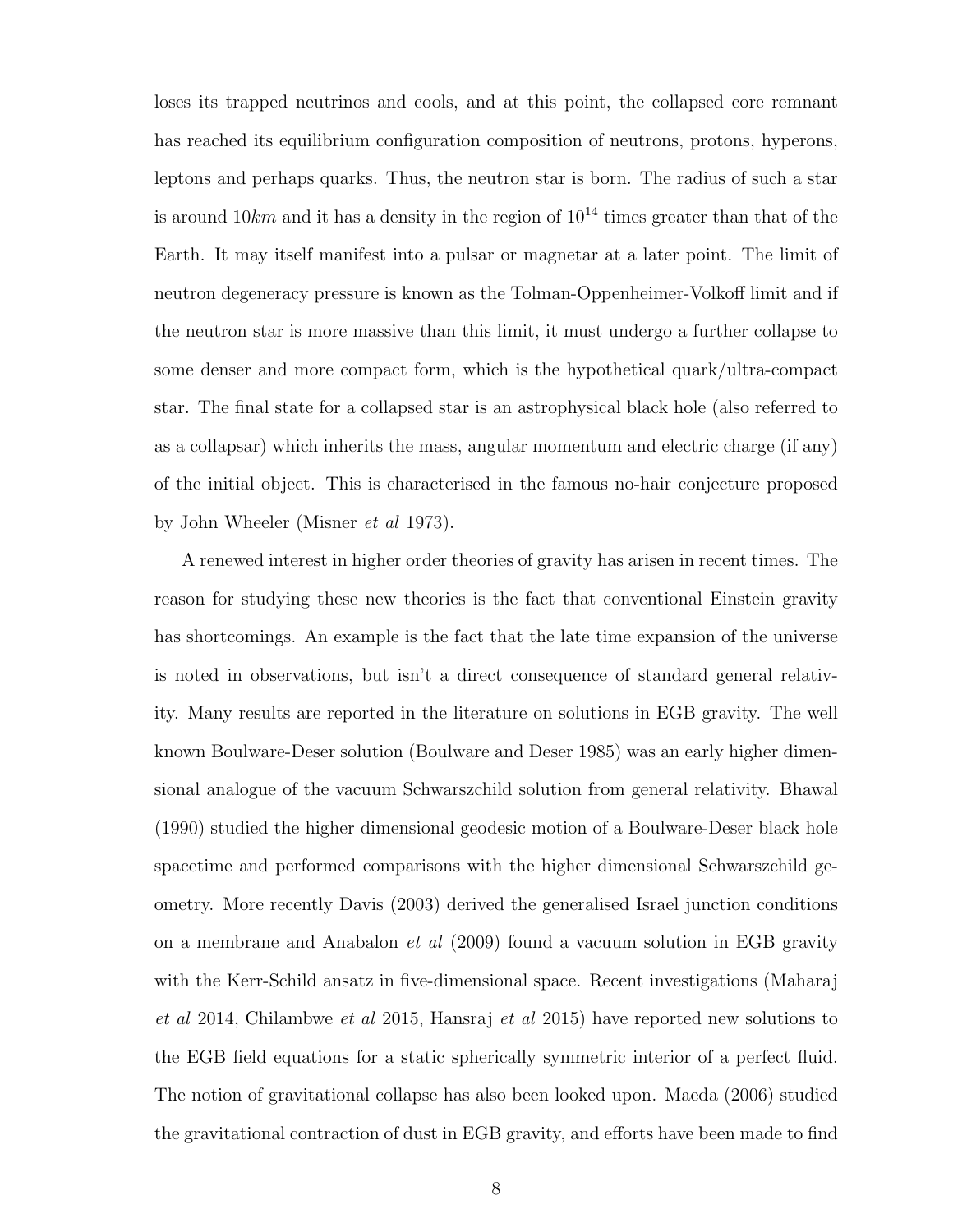asymptotically AdS black hole solutions in EGB gravity (Wheeler 1986, Wiltshire 1986, Cai 2002). Ghosh et al (2014) studied the gravitational contraction of a spherical cloud of inhomogeneous dust in EGB theory, and Ghosh and Maharaj (2014) presented null dust solutions in third order Lovelock gravity for a spherically symmetric string cloud background in arbitrary dimensions. Upon finding black hole solutions, an important task is to study the conserved charges such as the angular momentum; Peng (2014) looked at quasi-local conserved charges of dyonic rotating black holes in both EGB gravity and four-dimensional conformal Weyl gravity. Dawood and Ghosh (2004) characterised a large family of solutions to Einstein's equations for a spherically symmetric type II fluid, and showed that the well known black hole solutions are a particular case of this larger family. Ghosh and Dawood (2008) further generalised these results to higher dimensions. Ghosh and Dadhich (2002) studied the gravitational collapse of a type II fluid in higher dimensions and noted that due to the presence of strange quark matter, as well as the higher dimensions, there was a shrinkage of the initial data space.

This dissertation is organised as follows:

- Chapter 1: Introduction.
- Chapter 2: In this chapter the relevant theoretical concepts inherent with relativity theory are presented for the reader's perusal. We define the differentiable manifold as well as the spacetime manifold. Pertinent aphorisms and definitions are then underscored and the Einstein field equations are formulated from these. Further definitions relating to higher order theories of gravity are shown, with particular emphasis on Einstein-Gauss-Bonnet gravity, where we then present the field equations for that theory. The complete theoretical concepts of the junction conditions are then realised in full, followed by a brief description of the energy conditions for a realistic stellar model.
- Chapter 3: This chapter is the first major feature of this work. Dynamical radiating stars with outgoing null radiation are discussed in detail. Considering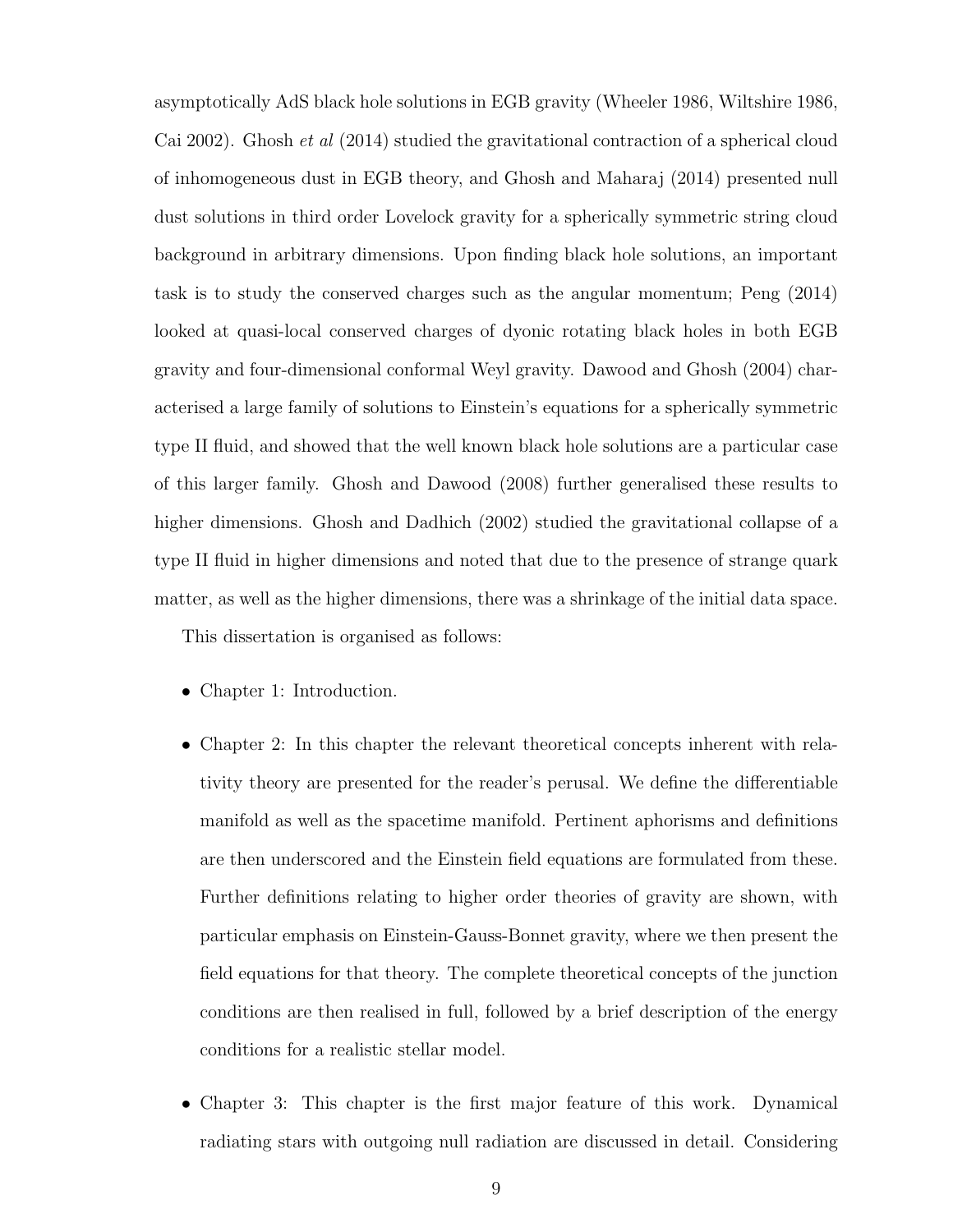three separate concentric zones, the generalised Vaidya spacetime is used as a specific class of spacetimes to model an entire realistic, astrophysical radiating star in general relativity. The matching conditions are provided for these three zones and a complete mass function is described in full. Solutions for this mass function for various realistic equations of state are then presented in full and we demonstrate that many of the other seminal solutions of the past are contained in ours. We then generalise these results to higher dimensions. Finally, we consider the notion of diffusion, generating the relevant partial differential equation and solving it for various realistic equations of state. It is important to note that this work was published in *General Relativity and Gravitation* (Brassel *et al.* 2017).

- Chapter 4: In this chapter we consider the gravitational collapse of generalised Vaidya spacetimes. The collapsing model is formulated in detail as well as the notion of the naked singularity. We then discuss the conditions for the formation of a naked singularity, as well as discussing its structure, nature and strength. We then present the end states of our generalised Vaidya mass functions from Chapter 3 for various equations of state, showing that the final outcome of collapse is a strong, central naked singularity. We give a brief discussion on mass functions where naked singularities can be eliminated due to the presence of higher dimensions. The work in this chapter has been published in *Physical Review D* (Brassel et al 2017).
- Chapter 5: We demonstrate in this chapter, that the Boulware-Deser class of spacetimes can radiate. Using techniques analagous to those in Chapter 3, we model a five-dimensional astrophysical radiating star with three concentric zones using one class of Boulware-Deser metric. Again, the matching conditions for the three zones are formulated and the complete, continuous mass function is presented. Solutions for various realistic equations of state are then systematically presented for our radiating metric. We show that several previous results are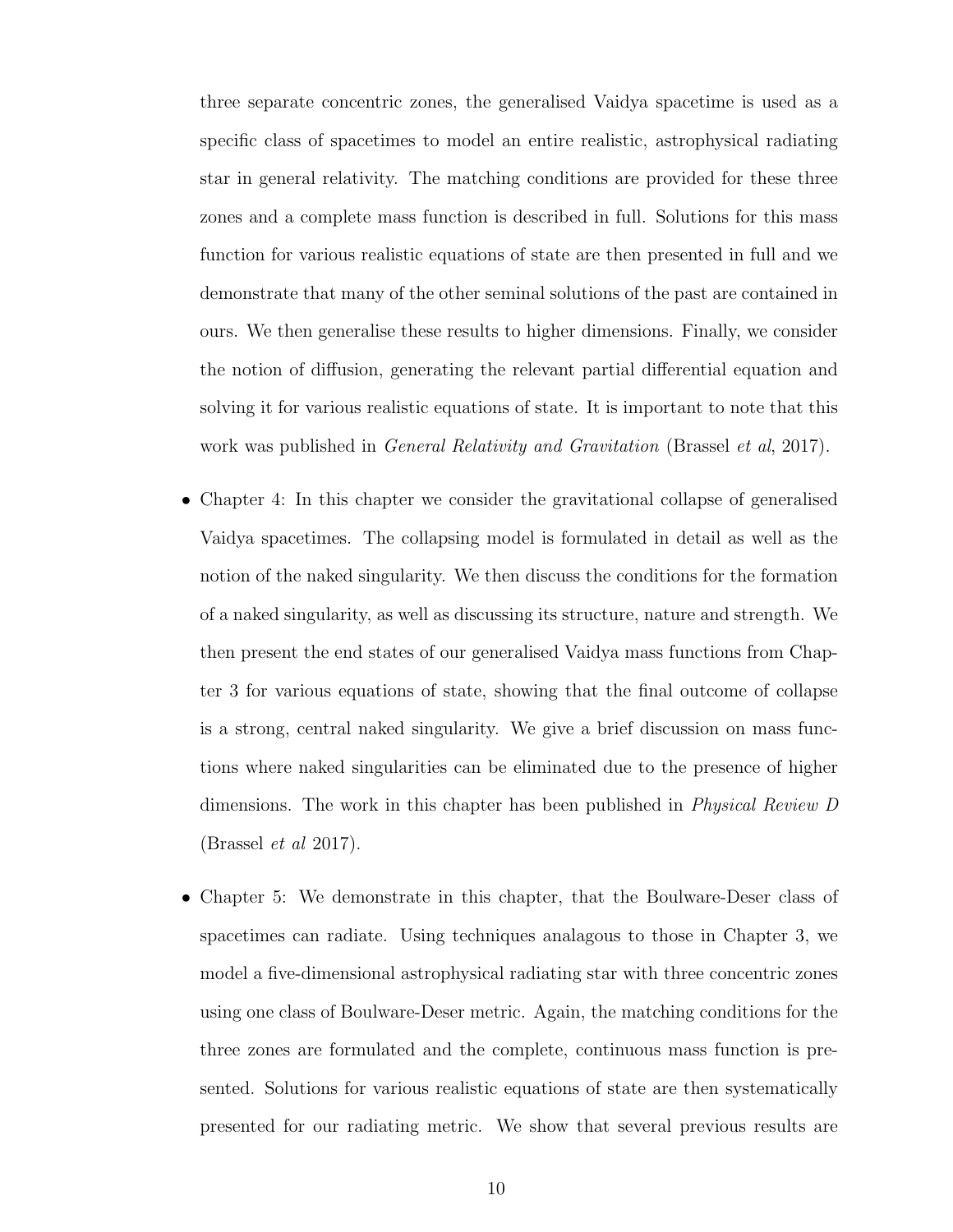contained within ours before extending them to higher dimensions. The work in this chapter was published in General Relativity and Gravitation (Brassel et al 2017).

- Chapter 6: In this chapter we completely model a radiating star in five-dimensional Einstein-Gauss-Bonnet gravity. We consider the smooth matching of two spacetimes, namely the shear-free interior and the pure Vaidya exterior, in the context of Einstein-Gauss-Bonnet gravity and we present the resulting Santos (1985) junction conditions from first principles, including the additional modified condition for the continuity of the scalar curvature and its first derivative. Solutions for the boundary condition as well as the third junction condition are then obtained.
- Chapter 7: Conclusion.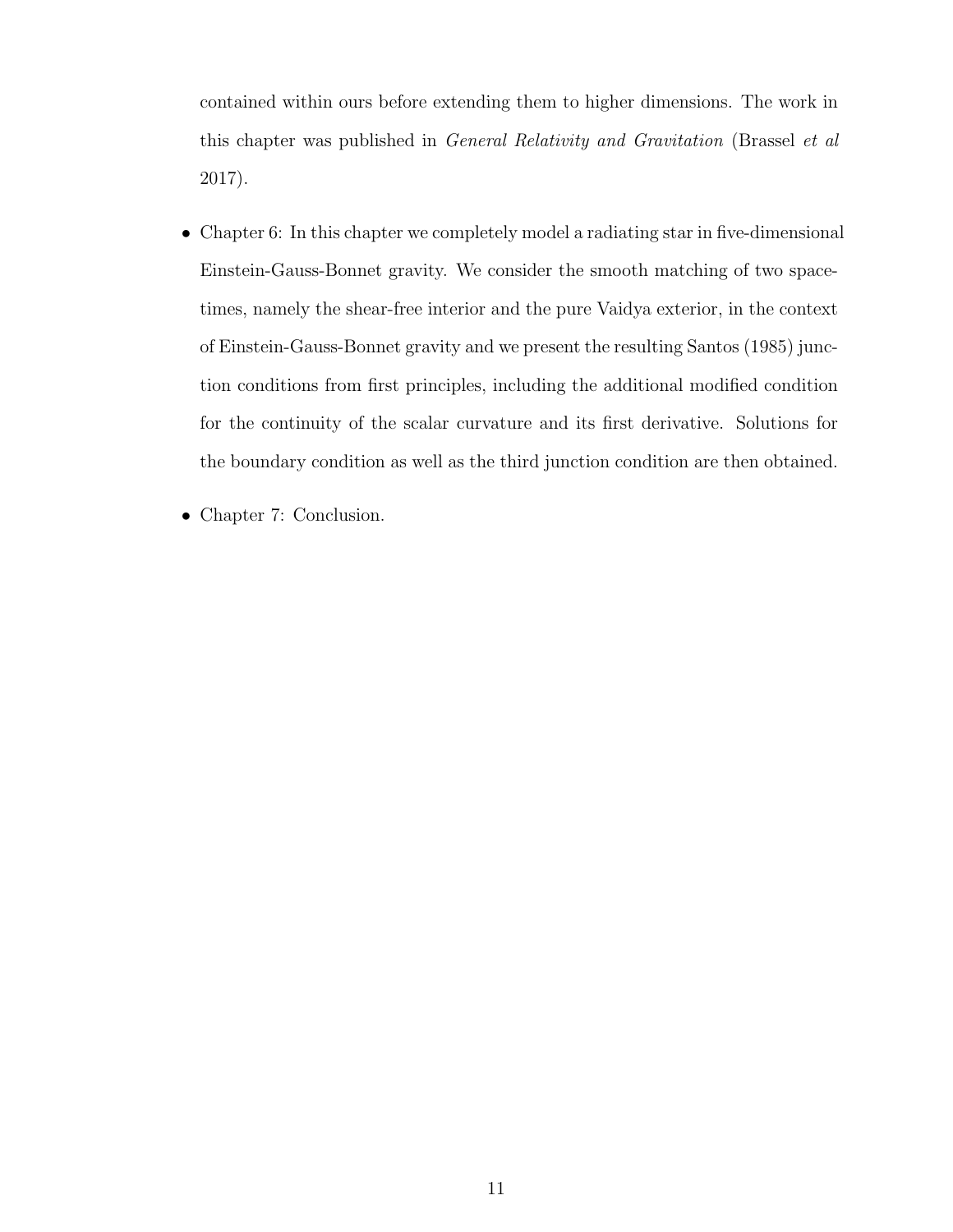# Chapter 2

# Theoretical concepts of gravitation

### 2.1 Introduction

Einstein's theory of general relativity has, so far, been the most successful theory describing matter fields in strong gravitational fields. The reader is referred to the books by Shapiro and Teukolsky (1983) and Glendenning (2000) for excellent reviews on the physics of compact objects, black holes and relativistic stellar processes. Within this chapter the relevant background theory which allows us to generate a spherical model for a radiating star or cosmological system is presented. In Sec. 2.2 the definitions for a differentiable manifold and spacetime manifold are given with the latter discussed in detail, pertaining to the relevant curvature tensors and connections leading to the formulation of the Einstein field equations. For extensive details on manifolds and tensor analysis, the reader is referred to Bishop and Goldberg (1968), Misner et al (1973) and Foster and Nightingale (1994). A brief discussion is given on modified gravity in Sec. 2.3, specifically Einstein-Gauss-Bonnet gravity. The Lovelock term and Lanczos tensor are introduced and used to adduce the Einstein-Gauss-Bonnet field equations. The reader is encouraged to seek out Papantonopoulus (2015) for further details on these notions and modified theories in general. The theory of the junction conditions are presented in Sec. 2.4 followed by a description of the energy conditions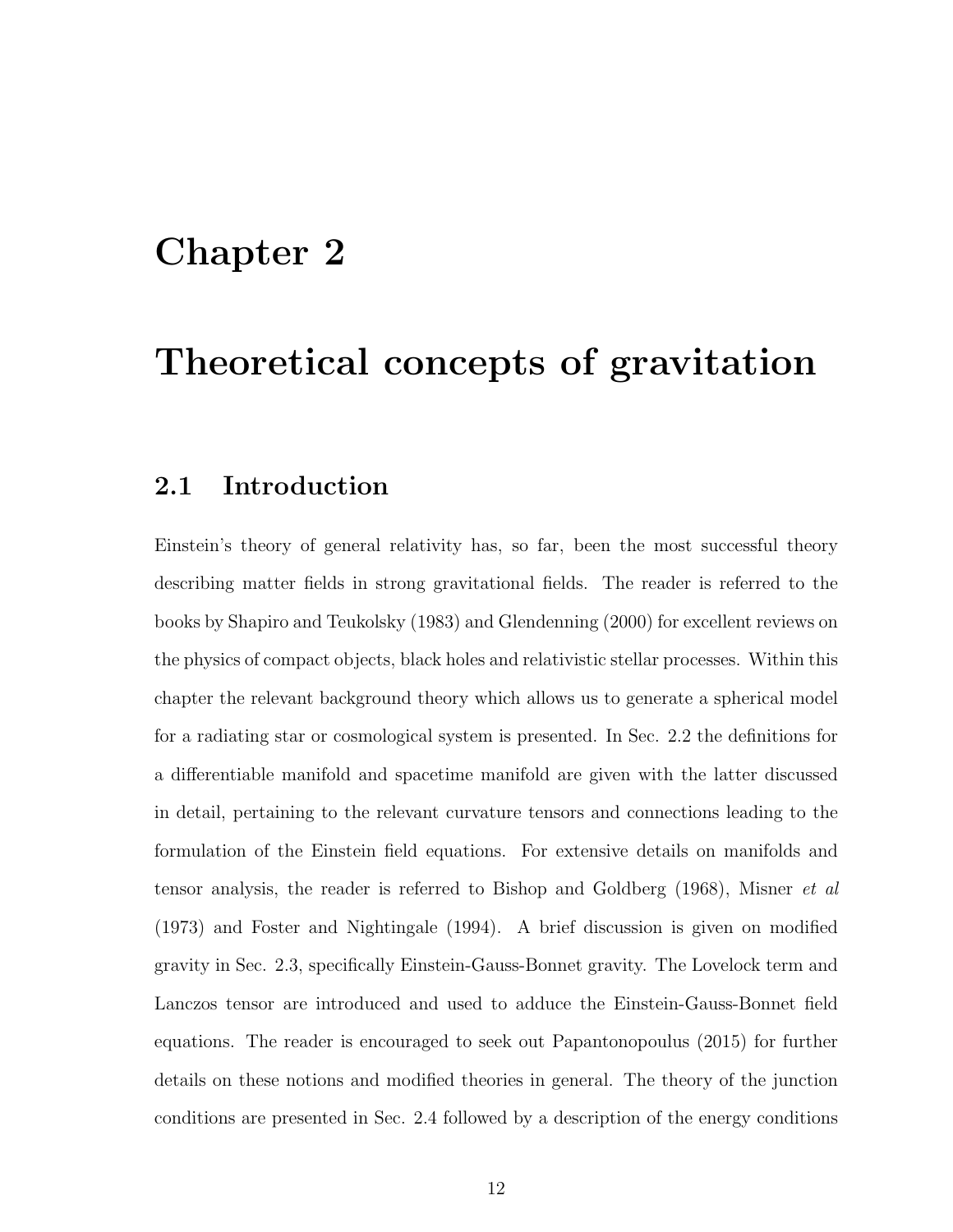which make a stellar model realistic.

### 2.2 Differentiable manifold

Let  $\mathcal{R}^N$  denote an N-dimensional Euclidean space, i.e., the set of all N-tuples, represented as  $(x^1, x^2, ..., x^N)$  such that, with the usual topology of the open interval  $\frac{1}{2} \mathcal{R}^N$ denoting the lower half of  $\mathcal{R}^N$  with  $x^1 \leq 0, -\infty < x^i < \infty$  for  $i \in \{1, 2, ..., N\}$ . We then have the following definitions:

**Definition 1:** A map  $\phi$  from some open set  $\mathcal{O} \in \mathcal{R}^N$  to another open set  $\mathcal{O}' \in \mathcal{R}^M$ is said to be of differentiability class  $C^w$  if the coordinates  $(x^{1'}, x^{2'}, ..., x^{N'})$  of the image point  $\phi(p)$  in  $\mathcal{O}'$  are w-times continuous differentiable functions of the coordinates  $(x^1, x^2, ..., x^N)$  of p in the original set  $\mathcal{O}$ . An N-dimensional differentiable manifold is a set that is simply locally similar to an open set of Euclidean space  $\mathcal{R}^N$ .

**Definition 2:** If there exists a map  $C^w$   $\forall w \geq 0$ , then it is a  $C^{\infty}$  (infinitely differentiable) map. A manifold with such a mapping is said to be a smooth manifold.

**Definition 3:** A function f with the mapping  $f : \mathbb{R}^N \longrightarrow \mathbb{R}$  is said to be locally Lipschitz if, for each open set  $U \in \mathcal{O}$  with compact closure (the set closure of U is compact), there exists some constant L, such that for each pair of points  $p, q \in U$ ,  $|f(p) - f(q)| \le L|p - q|.$ 

### 2.3 Spacetime manifold

For the purposes of this dissertation, unless otherwise stated, we assume that spacetime, denoted by  $M$ , in general is an N-dimensional, oriented, paracompact, Hausdorff,  $C^{\infty}$  pseudo-Riemannian manifold endowed with a symmetric, nondegenerate, smooth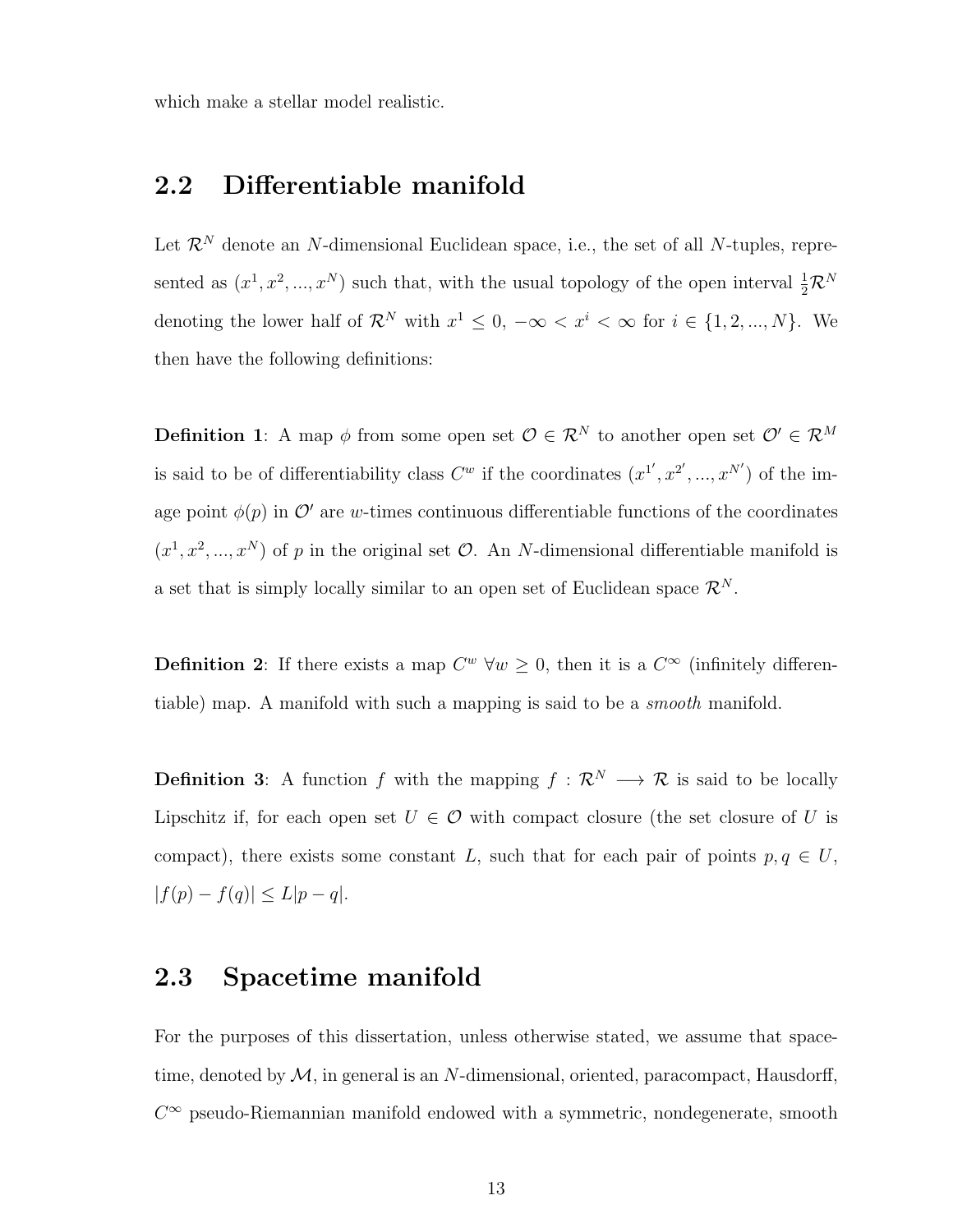metric tensor field  $g$ . In local regions, the manifold  $(\mathcal{M}, g)$  is homeomorphic and diffeomorphic to Euclidean space  $\mathcal{R}^N$  which implies that it may be covered by overlapping coordinate patches so that special relativity holds locally. The tensor field  $g$  has a signature  $(- + + \cdots + N)$  and encodes the properties and dynamics of the gravitational field. For detailed treatments on spacetime geometry, the reader is referred to the standard textbooks in differential geometry such as Hawking and Ellis (1973), de Felice and Clarke (1990), do Carmo (1992), Foster and Nightingale (1994) and Straumann (2004).

### 2.3.1 Metric tensor

The idea of distance between two infinitesimally separated points on the spacetime manifold is defined by the metric tensor. This tensor acts on pairs of vectors to give a numerical value, and is symmetric in its indices. In terms of the coordinate basis, the metric tensor is defined as

$$
\mathbf{g} = g_{ab} dx^a \otimes dx^b, \tag{2.3.1}
$$

where  $g_{ab} = g\left(\frac{\partial}{\partial x^a}, \frac{\partial}{\partial x^a}\right)$  $\frac{\partial}{\partial x^b}$ ). The above can be written as

$$
g(\mathbf{V}, \mathbf{W}) = g_{ab} V^a W^b,
$$

for any two vectors  $V$  and  $W$ , and this can be expressed as the distance between two infinitesimally separated points on the manifold as

$$
ds^2 = g_{ab}dx^a dx^b. \tag{2.3.2}
$$

The matrix  $[g_{ab}]$  is regular with inverse  $g^{ab}$  such that

$$
g_{ab}g^{bc} = \delta_a{}^c,\tag{2.3.3}
$$

where  $\delta_a^c$  is the Kronecker delta. Both tensors  $g_{ab}$  and  $g^{ab}$  may be used to define relationships between covariant and contravariant vectors in the following way

$$
X_a = g_{ab} X^b, \qquad X^a = g^{ab} X_b. \tag{2.3.4}
$$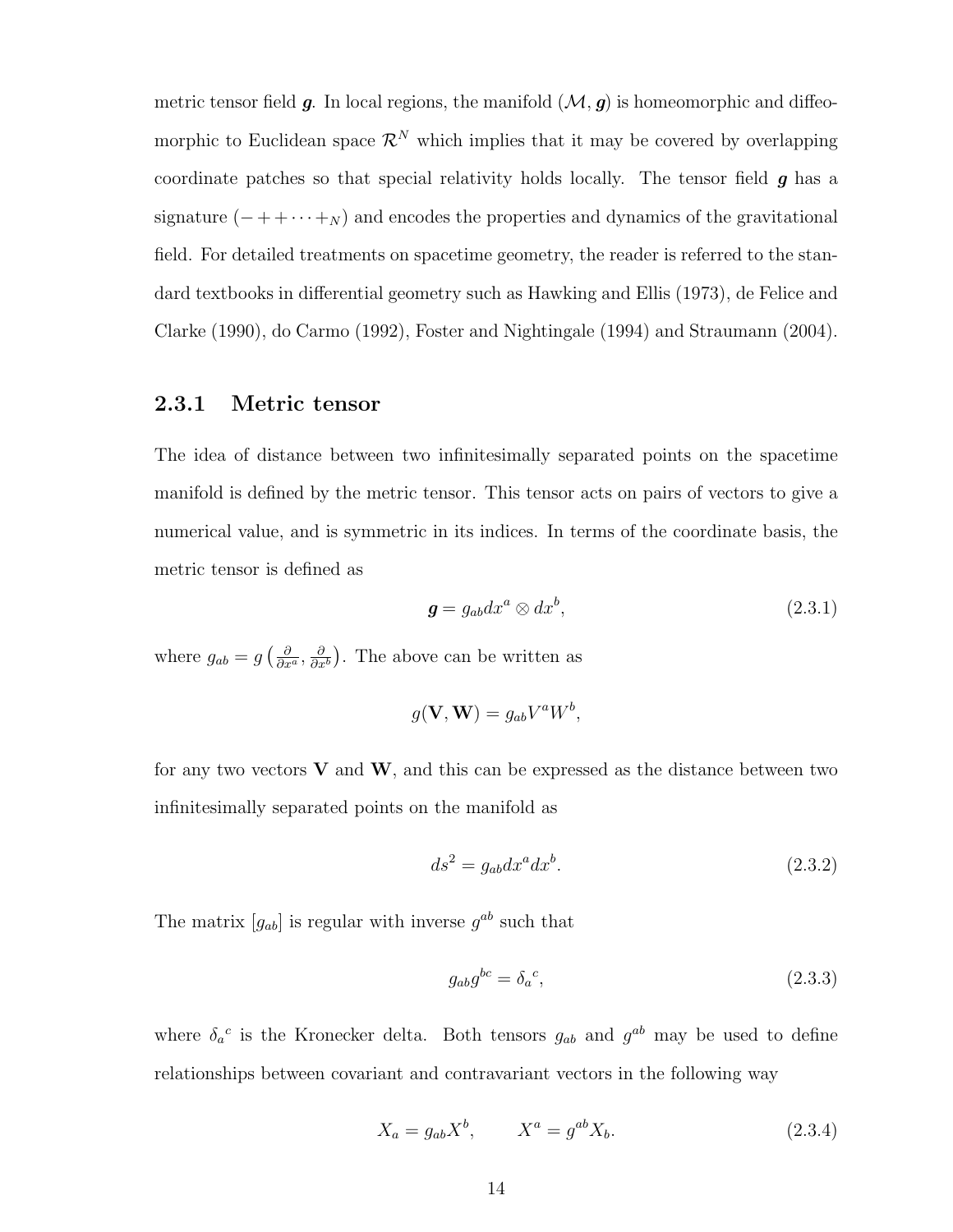For a tensor  $T$  of rank two, the relationships are given as follows

$$
T_{ab} = g_{ac}g_{bd}T^{cd}, \quad T^{ab} = g^{ac}g^{bd}T_{cd}, \quad T^{a}{}_{b} = g^{ac}T_{cb}.
$$
 (2.3.5)

The metric is indefinite since the magnitude of the nonzero vector can be positive, zero or negative.

### 2.3.2 The metric connection

The metric tensor g can have a torsion-free connection  $\nabla$  which is unique such that

$$
\nabla \mathbf{g} = 0 \qquad \text{or} \qquad g_{ab;c} = 0, \tag{2.3.6}
$$

where ; denotes covariant differentiation. The metric connection coefficient  $\Gamma$  is defined in terms of the metric tensor and its derivatives (Boothby 1986) by

$$
\Gamma^{a}{}_{bc} = \frac{1}{2}g^{ad} \left( \frac{\partial g_{cd}}{\partial x^{b}} + \frac{\partial g_{db}}{\partial x^{c}} - \frac{\partial g_{bc}}{\partial x^{d}} \right) \equiv \frac{1}{2}g^{ad} (g_{cd,b} + g_{db,c} - g_{bc,d}), \tag{2.3.7}
$$

where commas denote partial differentiation. The coefficients  $\Gamma^a{}_{bc}$  are also known as the Christoffel symbols of the second kind and are components of the Levi-Civita connection (Christoffel 1869, Levi-Civita 1917). The connection coefficients entirely describe the curvature of the coordinate system and since they are not tensors, can be transformed to vanish under a suitable coordinate transformation.

Given a vector field  $X^a$ , the covariant derivative is defined in the following way

$$
\nabla_b X^a = \partial_b X^a + \Gamma^a{}_{bc} X^c, \quad \nabla_b X_a = \partial_b X_a - \Gamma^c{}_{ab} X_c,\tag{2.3.8}
$$

where  $\partial_b = \frac{\partial}{\partial x}$  $\frac{\partial}{\partial x^b}$ . For a mixed tensor  $T^a{}_b$ , we thus have

$$
\nabla_c T^a{}_b = \partial_c T^a{}_b + \Gamma^a{}_{cd} T^d{}_b - \Gamma^d{}_{ab} T^b{}_d. \tag{2.3.9}
$$

### 2.3.3 Geodesics

Within Euclidean space, a *geodesic* is defined by two properties which are equivalent to each other. First, its tangent vector points in the same direction and secondly, it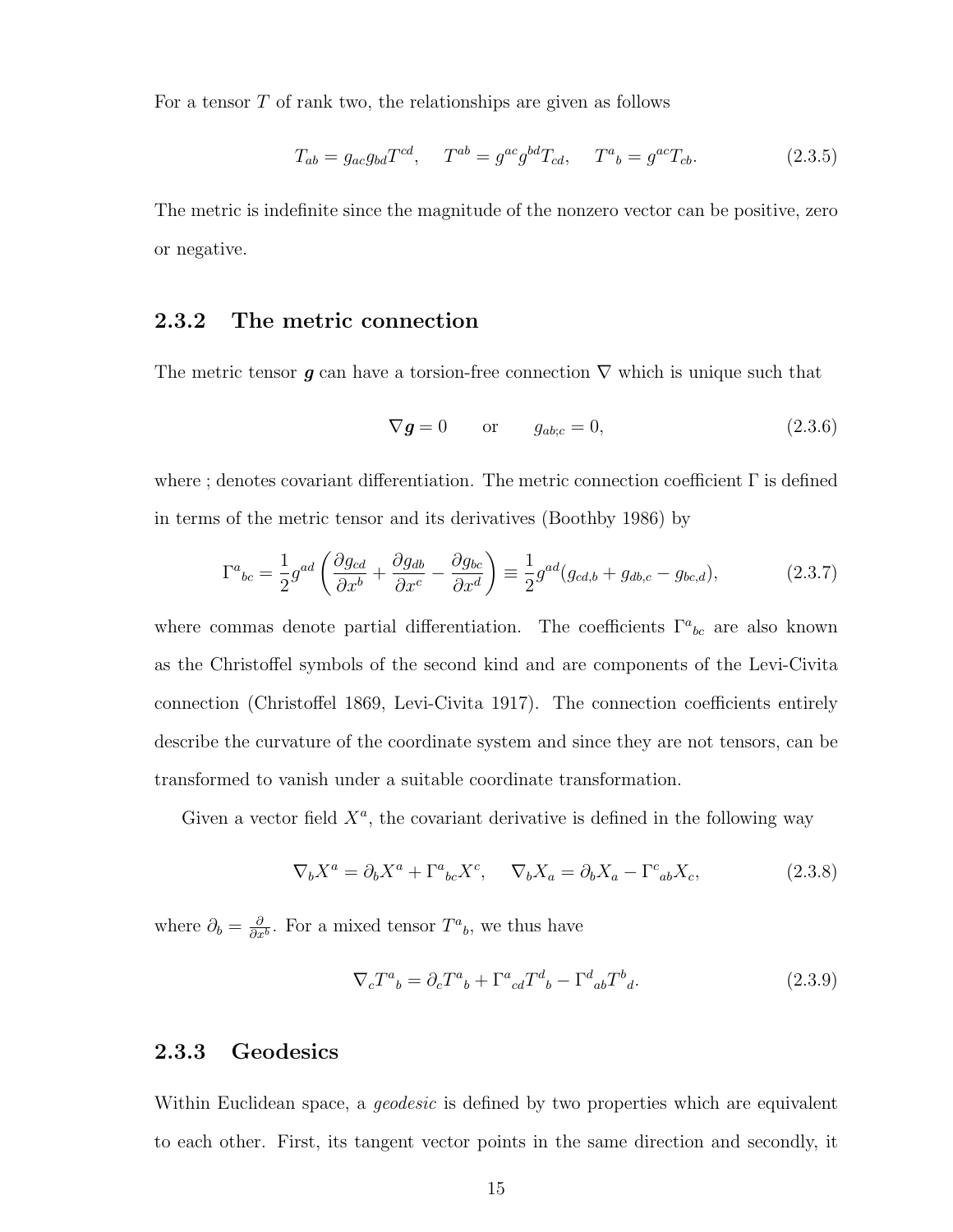is the curve of shortest length between any two points. The geodesic is considered, on a torsion-free manifold, as a curve  $x^a(u)$  described by a parameter u by the fixed direction of its associated tangent vector. It satisfies the condition

$$
\frac{d\mathbf{t}}{du} = \lambda(u)\mathbf{t},
$$

where  $\lambda(u)$  is a parametric function of u. In general, the equations satisfied by null and non-null geodesics, parametrised by some parameter  $u$ , are given by

$$
\frac{d^2x^a}{du^2} + \Gamma^a{}_{bc} \frac{dx^b}{du} \frac{dx^c}{du} = \lambda(u) \frac{dx^a}{du}.
$$
\n(2.3.10)

This curve can always be parametrised such that  $\lambda(u)$  can vanish. The geodesics are then defined as the following equations

$$
\frac{d^2x^a}{du^2} + \Gamma^a{}_{bc} \frac{dx^b}{du} \frac{dx^c}{du} = 0,
$$
\n(2.3.11)

and in this case, u is is called an affine parameter. Thus, on a manifold  $(\mathcal{M}, g)$ , a geodesic can be timelike, spacelike or null if its tangent vector is timelike, spacelike or null respectively.

### 2.3.4 Curvature tensors

The Riemann curvature (or Riemann-Christoffel) tensor is a rank four tensor which is a tensor field that measures the extent to which the metric tensor is not locally isometric to that of Euclidean space. It can be defined for any pseudo-Riemannian manifold or any manifold with an affine connection. It is defined (in terms of Christoffel symbols) as

$$
R^{d}_{abc} = \Gamma^{d}_{ac,b} - \Gamma^{d}_{ab,c} + \Gamma^{e}_{ac} \Gamma^{d}_{eb} - \Gamma^{e}_{ab} \Gamma^{d}_{ec},
$$
\n(2.3.12)

where  $\Gamma^d{}_{ac,b} = \partial_b \Gamma^d{}_{ac}$ . The curvature tensor represents the tidal force experienced by any rigid body moving along a geodesic, and is a way to capture a measure of the intrinsic curvature. It also measures noncommutativity of the covariant derivative, and as such is the integrability condition for the existence of an isometry with Euclidean (or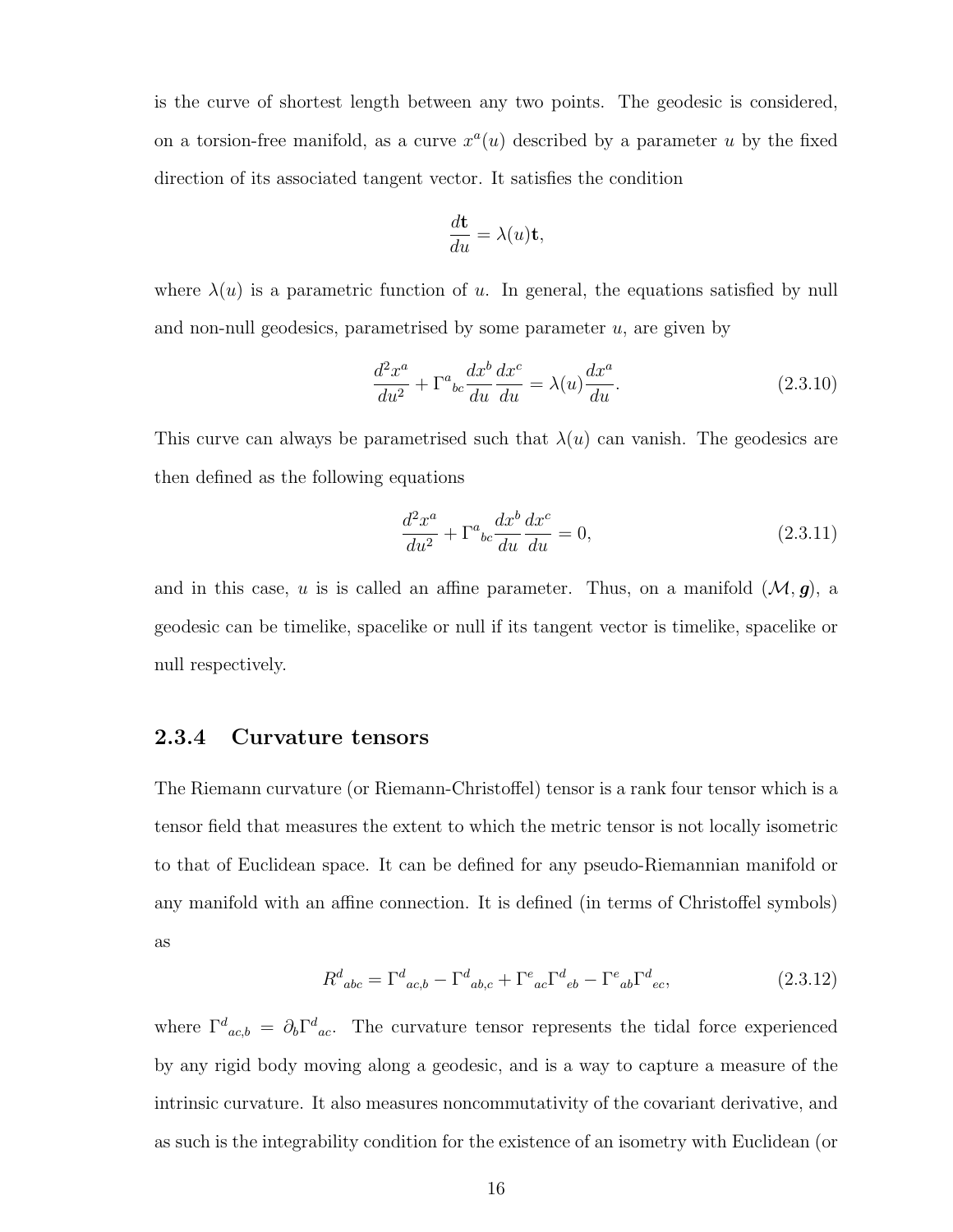flat) space. The symmetry properties inherent with the curvature tensor are observed by changing from mixed components,  $R^a{}_{bcd}$ , say, to covariant components  $R_{abcd}$  =  $g_{ae}R^{e}_{bcd}$ . It can easily be shown that

$$
R_{abcd} = -R_{bacd} = -R_{abdc}, \qquad (2.3.13a)
$$

$$
R_{abcd} = R_{cdab}.
$$
\n
$$
(2.3.13b)
$$

The tensor is therefore antisymmetric in each of the index pairs  $(a, b, c, d)$  and is symmetric under the interchange of any two pairs of indices with one another. The cyclic sum (obtained by permuting any three indices) of the components of  $R_{abcd}$  is zero

$$
R_{abcd} + R_{acdb} + R_{adbc} = 0.
$$
 (2.3.14)

The Bianchi identity

$$
R^{a}_{\; bcd; e} + R^{a}_{\; bde; c} + R^{a}_{\; bec; d} = 0,\tag{2.3.15}
$$

can also be proved by use of the curvature tensor.

The Ricci (or Ricci-curvature) tensor is a rank two tensor which provides a way of measuring the degree to which the geometry determined by a Riemannian metric differs from ordinary Euclidean space. It is defined on a pseudo-Riemannian manifold as a trace of the Riemann curvature tensor and can be written as

$$
R_{ab} = g^{dc} R_{dacb} = R^c_{acb}.
$$
\n
$$
(2.3.16)
$$

Using  $(2.3.12)$  we have

$$
R_{ab} = R^{c}_{acb}
$$
  
=  $\Gamma^{c}_{ab,c} - \Gamma^{c}_{ac,b} + \Gamma^{c}_{dc} \Gamma^{d}_{ab} - \Gamma^{c}_{db} \Gamma^{d}_{ac}.$  (2.3.17)

The Ricci tensor is symmetric, i.e.  $R_{ab} = R_{ba}$  and upon its contraction, we acquire

$$
R = g^{ab}R_{ab} = g^{ac}g^{bd}R_{abcd},\tag{2.3.18}
$$

which is called the Ricci scalar of the space. The Kretschmann invariant (or scalar) is defined as the square of the Riemann tensor and can be used as an indicator of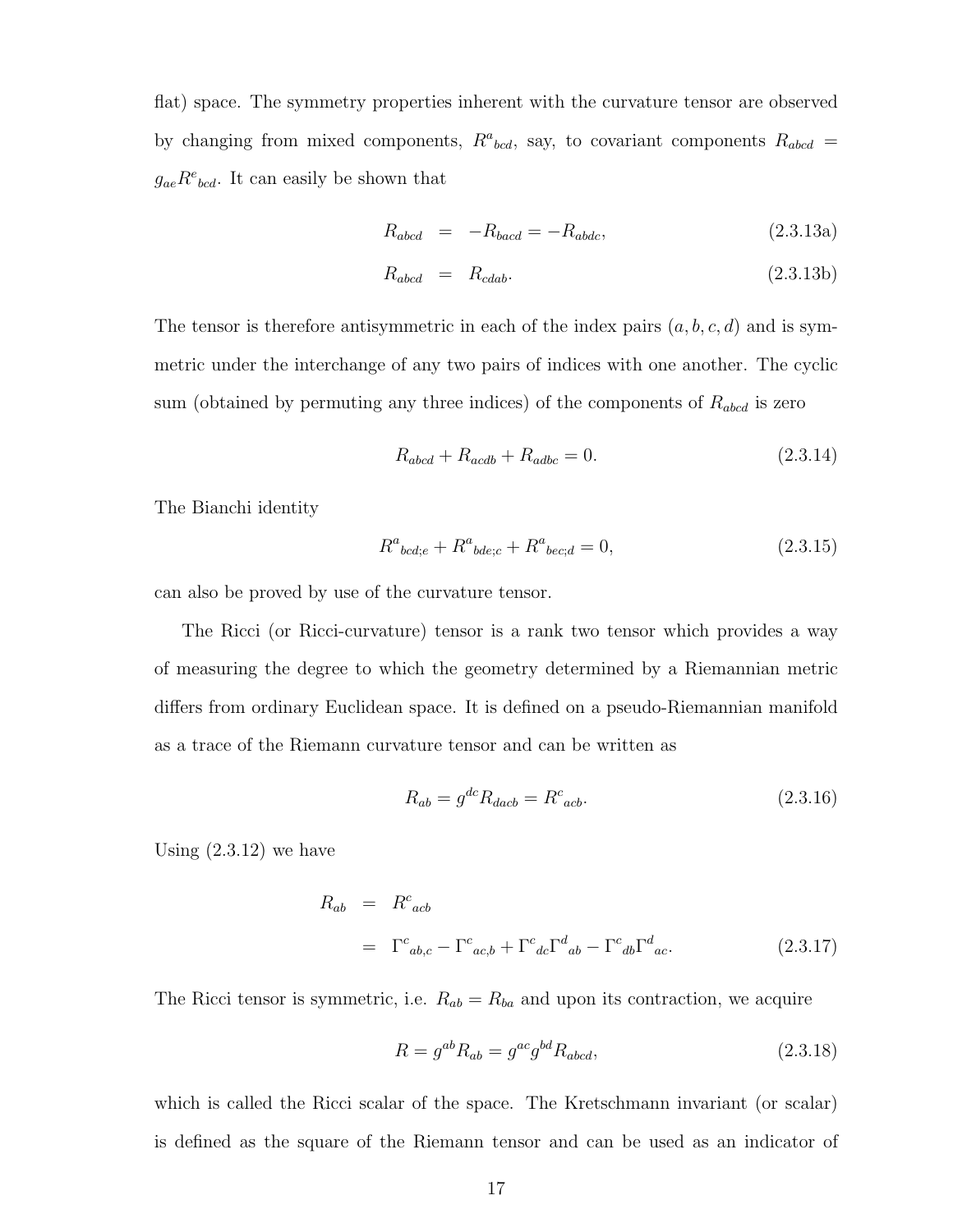curvature singularities in the manifold. It is given by

$$
K = R_{abcd} R^{abcd},\tag{2.3.19}
$$

and as such, is called a quadratic invariant. In some higher order theories of gravity, a possible invariant is given by

$$
C_{abcd}C^{abcd},\t\t(2.3.20)
$$

where  $C_{abcd}$  is the Weyl (deformation) tensor, defined as

$$
C_{abcd} = R_{abcd} + \frac{1}{N-2} [g_{ad}R_{bc} - g_{ac}R_{bd} + g_{bc}R_{ad} - g_{bd}R_{ac}] + \frac{1}{(N-1)(N-2)} [g_{ac}g_{bd} - g_{ad}g_{cb}]R,
$$
\n(2.3.21)

where  $N$  corresponds to the spacetime dimension. It can be related to the Kretschmann invariant (Cherubini et al 2002) by

$$
K = C_{abcd}C^{abcd} + \frac{4}{N-2}R_{ab}R^{ab} - \frac{2}{(N-2)(N-1)}R^2.
$$
 (2.3.22)

### 2.3.5 The Einstein tensor

The Einstein tensor is a rank two tensorial quantity used to express curvature on a pseudo-Riemannian manifold. It can be derived from the Bianchi identity (2.3.15) and is expressed in terms of the Ricci tensor (2.3.17) and Ricci scalar (2.3.18) as

$$
G_{ab} = R_{ab} - \frac{1}{2} R g_{ab}.
$$
 (2.3.23)

In general relativity (and higher order theories) the Einstein tensor describes the curvature of spacetime in a way which is consistent with physical and energy considerations. The Einstein tensor is symmetric, so  $G_{ab} = G_{ba}$  and is divergenceless, i.e.

$$
\nabla_a G^{ab} = 0. \tag{2.3.24}
$$

The trace of the Einstein tensor can be computed by contraction with the metric tensor  $g^{ab}$ . On an N-dimensional manifold

$$
g^{ab}G_{ab} = g^{ab}R_{ab} - \frac{1}{2}g^{ab}g_{ab}R,
$$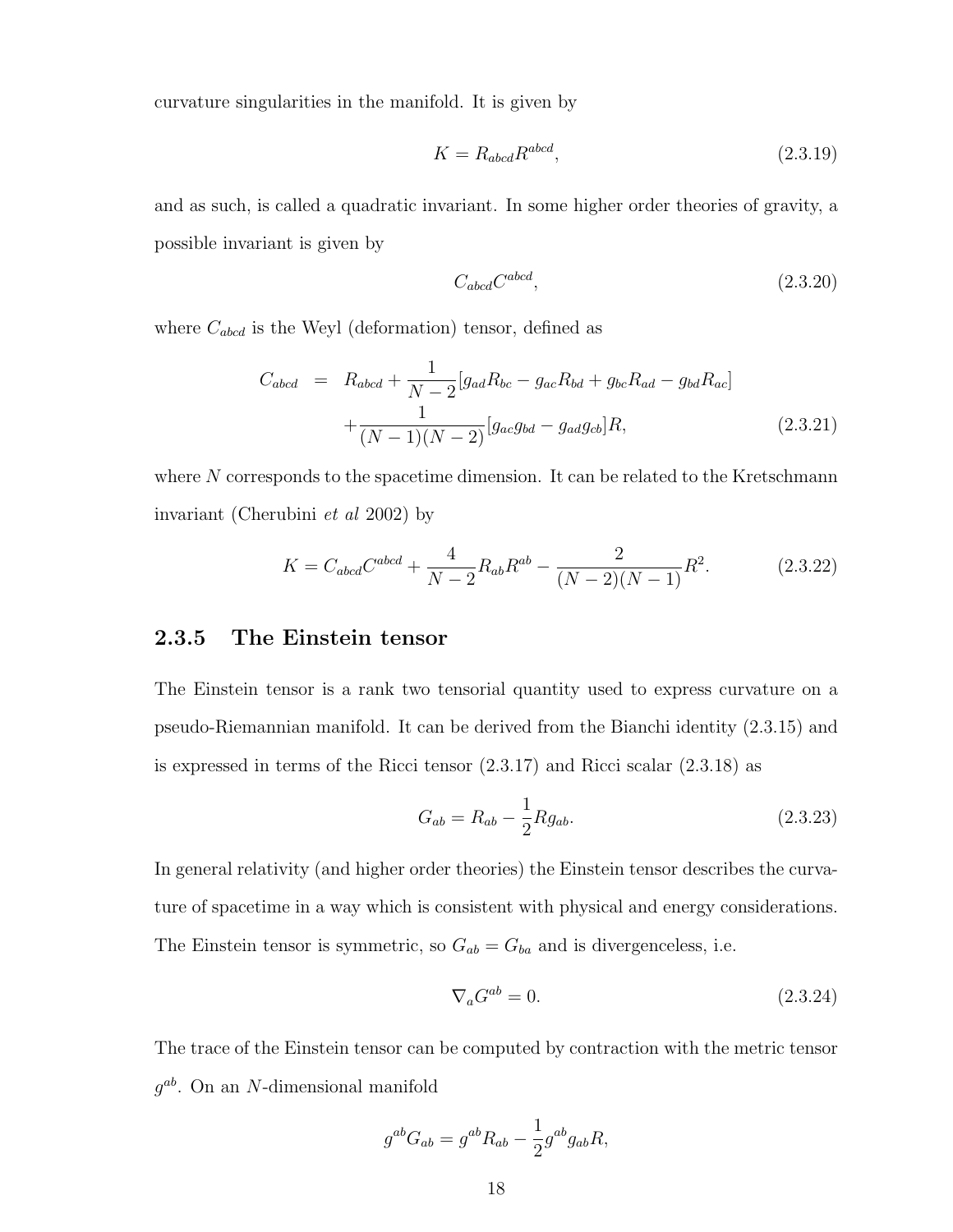which then gives

$$
G = R - \frac{1}{2}(NR) = \frac{2 - N}{2}R.
$$
 (2.3.25)

It is interesting to note that when  $N = 4$ , the trace of the Einstein tensor is the negative of  $R$ , the trace of the Ricci tensor. Thus, it is often called the *trace-reversed* Ricci tensor. With regards to uniqueness, Lovelock (1969, 1971) showed that, in a four-dimensional differentiable manifold, the Einstein tensor is the only tensorial and divergence free function of the metric tensor (and at most their first and second partial derivatives).

### 2.3.6 Energy momentum tensor

The matter distribution for a model in astrophysics and cosmology is usually described by a relativistic fluid. For an erudition on relativistic fluid dynamics and magnetofluid dynamics, the reader is referred to Anile (1989). The energy momentum tensor (or stress-energy tensor) is an attribute to radiation and matter in the spacetime manifold, and is the source of the gravitational field in the Einstein field equations. Denoted by  $T^{ab}$  it can be described as the a-th component of four-momentum across some surface with constant  $x^b$ , so that we have

- 1.  $T^{00}$  is the flux density of the 0-th component of four-momentum across the time surface  $(x^0)$ , called the *energy density*.
- 2.  $T^{0i} = T^{i0}$  is the energy flux density across a surface of constant  $x^i$ , called the heat conduction.
- 3.  $T^{ij}$  is the flux of the *i*-th momentum across the *j*-surface, called the *stress*.
- 4.  $T^{ii}$  is the *pressure* in the *i*-th direction (there is no summing over *i*).

The energy momentum tensor for uncharged matter, for example, is defined as

$$
T^{ab} = (\rho + p)u^{a}u^{b} + pg^{ab} + q^{a}u^{b} + q^{b}u^{a} + \pi^{ab}.
$$
 (2.3.26)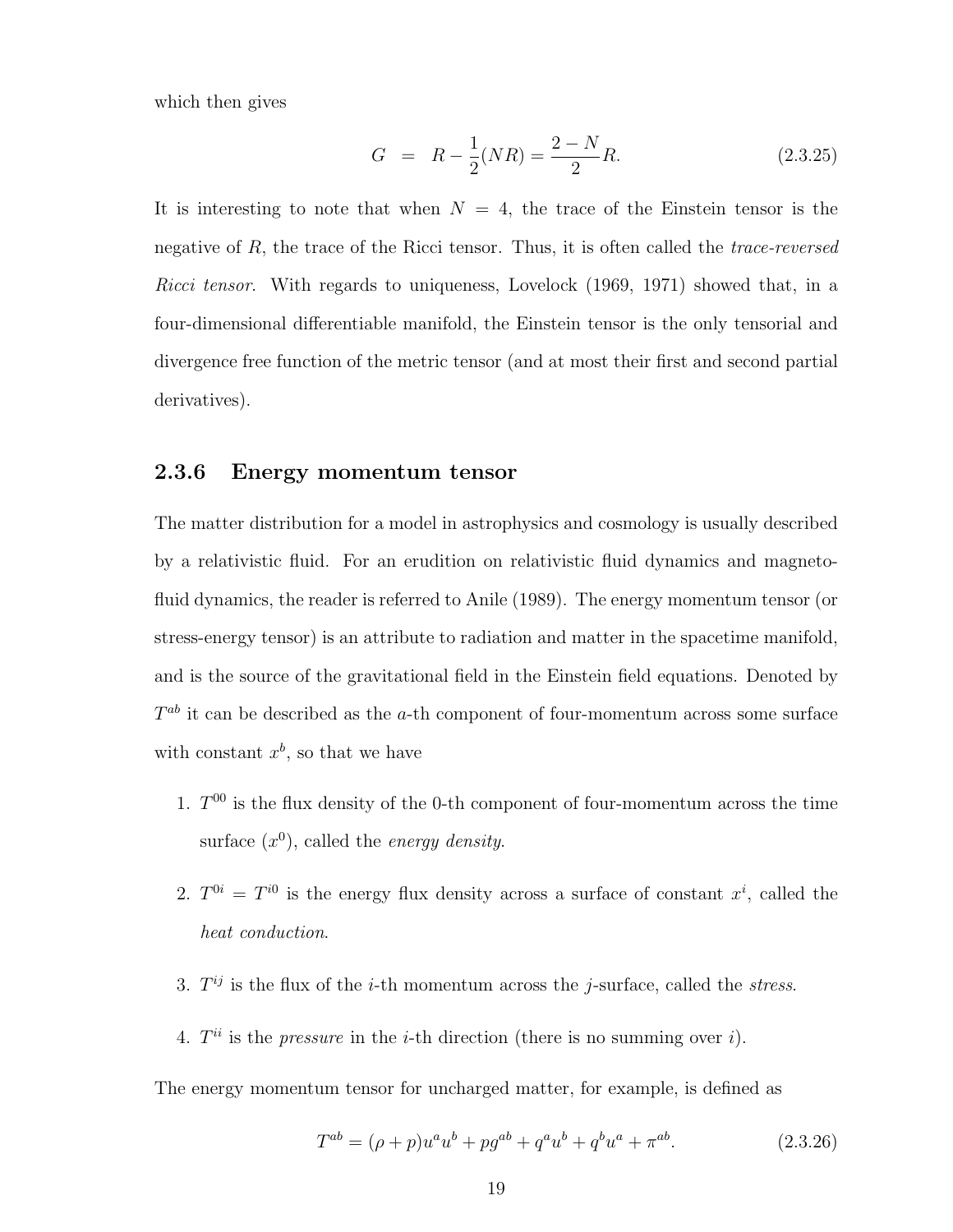In the above  $\rho$  is the energy density, p is the isotropic (kinetic) pressure,  $q^a$  is the heat flux vector  $(q^a u_a) = 0$  and  $\pi^{ab}$  is the anisotropic pressure (stress) tensor  $(\pi^{ab} u_a =$  $0 = \pi^a{}_a$ ). These quantities are measured relative to a comoving fluid four-velocity  $\boldsymbol{u}$ which is unit and timelike  $(u^a u_a = -1)$ . In perfect fluids there are no stress and heat conduction terms  $(q^a = 0, \pi^{ab} = 0)$  and so the stress-energy tensor is isentropic. Hence, for a perfect fluid, the energy momentum tensor (3.3.4a) becomes

$$
T^{ab} = (\rho + p)u^a u^b + pg^{ab}.
$$
\n(2.3.27)

Since the energy momentum tensor is conserved throughout the spacetime manifold, we have that

$$
\nabla_a T^{ab} = 0. \tag{2.3.28}
$$

### 2.3.7 Einstein field equations

Derived in four seminal papers by Albert Einstein (1915), the Einstein field equations (or gravitational field equations) describe the fundamental interaction of gravity as a consequence of spacetime being curved by matter and energy (described by the energy momentum tensor  $T_{ab}$ ). Using equations (2.3.24) and (2.3.28) we have the following

$$
\nabla_a G^{ab} = 0 = \nabla_a T^{ab},\tag{2.3.29}
$$

which can be written naturally in the following way

$$
R_{ab} - \frac{1}{2} R g_{ab} = \kappa T_{ab},\qquad(2.3.30)
$$

where  $\kappa$  is the constant given by  $\kappa = \frac{8\pi \tilde{G}}{c^4}$  $\frac{\pi \tilde{G}}{c^4}$ ,  $\tilde{G}$  is a gravitational constant and c is the speed of light. Using  $(2.3.23)$  we can write  $(2.3.30)$  as

$$
G_{ab} = \kappa T_{ab}.\tag{2.3.31}
$$

These equations  $(2.3.31)$  are known as the *Einstein field equations* and are a set of ten highly nonlinear, hyperbolic-elliptic partial differential equations, with twenty independent components of the Riemann tensor  $R_{abcd}$ .  $(2.3.31)$  is also a tensor equation and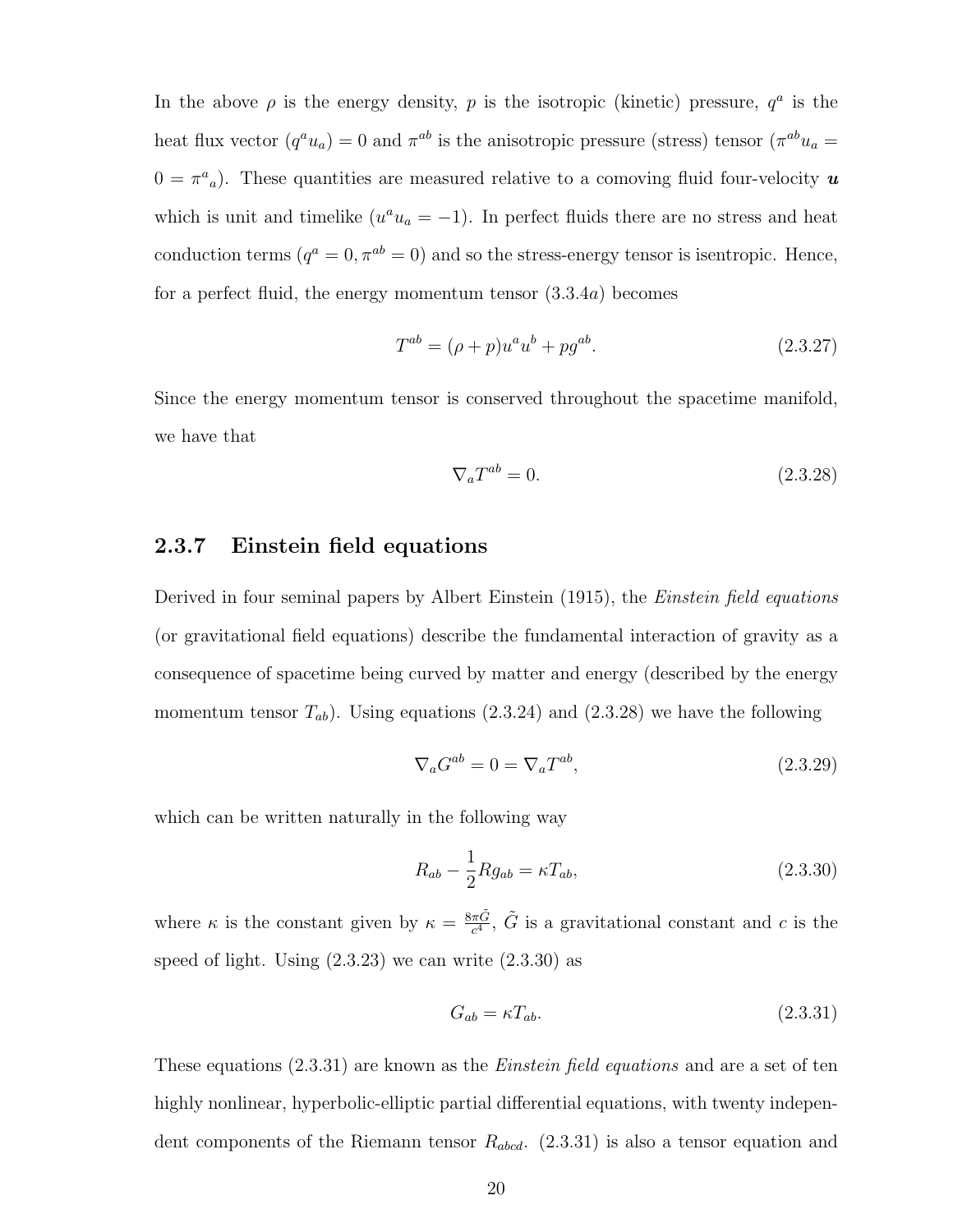along with the geodesic equation, forms the fundamental mathematical formulation of general relativity. Including the cosmological constant term  $\Lambda$  in the field equations gives

$$
G_{ab} + \Lambda g_{ab} = \kappa T_{ab},\tag{2.3.32}
$$

and since  $\Lambda$  is constant, the conservation law of energy is unaffected. If the energy momentum tensor  $T_{ab}$  vanishes, the Einstein field equations become the vacuum field equations and are written as

$$
R_{ab} = 0.\t\t(2.3.33)
$$

The field equations can be written in trace-reversed form as was the case with the Ricci tensor, previously. Computing the trace with respect to the metric on both sides of the equation  $(2.3.32)$  gives, in N-dimensional space

$$
R_{ab} - \frac{\Lambda g_{ab}}{\frac{N}{2} - 1} = \kappa \left( T_{ab} - \frac{1}{N - 2} T g_{ab} \right). \tag{2.3.34}
$$

Letting  $N = 4$  gives

$$
R_{ab} - \Lambda g_{ab} = \kappa \left( T_{ab} - \frac{1}{2} T g_{ab} \right). \tag{2.3.35}
$$

Setting  $T_{ab} = 0$  and  $\Lambda = 0$  in the above equation gives (2.3.33). The original field equations can be regained by reversing the trace once again. The form of the field equations above is useful in certain applications.

# 2.4 Modified theories of gravity: Einstein-Gauss-Bonnet gravity

Higher order theories of gravity have been the subject of much study. One approach to modify general relativity is the introduction of nonlinear forms of the Riemann and Ricci tensor, and the Ricci scalar. The second order equations of motion resulting from linear forms is advantageous in four dimensions; however as shown by Lovelock (1971, 1972) it is possible to introduce a polynomial form of the Lagrangian which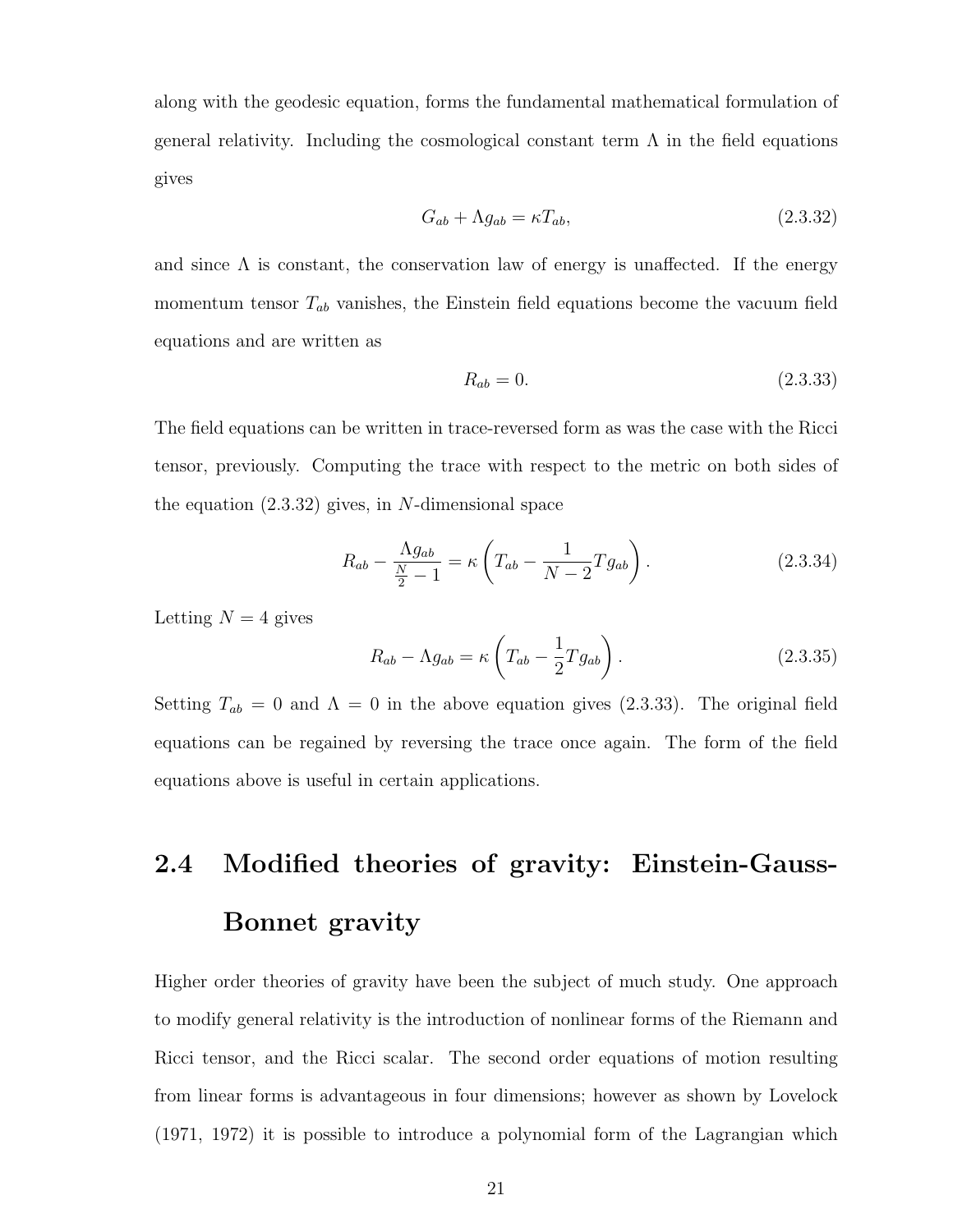is of quadratic order. This form generates the Einstein-Gauss-Bonnet (EGB) action. Curvature terms which are quadratic in the spacetime appear as corrections to Einstein gravity, and this theory can be considered a consequence of low energy string theory (Fradkin and Tseytlin 1985, Metsaev et al 1987). These higher order curvature terms will have no consequence in four-dimensional gravity unless some surface term is involved. An interesting point to note is that the equations of motion which result from the EGB action are still second order and quasilinear. If the higher order quantities are vanquished or absent, conventional Einstein gravity is regained (Deser and Yang 1989). The modified form of the Einstein-Hilbert action in five dimensions is

$$
S = \frac{1}{16\pi} \int \sqrt{-g} \left[ (R - 2\Lambda + \alpha L_{GB}) \right] d^5 x + S_{matter}, \qquad (2.4.1)
$$

which is called the Gauss-Bonnet action where  $\alpha$  is the Einstein-Gauss-Bonnet (EGB) coupling constant, R is the Ricci scalar,  $L_{GB}$  is the Lovelock term and  $\Lambda$  is the cosmological constant. The above action has no direct effect in dimensions of four or less (it is in fact a total derivative in four dimensions) since the Lovelock term does not contribute to the field equations, but is generally nonzero in dimensions higher than four.

#### 2.4.1 Lovelock term

The Lovelock (or Gauss-Bonnet) term  $L_{GB}$  is derived from the Lagrangian

$$
\mathcal{L}_{GB} = \sqrt{-g} \left( R - 2\Lambda + \alpha L_{GB} \right), \tag{2.4.2}
$$

of the theory and we have that  $L_{GB} \propto \mathcal{L}_{GB}$ . It is given by

$$
L_{GB} = R^2 + R_{abcd}R^{abcd} - 4R_{cd}R^{cd},
$$
\n(2.4.3)

and is essentially a linear combination of quadratic terms in curvature. It is also the dimensionally extended version of the Euler density. The cogency of the Lovelock term lies in the fact that the equations of motion are second order and quasilinear despite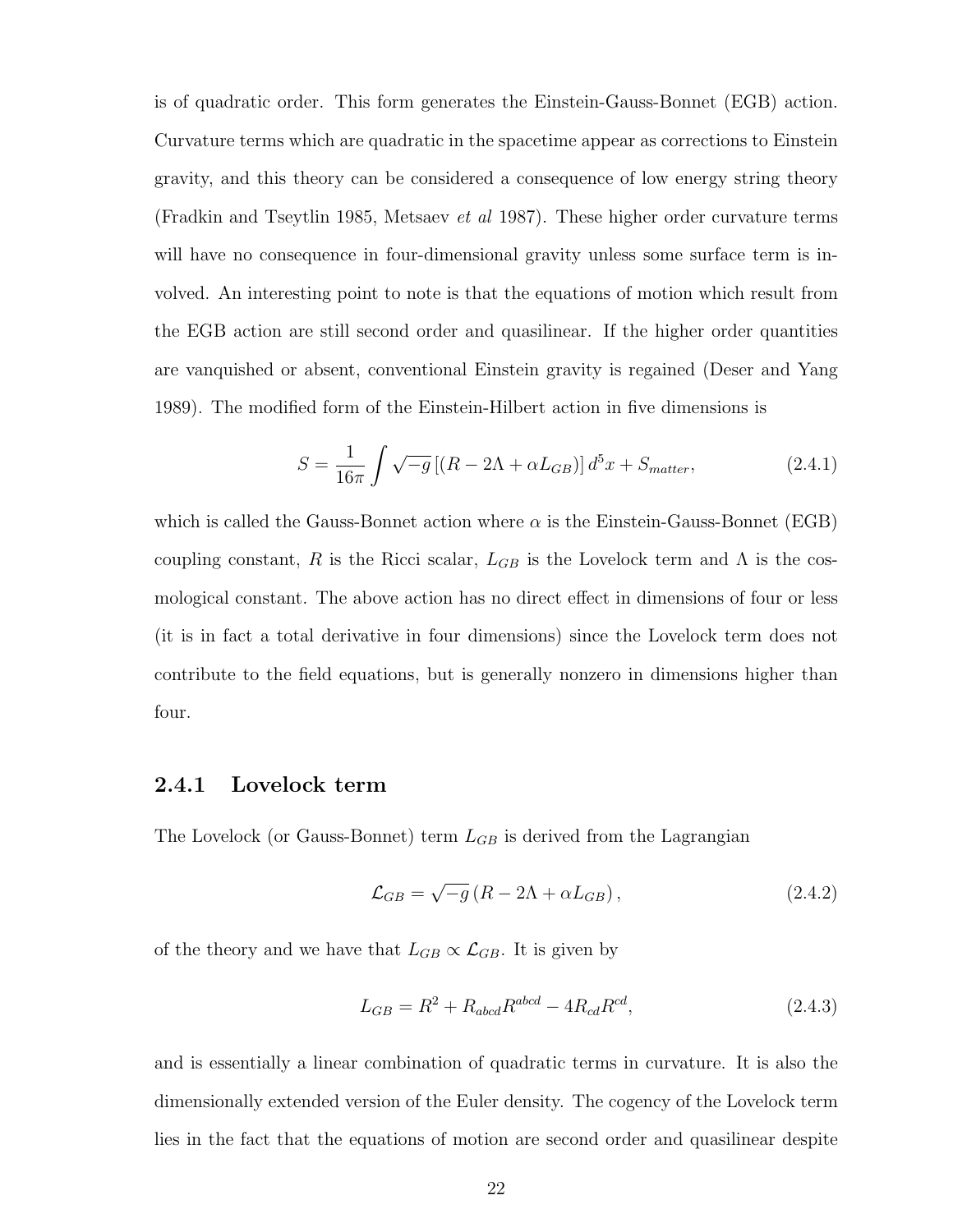the fact that the Langrangian is quadratic in the Riemann-curvature tensor, the Ricci tensor and the Ricci scalar. The EGB theory with a Lagrangian given by a linear combination of the Einstein-Hilbert Lagrangian and the Lagrangian  $\mathcal{L}_{GB}$  is the most trivial truncation of the Lovelock model (Padmanabhan and Kothawala 2013).

#### 2.4.2 Lanczos tensor

The Lanczos (or Gauss-Bonnet) tensor  $H_{ab}$  is defined (Lanczos 1932, 1938) in terms of the metric tensor, Riemann tensor, Ricci tensor and Ricci scalar, and the Lovelock term, as

$$
H_{ab} = g_{ab}L_{GB} - 4RR_{ab} + 8R_{ac}R^{c}{}_{b} + 8R_{acbd}R^{cd} - 4R_{acde}R_{b}^{cde}.
$$
 (2.4.4)

Moreover, the above can also be written in terms of the following rank four tensor

$$
P_{abcd} \equiv R_{abcd} + g_{ad}R_{bc} - g_{ac}R_{bd} - g_{bd}R_{ac} + g_{bc}R_{ad} + \frac{1}{2}R(g_{ac}g_{bc} - g_{bc}g_{ad}), \qquad (2.4.5)
$$

since

$$
H_{ab} = P_{acde} R_b^{cde} - \frac{1}{2} g_{ab} L_{GB}.
$$
 (2.4.6)

Interestingly, the tensor  $P_{abcd}$  has several properties:

• Firstly, it is divergence free, i.e.

$$
\nabla^d P_{abcd} = 0.
$$

- It has the same index symmetries as the Riemann tensor.
- Tracing two of its indices yields

$$
P^b{}_{acb} = G_{ac},\tag{2.4.7}
$$

which yields the divergence free property of the Einstein tensor. It is interesting to note that the tensor  $P_{abcd}$  could be argued as the curvature tensor associated with the Einstein tensor in the same way that the Riemann tensor is the curvature tensor associated with the Ricci tensor.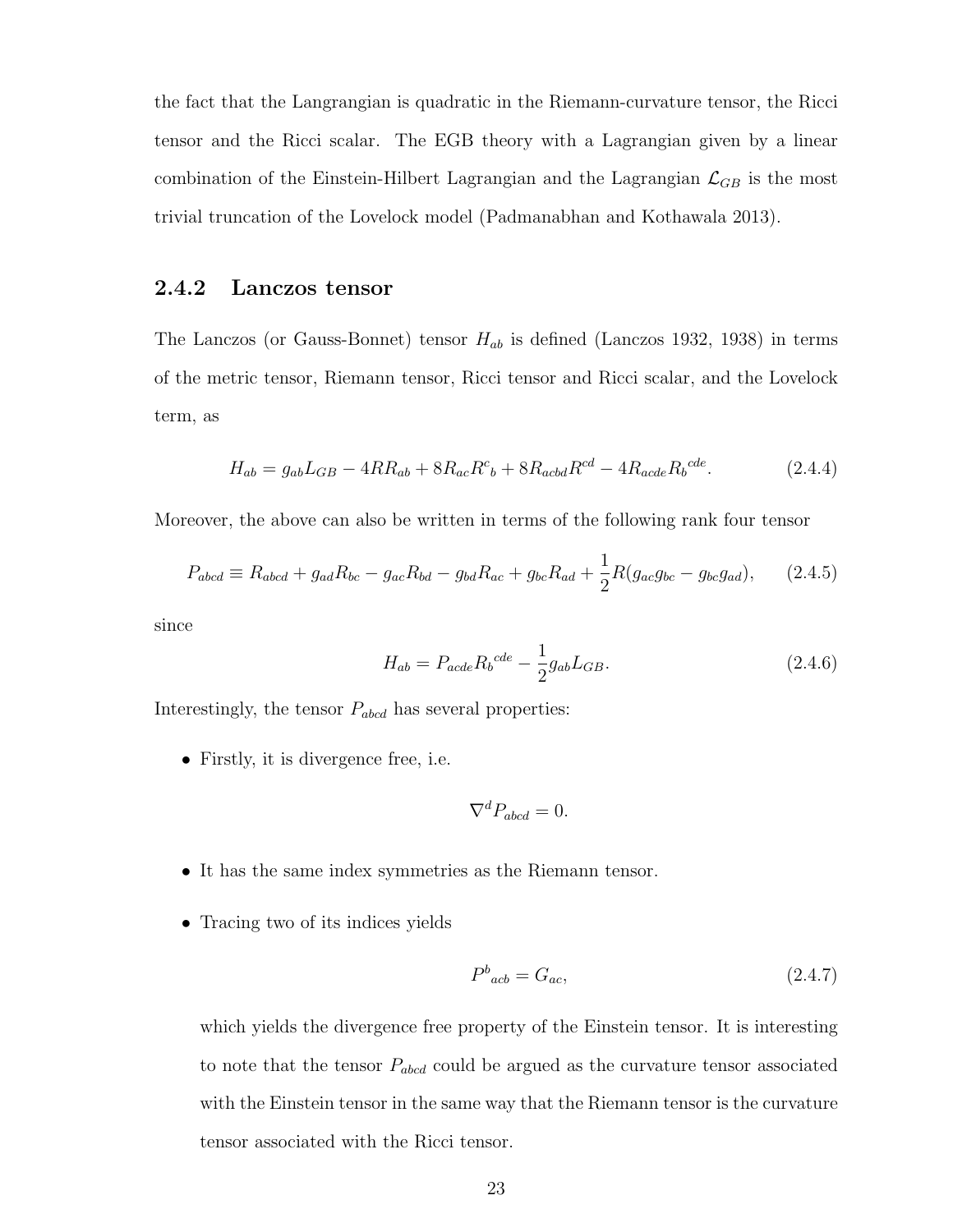• In four dimensions  $H_{ab} = 0$ , hence we have the Lovelock identity from (2.4.6) as

$$
P_{acde} R_b^{cde} = \frac{1}{2} g_{ab} L_{GB}.
$$
\n(2.4.8)

For extensions of the above equation, the reader is encouraged to seek out Edgar and Hoglund (2002).

#### 2.4.3 Einstein-Gauss-Bonnet field equations

In dimensions four or more, Einstein gravity can be considered a particular case of Lovelock gravity and EGB gravity in particular. The EGB field equations may finally be written as

$$
\mathcal{G}_{ab} = \kappa T_{ab},\tag{2.4.9}
$$

where

$$
\mathcal{G}_{ab} = G_{ab} - \frac{\alpha}{2} H_{ab}.\tag{2.4.10}
$$

In the above,  $G_{ab}$  is the Einstein tensor,  $T_{ab}$  is the energy momentum tensor and  $H_{ab}$ is the Lanczos tensor. In the limit where  $\alpha \to 0$ , conventional Einstein gravity will be regained.

#### 2.5 Theory of junction conditions

The model for a relativistic, dissipating radiating star with outgoing null radiation was completed by Santos (1985) by analysing the junction conditions at the stellar surface. The important result that followed was that the pressure on the boundary of the radiating star should be nonzero in general, and proportional to the heat flux. Consider two N-dimensional spacetime manifolds  $\mathcal{M}^{\pm}$  with oriented boundaries  $\Sigma^{\pm}$ such that there exists a diffeomorphism between  $\Sigma^-$  and  $\Sigma^+$ . Each is endowed with symmetric, nondegenerate, smooth metric tensor fields  $g^{\pm}$ . Upon successful matching, the resulting spacetime  $(M, g)$  is the disjoint union of the spacetimes  $\mathcal{M}^{\pm}$  with points on their oriented boundaries  $\Sigma^{\pm}$  such that the junction conditions are satisfied (Israel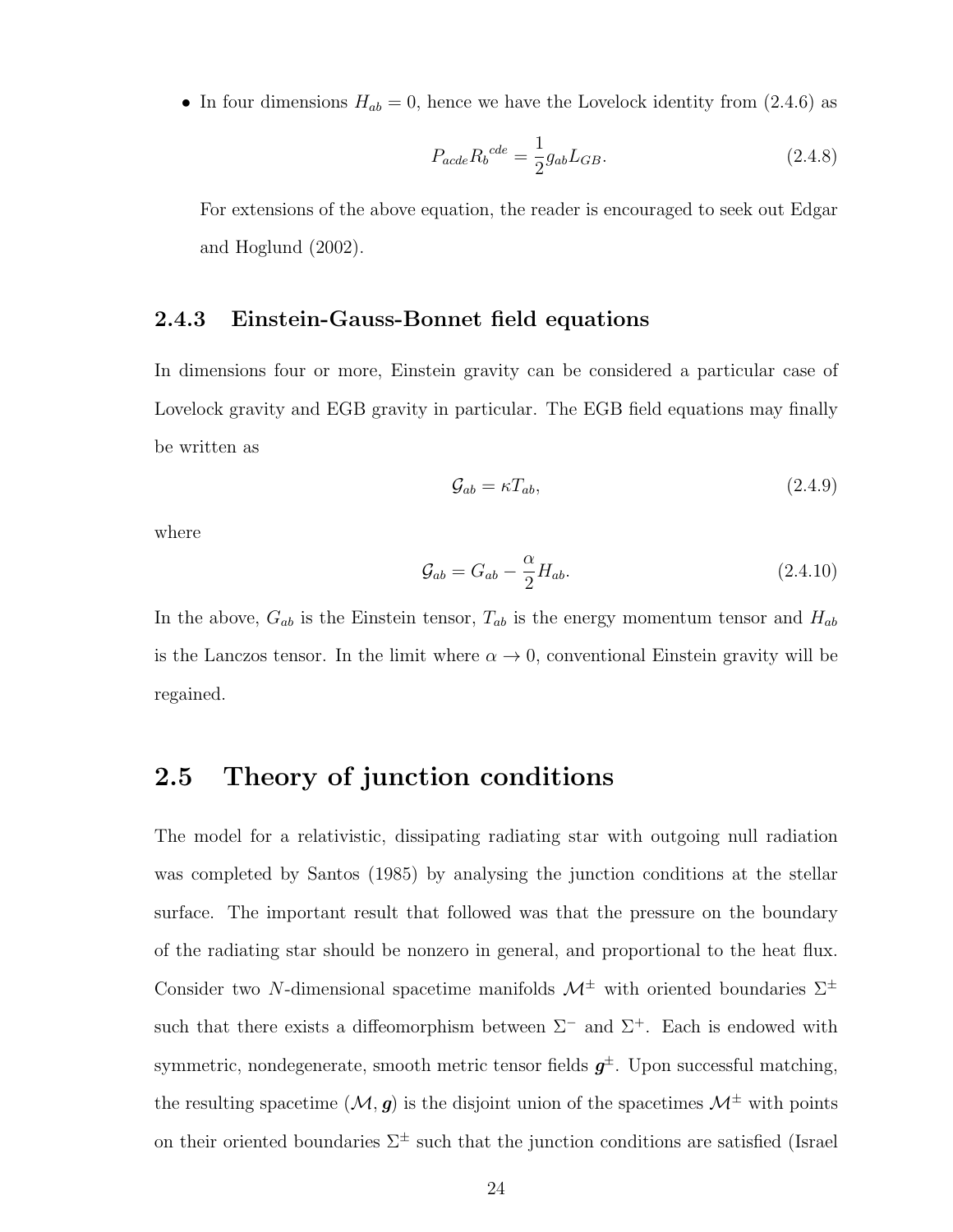1966). Individual points on  $\mathcal{M}^{\pm}$  are labelled by  $\{x_{\pm}^{a}\}\$  where  $a \in \{0, ..., N-1\}$ . Let  $g_{ij}$ be the intrinsic metric to  $\Sigma^{\pm}$  so that

$$
ds_{\Sigma^{\pm}}^2 = g_{ij}d\xi^i d\xi^j. \tag{2.5.1}
$$

The intrinsic coordinates to  $\Sigma^{\pm}$  are given by  $\{\xi_{\pm}^{i}\}\$  where  $i \in \{1, ..., N-1\}$ . The two embeddings are given by the maps

$$
\Psi^{\pm} : \Sigma \longrightarrow \mathcal{M}^{\pm}, \tag{2.5.2a}
$$

$$
\xi^i \mapsto x^a_{\pm} = \Psi^i_{\pm}(\xi^i),\tag{2.5.2b}
$$

such that  $\Sigma^{\pm} \equiv \Psi^{\pm}(\Sigma) \subset \mathcal{M}^{\pm}$ . The diffeomorphism from  $\Sigma^{+}$  to  $\Sigma^{-}$  is  $\Psi^{-} \circ \Psi^{+-1}$ . The metrics in the regions  $\mathcal{M}^\pm$  are of the form

$$
ds_{\pm}^2 = g_{ab}d\chi_{\pm}^a d\chi_{\pm}^b,\tag{2.5.3}
$$

where  $\chi^a_{\pm}$  are the coordinates in  $\mathcal{M}^{\pm}$  with  $a \in \{0, ..., N-1\}$ . The requirement here is that the metrics (2.5.1) and (2.5.3) match smoothly across  $\Sigma^{\pm}$ . This generates the first junction condition

$$
(ds_{-}^{2})_{\Sigma^{-}} = (ds_{+}^{2})_{\Sigma^{+}} = ds_{\Sigma}^{2},
$$
\n(2.5.4)

which implies that  $\Sigma^{-} \equiv \Sigma^{+}$ , hence from here on both boundaries  $\Sigma^{\pm}$  can be represented by Σ. The above condition  $(2.5.4)$  is also referred to as the *first fundamen*tal form. The coordinates of  $\Sigma$  on the spacetimes  $\mathcal{M}^{\pm}$  are consequently given by  $\chi_{\pm}^a = \chi_{\pm}^a(\xi_{\pm}^i)$ . The second junction condition is acquired by requiring the continuity of the extrinsic curvature of  $\Sigma$  across the boundary. This results in

$$
K_{ij}^- = K_{ij}^+, \tag{2.5.5}
$$

where

$$
K_{ij}^{\pm} \equiv -n_a^{\pm} \frac{\partial^2 \chi_{\pm}^a}{\partial \xi_{\pm}^i \partial \xi_{\pm}^j} - n_a^{\pm} \Gamma^a{}_{bc} \frac{\partial \chi_{\pm}^b}{\partial \xi_{\pm}^i} \frac{\partial \chi_{\pm}^c}{\partial \xi_{\pm}^j}.
$$
 (2.5.6)

The above condition is called the *second fundamental form* where  $n_a^{\pm}(\chi_{\pm}^b)$  are components of the vector normal to  $\Sigma$ . The junction conditions (2.5.4) and (2.5.5) are homologous with those generated by O'Brien and Synge (1952) and Lichnerowicz (1955).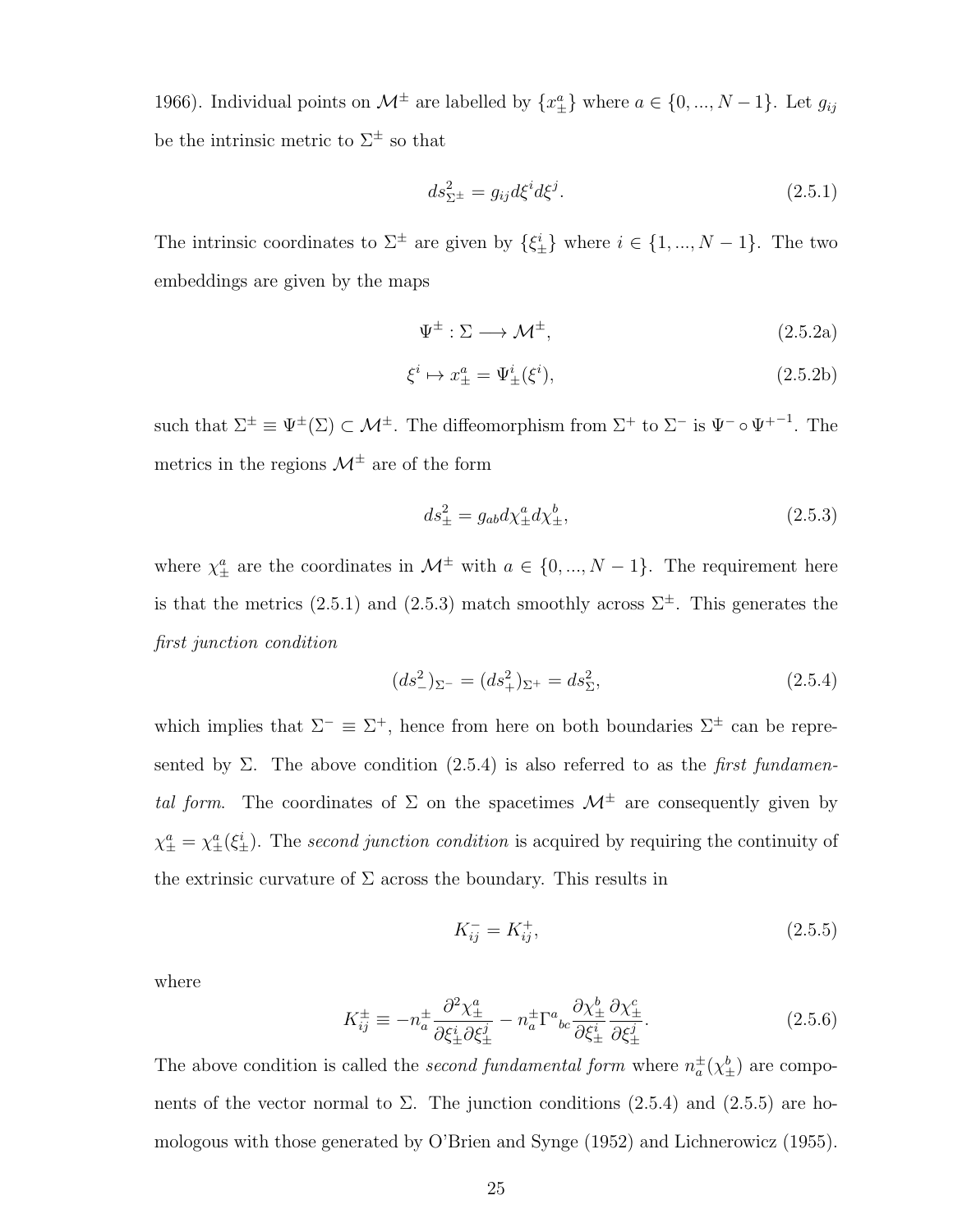Further insights into the junction conditions can be found in the texts by Raju (1982), Lake (1987) and Husain (1996).

In higher dimensional modified theories of gravity two further matching conditions need to be satisfied at the boundary. First, the continuity of the scalar curvature

$$
R^{\pm} \bigg|_{\Sigma} = 0,\tag{2.5.7}
$$

as well as its first derivative, which is a directional derivative along the radial coordinate perpendicular to the boundary

$$
\nabla_a R^{\pm} \bigg|_{\Sigma} = 0. \tag{2.5.8}
$$

These two extra conditions make the notion of matching a stellar interior with an exterior quite restrictive. Further insights into the matching conditions in modified gravity can be found in Clifton  $(2006)$ , Deruelle *et al*  $(2008)$ , Clifton *et al*  $(2013)$  and Ganguly et al (2014).

#### 2.6 Energy conditions

In addition, for a stellar model to be deemed realistic, it must also adhere to the socalled energy conditions of general relativity, as well as not being in violation of the law of causality. A relativistic fluid must obey the three energy conditions:

- (i) The weak energy condition: For any future pointing timelike vector  $w^a$ , the total energy density  $T_{ab}w^aw^b \geq 0$ , at each event in the spacetime.
- (ii) The strong energy condition: For any future pointing timelike unit vector  $w^a$ , the stresses of the matter, at each event in the spacetime are restricted by the condition  $2T_{ab}w^a w^b + T \ge 0$  where T is the trace of the energy momentum tensor  $T_{ab}$ .
- (iii) The dominant energy condition: For any future pointing timelike vector  $w^a$ , the four-momentum density vector  $T_{ab}w^b$  must be future pointing and timelike, or null at each event in the spacetime.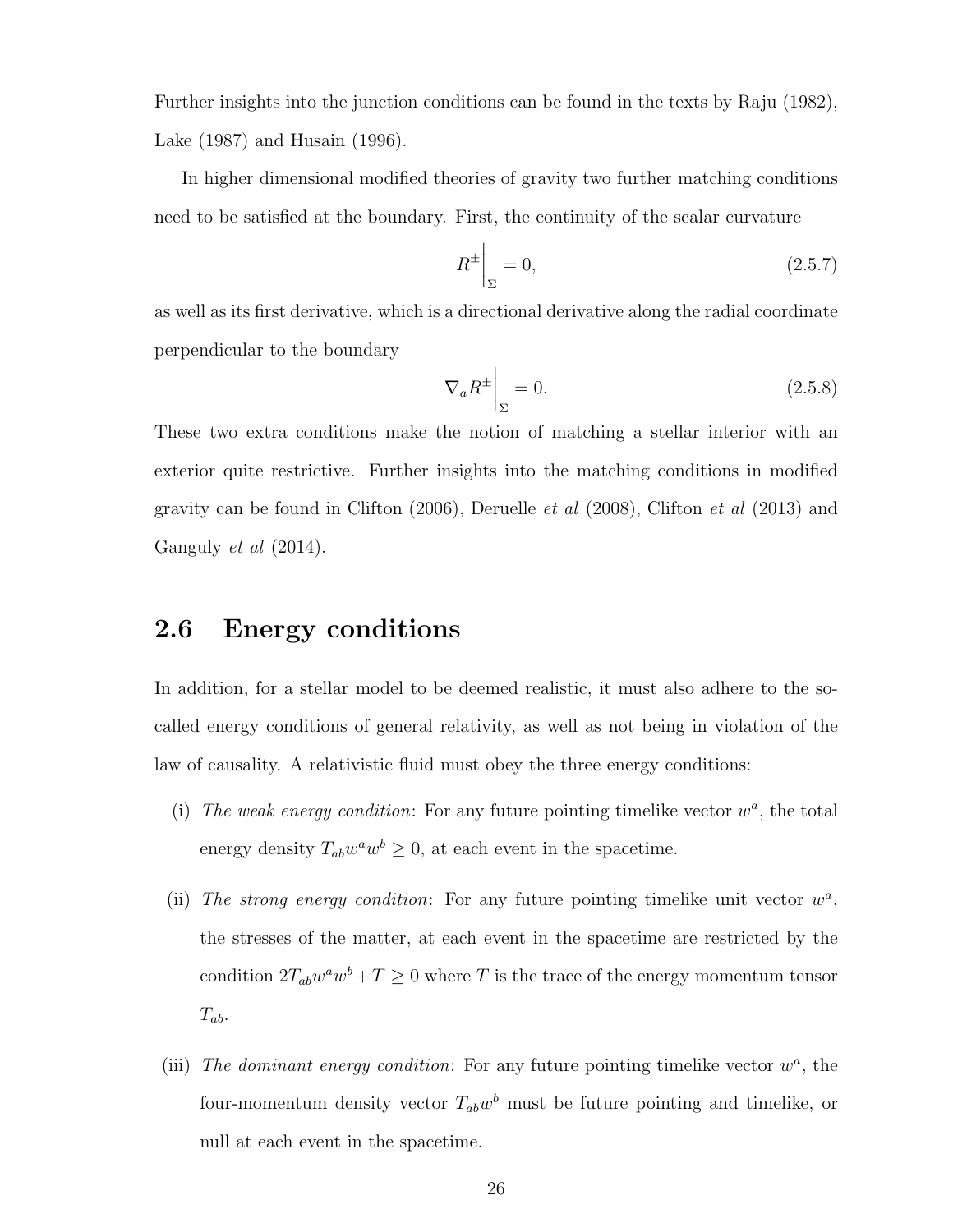A detailed discussion of the energy conditions is contained in Hawking and Ellis (1973) and Kolassis et al (1988). To further elucidate on the above three conditions, we express them in terms of the matter variables for an imperfect fluid, so that

- (a) The weak energy condition:  $\rho p + \Delta \geq 0$ .
- (b) The strong energy condition:  $2p + \Delta \geq 0$ .
- (c) The dominant energy condition:  $\rho 3p + \Delta \ge 0$ ,

where  $\rho$  is the energy density,  $p$  is the pressure and  $q$  is the heat flux. We have defined

$$
\Delta = \sqrt{(p+q)^2 - 4q^2},
$$

in the above. In the absence of heat flux we obtain  $\rho \geq 0$  and  $p \geq 0$ . The speed of sound for a relativistic fluid is given by

$$
\frac{dp}{d\rho} = c_s^2. \tag{2.6.1}
$$

A violation of causality would result if the above quantity is, at any point in time, negative or greater than the speed of light.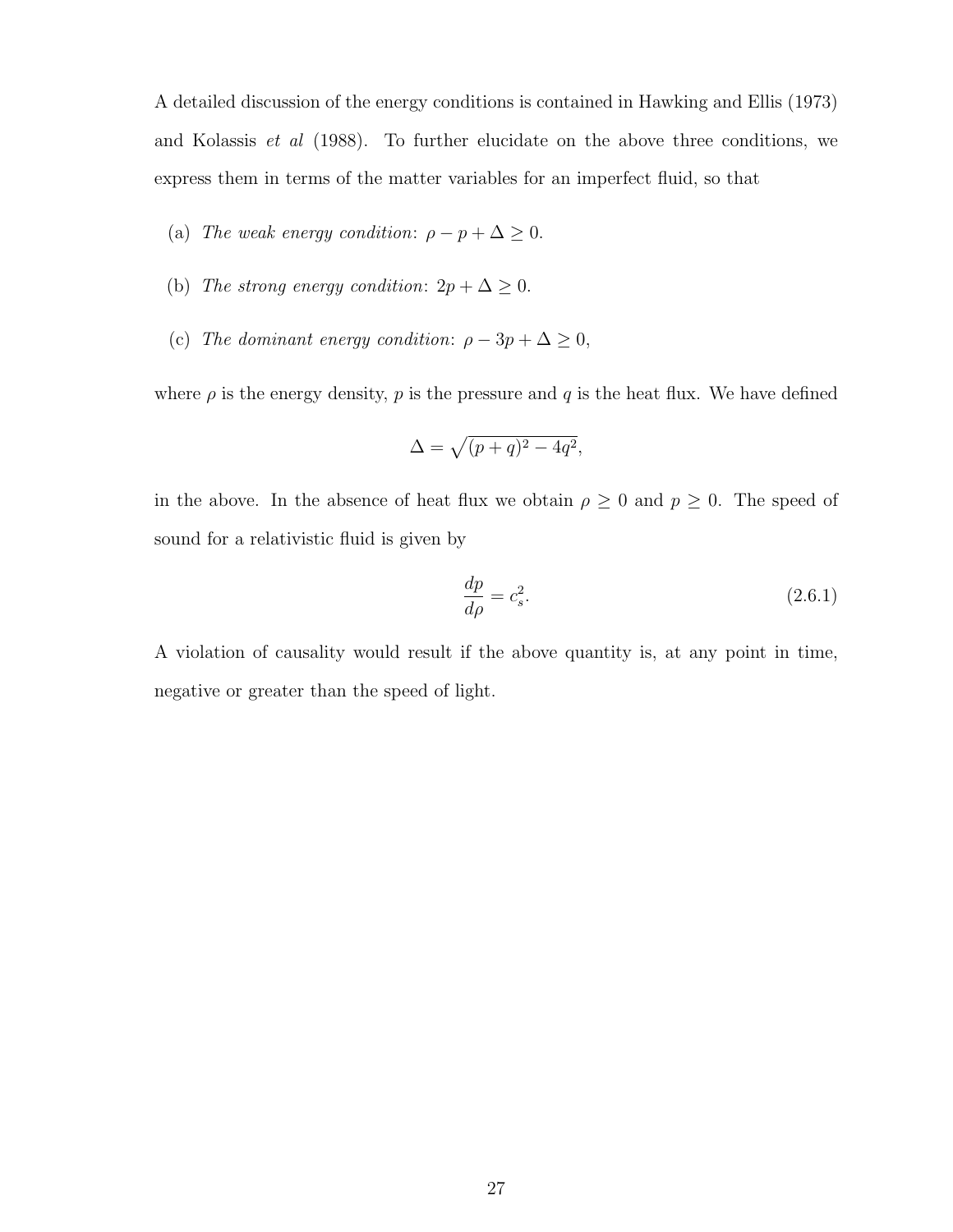## Chapter 3

# Diffusive and dynamical radiating stars with realistic equations of state

#### 3.1 Introduction

The Vaidya metric (Vaidya 1951) describes the geometry outside a spherically symmetric radiating star and it defines outgoing null radiation. Though this outside geometry and the matching conditions have been studied in detail, the main problem is as follows:

How do we model a realistic collapsing astrophysical star with a core null fluid and a string fluid which matches to the intermediate Vaidya spacetime enclosed by the Schwarzschild exterior?

This is a key question for a better understanding of the dynamics, thermodynamics and gravitational collapse in realistic astrophysical stars, in the context of general relativity. The class of spacetimes that are natural candidates for models of such stellar interiors are generalised Vaidya spacetimes. The matter field in these spacetimes have two components: A general type I matter field (whose energy momentum tensor has a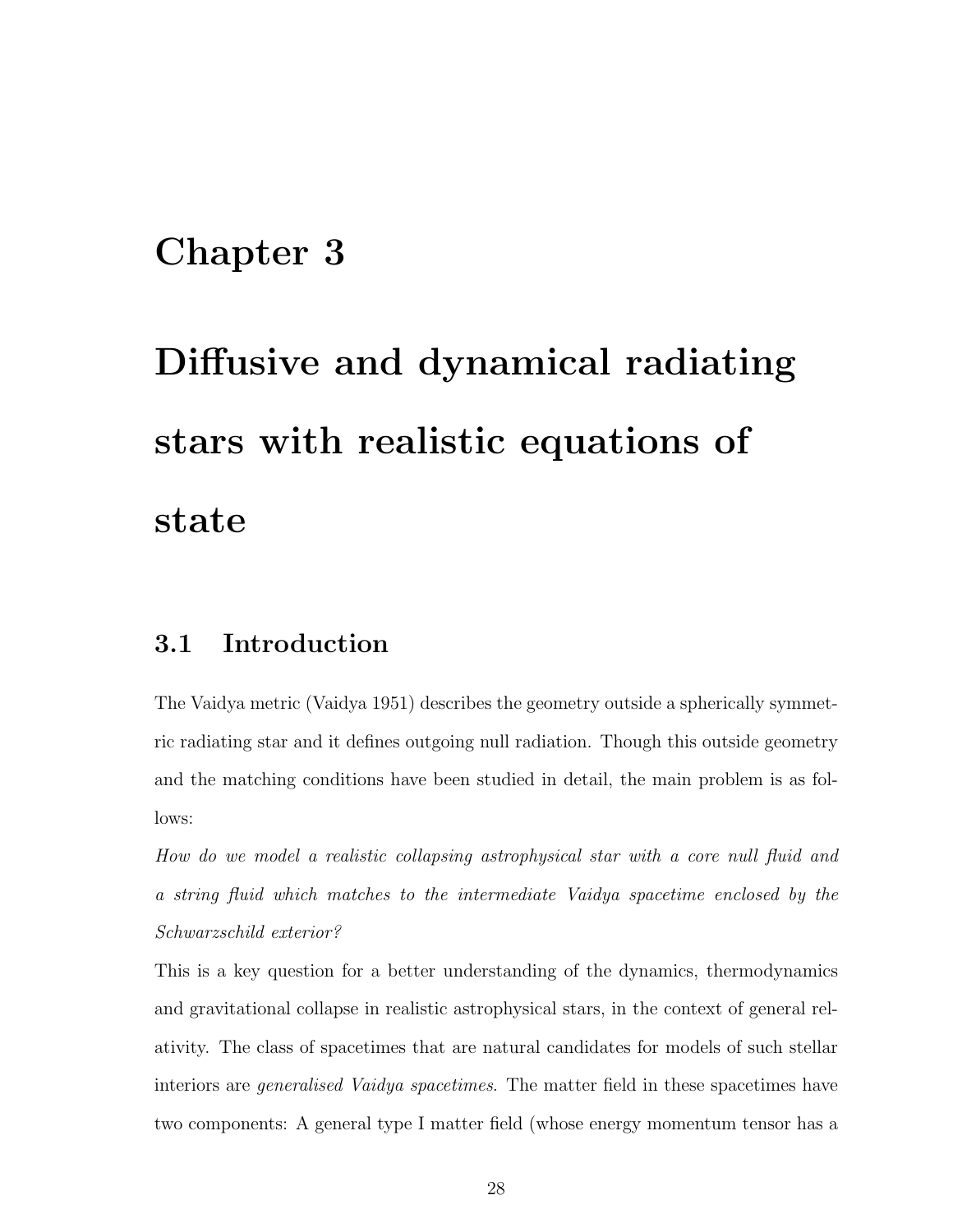timelike and three spacelike eigenvectors), that describes null fluid matter, and also a type II matter field (whose energy momentum tensor has double null eigenvectors) that describes null radiation and a string fluid. Such a stellar interior can then be naturally matched to an external radiating zone described by the Vaidya spacetime, and finally the radiation zone can be matched smoothly with the vacuum Schwarzschild exterior, as we explain in later sections of this dissertation.

The intent of this chapter is to generate solutions to the generalised Vaidya stellar interior with a string fluid and null matter for various thermodynamically realistic equations of state. It turns out that a direct integration of the resulting partial differential equations is possible in general for the linear, quadratic and polytropic equations. Our solutions for the linear cases generalise all of those obtained by Husain and others as well as the complete summary of solutions presented in Wang and Wu (1999), and are therefore the most general solutions known. For pedagogical completeness, we also further generalise all of our results in the higher dimensional generalised Vaidya spacetimes.

This chapter is organised as follows: In the next section we give a complete outline of how to model an isolated spherical and physically realistic radiating astrophysical star via the generalised Vaidya geometry. In the following section we describe the generalised Vaidya spacetime in detail by analysing the Einstein field equations. We present the relevant aphorisms indicative with the geometry of the generalised Vaidya metric and make mention of the energy conditions for a physically reasonable model. A note on equations of state is presented with various cases discussed. In Sec. 3.4 we systematically present solutions to the Einstein field equations for the gravitational mass function by assuming several different equations of state. The succeeding Sec. 3.5 then deals with the higher dimensional spacetime and field equations. The solutions are summarised in detail for higher dimensions and the masses are tabulated. Finally an analysis if the effects of diffusion on our model is undertaken. We will present several classes of solutions to the diffusion equation using the various equations of state.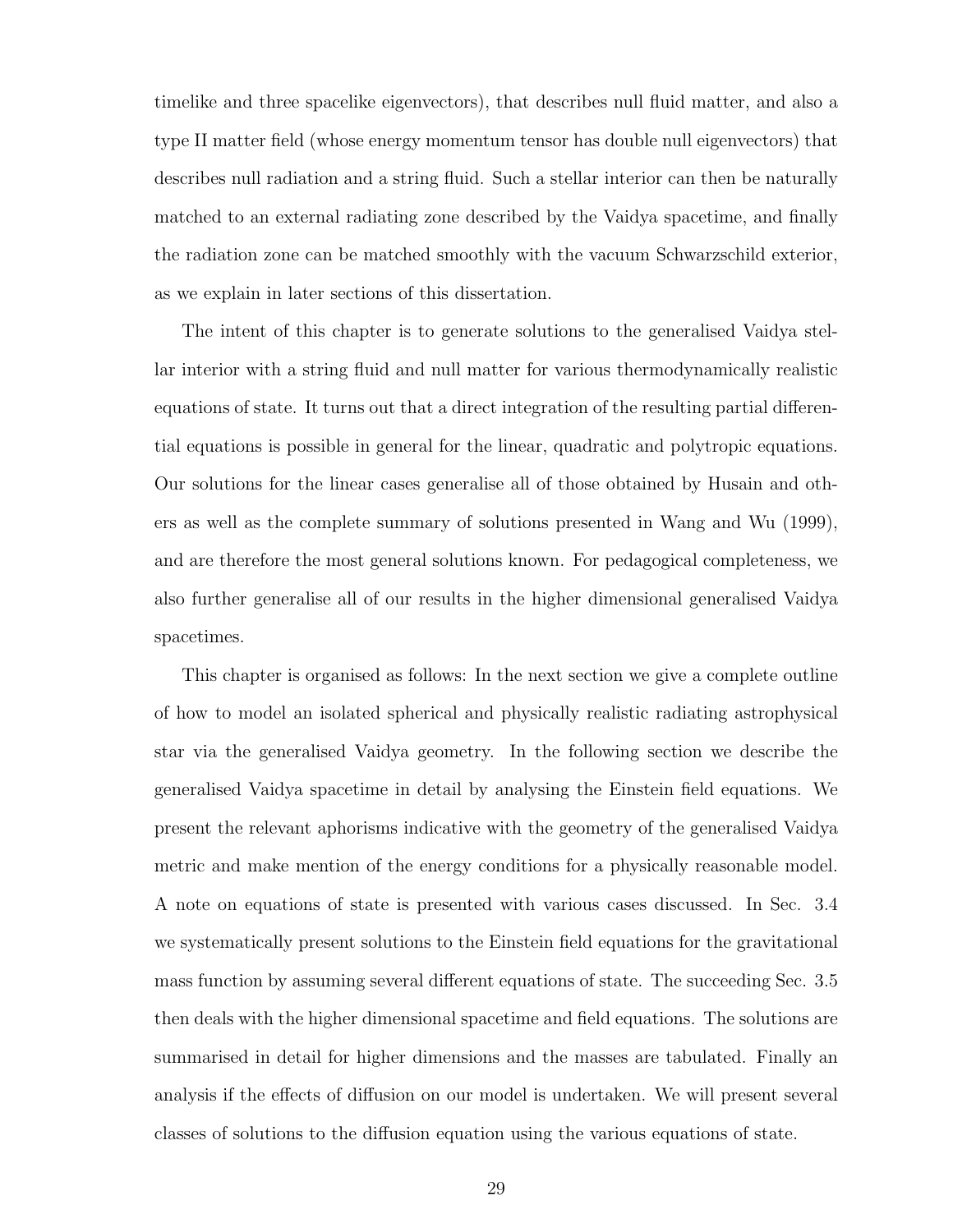#### 3.1.1 Generalised Vaidya spacetimes

The generalisation of the Vaidya spacetime was given in detail by Wang and Wu (1999) and includes most of the known solutions of Einstein's field equations with the additional Type II fluid. The notion that the energy momentum tensor is linear in terms of the gravitational mass for these matter fields, engenders this generalisation of the spacetime. The generalised Vaidya metric in single (collapsing and exploding) null coordinates  $(v, r, \theta, \phi)$  is given as

$$
ds^2 = -\left(1 - \frac{2m(v,\mathbf{r})}{\mathbf{r}}\right)dv^2 + \epsilon 2dv\,\mathbf{r} + \mathbf{r}^2(d\theta^2 + \sin^2\theta d\phi^2),\tag{3.1.1}
$$

where  $\epsilon = \pm 1$ . Here the function  $m(v, r)$  describes the Misner-Sharp mass of the stellar interior and can be obtained via integrating the Einstein field equations with combinations of perfect fluid and null matter sources.

## 3.2 The model of a dynamic and radiating relativistic fluid star

Any isolated spherically symmetric astrophysical star with outgoing null radiation is a combination of three distinct concentric zones: the innermost zone is the stellar interior where there are two component matter sources, namely null fluid matter along with radiation. The middle zone is purely a radiation zone while the outermost zone is the vacuum Schwarzschild exterior that extends roughly to a radius of 1 light year (for solar mass stars) beyond which galactic dynamics take over. In this section we briefly outline how to model all three of these zones under a combined framework using a generalised Vaidya class of metric.

#### 3.2.1 Stellar interior

As described earlier, the best possible candidate for the spacetime of a stellar interior is the class of generalised Vaidya spacetimes (3.1.1), and the mass function  $m(v, r)$  can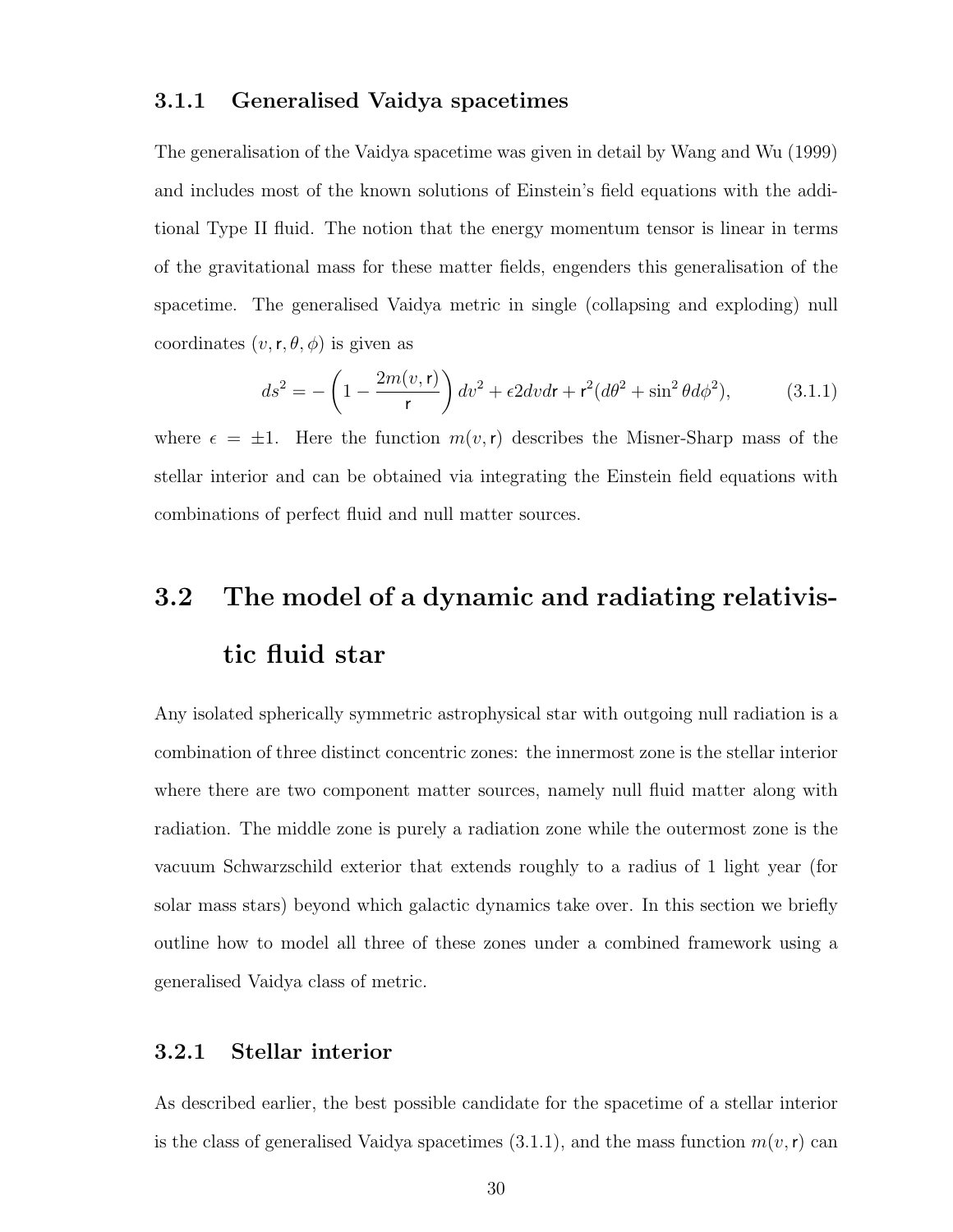be uniquely obtained via the Einstein field equations with the two component matter sources. Let  $m(v, r)$  be one such solution for a given combination of fluid and radiation fields. This solution then completely describes the solution of the interior of the star, up to a boundary layer given by  $r = r_b$ . Beyond this boundary we enter a pure radiation zone.

#### 3.2.2 Radiation zone

In this zone the matter field is a single component null matter field and the spacetime is well described by the Vaidya metric

$$
ds^{2} = -\left(1 - \frac{2m_{1}(v)}{r}\right)dv^{2} - 2dvdr + r^{2}(d\theta^{2} + \sin^{2}\theta d\phi^{2}).
$$
 (3.2.1)

We can naturally relate the Vaidya mass function  $m_1(v)$  in the radiation zone to the generalised Vaidya mass function in the stellar interior in the following way

$$
m_1(v) = m(v, \mathsf{r}_b).
$$

This radiation zone continues until some retarded null coordinate value  $v = V_0$ , beyond which the spacetime is Schwarzschild (as dictated by Birkhoff's theorem).

#### 3.2.3 Schwarzschild exterior

This region is well described by the exterior static subset of the completely extended Schwarzschild manifold, and the metric is given by

$$
ds^{2} = -\left(1 - \frac{2M}{r}\right)dv^{2} - 2dvdr + r^{2}(d\theta^{2} + \sin^{2}\theta d\phi^{2}).
$$
 (3.2.2)

Here the Schwarzschild mass M is related to the Vaidya mass  $m_1(v)$  by

$$
M = m_1(V_0).
$$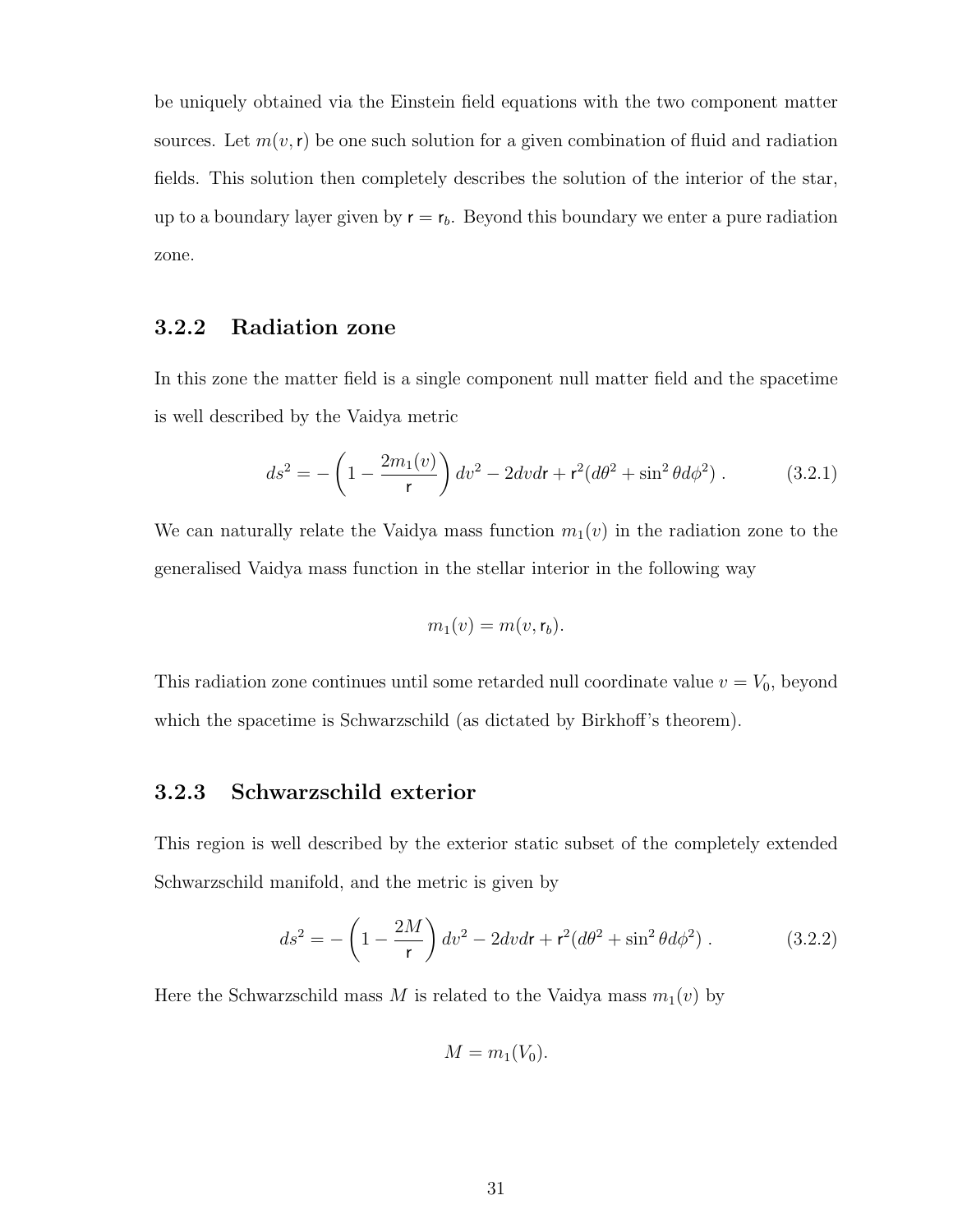### 3.2.4 Matching conditions at the boundary layers: Complete mass function

We note here that the spacetime is divided into three distinct regions for our above mentioned stellar model: the interior region, the radiation zone and the Schwarzschild exterior region. The first boundary layer between the inner and the intermediate zone, given by  $r = r_b$ , is a timelike boundary, whereas the second boundary given by  $v = V_0$ is a null boundary. The important point that all the three zones are described by the same class of metric makes the matching conditions across these boundaries extremely transparent. To match the first fundamental form all we need is the mass function to be continuous across these boundaries. Hence the complete  $C<sup>2</sup>$  mass function for an isolated stellar model can be given in the following form:

$$
m(v, \mathbf{r}) = \begin{cases} m(v, \mathbf{r}) & \mathbf{r} \le \mathbf{r}_b, v \le V_0 \\ m_1(v) \equiv m(v, \mathbf{r}_b) & \mathbf{r} > \mathbf{r}_b, v \le V_0 \\ M \equiv m_1(V_0) \equiv m(V_0, \mathbf{r}_b) & \mathbf{r} > \mathbf{r}_b, v > V_0 \end{cases}
$$
(3.2.3)

We can easily check that this mass function is a solution to the Einstein field equations in all the three zones mentioned above, and hence it completely describes the spacetime of an isolated collapsing star. To match the second fundamental form, we need the partial derivatives of the mass functions across the boundaries to be continuous. These conditions are given by

$$
\frac{\partial}{\partial v}m(v, \mathbf{r}_b) = \frac{\partial}{\partial v}m_1(v), \qquad (3.2.4a)
$$

$$
\left. \frac{\partial}{\partial r} m(v, \mathbf{r}) \right|_{\mathbf{r} = \mathbf{r}_b} = 0, \tag{3.2.4b}
$$

$$
\left. \frac{\partial}{\partial v} m_1(v) \right|_{v = V_0} = 0. \tag{3.2.4c}
$$

where  $r = r_b$  is the timelike boundary (from equating (3.1.1) to (3.2.1)) and  $v = V_0$ is the null boundary (from equating (3.2.1) to (3.2.2)). These boundaries serve as the matching surfaces for the three concentric regions which can be seen in Figure 3.1.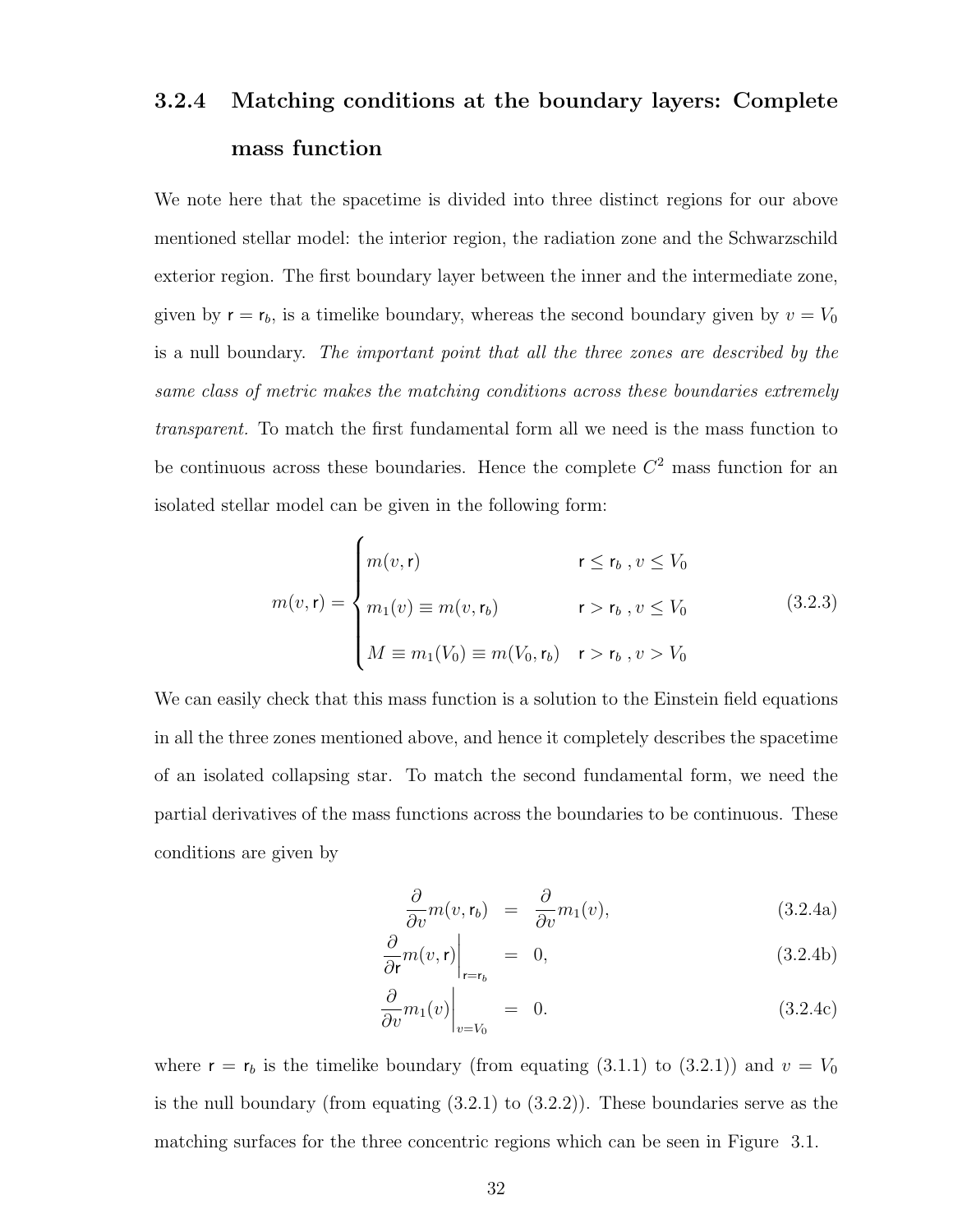

Figure 3.1: Depiction of spacetime divided into the three distinct regions (in retarded time coordinates with  $\epsilon = 1$ ).

It is therefore necessary to find physically relevant mass functions, with the structure of (3.2.3), to model a dynamical radiating star which is isolated. We achieve this by imposing specific equations of state.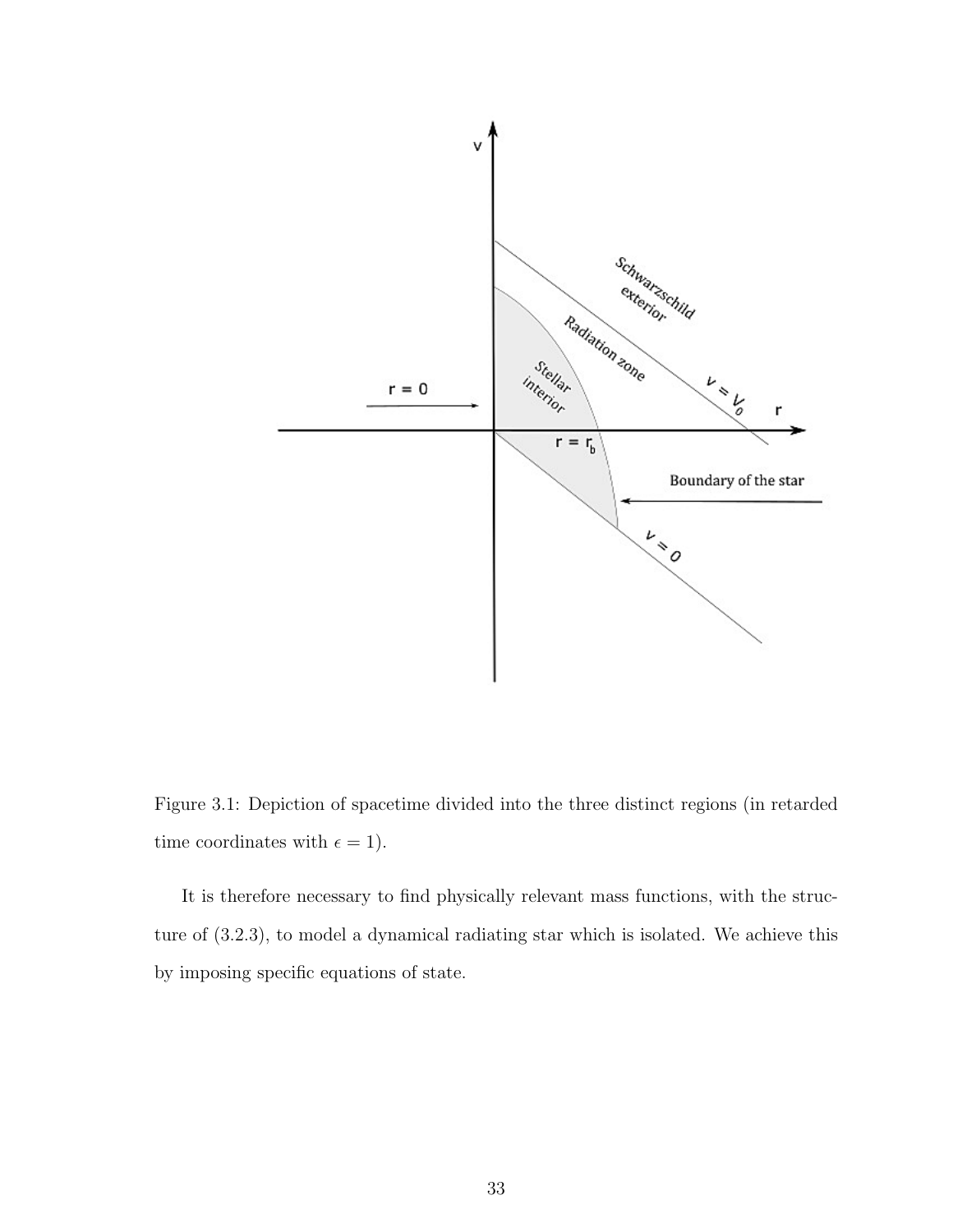# 3.3 Generalised Vaidya spacetime: Field equations and energy conditions

The line element for all three regions belongs to the generalised Vaidya class given by  $(3.1.1)$ . Note that  $m(v, r)$  is the mass of the star and is related to the gravitational energy within a given radius r (Poisson and Israel 1990, Lake and Zannias 1991). The nonvanishing connection coefficients (2.3.7) are given by

 $\Gamma^{0}{}_{00} = \frac{1}{r}$  $\frac{1}{r}(rm_r - m)$  Γ<sup>1</sup>  $_{01} = -\frac{1}{r}$  $\frac{1}{r}(rm_r-m)$  $\Gamma^1{}_{00} = \frac{1}{r^3}$  $\frac{1}{r^3}(2mm_r - r^2m_r - r^2m_v - 2m^2 + rm)$   $\Gamma^0_{22} = r^2$  $\Gamma^0{}_{33} = r \sin^2$  $\theta$  $2^2_{12} = \Gamma^3_{13} = \frac{1}{5}$ r  $\Gamma^{1}_{22} = 2m - r$  Γ  $3_{23} = \cot \theta$  $\Gamma^1{}_{33} = \sin^2 \theta (2m - r)$   $\Gamma^2$  $\Gamma^2{}_{33} = -\sin\theta\cos\theta$ 

where we have used the notation

$$
m_v = \frac{\partial m}{\partial v}, \qquad m_r = \frac{\partial m}{\partial r}.
$$

From the above we have the following quantities

$$
R^0_{\ \,0} \ = \ R^1_{\ \,1} = \frac{m_{\rm rr}}{\rm r},\tag{3.3.1a}
$$

$$
R^1_{\ 0} \ = \ \frac{2m_v}{\mathsf{r}^2},\tag{3.3.1b}
$$

$$
R^2{}_2 = R^3{}_3 = \frac{2m_r}{r^2},\tag{3.3.1c}
$$

with the Ricci scalar

$$
R=\frac{2}{r^2}(rm_{rr}+2m_r).
$$

The Einstein tensor components are

$$
G^{0}_{0} = G^{1}_{1} = -\frac{2m_{r}}{r^{2}}, \qquad (3.3.2a)
$$

$$
G^{1}_{0} = \frac{2m_{v}}{\mathsf{r}^{2}}, \tag{3.3.2b}
$$

$$
G_{2}^{2} = G_{3}^{3} = -\frac{m_{rr}}{r}.
$$
 (3.3.2c)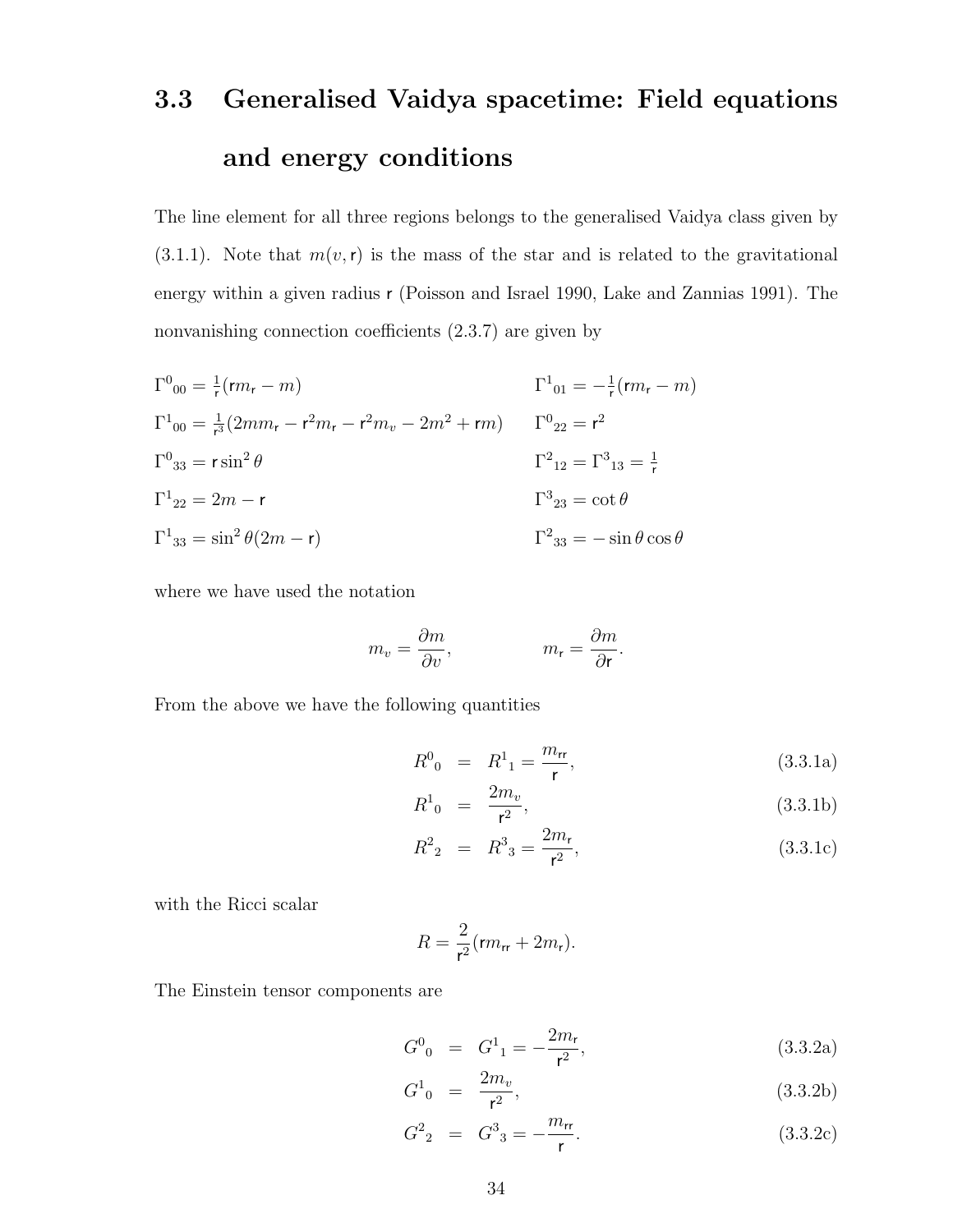The energy momentum tensor is defined by

$$
T_{ab} = T_{ab}^{(n)} + T_{ab}^{(m)},\tag{3.3.3}
$$

where

$$
T_{ab}^{(n)} = \mu l_a l_b,
$$
  
\n
$$
T_{ab}^{(m)} = (\tilde{\rho} + P)(l_a n_b + l_b n_a) + P g_{ab}.
$$

In the above

$$
l_a = \delta_a^0
$$
,  $n_a = \frac{1}{2} \left[ 1 - \frac{2m(v, r)}{r} \right] \delta_a^0 + \delta_a^1$ ,

with  $l_c l^c = n_c n^c = 0$  and  $l_c n^c = -1$ . The null vector  $l^a$  is a double null eigenvector of the energy momentum tensor (3.3.3). Hence the nonzero components are given by

$$
T^0{}_{0} = -\tilde{\rho}, \qquad (3.3.4a)
$$

$$
T^{1}_{0} = -\mu, \qquad (3.3.4b)
$$

$$
T^2{}_2 = T^3{}_3 = P,\t\t(3.3.4c)
$$

The Einstein field equations  $(G^a{}_b = \kappa T^a{}_b)$  become

$$
\mu = -2\frac{m_v}{\kappa r^2},\tag{3.3.5a}
$$

$$
\tilde{\rho} = 2 \frac{m_{\rm r}}{\kappa \rm r^2},\tag{3.3.5b}
$$

$$
P = -\frac{m_{\rm rr}}{\kappa r},\tag{3.3.5c}
$$

which describe the gravitational behaviour of a string fluid (Glass and Krisch 1998, 1999).

The energy conditions for this kind of fluid are

1. The weak and strong energy conditions:

$$
\mu \ge 0, \qquad \tilde{\rho} \ge 0, \qquad P \ge 0 \qquad (\mu \ne 0). \tag{3.3.6}
$$

2. The dominant energy condition:

$$
\mu \ge 0, \qquad \tilde{\rho} \ge P \ge 0 \qquad (\mu \ne 0). \tag{3.3.7}
$$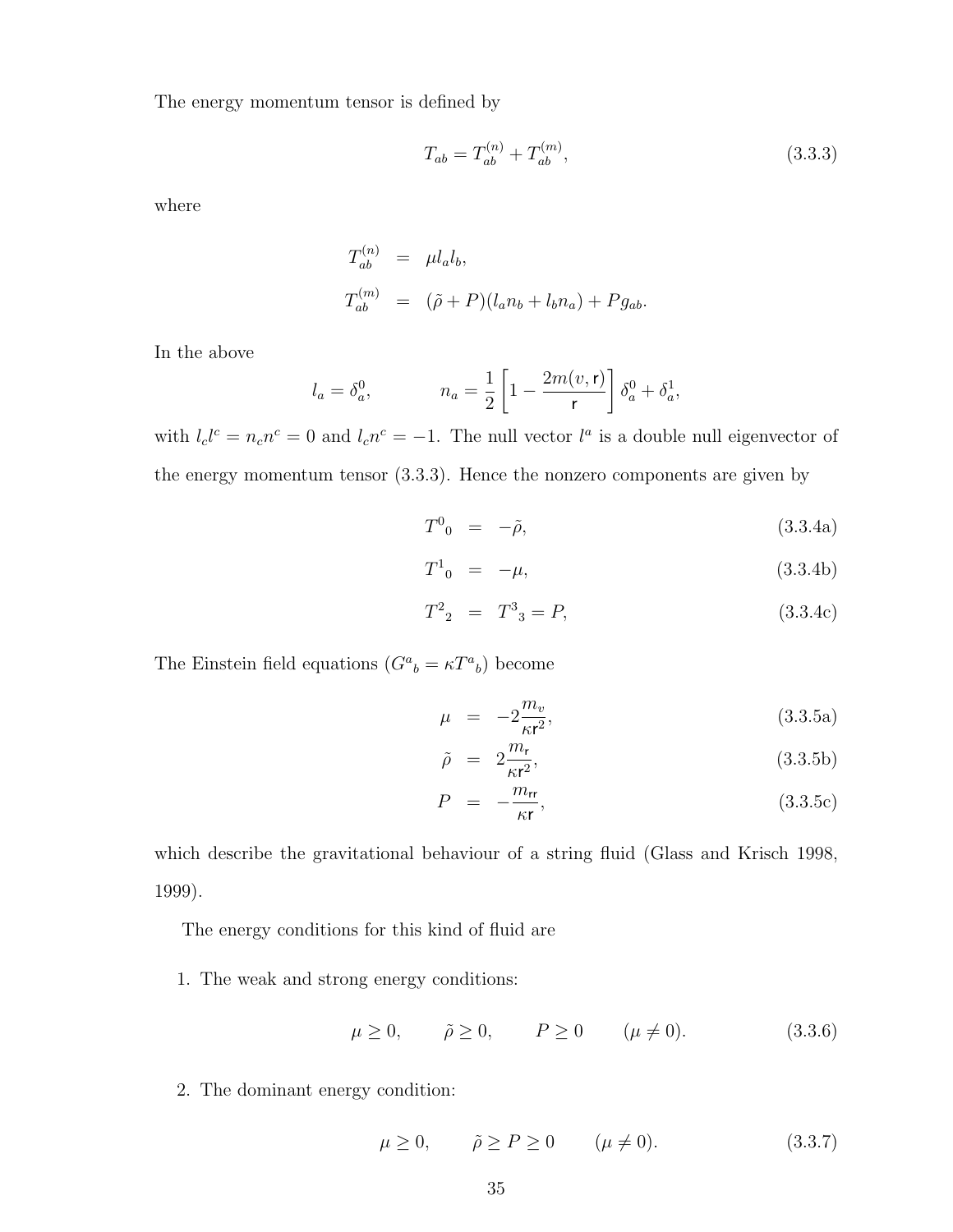In the case when  $m = m(v)$  the above energy conditions all reduce to  $\mu \geq 0$ , and if  $m = m(r)$ , then  $\mu = 0$  and the matter field becomes a Type I fluid. For the purposes of many applications, it is a requirement that the matter distribution satisfy an equation of state

$$
P = P(\tilde{\rho}),\tag{3.3.8}
$$

on physical grounds. Sometimes the linear  $\gamma$ -law equation of state

$$
P = (\gamma - 1)\tilde{\rho},\tag{3.3.9}
$$

where  $0<\gamma<1,$  is assumed in cosmology when probing the dynamics of matter on galactic and extragalactic length scales. The case  $\gamma = 1$  corresponds to dust (vanishing pressure);  $\gamma = 2$  gives a stiff equation of state in which the speed of sound and light speed are equal;  $\gamma = 4/3$  corresponds to radiation. In the limit when  $\gamma = 0$ , the fluid pressure is negative,  $p = -\tilde{\rho}$  (since  $\tilde{\rho} > 0$ ). This is the characteristic property of the so-called dark energy or the existence of a possible scalar field that is responsible for the accelerated expansion of the universe. Often the particular equation of state

$$
P = k\tilde{\rho}^{\gamma},
$$

is assumed in relativistic astrophysics; this is called the polytropic equation of state. It is commonly used to model electron degenerate and neutron degenerate gases in white dwarfs and neutron stars, respectively.

#### 3.4 Solutions with equations of state

In this section we will impose various equations of state upon the system (3.3.5).

#### 3.4.1 Case I(a): Linear

If we assume a linear equation of state  $P = k\tilde{\rho}$  to the field equations (3.3.5), we have

$$
m_{rr} + \frac{2k}{r}m_r = 0,
$$
\n(3.4.1)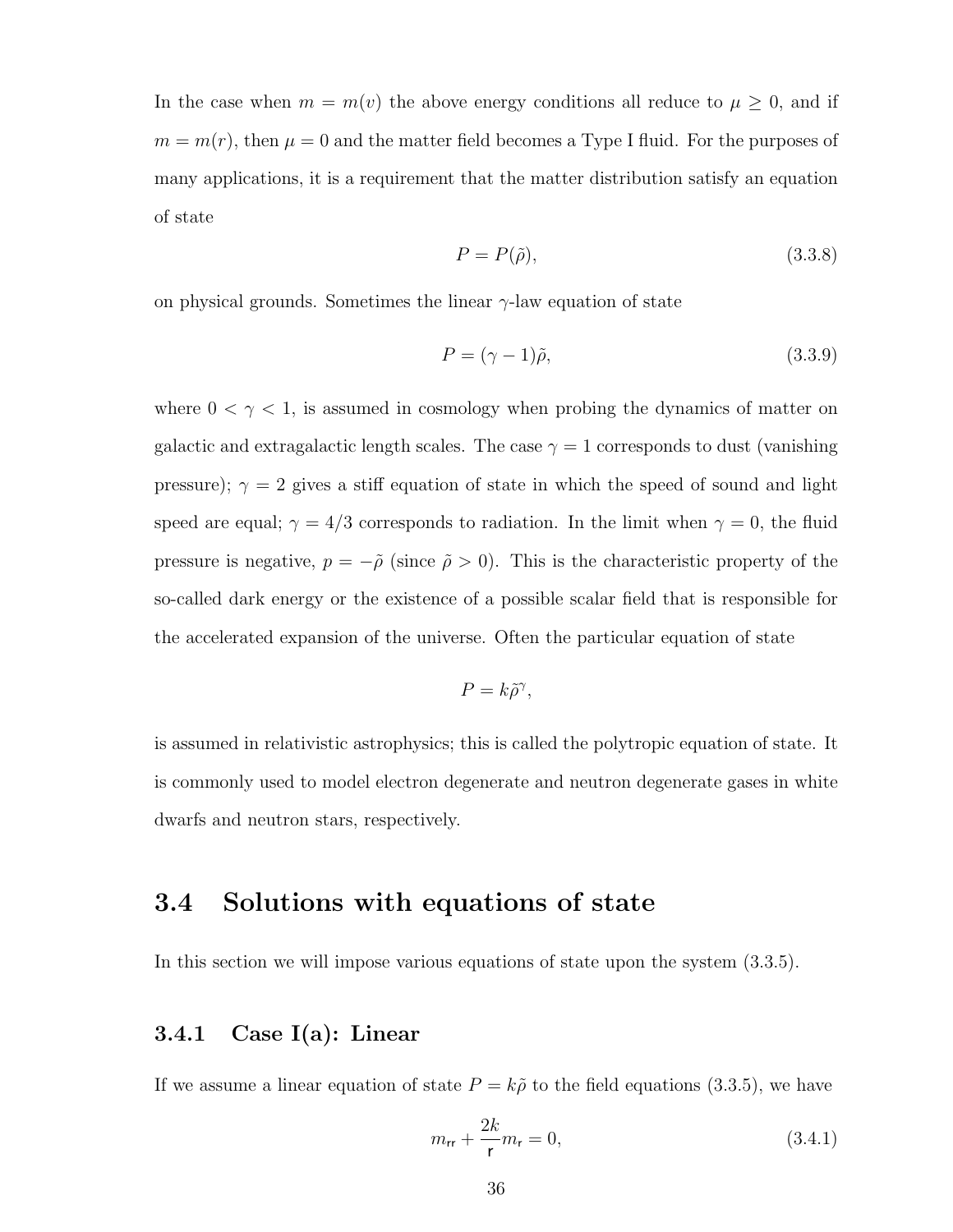which is a second order linear partial differential equation. Since we are differentiating with respect to one variable, we can treat it as an ordinary differential equation, in which case it's a weaker variant of the Cauchy-Euler equation. The above equation can be solved via reduction of order and has two solutions. For the case when  $k=\frac{1}{2}$  $\frac{1}{2}$ , the solution is given by

$$
m(v, \mathbf{r}) = c_1(v) \ln(\mathbf{r}) + c_2(v),
$$

where  $c_1(v)$  and  $c_2(v)$  are functions of integration. For  $k \neq \frac{1}{2}$  we have the solution

$$
m(v, \mathbf{r}) = c_1(v)\frac{\mathbf{r}^{1-2k}}{1-2k} + c_2(v). \tag{3.4.2}
$$

Hence we have (for the latter case)

$$
\mu = -\left[\frac{2\dot{c}_1}{\kappa(1-2k)r^{1+2k}} + \frac{2\dot{c}_2}{\kappa r^2}\right],
$$
\n(3.4.3a)

$$
\tilde{\rho} = \frac{2c_1}{\kappa r^{2+2k}},\tag{3.4.3b}
$$

$$
P = \frac{2c_1k}{\kappa r^{2+2k}}.\tag{3.4.3c}
$$

We have that all the energy conditions are satisfied if  $c_1(v) \geq 0$  and  $\dot{c}_2(v) < 0$ .

#### 3.4.2 Case I(b): Generalised linear

Imposing the condition  $P = k\tilde{\rho} + k_2$  yields

$$
m_{rr} + \frac{2k}{r}m_r + \kappa k_2 \mathbf{r} = 0, \qquad (3.4.4)
$$

which can be solved via reduction of order. Letting  $y(v, r) = m_r$  yields the first order equation

$$
y' + \frac{2k}{r}y + \kappa k_2 r = 0,\tag{3.4.5}
$$

which in turn has the solution

$$
y(v, \mathbf{r}) = \frac{-\kappa k_2}{2k + 2} \mathbf{r}^2 + c_1 \mathbf{r}^{-2k},\tag{3.4.6}
$$

where  $c_1 = c_1(v)$  is a function of integration. Again, two cases arise. When  $k = \frac{1}{2}$  $rac{1}{2}$  the general solution for  $m(v, r)$  is given by

$$
m(v, \mathbf{r}) = c_1(v) \ln(\mathbf{r}) + c_2(v) - \frac{\kappa k_2 \mathbf{r}^3}{9},
$$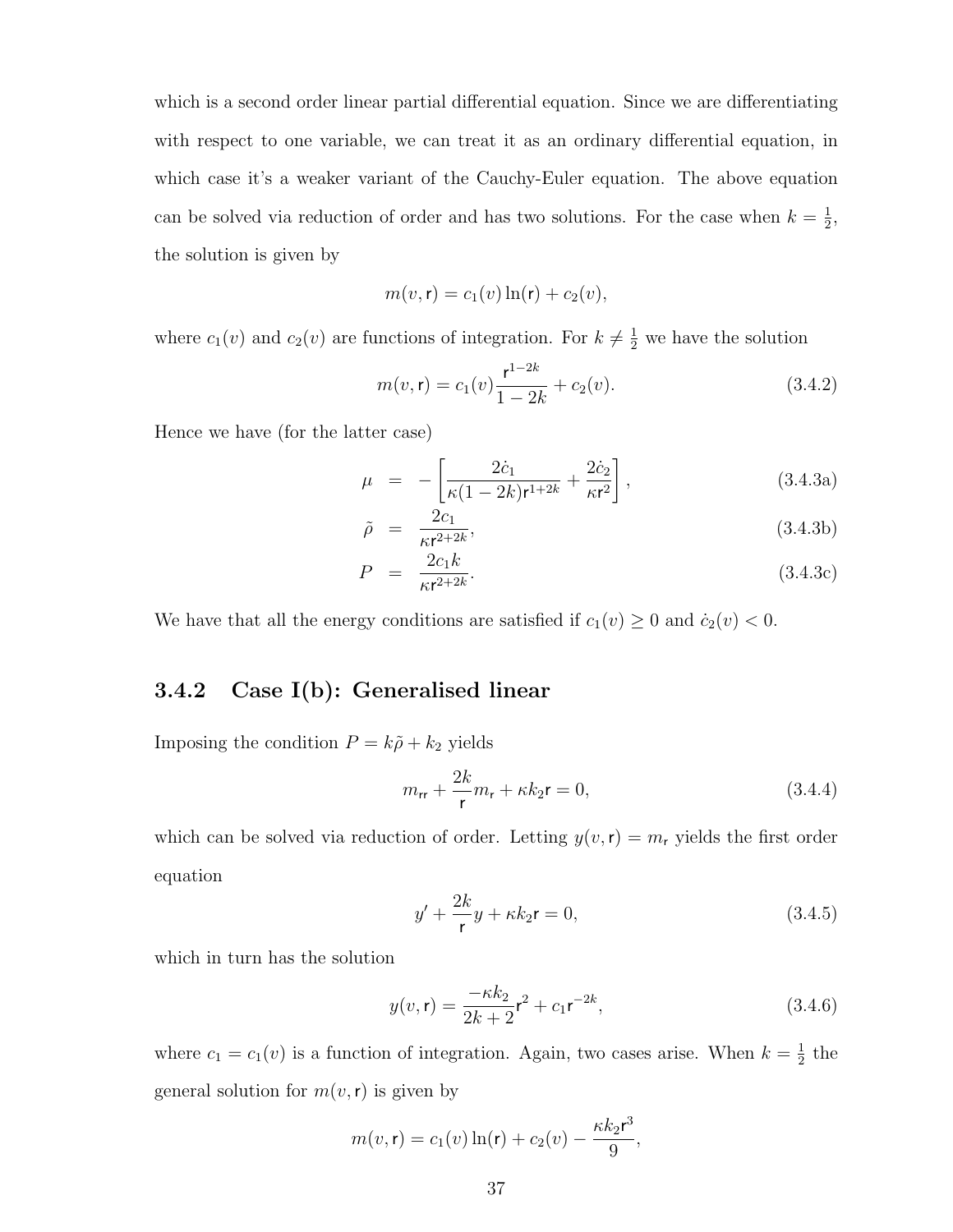where  $c_2 = c_2(v)$  is a further integration function. The general solution for the mass when  $k \neq \frac{1}{2}$  $rac{1}{2}$  is

$$
m(v, \mathbf{r}) = \frac{-\kappa k_2}{3(2k+2)} \mathbf{r}^3 + \frac{c_1 \mathbf{r}^{1-2k}}{1-2k} + c_2.
$$
 (3.4.7)

Thus we have (for the latter case)

$$
\mu = -\left[\frac{2\dot{c}_1}{\kappa(1-2k)r^{1+2k}} + \frac{2\dot{c}_2}{\kappa r^2}\right],
$$
\n(3.4.8a)

$$
\tilde{\rho} = \frac{2c_1}{\kappa r^{2+2k}} - \frac{k_2}{k+1},
$$
\n(3.4.8b)

$$
P = \frac{k_2}{k+1} + \frac{2c_1k}{\kappa r^{2+2k}},
$$
\n(3.4.8c)

which contains the system  $(3.4.3)$  as well as several of the seminal other cases summarised in Wang and Wu (1999). This list of possible solutions is presented in Table 3.1. Again, the energy conditions are satisfied for  $c_1(v) \geq 0$  and  $\dot{c}_2(v) < 0$ .

#### 3.4.3 Case II(a): Quadratic

If we impose the quadratic equation of state  $P = k\tilde{\rho}^2$  on the system (3.3.5), we have

$$
m_{\rm rr} + \frac{\eta}{r^3} m_{\rm r}^2 = 0, \tag{3.4.9}
$$

where  $\eta = 4k/\kappa$ . Reducing the order of the above equation with  $y(v, r) = m_r$  gives

$$
y' + \frac{\eta}{r^3}y^2 = 0,\tag{3.4.10}
$$

which is a separable equation in  $y$ . The solution is

$$
y(v, \mathbf{r}) = -\frac{2\mathbf{r}^2}{c_1\mathbf{r}^2 + \eta},\tag{3.4.11}
$$

where  $c_1 = c_1(v)$  is again, an integration function. Hence, the general solution for m is

$$
m(v,\mathbf{r}) = c_2 - 2\left(\frac{\mathbf{r}}{2c_1} - \frac{\sqrt{\eta}\arctan\left(\frac{\sqrt{2}\sqrt{c_1}\mathbf{r}}{\sqrt{\eta}}\right)}{2\sqrt{2}c_1^{3/2}}\right),\tag{3.4.12}
$$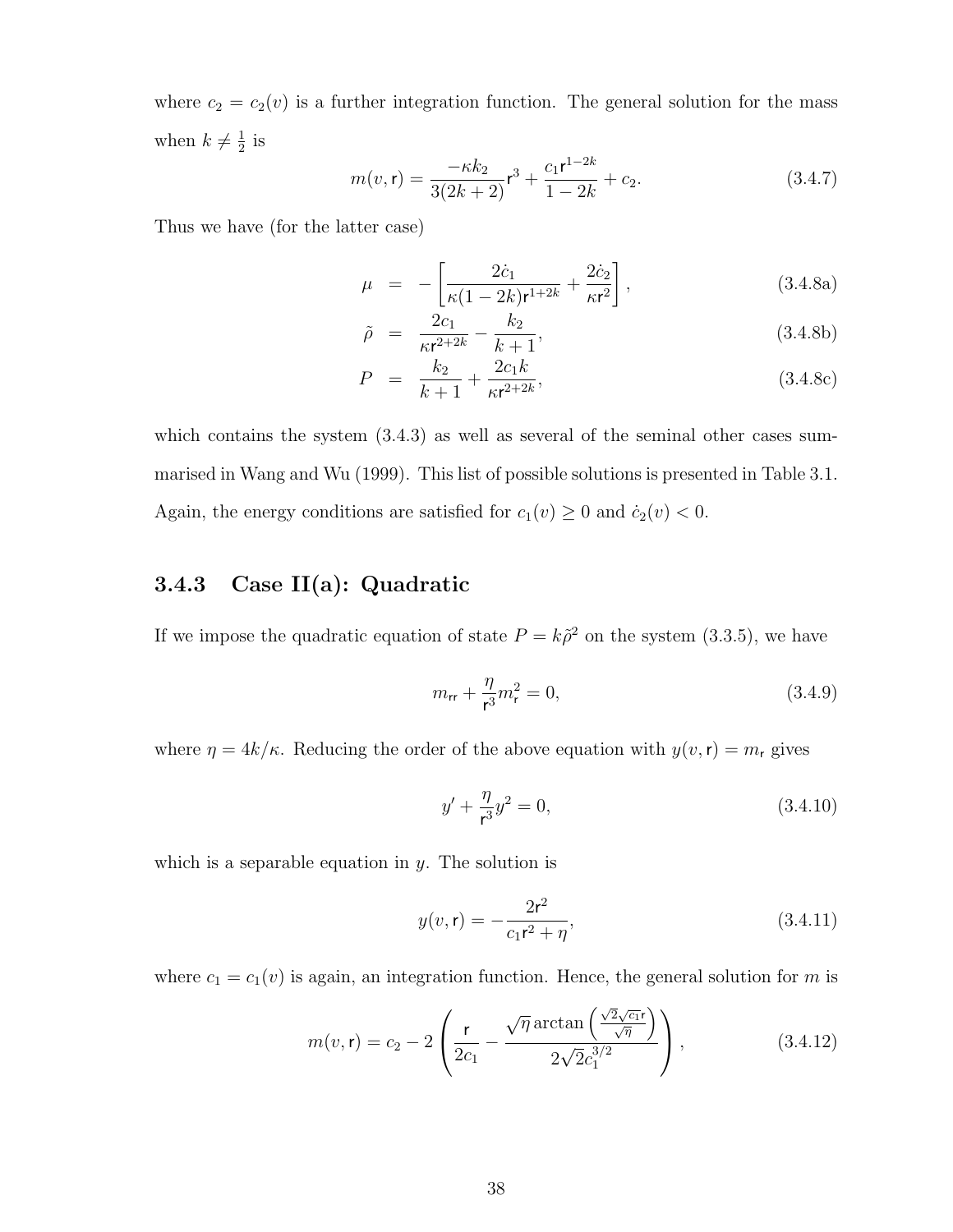where  $c_2 = c_2(v)$  is a second integration function. Hence the field equations give

$$
\mu = -\frac{2}{\kappa r^2} \left[ \dot{c}_2 + \frac{\dot{c}_1 \mathbf{r}}{c_1^2} + \frac{\dot{c}_1 \mathbf{r}}{2c_1 \left(1 + \frac{2c_1 r^2}{\eta}\right)} - \frac{3\sqrt{2}\sqrt{\eta} \dot{c}_1}{4\sqrt{c_1}^5} \arctan\left(\frac{\sqrt{2}\sqrt{c_1} \mathbf{r}}{\sqrt{\eta}}\right) \right],
$$
\n(3.4.13a)

$$
\tilde{\rho} = \frac{4}{\kappa (2c_1 r^2 + \eta)},\tag{3.4.13b}
$$

$$
P = \frac{4\eta}{\kappa(2c_1r^2 + \eta)^2}.
$$
\n(3.4.13c)

For the above, the energy conditions are satisfied for the following restriction:  $\eta \geq 0$ or  $c_1(v) \geq 0$  and for any  $c_2(v)$ .

#### 3.4.4 Case II(b): Generalised quadratic

Imposing the condition  $P = k\tilde{\rho}^2 + k_2\tilde{\rho} + k_3$  yields

$$
m_{rr} + \frac{\eta}{r^3}m_r^2 + \frac{2k_2}{r}m_r + k_3\kappa r = 0,
$$
\n(3.4.14)

which can be solved again by reducing the order. Doing so with  $y(v, r) = m_r$  yields

$$
y' + \frac{\eta}{r^3}y^2 + \frac{2k_2}{r}y + k_3\kappa r = 0.
$$
 (3.4.15)

Equation (3.4.15) is a nonlinear Riccati equation. Integration yields

$$
y(v, \mathbf{r}) = -\frac{1}{\eta} \left( \mathbf{r}^2 \tan \left( \sqrt{k_3 \kappa \eta - k_2^2 - 2k_2 - 1} (\ln \mathbf{r} - c_1) \right) \times \sqrt{k_3 \kappa \eta - k_2^2 - 2k_2 - 1} \right),
$$
\n(3.4.16)

where  $c_1 = c_1(v)$  is a function of integration. Thus, the solution for m can be expressed as a quadrature

$$
m(v,\mathbf{r}) = -\frac{1}{\eta} \int \left( r^2 \tan\left(\sqrt{\zeta} \left(\ln \mathbf{r} - c_1\right)\right) \sqrt{\zeta} \right) d\mathbf{r} + c_2, \tag{3.4.17}
$$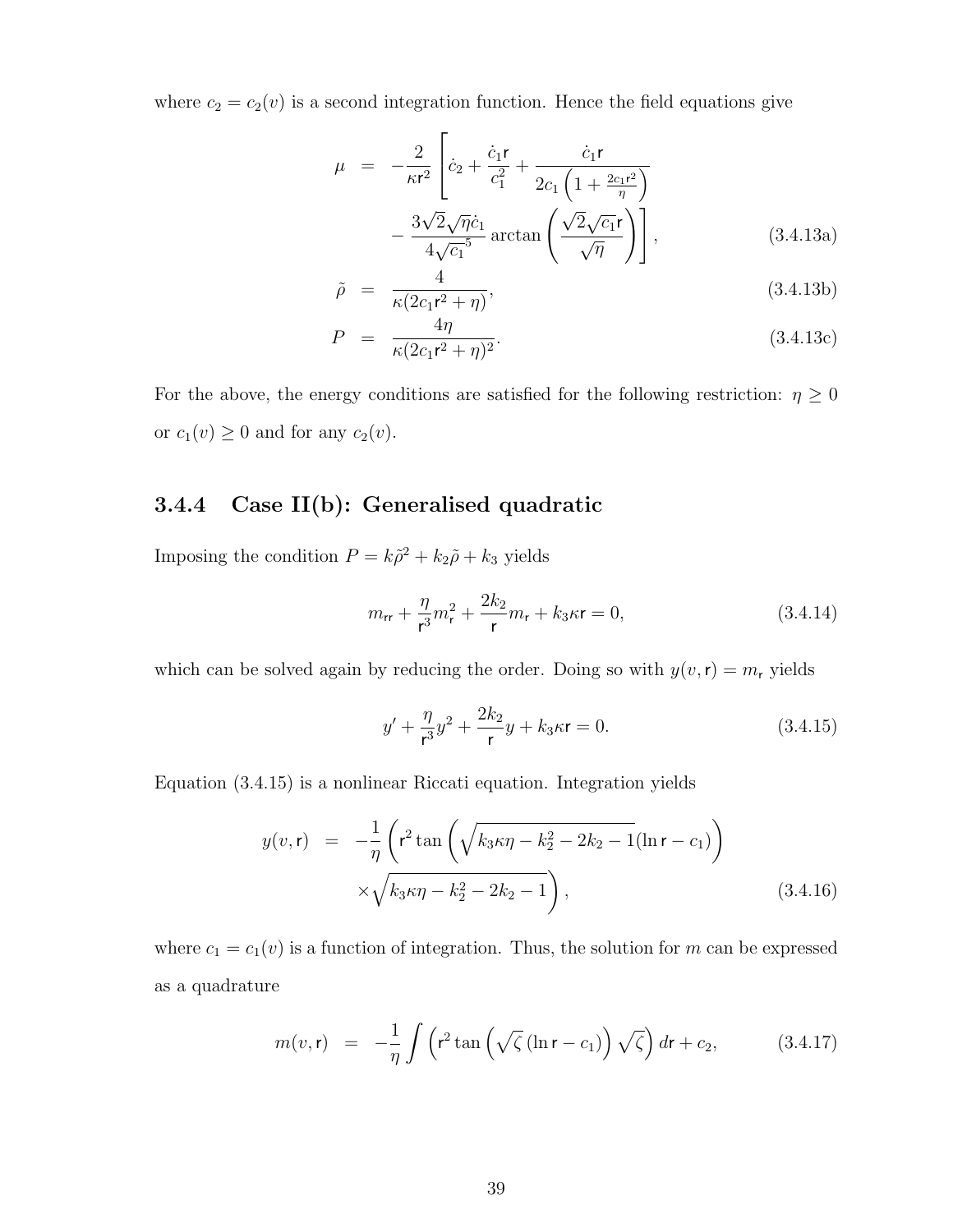where  $c_2 = c_2(v)$  is a second integration function. In the above we have set  $\zeta =$  $k_3 \kappa \eta - k_2^2 - 2k_2 - 1$  for convenience. So we have the result

$$
\mu = \frac{2}{\kappa \eta r^2} \left[ \frac{\partial}{\partial v} \int \left( r^2 \sqrt{\zeta} \tan \left( \sqrt{\zeta} (\ln r - c_1) \right) \right) dr \right] + \frac{2}{\kappa \eta r^2} \dot{c}_2,
$$
\n(3.4.18a)

$$
\tilde{\rho} = \frac{2}{\kappa \eta r^2} \left( \sqrt{\zeta} r^2 \tan \left( \sqrt{\zeta} (\ln r - c_1) \right) \right), \tag{3.4.18b}
$$

$$
P = \frac{1}{\kappa \eta} \left[ 2\sqrt{\zeta} \tan(\sqrt{\zeta}) \times \zeta \sec^2\left(\sqrt{\zeta}(\ln r - c_1)\right) \right]. \tag{3.4.18c}
$$

The energy conditions are satisfied as in the previous case for any  $c_2(v)$  and the condition:  $\eta \geq 0$  or  $c_1(v) \geq 0$ .

#### 3.4.5 Case III: Polytropic

If we finally impose the equation of state  $P = k\tilde{\rho}^{\gamma}$ , we have

$$
m_{rr} + k\kappa \left(\frac{2}{\kappa}\right)^{\gamma} \mathbf{r}^{1-2\gamma} m_{\mathbf{r}}^{\gamma} = 0. \tag{3.4.19}
$$

Reducing the order of the above equation with  $y(v, r) = m_r$  gives

$$
y' + k\kappa \left(\frac{2}{\kappa}\right)^{\gamma} \mathbf{r}^{1-2\gamma} y^{\gamma} = 0, \qquad (3.4.20)
$$

which is a separable equation in  $y$ . Therefore the solution is

$$
y(v,\mathbf{r}) = \left[ (\gamma + 1)k\kappa \left( \frac{2}{\kappa} \right)^{\gamma} \frac{\mathbf{r}^{2-2\gamma}}{2-2\gamma} + (1 - \gamma)c_1 \right]^{\frac{1}{1-\gamma}}, \tag{3.4.21}
$$

where  $c_1 = c_1(v)$  is a function resulting from the integration process. So the solution for the mass  $m$  is

$$
m(v, \mathbf{r}) = \int \left[ (\gamma + 1) k \kappa \left( \frac{2}{\kappa} \right)^{\gamma} \times \frac{\mathbf{r}^{2-2\gamma}}{2 - 2\gamma} + (1 - \gamma) c_1 \right]^{\frac{1}{1 - \gamma}} dr + c_2,
$$
 (3.4.22)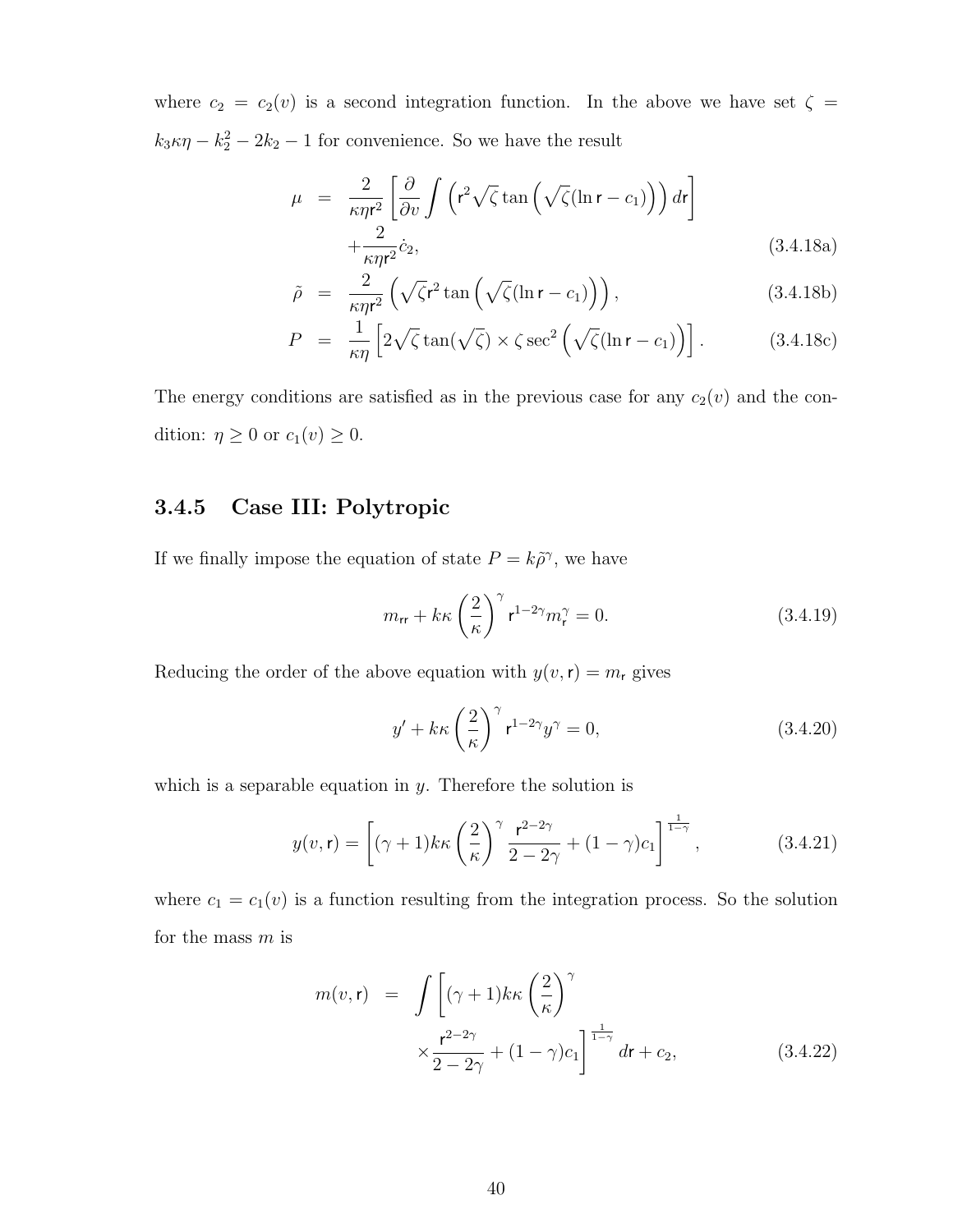| Solution       | m(v, r)                       | $c_1(v)$ and $c_2(v)$                                                          | $k$ -indices                  |
|----------------|-------------------------------|--------------------------------------------------------------------------------|-------------------------------|
| Monopole       | $\frac{ar}{2}$                | $c_1(v) = \frac{a}{2}, c_2(v) = 0$                                             | $k, k_2 = 0$                  |
| Charged Vaidya | $g(v) - \frac{q(v)^2}{2r}$    | $c_1 = \frac{q(v)^2}{2}, c_2 = q(v)$                                           | $k = 1, k_2 = 0$              |
| dS/AdS         | $\frac{\Lambda}{\epsilon}r^3$ | $c_1(v) = c_2(v) = 0$                                                          | $k = \text{const.},$          |
|                |                               |                                                                                | $k_2=-\frac{\Lambda(k+1)}{r}$ |
| Husain         |                               | $g(v) - \frac{q(v)}{(2k-1)r^{2k-1}}$ $c_1(v) = \frac{-q(v)}{2}, c_2(v) = g(v)$ | $k, k_2 = \text{const.}$      |

Table 3.1: Known solutions contained within the system (3.4.8).

where  $c_2 = c_2(v)$  is a second integration function. It should be noted that this solution was first presented by Husain (1996). The field equations yield

$$
\mu = -\frac{2}{\kappa r^2} \left( \frac{\partial}{\partial v} \int \left[ (\gamma + 1) k \kappa \left( \frac{2}{\kappa} \right)^{\gamma} \times \frac{\mathbf{r}^{2-2\gamma}}{2 - 2\gamma} + (1 - \gamma) c_1 \right]^{1-\gamma} dr \right) - \frac{2}{\kappa r^2} \dot{c}_2,
$$
\n(3.4.23a)

$$
\tilde{\rho} = \frac{2}{\kappa r^2} \left[ (\gamma + 1) k \kappa \left( \frac{2}{\kappa} \right)^{\gamma} \frac{r^{2-2\gamma}}{2 - 2\gamma} + (1 - \gamma) c_1 \right]^{\frac{1}{1 - \gamma}}, \qquad (3.4.23b)
$$

$$
P = \frac{1}{(1-\gamma)r^{2k}} \left[ (\gamma+1)k\kappa \left(\frac{2}{\kappa}\right)^{\gamma} \frac{r^{2-2\gamma}}{2-2\gamma} + (1-\gamma)c_1 \right]^{\frac{\gamma}{1-\gamma}}
$$
  
 
$$
\times (\gamma+1)k \left(\frac{2}{\kappa}\right)^{\gamma}.
$$
 (3.4.23c)

A summary of the above solutions can be found in Table 3.2. The weak and strong energy conditions are satisfied when  $c_1(v) \geq 0$  and for any  $c_2(v)$ . The dominant energy condition is satisfied for  $c_1(v) \geq 0$  and the further restriction:  $\frac{2}{\kappa r^{2k}} \geq \frac{(\gamma+1)}{(1-\gamma)^k}$  $\frac{(\gamma+1)}{(1-\gamma)}\left(\frac{2}{\kappa}\right)$  $\frac{2}{\kappa}\Big)^{\gamma}$ .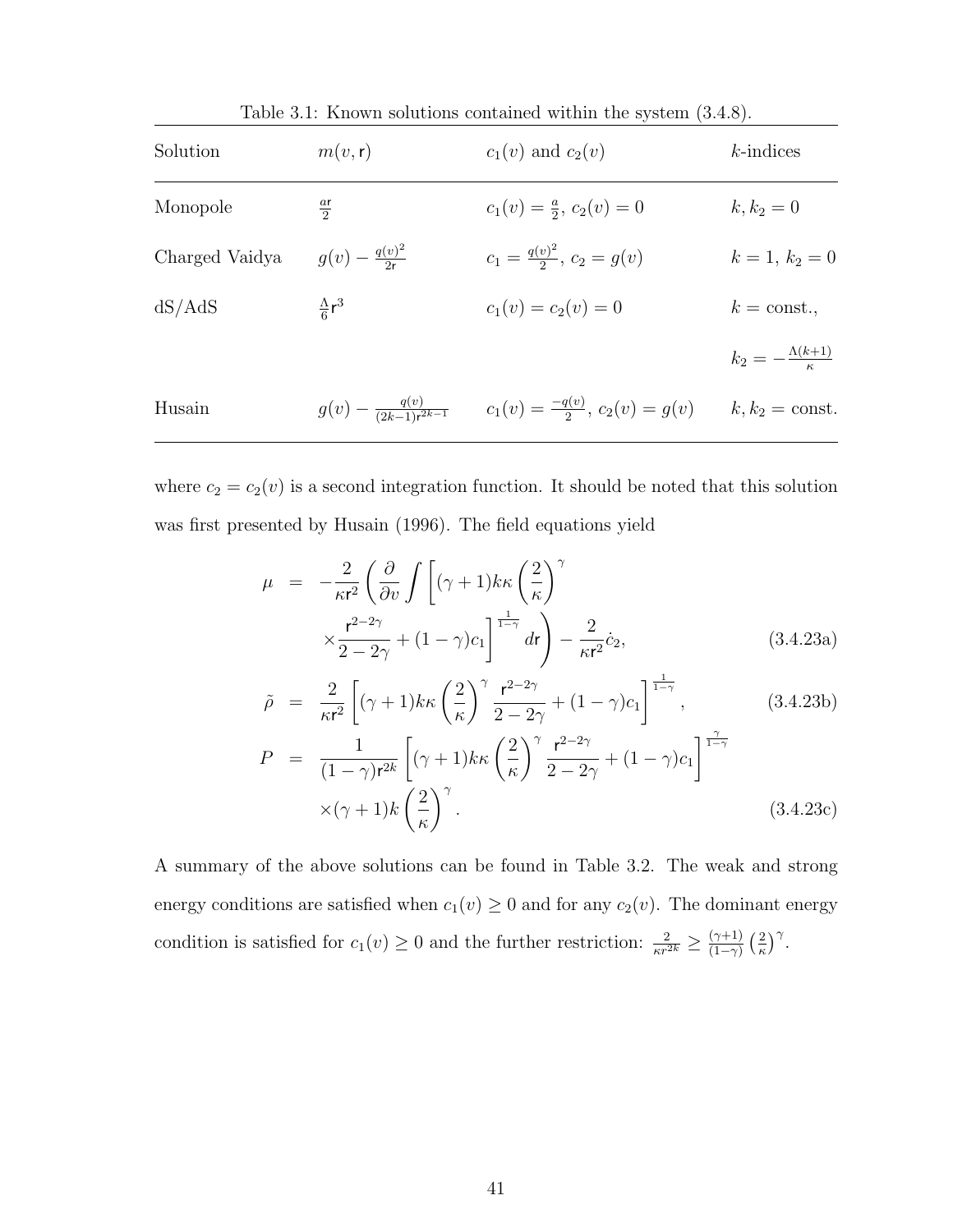| Equation of state     | $P = P(\tilde{\rho})$        | rable 5.2. Equations of state and the gravitational mass.<br>m(v, r)                                             |                        |
|-----------------------|------------------------------|------------------------------------------------------------------------------------------------------------------|------------------------|
| Linear                | $P = k\tilde{\rho}$          | $m(v, r) = c_1(v) \ln(r) + c_2(v),$                                                                              | $(k=\frac{1}{2})$      |
|                       |                              | $m(v, r) = c_1(v) \frac{r^{1-2k}}{1-2k} + c_2(v), \qquad (k \neq \frac{1}{2})$                                   |                        |
| Generalised linear    |                              | $P = k\tilde{\rho} + k_2 \qquad m(v, r) = c_1(v) \ln(r)$                                                         |                        |
|                       |                              | $+c_2(v)-\frac{k_2\kappa r^3}{9},$                                                                               | $(k=\frac{1}{2})$      |
|                       |                              | $m(v, r) = \frac{-\kappa k_2}{3(2k+2)} r^3$                                                                      |                        |
|                       |                              | $+\frac{c_1(v){\bf r}^{1-2k}}{1-2k}+c_2(v)$                                                                      | $(k \neq \frac{1}{2})$ |
| Quadratic             | $P = k\tilde{\rho}^2$        | $m(v, r) = c_2(v) - 2\left(\frac{r}{2c_1(v)}\right)$                                                             |                        |
|                       |                              | $-\frac{\sqrt{\eta}\arctan\left(\frac{\sqrt{2}\sqrt{c_1(v)r}}{\sqrt{\eta}}\right)}{2\sqrt{2}c_1(v)^{3/2}}\Bigg)$ |                        |
| Generalised quadratic | $P = k\tilde{\rho}^2$        | $m(v, r) = c_2(v)$                                                                                               |                        |
|                       | $+k_2\tilde{\rho}+k_3$       | $-\frac{1}{n}\int (r^2\tan(\sqrt{\zeta}(\ln r-c_1(v)))\sqrt{\zeta}) dr$                                          |                        |
| Polytropic            | $P = k\tilde{\rho}^{\gamma}$ | $m(v, r) = \int [(\gamma + 1)k\kappa (\frac{2}{r})^{\gamma}]$                                                    |                        |
|                       |                              | $\times \frac{r^{2-2\gamma}}{2-2\gamma}+(1-\gamma)c_1(v)\Big]^{\frac{1}{1-\gamma}}$ dr + $c_2(v)$                |                        |

Table 3.2: Equations of state and the gravitational mass.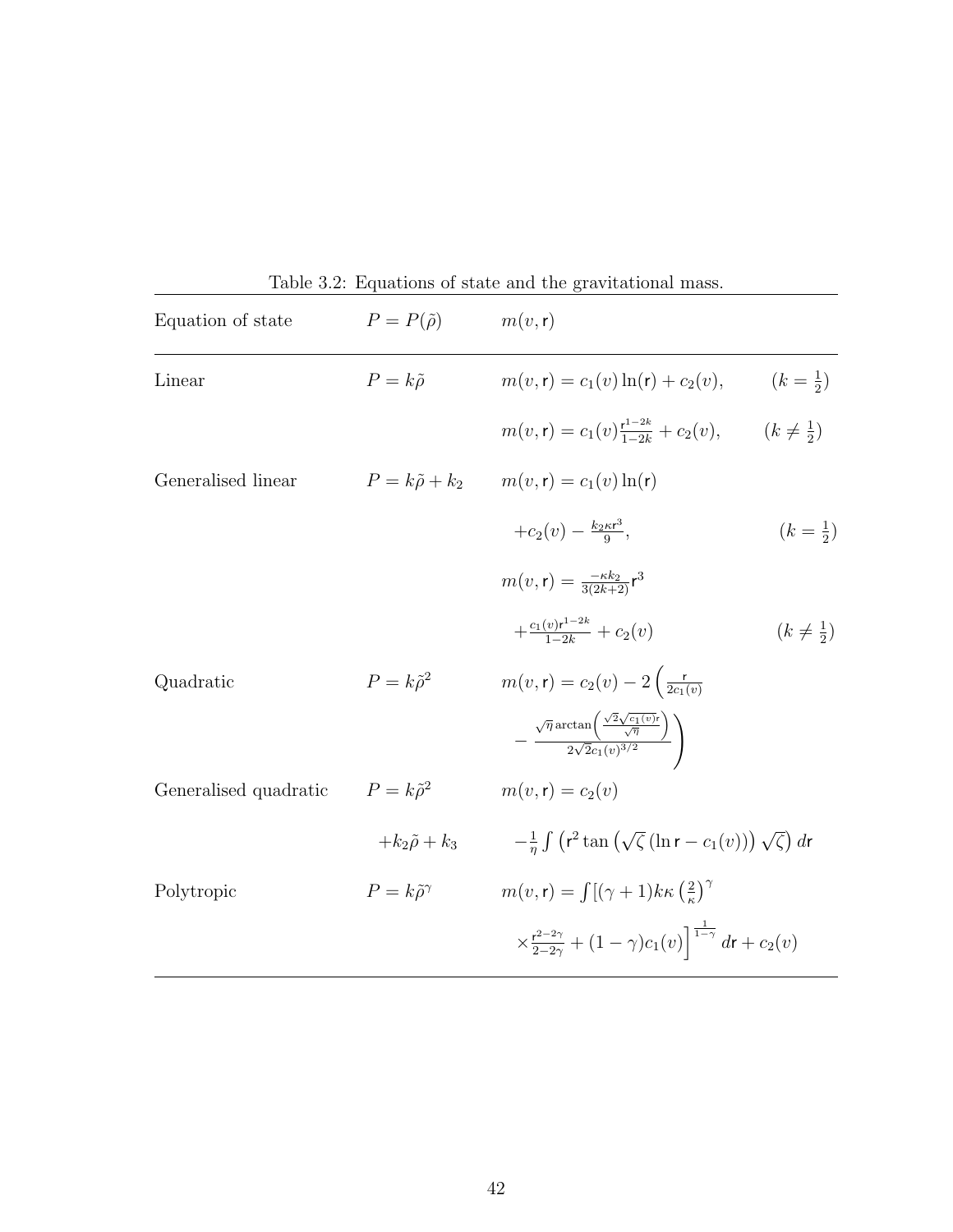| Equation of state                           | $P = P(\tilde{\rho})$        | m(v, r)                                                                                                    |
|---------------------------------------------|------------------------------|------------------------------------------------------------------------------------------------------------|
| Linear                                      | $P = k\tilde{\rho}$          | $m(v, r) = c_1(v) \ln(r) + c_2(v), \qquad (k = \frac{1}{N-2})$                                             |
|                                             |                              | $m(v, r) = c_1(v) \frac{r^{1-(N-2)k}}{1-(N-2)k} + c_2(v), \quad (k \neq \frac{1}{N-2})$                    |
| Generalised linear                          |                              | $P = k\tilde{\rho} + k_2$ $m(v, r) = c_1(v) \ln(r) + c_2(v)$                                               |
|                                             |                              | $-\frac{\kappa k_2}{(N-2)k+N-2}\frac{r^{N-1}}{N-1}, \qquad (k=\frac{1}{N-2})$                              |
|                                             |                              | $m(v, r) = -\frac{\kappa k_2}{(N-2)k + N-2} \frac{r^{N-1}}{N-1}$                                           |
|                                             |                              | $+c_1(v) \frac{r^{1-(N-2)k}}{1-(N-2)k} + c_2(v)$ $(k \neq \frac{1}{N-2})$                                  |
| Quadratic                                   | $P = k\tilde{\rho}^2$        | $m(v, r) = (2 - N) \int \frac{r^{N-2}}{c_1(v)(N-2)r^{N-2}+n} dr + c_2(v)$                                  |
| Generalised quadratic $P = k\tilde{\rho}^2$ |                              | $m(v, r) = -\frac{1}{2n} \int \left[ \left( r^{N-2} \tan(\sqrt{\varsigma}(\ln r - c_1(v)) \right) \right]$ |
|                                             | $+k_2\tilde{\rho}+k_3$       | $\times(\sqrt{5}+N-2+\xi)$ dr + $c_2(v)$                                                                   |
| Polytropic                                  | $P = k\tilde{\rho}^{\gamma}$ | $m(v, r) = \int \left[ \kappa k(\gamma + 1) \left( \frac{N-2}{r} \right)^{\gamma} \right]$                 |
|                                             |                              | $\times \frac{r^{N-2-\gamma(N-2)}}{N-2-\gamma(N-2)} + (1-\gamma)c_1(v)\Big ^{1-\gamma} dr + c_2(v)$        |

Table 3.3: Equations of state and the higher dimensional gravitational mass.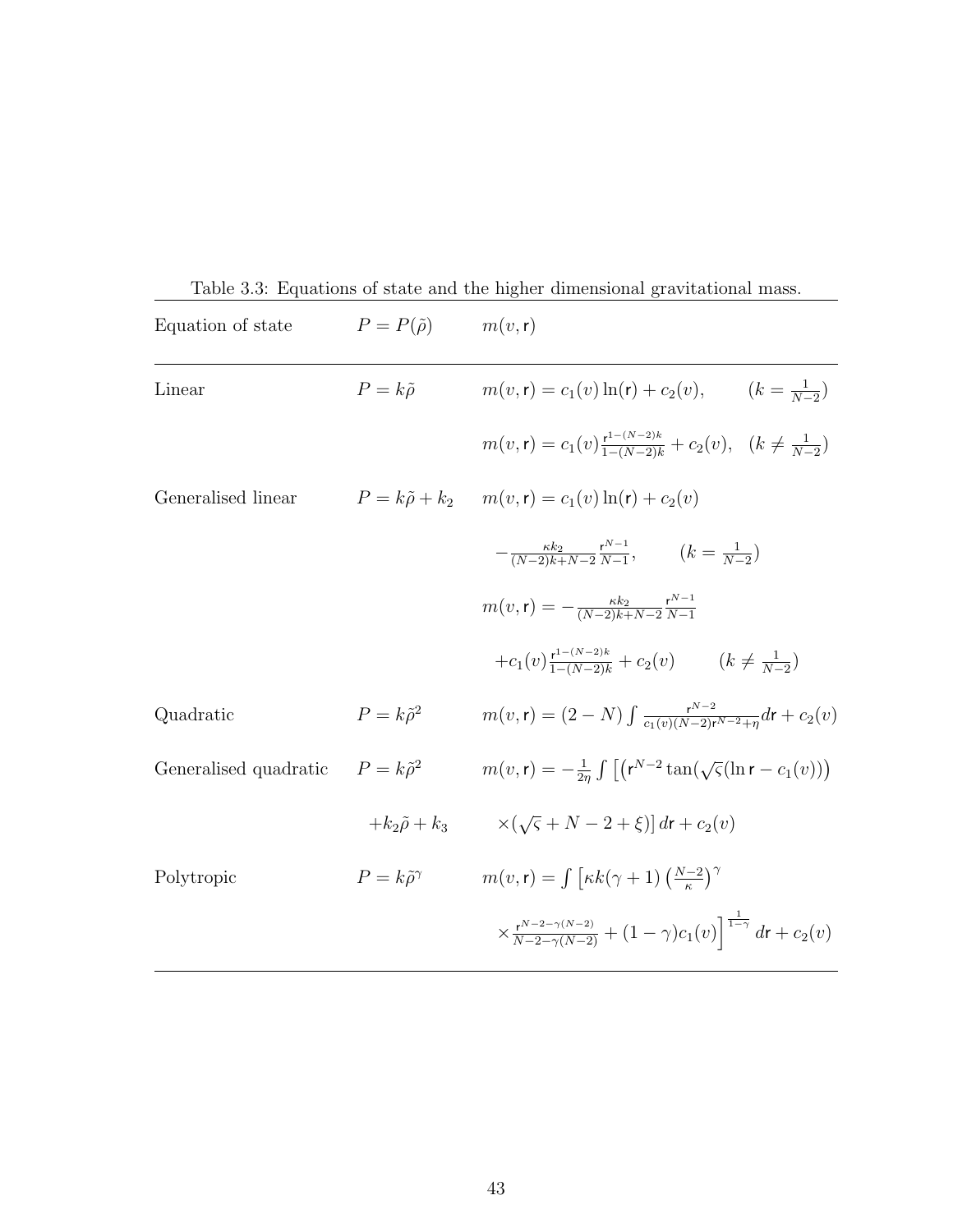#### 3.5 Higher dimensional Vaidya spacetime

Higher dimensional Vaidya spacetimes have a variety of physical applications. For example, the thermodynamics of spacetime, entropy and the existence of horizons have been studied in detail by Debnath (2014). Also Mkenyeleye et al. (2015) considered gravitational collapse in higher dimensional Vaidya spacetimes. It is also interesting to note that solutions have been found in alternate theories of gravity. For example, Dominguez and Gallo (2006) found families of radiating black hole solutions for various equations of state in higher dimensional Einstein-Gauss-Bonnet gravity. Collapse and other physical features are affected by the presence of higher dimensions. The Ndimensional generalised Vaidya metric is given by

$$
ds^{2} = -\left(1 - \frac{2m(v, \mathbf{r})}{\mathbf{r}^{N-3}}\right)dv^{2} - 2dvdr + \mathbf{r}^{2}d\Omega_{N-2}^{2},
$$
\n(3.5.1)

where

$$
d\Omega_{N-2}^2 = \sum_{i=1}^{N-2} \left[ \prod_{j=1}^{i-1} \sin^2(\theta^j) \right] (d\theta^i)^2.
$$

The nonvanishing Ricci tensor components are given by

$$
R^{0}_{0} = R^{1}_{1} = \frac{m_{rr}}{r^{(N-3)}} - \frac{(N-4)m_{r}}{r^{(N-2)}},
$$
\n(3.5.2a)

$$
R^1_{\ 0} \ = \ \frac{(N-2)m_v}{\mathsf{r}^{(N-2)}},\tag{3.5.2b}
$$

$$
R^2{}_2 = R^3{}_3 = \dots = R^{\theta(N-2)}{}_{\theta(N-2)} = \frac{2m_r}{r^{(N-2)}},\tag{3.5.2c}
$$

with the Ricci scalar

$$
R = \frac{2m_{\rm rr}}{\mathsf{r}^{(N-3)}} + \frac{4m_{\rm r}}{\mathsf{r}^{(N-2)}}.
$$
\n(3.5.3)

The nonvanishing components of the Einstein tensor are

$$
G^{0}_{0} = G^{1}_{1} = -\frac{(N-2)m_{r}}{r^{(N-2)}},
$$
\n(3.5.4a)

$$
G_{0}^{1} = \frac{(N-2)m_{v}}{r^{(N-2)}}, \qquad (3.5.4b)
$$

$$
G22 = G33 = ... = G\theta(N-2)\theta(N-2) = -\frac{mrr}{r(N-3)}.
$$
 (3.5.4c)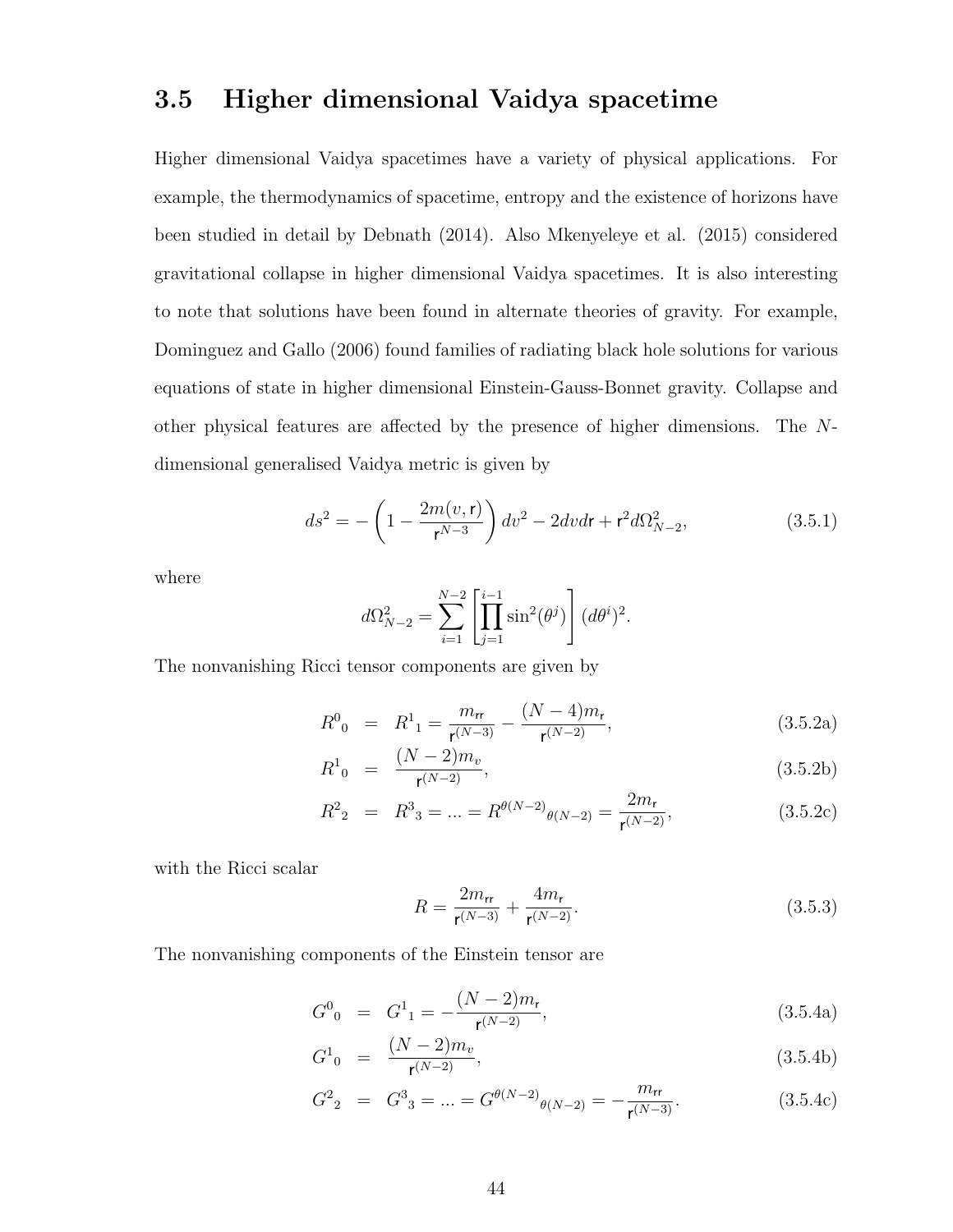The Einstein field equations are thus

$$
\mu = -\frac{(N-2)m_v}{\kappa r^{N-2}},\tag{3.5.5a}
$$

$$
\tilde{\rho} = \frac{(N-2)m_{\rm r}}{\kappa r^{N-2}},\tag{3.5.5b}
$$

$$
P = -\frac{m_{rr}}{\kappa r^{N-3}}.\tag{3.5.5c}
$$

As in section 3.4 we can find solutions to the field equations with various equations of state for the higher dimensional Vaidya spacetime (3.5.1). The results are presented in Table 3.3 for particular equations of state.

#### 3.6 Diffusion

The notion of diffusion is an important one in regards to the understanding of many physical systems. The ideas of diffusion have been applied to fields as diverse as the stock exchange, kinetic theory and physiology. Vilenken (1981) characterised string evolutions as the formation of Brownian trajectories in an attempt to introduce diffusion into the description of cosmic strings. Calogero (2011) presented a new model to describe the dynamics of particles undergoing diffusion in general relativity. It was shown that in the flat Robertson-Walker spacetime, either unlimited expansion or the formation of a singularity may occur, depending on the initial value of the cosmological scalar field. If we assume that string diffusion is likened to point particle diffusion then we have

$$
\frac{\partial}{\partial v}n = \mathcal{D}\nabla^2 n,\tag{3.6.1}
$$

where  $\nabla^2 = r^{-2} \frac{\partial}{\partial r} (r^2 \frac{\partial}{\partial r})$  and  $\mathcal D$  is the positive coefficient of self-diffusion, which we treat as a constant. In classical transport theory the diffusion equation is derived beginning with Fick's law

$$
\vec{J}_{(n)} = -\mathcal{D}\vec{\nabla}n,\tag{3.6.2}
$$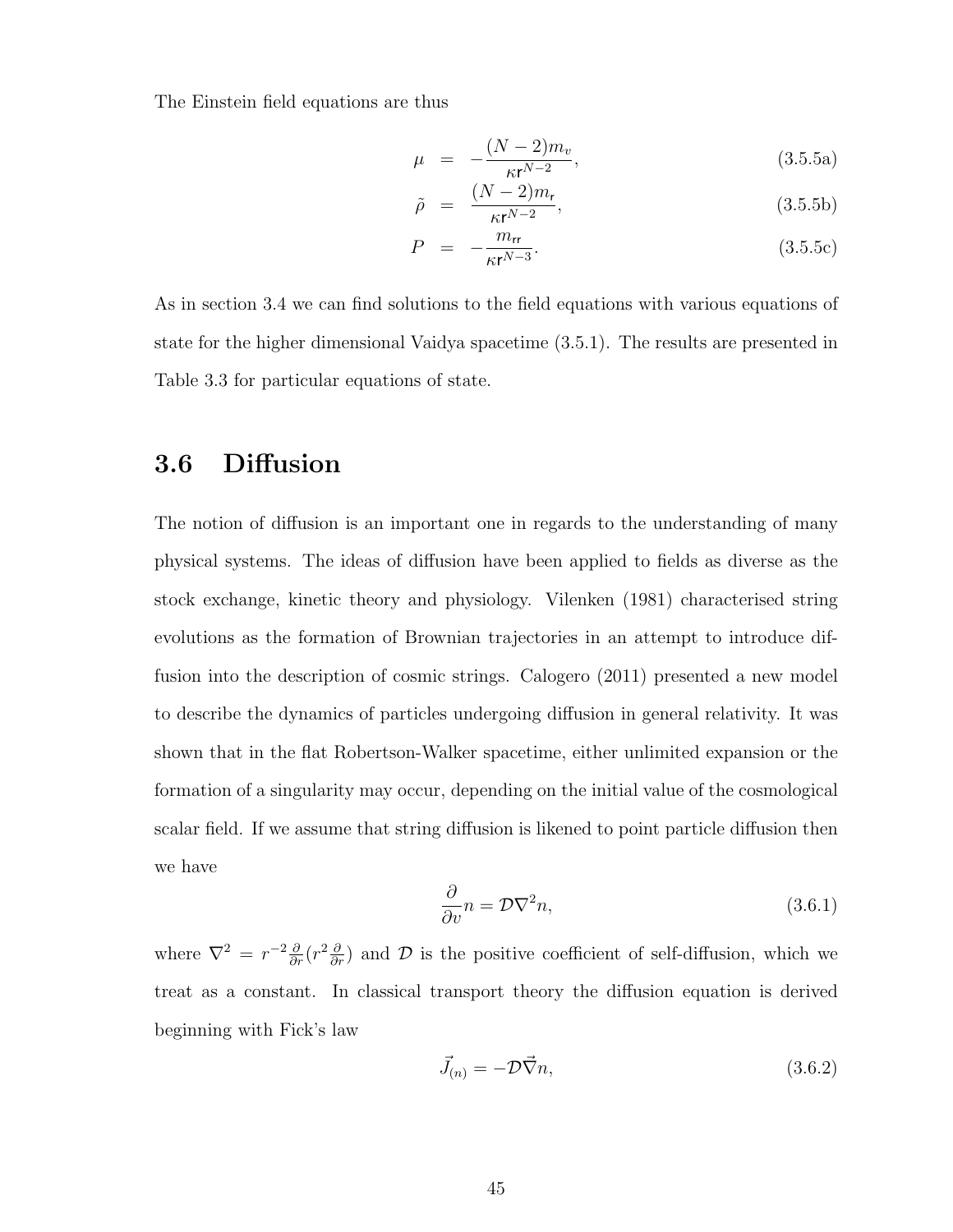where  $\vec{\nabla}$  is a purely spatial gradient. The 4-current conservation  $J^a_{(n);a} = 0$ , where

$$
J_{(n);a}^{a} = (n, \vec{J}_{(n)})
$$
  
=  $n \frac{\partial}{\partial u} - \mathcal{D} \left( \frac{\partial n}{\partial r} \right) \left( \frac{\partial}{\partial r} \right),$  (3.6.3)

then yields the diffusion equation (3.6.1). Rewriting the field equations (3.3.5a) and (3.3.5b) as  $m_v = -\kappa \mu r^2$  and  $m_r = \kappa \tilde{\rho} r^2$ , we can express the integrability condition for  $m$  as

$$
\frac{\partial \tilde{\rho}}{\partial v} + \frac{1}{r^2} \frac{\partial}{\partial r} (r^2 \mu) = 0.
$$
 (3.6.4)

If we compare the diffusion equation (3.6.1) (*n* replaced with  $\rho$ ) with  $\tilde{\rho}_v$  in equation (3.6.4) above, we get

$$
\frac{\partial m}{\partial v} = \mathcal{D}r^2 \frac{\partial \tilde{\rho}}{\partial r}.
$$
\n(3.6.5)

Solving the above equation (3.6.5) for the mass function  $m(v, r)$  will provide solutions for the Einstein equations. Recall that the equations of state presented earlier were of the form  $F_1(m', m'') = 0$ . Using the field equation (3.3.5b) and substituting into (3.6.5) we get the following

$$
\frac{\partial m}{\partial v} = \frac{2\mathcal{D}}{\kappa} \left( \frac{\partial^2 m}{\partial \mathbf{r}^2} - \frac{4}{\mathbf{r}} \frac{\partial m}{\partial \mathbf{r}} \right),\tag{3.6.6}
$$

which is of the functional form  $F_2(m, m', m'') = 0$ . In order to solve (3.6.6) entirely we require a functional form  $F_3(m, m') = 0$ . This entails isolating  $\frac{\partial^2 m}{\partial r^2}$  $\frac{\partial^2 m}{\partial r^2}$  in each equation of state and substituting into (3.6.6). We will consider some cases below.

#### 3.6.1 Linear

If we begin with the linear equation of state  $P = k\rho$  we have from before

$$
m_{\rm rr} + \frac{2k}{\mathsf{r}} m_{\mathsf{r}} = 0,
$$

which we can substitute into (3.6.6) to finally get

$$
\frac{\partial m}{\partial v} - \frac{\alpha}{\mathsf{r}} \frac{\partial m}{\partial \mathsf{r}} = 0,\tag{3.6.7}
$$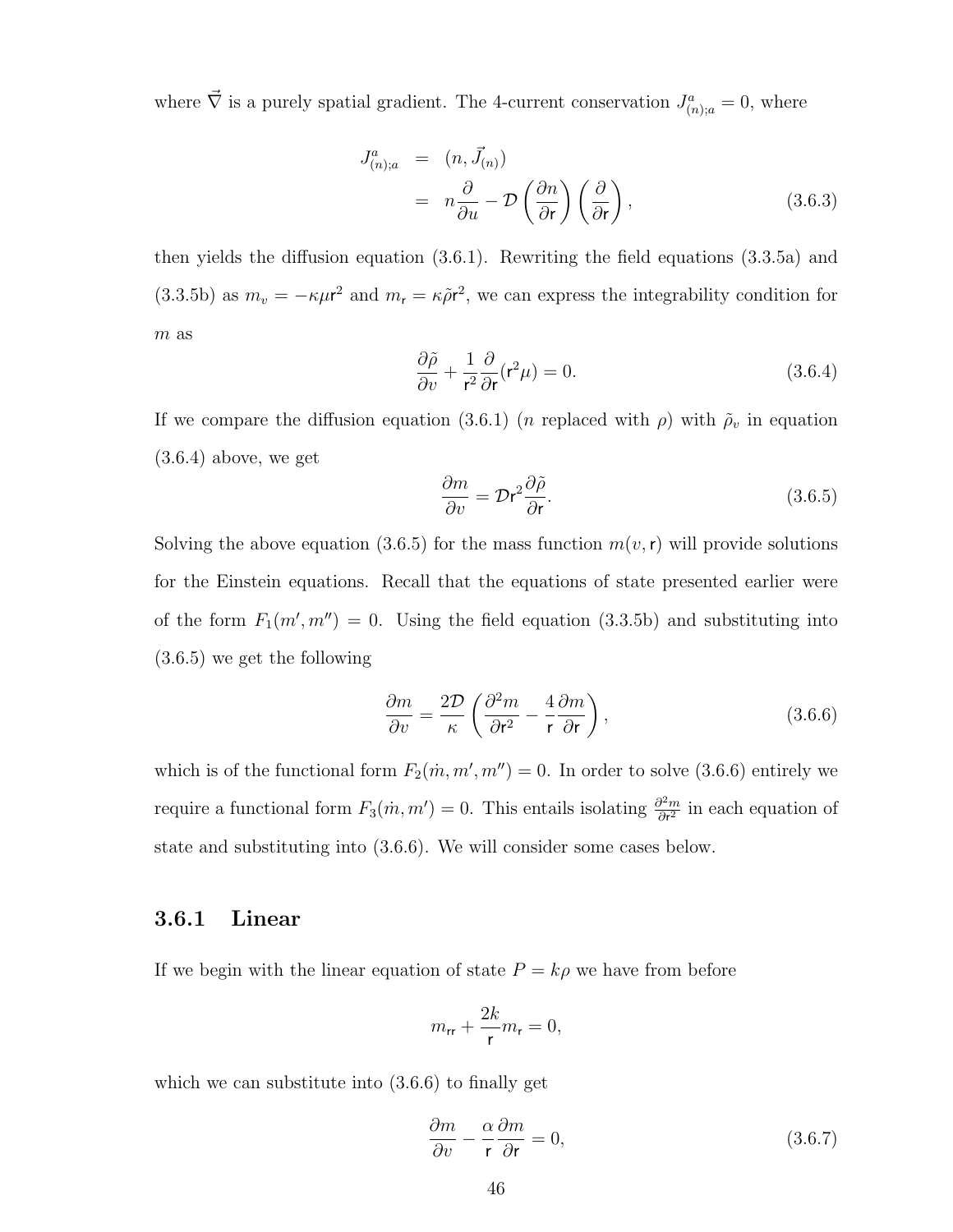where  $\alpha = -\frac{2\mathcal{D}}{\kappa}$  $\frac{dD}{dx}(2k+4)$  for convenience. Equation (3.6.7) can be solved using the method of characteristics and the solution is given by

$$
m(v, \mathbf{r}) = \mathcal{F}\left(\frac{1}{2}\mathbf{r}^2 + \alpha v\right),\tag{3.6.8}
$$

which is an infinite family of solutions. To check for consistency, we simply have to substitute  $(3.6.8)$  into  $(3.4.1)$ . In doing so we get

$$
r^2 \mathcal{F}'' + (1+2k)\mathcal{F}' = 0,
$$
\n(3.6.9)

which is a consistency condition on  $\mathcal F$ . It turns out that a solution is only possible for the case when  $k = -\frac{1}{2}$  $\frac{1}{2}$ . It is given by

$$
\mathcal{F}\left(\frac{1}{2}r^2 + \alpha v\right) = l_1\left(\frac{1}{2}r^2 + \alpha v\right) + l_2,\tag{3.6.10}
$$

where  $l_1$  and  $l_2$  are constants.

#### 3.6.2 Generalised linear

For the generalised linear equation of state the resulting partial differential equation becomes

$$
\frac{\partial m}{\partial v} - \frac{\alpha}{\mathbf{r}} \frac{\partial m}{\partial \mathbf{r}} + \kappa k_2 \mathbf{r} = 0, \qquad (3.6.11)
$$

and can be solved in the same way as above giving the solution

$$
m(v, \mathbf{r}) = \mathcal{F}\left(\frac{1}{2}\mathbf{r}^2 + \alpha v\right) - \frac{\kappa k_2}{3\alpha} \mathbf{r}^3. \tag{3.6.12}
$$

The above solution is consistent if and only if

$$
\mathbf{r}^2 \mathcal{F}'' + (1+2k)\mathcal{F}' - \left(\frac{2k_2\kappa}{\alpha} + \frac{2kk_2\kappa}{\alpha} - k_2\kappa\right)\mathbf{r} = 0.
$$
 (3.6.13)

Then we must have

$$
\mathcal{F}'' = (1+2k)\mathcal{F}' = \left(\frac{2k_2\kappa}{\alpha} + \frac{2kk_2\kappa}{\alpha} - k_2\kappa\right) = 0.
$$
 (3.6.14)

This implies that F has the same form as  $(3.6.10)$  and  $k = -\frac{1}{2}$  $\frac{1}{2}$ . We also have

$$
k_2 \kappa \left(1 - \frac{1}{\alpha}\right) = 0. \tag{3.6.15}
$$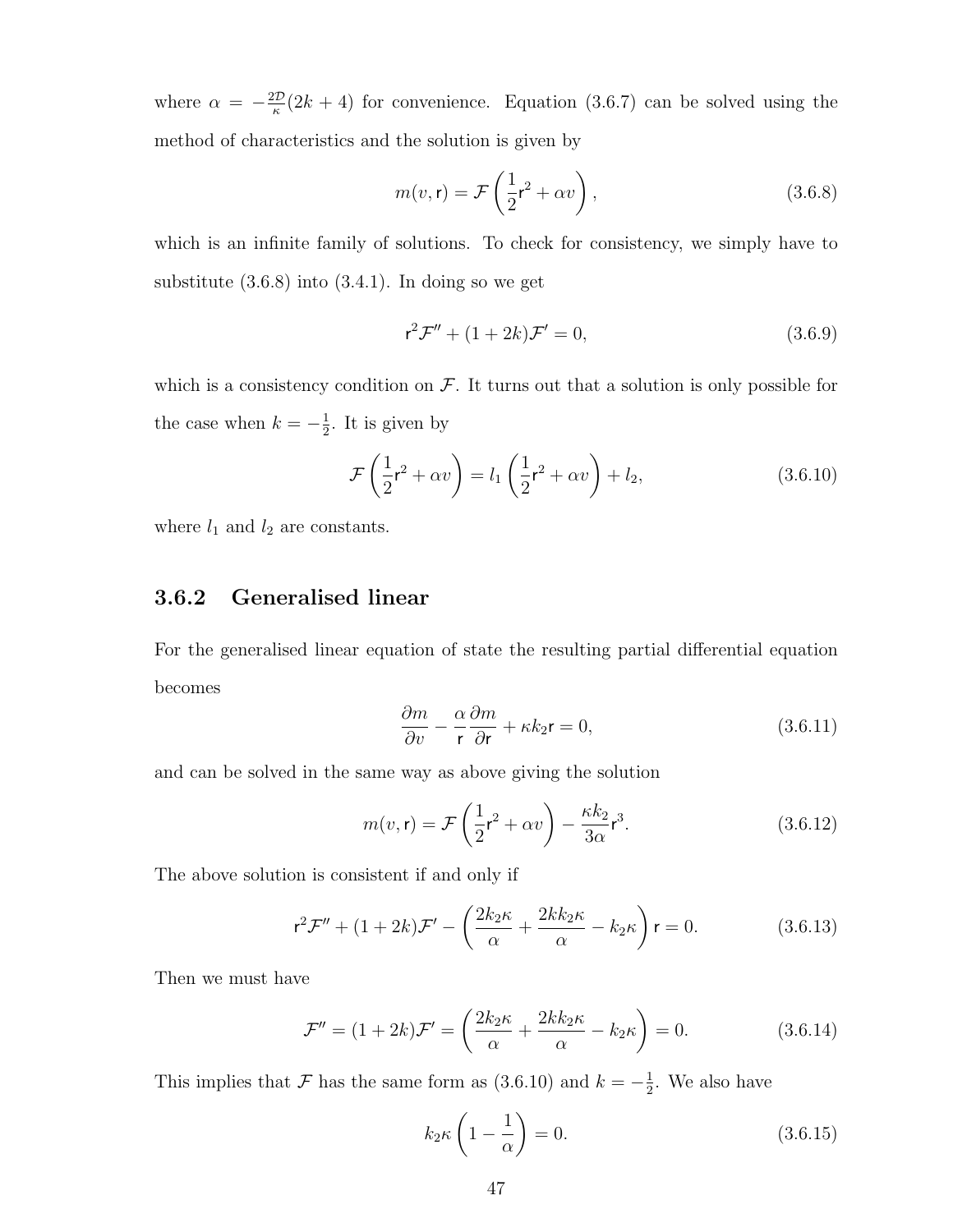Since  $k_2 \neq 0$ , we have that  $\left(1 - \frac{1}{\alpha}\right)$  $(\frac{1}{\alpha}) = 0$  which implies  $\alpha = 1$  and so  $\kappa = -6D$ . This is also a generalisation of the first result (3.6.10) where  $k = -\frac{1}{2}$  with the added restriction that  $\kappa = -6D$ .

#### 3.6.3 Generalised quadratic

Isolating  $m_{rr}$  in the equation (3.4.14) and substituting into (3.6.6) the resulting partial differential equation is given by

$$
\frac{\partial m}{\partial v} - \Theta \eta \frac{1}{r^3} \left( \frac{\partial m}{\partial r} \right)^2 - \Theta \left( \frac{2k_2 + 4}{r} \right) \frac{\partial m}{\partial r} - \Theta k_3 \kappa r = 0, \tag{3.6.16}
$$

where  $\Theta = -\frac{2\mathcal{D}}{\kappa}$  $\frac{d\mathcal{D}}{\kappa}$  and  $\eta = \frac{4k}{\kappa}$  $\frac{dk}{\kappa}$ . This equation above cannot be solved via the method of characteristics and so another approach is needed. If we assume a separable solution for the mass function  $m$  of the form

$$
m(v, \mathbf{r}) = a(v) + b(\mathbf{r}),
$$

then we can express (3.6.16) as two ordinary differential equations

$$
\frac{da}{dv} = c, \qquad (3.6.17a)
$$

$$
\Theta \eta \frac{1}{r^3} \left(\frac{db}{dr}\right)^2 - \Theta \left(\frac{2k_2 + 4}{r}\right) \frac{db}{dr} - \Theta k_3 \kappa r = c,
$$
 (3.6.17b)

where  $c$  is a constant. Both of these equations can be analysed independently and used to yield a solution for the master equation (3.6.16). Solving equations (3.6.17a) and (3.6.17b) yields the final expression for the mass function as

$$
m(v, \mathbf{r}) = cv + \varepsilon - \frac{(2k_2 + 4)}{6\eta} \mathbf{r}^3 \pm \left[ \frac{1}{6\alpha\beta\eta} (\alpha \mathbf{r}^2 + \beta \mathbf{r})^{\frac{3}{2}} - \frac{\beta\sqrt{\alpha r}}{8\alpha^{\frac{5}{2}}\eta\sqrt{\beta}} \left( 1 + \frac{\alpha \mathbf{r}}{\beta} \right)^{\frac{3}{2}} + \frac{\beta}{16\alpha^{\frac{5}{2}}\eta} \sqrt{1 + \frac{\alpha \mathbf{r}}{\beta}} - \frac{\beta}{2\alpha^{\frac{5}{2}}\eta} \ln \left( \sqrt{1 + \frac{\alpha \mathbf{r}}{\beta}} + \frac{\sqrt{\alpha \mathbf{r}}}{\sqrt{\beta}} \right) + \frac{\zeta}{2\beta\eta} \right],
$$
(3.6.18)

where  $\alpha = \Theta^2(2k_2 + 4)^2 - 4\Theta^4 k_3 \kappa$ ,  $\beta = 4c$  and, as before  $\eta = \frac{4k}{\kappa}$  $\frac{4k}{\kappa}$ . In the above  $\varepsilon$  and  $\zeta$  are constants of integration. The mass functions  $(3.6.18)$  are other solutions to the diffusion equation (3.6.6) which we believe are new. The functional form (3.6.18) has to be consistent with the equation of state (3.4.14).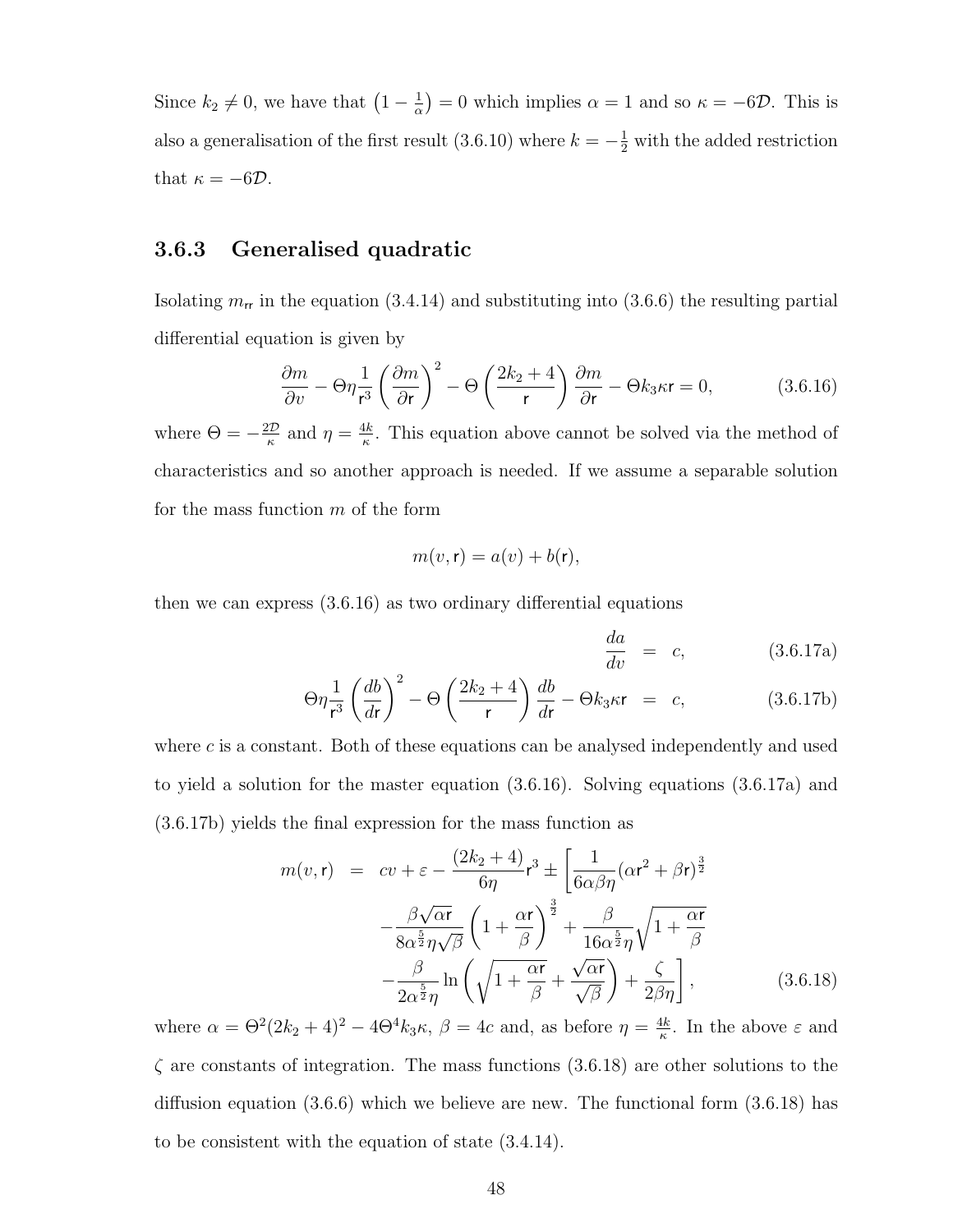#### 3.6.4 Polytropic

Special mention should be made about this particular case. The partial differential equation resulting from substitution of the expression (3.4.19) for the polytrope is

$$
\frac{\partial m}{\partial v} - \beta \kappa k \left(\frac{2}{\kappa}\right) \mathbf{r}^{2-2\gamma} \left(\frac{\partial m}{\partial \mathbf{r}}\right)^{\gamma} - \beta \frac{4}{\mathbf{r}} \frac{\partial m}{\partial \mathbf{r}} = 0, \tag{3.6.19}
$$

which is a first order, degree  $\gamma$  nonlinear equation. The above equation can only be solved for specific values of the constant  $\gamma$  but not in general. Specifically, we have shown that it only admits general closed form analytical solutions only for  $0 < \gamma \leq 2$ . The case  $\gamma > 3$  is highly nonlinear and not easy to analyse.

#### 3.7 Discussion

In this chapter we considered a spherically symmetric radiating star. We noted that any astrophysical star is a combination of three distinct concentric zones: the innermost two-component matter zone, the middle radiation zone and the outermost zone which is the vacuum Schwarzschild exterior. A large family of solutions to the field equations were presented for various thermodynamically realistic equations of state. We showed that it was possible to obtain solutions via a direct integration of simple second order differential equations. Note that many of our solutions cannot be found using the Wang and Wu (1999) approach; they assumed a series form of the mass function which is restrictive. Several other mass functions have been shown to exist in four and higher dimensions which are physically reasonable. It was also possible to obtain several diffusive solutions for the mass function via a substitution of the above mentioned second order equations into the diffusion equation. We can easily show that a dynamical radiating star is possible by matching the mass function (3.2.3) at the two boundaries. We illustrate this with the generalised linear equation of state

$$
P = k\tilde{\rho} + k_2. \tag{3.7.1}
$$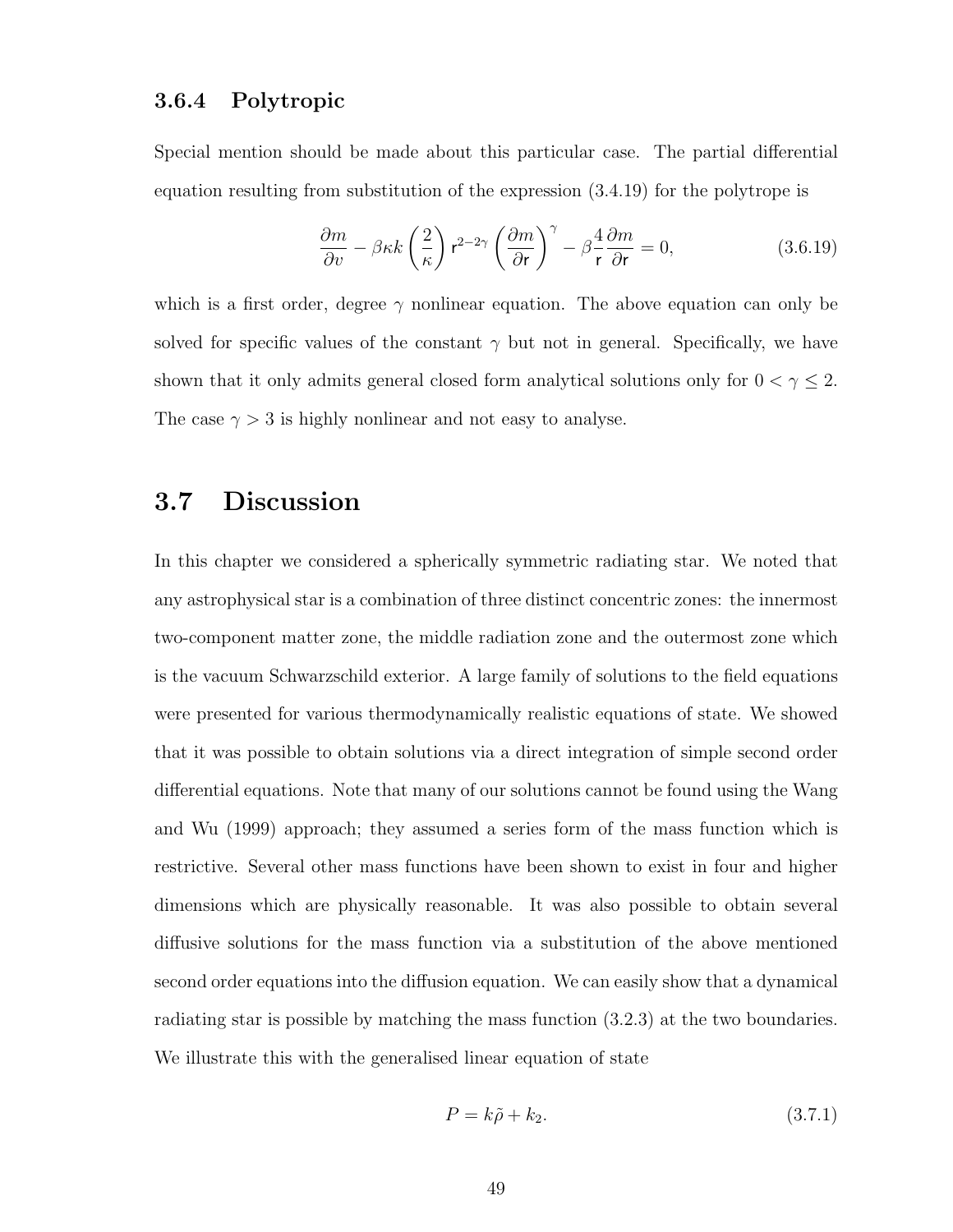At the first interface  $r = r_b$ , between the two-component region and the null Vaidya zone, the mass function is

$$
m_1(v) = \frac{-\kappa k_2}{3(2k+2)} \mathbf{r}_b^3 + \frac{c_1(v)\mathbf{r}_b^{1-2k}}{1-2k} + c_2(v). \tag{3.7.2}
$$

At the second interface, between the Vaidya zone and the vacuum exterior the mass function is

$$
M = \frac{-\kappa k_2}{3(2k+2)} \mathfrak{r}_b^3 + \frac{c_1(V_0)\mathfrak{r}_b^{1-2k}}{1-2k} + c_2(V_0). \tag{3.7.3}
$$

Clearly the forms (3.7.2) and (3.7.3) are always possible since  $c_1(v)$  and  $c_2(v)$  are arbitrary functions. A comparison with earlier well known results was undertaken and we showed that our solutions generalise all of the earlier ones, including those of Husain (1996). We then generalised our results to higher dimensional spacetimes. Additionally, diffusive solutions are also possible at each interface for the same reasons. These (for the generalised linear case) are given by

$$
m_1(v,\mathbf{r}) = \mathcal{F}\left(\frac{1}{2}\mathbf{r}_b^2 + \alpha v\right) - \frac{\kappa k_2}{3\alpha}\mathbf{r}_b^3,\tag{3.7.4a}
$$

$$
M = \mathcal{F}\left(\frac{1}{2}\mathbf{r}_b^2 + \alpha V_0\right) - \frac{\kappa k_2}{3\alpha}\mathbf{r}_b^3, \tag{3.7.4b}
$$

at the first and second interfaces respectively.

Another important observation that transparently comes out of our analysis here is the non-linear nature of gravity. Even though the energy momentum tensor can be written as a combination of radiation and matter parts, these quantities intertwine in the metric in such a way as to give physically interesting solutions that can model a dynamic star. If we switch off the radiation part completely, then the field equations force the remaining matter to obey an equation of state  $\rho + p_{r} = 0$ ,  $(p_{r}$  is the radial pressure) which is that of an anisotropic de Sitter-like space, and hence not appropriate for stellar modeling.

This work can further be enhanced by considering the notion of gravitational collapse; whether or not there are special classes of Vaidya mass functions for which a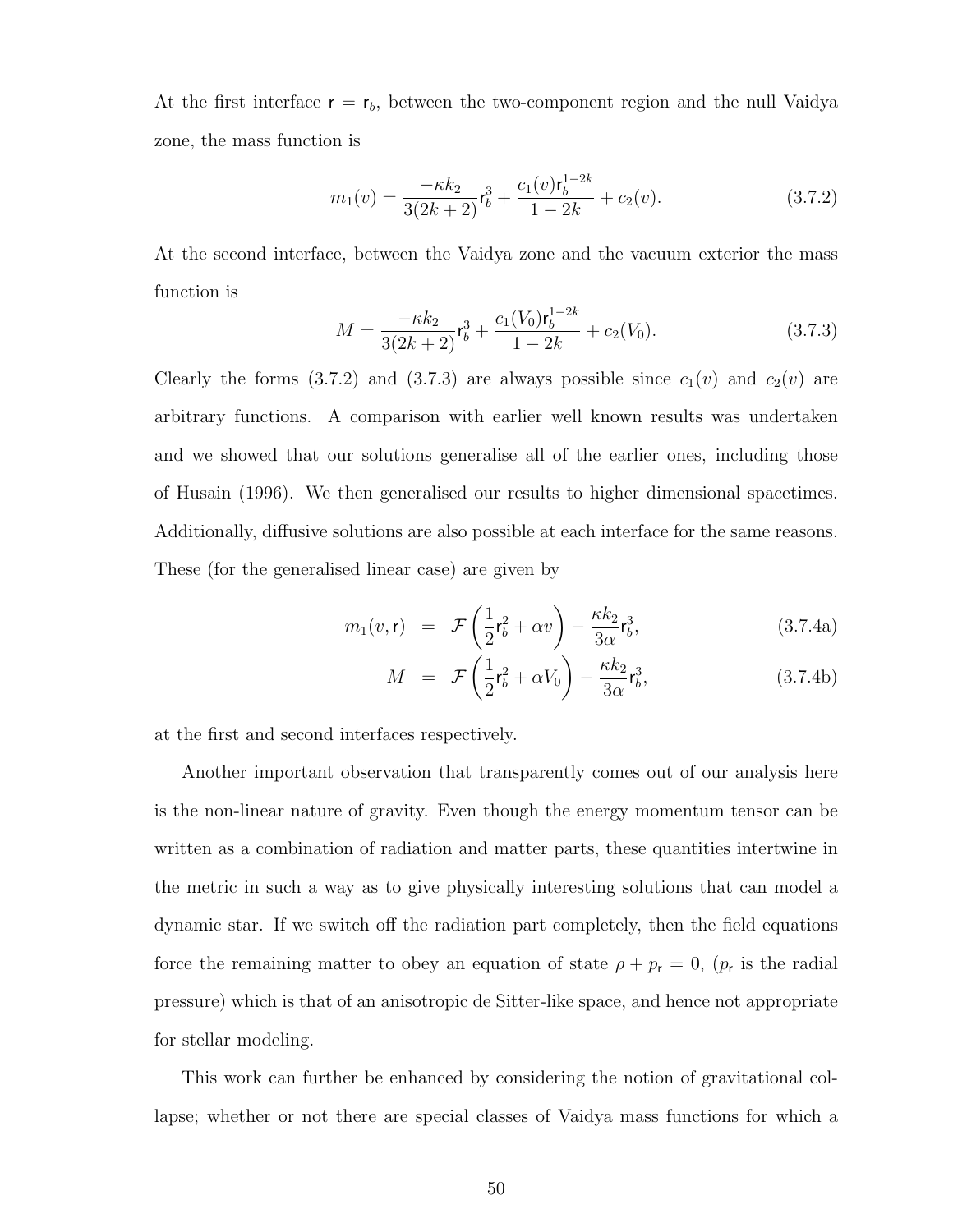collapse comes to an end as a naked singularity or not. This will be discussed in the next chapter.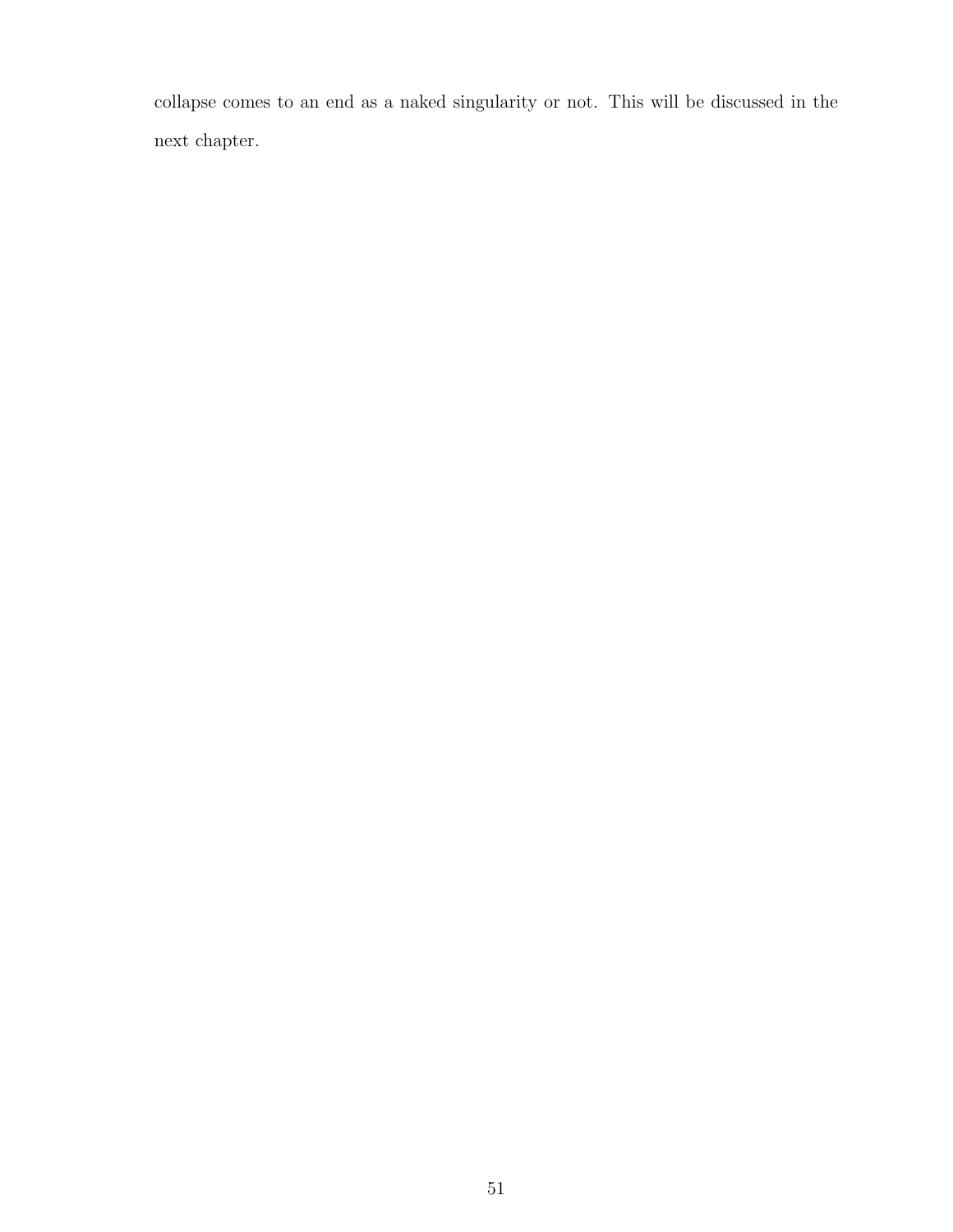## Chapter 4

# Radiating stars undergoing gravitational collapse

#### 4.1 Introduction

The notion of radiating stars emitting null radiation, collapsing under their own gravity has been an ongoing area of interest in the relativistic setting. Chan (1997) studied the collapse of a shearing isotropic fluid undergoing radial heat flow with outgoing radiation. Govender (2013) studied the collapse of a spherically symmetric star dissipating in the form of a radial heat flux. An interior was matched to the generalised Vaidya spacetime consisting of a two-fluid atmosphere of null radiation and a string fluid. In higher order theories, Ghosh and Maharaj (2012) found null dust solutions in metric  $f(R)$  gravity with constant scalar curvature which described the collapse of null dust matter in an AdS background. Goswami et al (2014) studied the physically realistic collapse scenario of massive stars in  $f(R)$  gravity. They presented the extra matching conditions required in modified gravity and mentioned the restrictive nature of these impositions (which will be relevant in a later chapter).

Generalised Vaidya spacetimes have been widely used in the study of regular and dynamical black holes (Dawood and Ghosh 2004, Hayward 2006) as well as black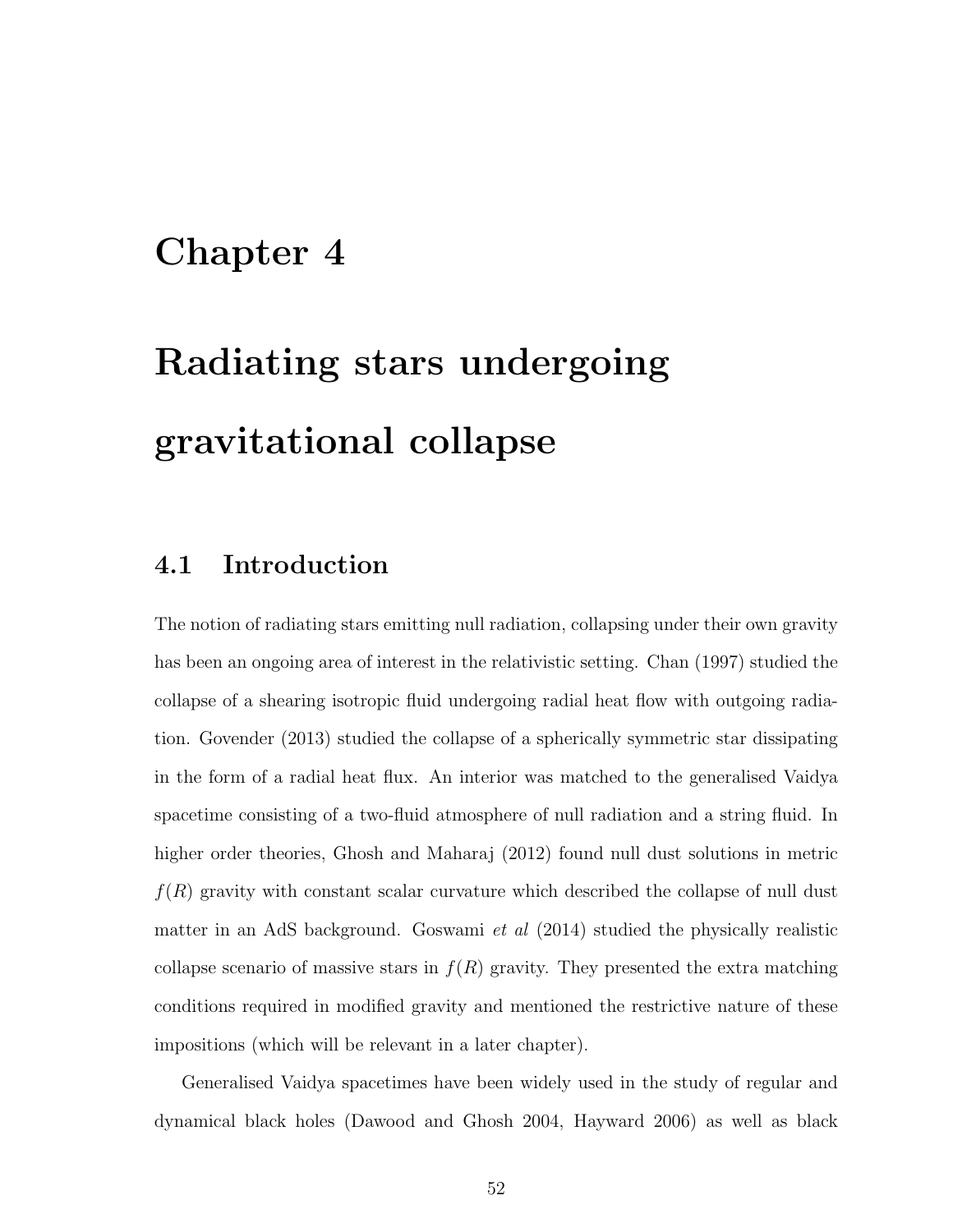holes with trapped regions (Frolov 2014). The Vaidya-Papapetrou model (Papapetrou 1985, Dwivedi and Joshi 1989) is one of the earliest to counter the cosmic censorship conjecture (CCC). Here, a physically reasonable matter field satisfying the energy conditions was found in a shell focusing central singularity ( $v = 0$ ,  $r = 0$ ) which was formed by imploding shells of radiation. Radially injected radiation flows into a region which is initially flat, and is focused into a central singularity of increasing mass. A central singularity was shown to become a node with a definite tangent for families of nonspacelike geodesics, for some nonvanishing measure of parameters in the model. Thus, the singularity is naked as in families of future directed nonspacelike geodesic curves going to future null infinity, terminate at the central singularity in the past. A comprehensive analysis on censorship violation is given by Joshi (1993, 2007). Mkenyeleye et al (2014) studied the gravitational collapse of Vaidya spacetimes in the context of the CCC. A general mathematical framework was developed to study the conditions on the mass function where future directed nonspacelike geodesics can terminate at the central singularity in the past. We will use this framework extensively in this chapter. The results obtained were further generalised in higher dimensions in Mkenyeleye et al (2015). Maharaj et al (2012) showed that the generalised Vaidya model can be matched smoothly to a heat conducting interior in the Santos (1985) framework. The physical behaviour of this model was analysed in detail by Govender et al (2015) where they investigated the effect of the exterior energy density on the temporal evolution of the radiating fluid pressure, luminosity, gravitational redshift, mass flow and collapse rate at the boundary of a relativistic star.

The main intent of this chapter is to study the gravitational collapse of generalised Vaidya spacetimes in the context of the CCC. The mass functions obtained in Chapter 3 for various equations of state will be analysed using the general framework developed in Mkenyeleye *et al*  $(2014)$ . It will be shown that for each mass function, the collapse terminates with a local central singularity, which is naked. We also calculate the strength of the naked singularities and show that they are strong curvature singularities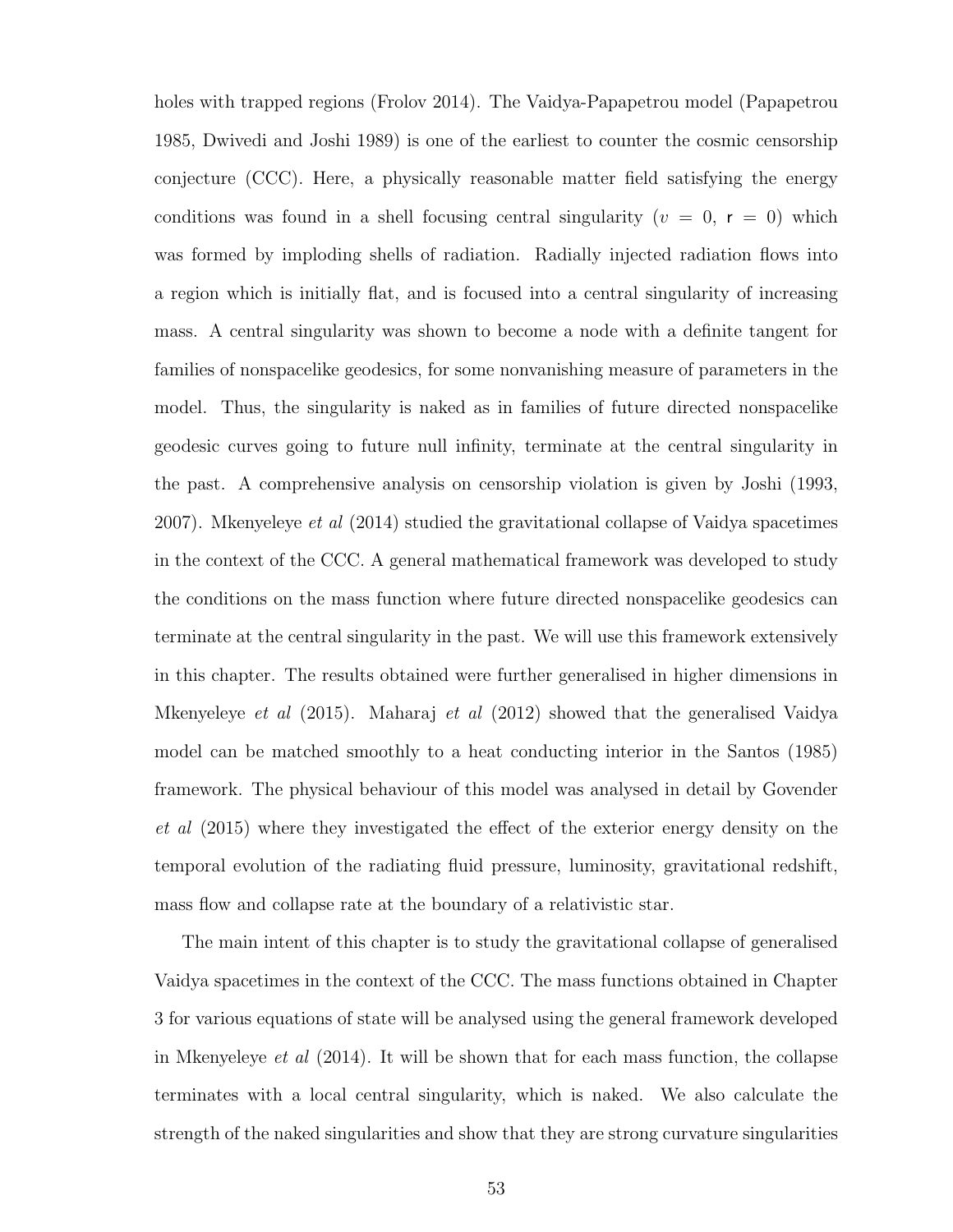and there does not exist an extension of spacetime through these singularities. This Chapter is organised as follows: In the next section we present a complete outline of how to model an isolated spherical and physically reasonable radiating astrophysical star via the generalised Vaidya geometry. In the following section we describe the generalised Vaidya spacetime by analysing the field equations; the relevant aphorisms indicative with the geometry of the generalised Vaidya metric are presented and we mention the energy conditions for a physically reasonable model. In Sec. 4.2 we systematically present the mathematical framework as done by Mkenyeleye et al (2014) for a collapsing model followed by the conditions for the formation of a locally naked singularity and its strength. In Sec. 4.3 and 4.4 the conditions for the formation of a locally naked singularity as well as the strength of such a singularity are presented in detail. The following section details the end state of generalised mass functions found in Chapter 3 for various equations of state. Finally, we discuss the higher dimensional spacetime and how the consequences of the model may change due to the presence of higher dimensions.

#### 4.2 Collapsing model

We will examine the gravitational contraction of imploding matter and radiation described by the generalised Vaidya spacetime. Here, a thick shell of radiation and type I matter collapses at the centre of symmetry (Joshi 1993). If  $K^a$  is the tangent to nonspacelike geodesics with  $K^a = \frac{dx^a}{dt^a}$  $\frac{dx^a}{d\hat{k}}$ , where  $\hat{k}$  is the affine parameter, then  $K^a_{\;\;ib}K^b=0$ and

$$
g_{ab}K^aK^b = \mathcal{B},\tag{4.2.1}
$$

where  $\beta$  is a constant which characterises different classes of geodesics. Null geodesics are characterised by  $\mathcal{B} = 0$  while  $\mathcal{B} < 0$  applies to timelike geodesics. The equations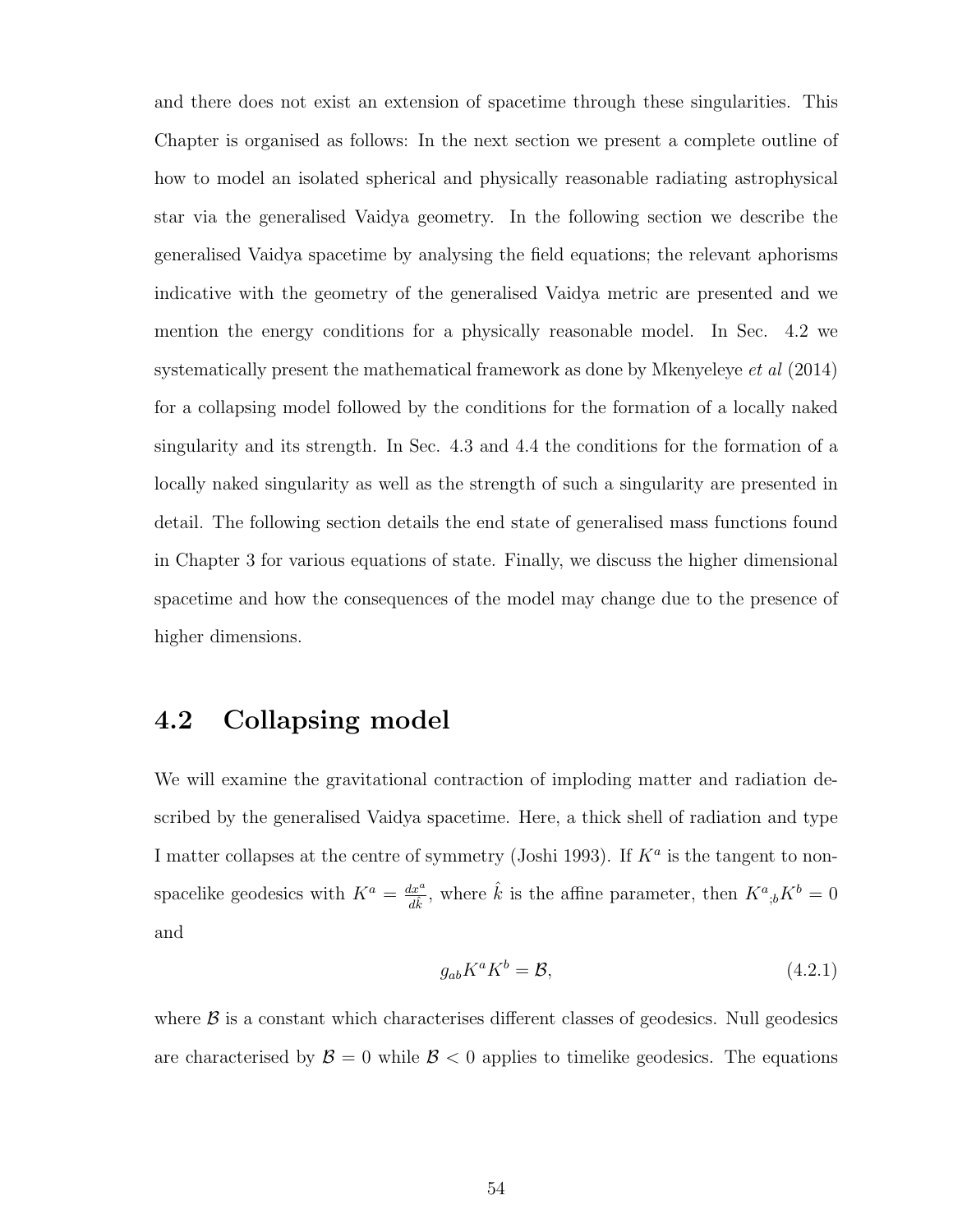for the quantities  $\frac{dK^v}{d\hat{k}}$  and  $\frac{dK^r}{d\hat{k}}$  are calculated from the Euler-Lagrange equations

$$
\frac{\partial L}{\partial x^{\varrho}} - \frac{d}{d\hat{k}} \left( \frac{\partial L}{\partial \dot{x}^{\varrho}} \right) = 0, \tag{4.2.2}
$$

where the Lagrangian is

$$
L = \frac{1}{2} g_{ab} \dot{x}^a \dot{x}^b.
$$
 (4.2.3)

In the above equations the dot denotes differentiation with respect to the affine parameter  $\hat{k}$ . These equations are given by

$$
\frac{dK^{v}}{d\hat{k}} + \left(\frac{m(v,\mathbf{r})}{\mathbf{r}^{2}} - \frac{m'(v,\mathbf{r})}{\mathbf{r}}\right)(K^{v})^{2} - \frac{l^{2}}{\mathbf{r}^{3}} = 0,
$$
\n(4.2.4a)\n
$$
\frac{dK^{r}}{d\hat{k}} + \frac{\dot{m}(v,\mathbf{r})}{\mathbf{r}}(K^{v})^{2} - \frac{l^{2}}{\mathbf{r}^{3}}\left(1 - \frac{m(v,\mathbf{r})}{\mathbf{r}}\right)
$$

$$
-\mathcal{B}\left(\frac{m(v,\mathbf{r})}{\mathbf{r}^2} - \frac{m'(v,\mathbf{r})}{\mathbf{r}}\right) = 0.
$$
 (4.2.4b)

Joshi (1993) gave the components  $K^{\theta}$  and  $K^{\phi}$  of the tangent vector as

$$
K^{\theta} = \frac{l \cos \varphi}{r^2 \sin^2 \theta}, \tag{4.2.5a}
$$

$$
K^{\phi} = \frac{l \sin \varphi \cos \phi}{r}, \qquad (4.2.5b)
$$

where l is the impact parameter and  $\varphi$  is the isotropy parameter defined by sin  $\phi$  tan  $\varphi$  =  $\cot \theta$ .

Following Dwivedi and Joshi (1989), we can write  $K^v$  as

$$
K^v = \frac{P}{r},\tag{4.2.6}
$$

where  $P = P(v, r)$  is some arbitrary function. Therefore,  $g_{ab}K^aK^b = \mathcal{B}$  gives

$$
K^{r} = \frac{P}{2r} \left[ 1 - \frac{2m(v, r)}{r} \right] - \frac{l^{2}}{2rP} + \frac{Br}{2P}.
$$
 (4.2.7)

Using  $(4.2.6)$ , we get

$$
\frac{dK^v}{d\hat{k}} = \frac{d}{d\hat{k}} \left(\frac{P}{r}\right) = \frac{1}{r} \frac{dP}{d\hat{k}} - \frac{P}{r^2} \frac{dr}{d\hat{k}}.
$$
\n(4.2.8)

Thus,

$$
\frac{dP}{d\hat{k}} = \frac{1}{r} \left( r^2 \frac{dK^v}{d\hat{k}} + P \frac{d\mathbf{r}}{d\hat{k}} \right). \tag{4.2.9}
$$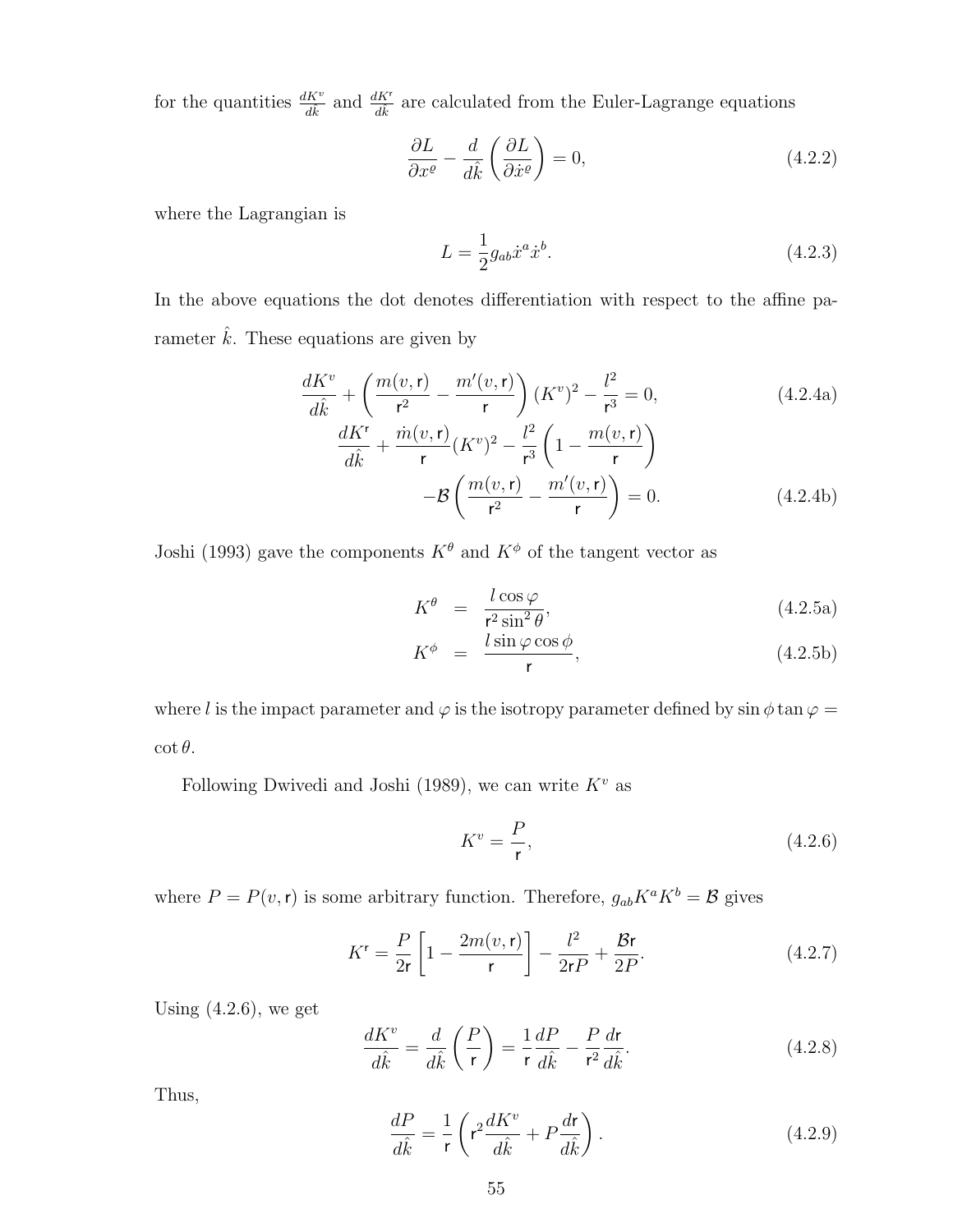If we substitute equations  $(4.2.4a)$ , and  $(4.2.7)$  into the above equation  $(4.2.9)$ , the differential equation satisfied by the function P results in

$$
\frac{dP}{d\hat{k}} = \frac{P^2}{2r^2} \left( 1 - \frac{4m(v, \mathbf{r})}{\mathbf{r}} + 2m'(v, \mathbf{r}) \right) + \frac{l^2}{2r^2} + \frac{\mathcal{B}}{2}.
$$
 (4.2.10)

If the mass function  $m(v, r)$  and initial conditions are defined, the function  $P(v, r)$  can then be found.

#### 4.3 The conditions for a locally naked singularity

In this section we analyse how the final fate of collapse is determined in terms of a naked singularity or a black hole, given the generalised Vaidya mass function. If there exist families of future directed nonspacelike trajectories reaching observers faraway in spacetime, which terminate in the past at the singularity, then the singularity forming as the final state of collapse is naked. If no such families exist and an event horizon forms at a sufficiently early time to cover the singularity, we then have a black hole. The equation of null geodesics for the metric (3.1.1) is given by

$$
\frac{dv}{dr} = \frac{2r}{r - 2m(v, r)}.\tag{4.3.1}
$$

This equation has a singularity at  $v = 0$  and  $r = 0$  and its nature can be analysed using the standard techniques associated with the theory of differential equations (Tricomi 1961, Perko 1991, Roberts and Stewart 1991).

#### 4.3.1 Structure of the central singularity

Equation (4.3.1) can generally be written in separable form

$$
\frac{dv}{d\mathbf{r}} = \frac{\hat{M}(v, \mathbf{r})}{\hat{N}(v, \mathbf{r})},\tag{4.3.2}
$$

with its singularity at  $v = r = 0$ , where the functions  $\hat{M}$  and  $\hat{N}$  are vanguished. Thus, the analysis of the existence and uniqueness of the solution to this differential equation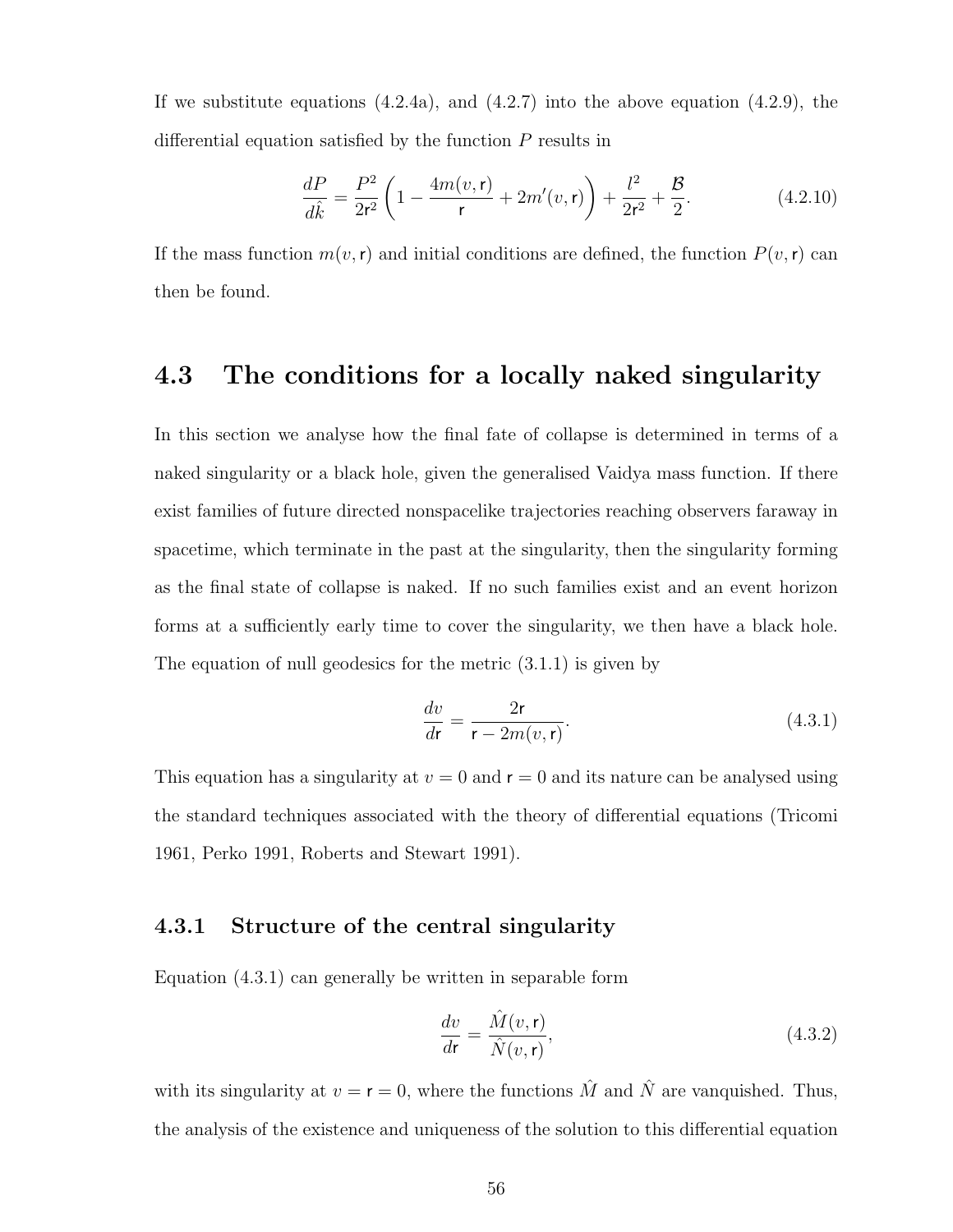should be carefully considered. If we introduce the new independent variable  $t$  with differential dt such that

$$
\frac{dv}{\hat{M}(v,\mathbf{r})} = \frac{d\mathbf{r}}{\hat{N}(v,\mathbf{r})} = dt,\tag{4.3.3}
$$

the differential equation (4.3.2) may be replaced by

$$
\frac{dv(t)}{dt} = \hat{M}(v, \mathbf{r}), \qquad (4.3.4a)
$$

$$
\frac{d\mathbf{r}(t)}{dt} = \hat{N}(v, \mathbf{r}). \tag{4.3.4b}
$$

It is important to note that all solutions of the equation (4.3.2) are indeed solutions to (4.3.4) and hence, studying the behaviour of this system of equations near the singular point  $v = r = 0$  is necessary in the  $(v, r)$  plane. It can be easily seen that the singular point of  $(4.3.2)$  is a fixed point of the system  $(4.3.4)$ . In order to find the necessary and sufficient conditions for the existence of solutions to this system in the region of the fixed point  $v = r = 0$ , (4.3.4) can be written as a differential equation of the vector  $\mathbf{x}(t) = [v(t), \mathbf{r}(t)]^T$  on  $\Re^2$  as

$$
\frac{d\mathbf{x}(t)}{dt} = \mathbf{f}(\mathbf{x}(t)).
$$
\n(4.3.5)

Several definitions and theorems were given by Mkenyeleye et al (2014) on the methodologies of showing the existence and uniqueness of solutions to the above system (4.3.4) and equation (4.3.5).

#### 4.3.2 Nature of the fixed point  $v = r = 0$

Since the partial derivatives of the functions  $\hat{M}$  and  $\hat{N}$  exist and are continuous in the neighbourhood of the fixed point, the system can be linearised near the fixed point and whence, the general behaviour of this system near the singularity is homologous to the characteristic equations

$$
\frac{dv}{dt} = Av + Br,
$$
\n(4.3.6a)

$$
\frac{d\mathbf{r}}{dt} = Cv + D\mathbf{r},\tag{4.3.6b}
$$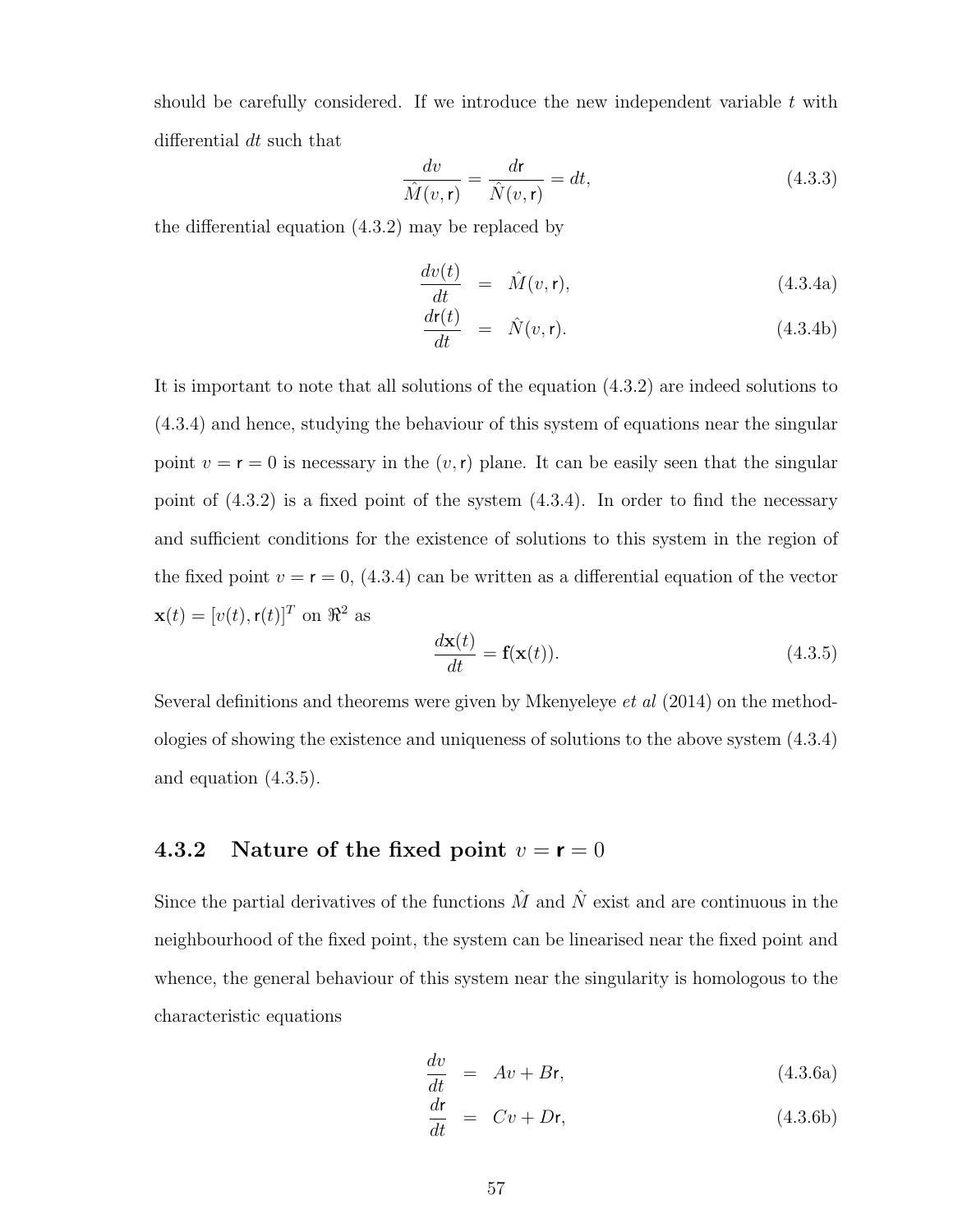where  $A = \hat{M}_{v}(0,0), B = \hat{M}_{r}(0,0), C = \hat{N}_{v}(0,0)$  and  $D = \hat{N}_{r}(0,0),$  with the following

$$
\hat{M}_v = \frac{\partial \hat{M}}{\partial v}, \qquad \hat{M}_r = \frac{\partial \hat{M}}{\partial r},
$$

and

$$
\hat{N}_v = \frac{\partial \hat{N}}{\partial v}, \qquad \qquad \hat{N}_r = \frac{\partial \hat{N}}{\partial r}
$$

In the above,  $AD - BC \neq 0$ . Considering a linear transformation of the type

$$
\phi = \alpha v + \nu \mathsf{r},\tag{4.3.7a}
$$

.

$$
\psi = \tau v + \omega \mathsf{r},\tag{4.3.7b}
$$

where  $\alpha\omega - \nu\tau \neq 0$ , as well as the equation

$$
\frac{d\psi}{d\phi} = \frac{\chi_2 \psi}{\chi_1 \phi},\tag{4.3.8}
$$

the system (4.3.6) can be expressed in the reduced form

$$
\frac{d\phi}{dt} = \chi_1 \phi, \tag{4.3.9a}
$$

$$
\frac{d\psi}{dt} = \chi_2 \psi, \tag{4.3.9b}
$$

where  $\chi_1$  and  $\chi_2$  are suitable real constants. Using the systems (4.3.6), (4.3.7) and (4.3.9) it can be shown that

$$
\alpha(Av + Br) + \nu(Cv + Dr) = \chi_1(\alpha v + \nu r), \qquad (4.3.10a)
$$

$$
\tau(Av + Br) + \omega(Cv + Dr) = \chi_2(\tau v + \omega r). \tag{4.3.10b}
$$

Equating coefficients of  $v$  and  $r$  in  $(4.3.10)$  above, we acquire

$$
(A - \chi_1)\alpha + C\nu = 0,
$$
  
\n
$$
B\alpha + (D - \chi_1)\nu = 0,
$$
\n(4.3.11)

as well as

$$
(A - \chi_2)\tau + C\omega = 0,
$$
  
\n
$$
B\tau + (D - \chi_2)\omega = 0.
$$
\n(4.3.12)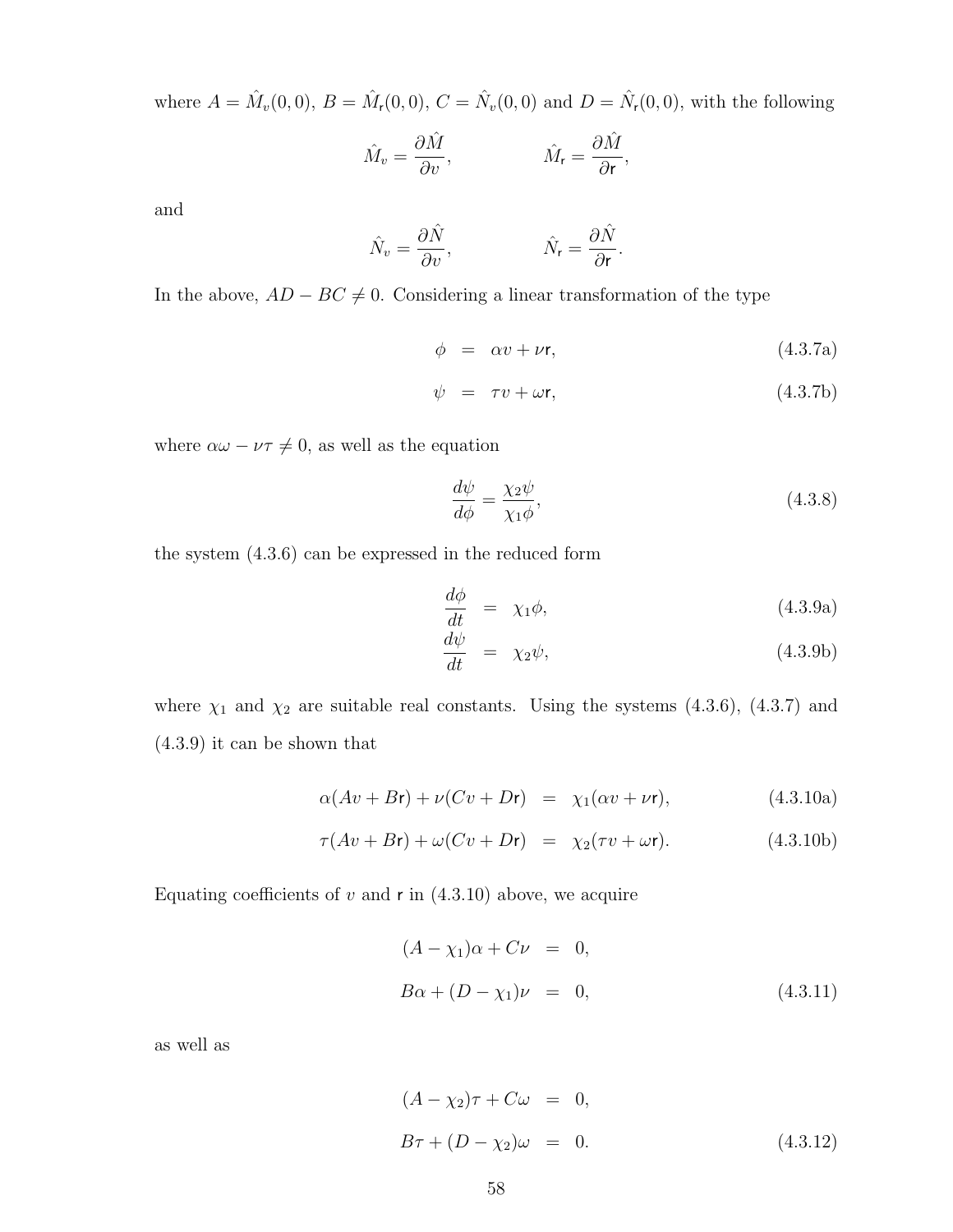If the values of  $\alpha$ ,  $\nu$ ,  $\tau$  and  $\omega$  are not all zero, then the above equations may be satisfied if the determinant of the coefficients vanishes, i.e.

$$
\begin{vmatrix} A - \chi & C \\ B & D - \chi \end{vmatrix} = 0,
$$

or

$$
\chi^2 - (A+D)\chi + Ad - BC = 0.
$$
 (4.3.13)

The above is the characteristic equation, with eigenvalues  $\chi_1$  and  $\chi_2$ , given by

$$
\chi = \frac{1}{2} \left( (A+D) \pm \sqrt{(A-D)^2 + 4BC} \right). \tag{4.3.14}
$$

The singularity of (4.3.6) can be classified as a node if  $(A-D)^2+4BC \ge 0$  and  $BC > 0$ . It is otherwise a center of focus. In equation (4.3.1) we have that  $M(v, r) = 2r$  and  $N(v, r) = r - 2m(v, r)$ . If  $v = 0$  and  $r = 0$  at the central singularity we can define the following limits:

$$
m_0 = \lim_{\substack{v \to 0 \\ r \to 0}} m(v, r), \tag{4.3.15a}
$$

$$
\dot{m}_0 = \lim_{\substack{v \to 0 \\ r \to 0}} \frac{\partial}{\partial v} m(v, \mathbf{r}), \tag{4.3.15b}
$$

$$
m'_0 = \lim_{\substack{v \to 0 \\ r \to 0}} \frac{\partial}{\partial r} m(v, r). \tag{4.3.15c}
$$

The null geodesic equation can then be linearised near the central singularity as

$$
\frac{dv}{dt} = \frac{2\mathbf{r}}{(1 - 2m_0')\mathbf{r} - 2m_0 v}.\tag{4.3.16}
$$

It can be clearly seen that this equation has a singularity at  $v = 0$  and r. It is possible to determine the nature of this singularity by observing the discriminant value of the characteristic equation. By making use of (4.3.14), the roots of the characteristic equation are

$$
\chi = \frac{1}{2} \left( (1 - 2m'_0) \pm \sqrt{(1 - 2m'_0)^2 - 16m_0} \right). \tag{4.3.17}
$$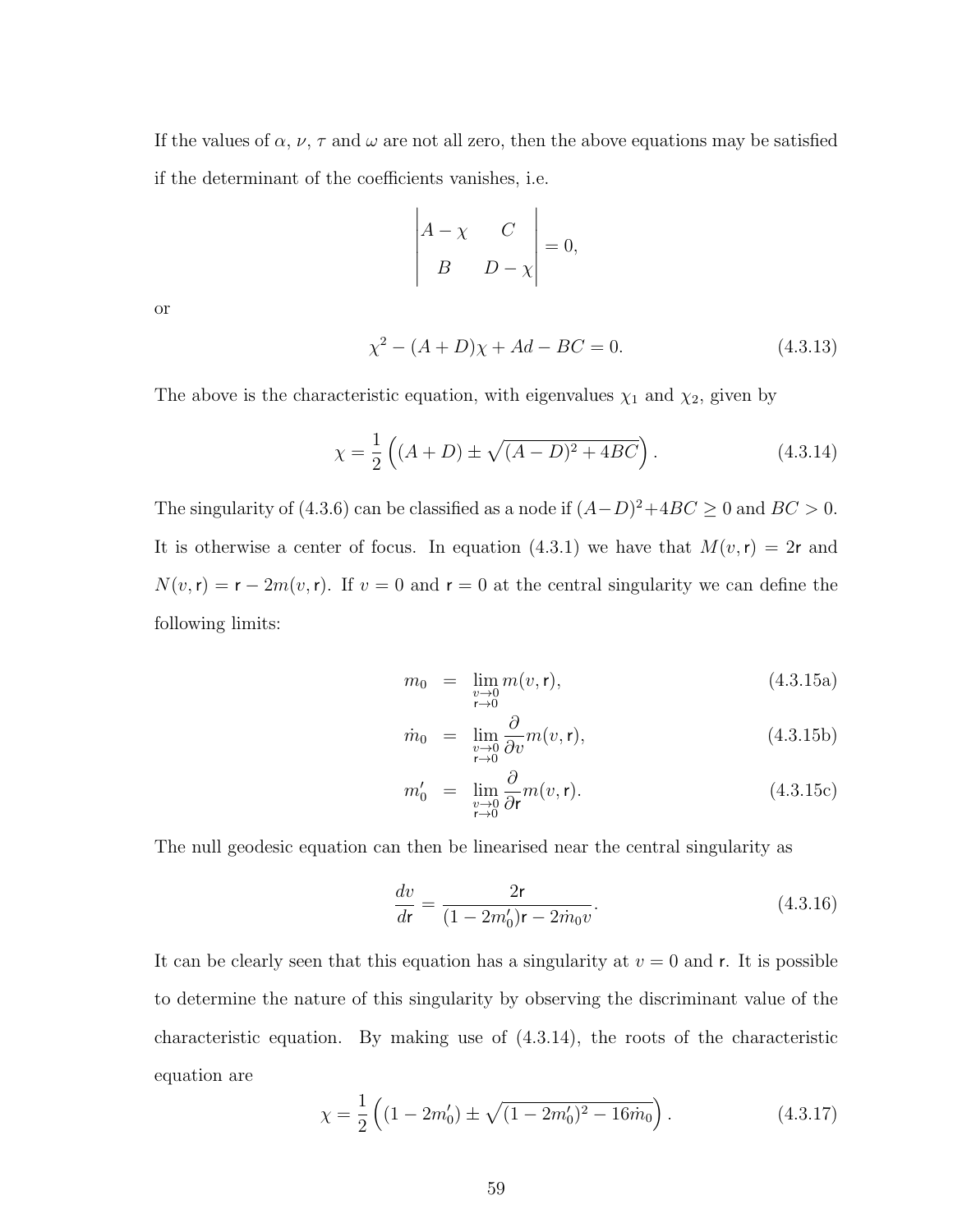For the singularity at  $v = 0$  and  $r = 0$  to be a node, we must have that

$$
(1 - 2m'_0)^2 - 16\dot{m}_0 \ge 0, \qquad \dot{m}_0 > 0.
$$
 (4.3.18)

Hence, if the mass function  $m(v, r)$  is chosen such that the above condition (4.3.18) is satisfied, the singularity at the origin will then be a node and outgoing nonspacelike geodesics can exit the singularity with a defined value of the tangent.

#### 4.3.3 Existence of outgoing nonspacelike geodesics

We can now choose a generalised Vaidya mass function with the properties:

- 1. The mass function  $m(v, r)$  obeys all the physically reasonable energy conditions throughout the spacetime.
- 2. The partial derivatives of the mass function must exist and are continuous on the entire spacetime.
- 3. The limits of the partial derivatives of the mass function  $m(v, r)$  at the central singularity obey the conditions:  $(1 - 2m'_0)^2 - 16\dot{m}_0 \ge 0$  and  $\dot{m}_0 > 0$ .

A mass function with the above properties would ensure the existence and uniqueness of the solutions of the null geodesic equation in the immediate vicinity of the central singularity. Also, the central singularity will be a node of  $C<sup>1</sup>$  solutions with definite tangents.

If we consider the tangents of these curves at the singularity, we can find the condition for the existence of outgoing radial nonspacelike geodesics from the nodal singularity. Let  $X$  be the tangent to the radial null geodesic. If the limiting value of X is finite and positive at the singular point, we can then see that the outgoing future directed null geodesics terminate in the past at the central singularity. The existence of these radial null geodesics characterises the nature (a naked singularity or a black hole) of the collapsing solutions. To determine the nature of the limiting value of X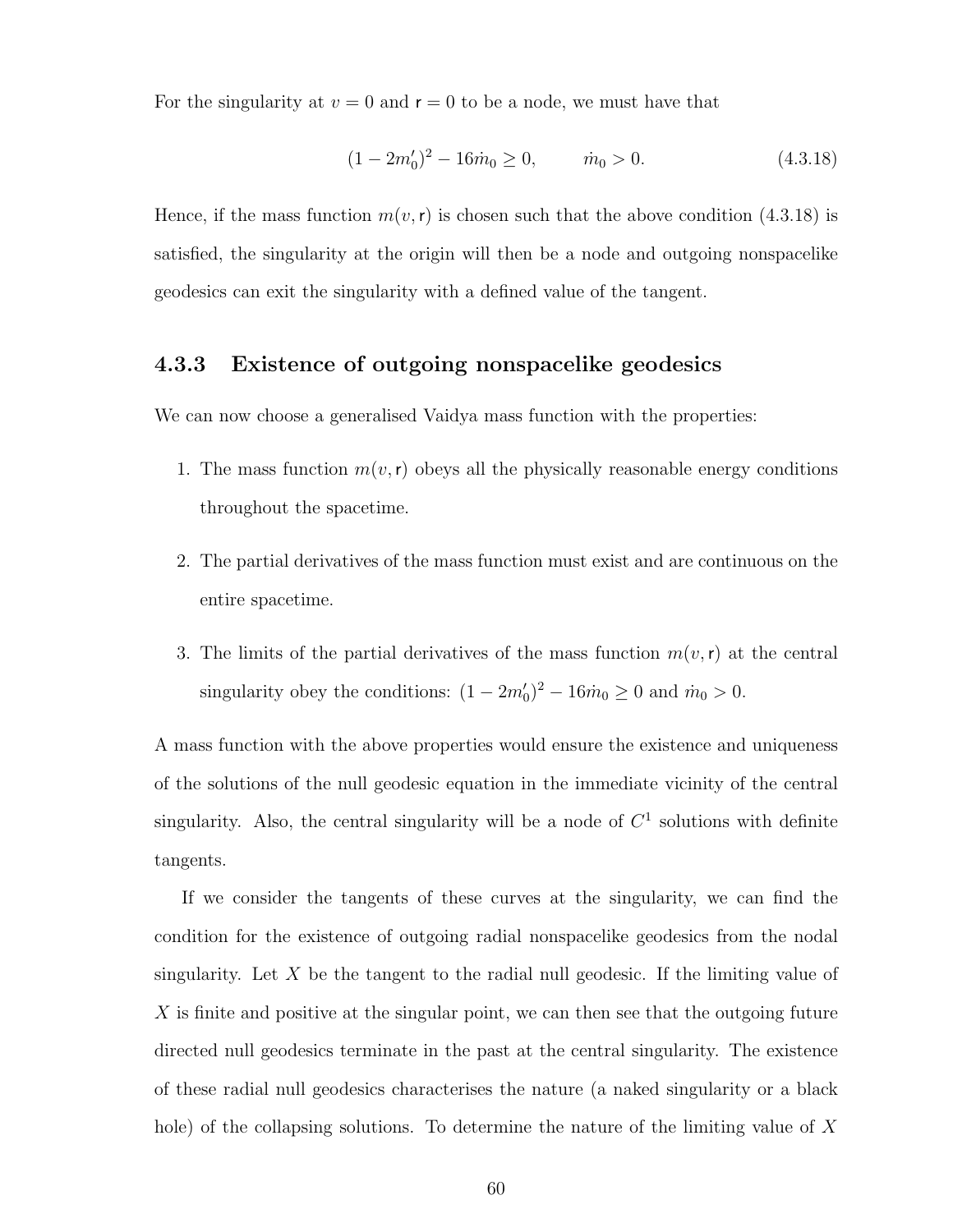at  $v = 0$  and  $r = 0$ , we define the following:

$$
X_0 = \lim_{\substack{v \to 0 \\ r \to 0}} X = \lim_{\substack{v \to 0 \\ r \to 0}} \frac{v}{r}.
$$
\n(4.3.19)

Using  $(4.3.16)$  and l'Hôpital's rule (for the  $C<sup>1</sup>$  null geodesics) we acquire

$$
X_0 = \lim_{\substack{v \to 0 \\ r \to 0}} \frac{v}{r} = \frac{dv}{dr} = \frac{2}{(1 - 2m'_0) - 2\dot{m}_0 \left(\frac{v}{r}\right)},\tag{4.3.20}
$$

which in turn simplifies to

$$
X_0 = \frac{2}{(1 - 2m'_0) - 2m_0 X_0}.\tag{4.3.21}
$$

Solving the above for  $X_0$  gives the following

$$
X_0 = b_{\pm} = \frac{(1 - 2m_0') \pm \sqrt{(1 - 2m_0')^2 - 16\dot{m}_0}}{4\dot{m}_0}.
$$
 (4.3.22)

If one or more positive real roots exist for (4.3.21), then the singularity may be locally naked if the null geodesic lies outside the trapped region. In the following subsection we will consider the dynamics of the trapped region to find conditions for the existence of such geodesics.

#### 4.3.4 Apparent horizon

The causal behaviour of the trapped surfaces developing within the spacetime usually decides the occurrence of a naked singularity or black hole during the collapse evolution. The apparent horizon is the boundary of the trapped surface region within the spacetime. The equation of the apparent horizon for the generalised Vaidya spacetime is given as

$$
\frac{2m(v, r)}{r} = 1.
$$
 (4.3.23)

Hence, the slope of the apparent horizon can be calculated in the following manner:

$$
2\frac{dm}{dr} = 1, \qquad (4.3.24a)
$$

$$
2\left(\frac{\partial m}{\partial v}\right)\left(\frac{dv}{dr}\right)_{AH} + 2\frac{\partial m}{\partial r} = 1, \qquad (4.3.24b)
$$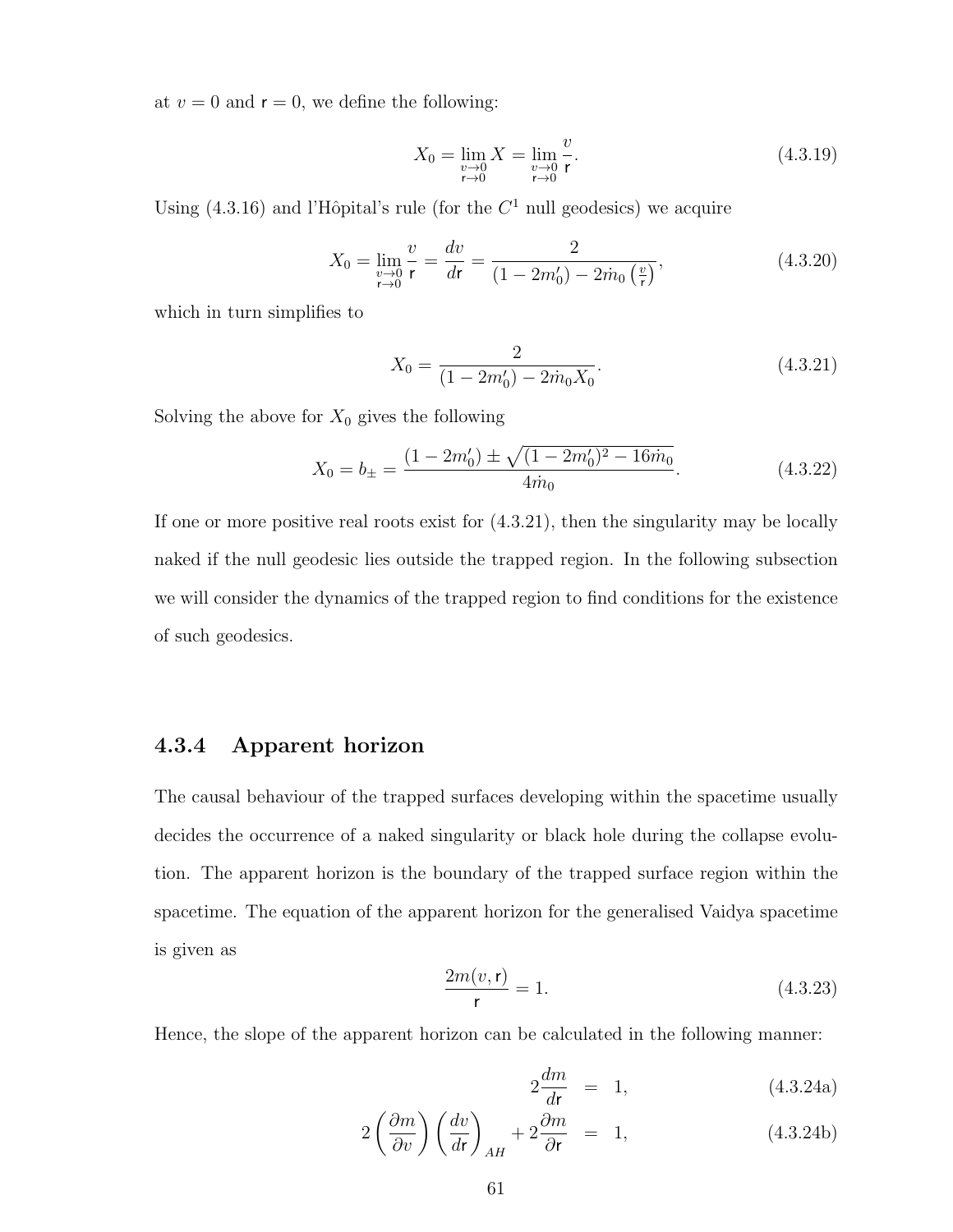which gives the slope of the apparent horizon at the central singularity ( $v \rightarrow 0$ ,  $r \rightarrow 0$ ) as

$$
\left(\frac{dv}{dr}\right)_{AH} = \frac{1 - 2m'_0}{2m_0}.
$$
\n(4.3.25)

All of the above can now be stated in the following proposition.

Proposition 1. Consider a collapsing generalised Vaidya spacetime from some regular epoch, with a mass function  $m(v, r)$  that obeys all the physically reasonable energy conditions and is differentiable in the entire spacetime. The central singularity is locally naked with outgoing  $C<sup>1</sup>$  radial null geodesics escaping to the future if the following conditions:

- 1. The limits of the partial derivatives of the mass function  $m(v, r)$  at the central singularity obey the conditions:  $(1 - 2m'_0)^2 - 16\dot{m}_0 \ge 0$  and  $\dot{m}_0 > 0$ ,
- 2. There exists at least one root  $X_0$  (real and positive) of equation (4.3.21),

3. At least one of the positive real roots is less than  $\left(\frac{dv}{dt}\right)$  $\frac{dv}{dr}\big)_{AH}$  at the central singularity, are satisfied.

# 4.4 Strength of the singularity

If we consider the null geodesics parametrised by the affine parameter  $\hat{k}$  and terminating at the shell focusing singularity  $v = \mathbf{r} = \hat{k} = 0$ , we can compute the strength of the singularity (according to Tipler (1977)). The strength of the singularity is the measure of its destructive capacity in the sense of whether the extension of spacetime is possible through them or not (Dadhich and Ghosh 2001). Following Clarke and Krolack (1985) and Mkenyeleye *et al*  $(2014)$ , a singularity would be strong if the condition

$$
\lim_{\hat{k}\to 0} \hat{k}^2 \psi = \lim_{\hat{k}\to 0} \hat{k}^2 R_{ab} K^a K^b > 0,
$$
\n(4.4.1)

where  $R_{ab}$  is the Ricci tensor, is satisfied. It is interesting to note that this is the sufficient condition for the singularity to be Tipler strong (Tipler 1977). Using equations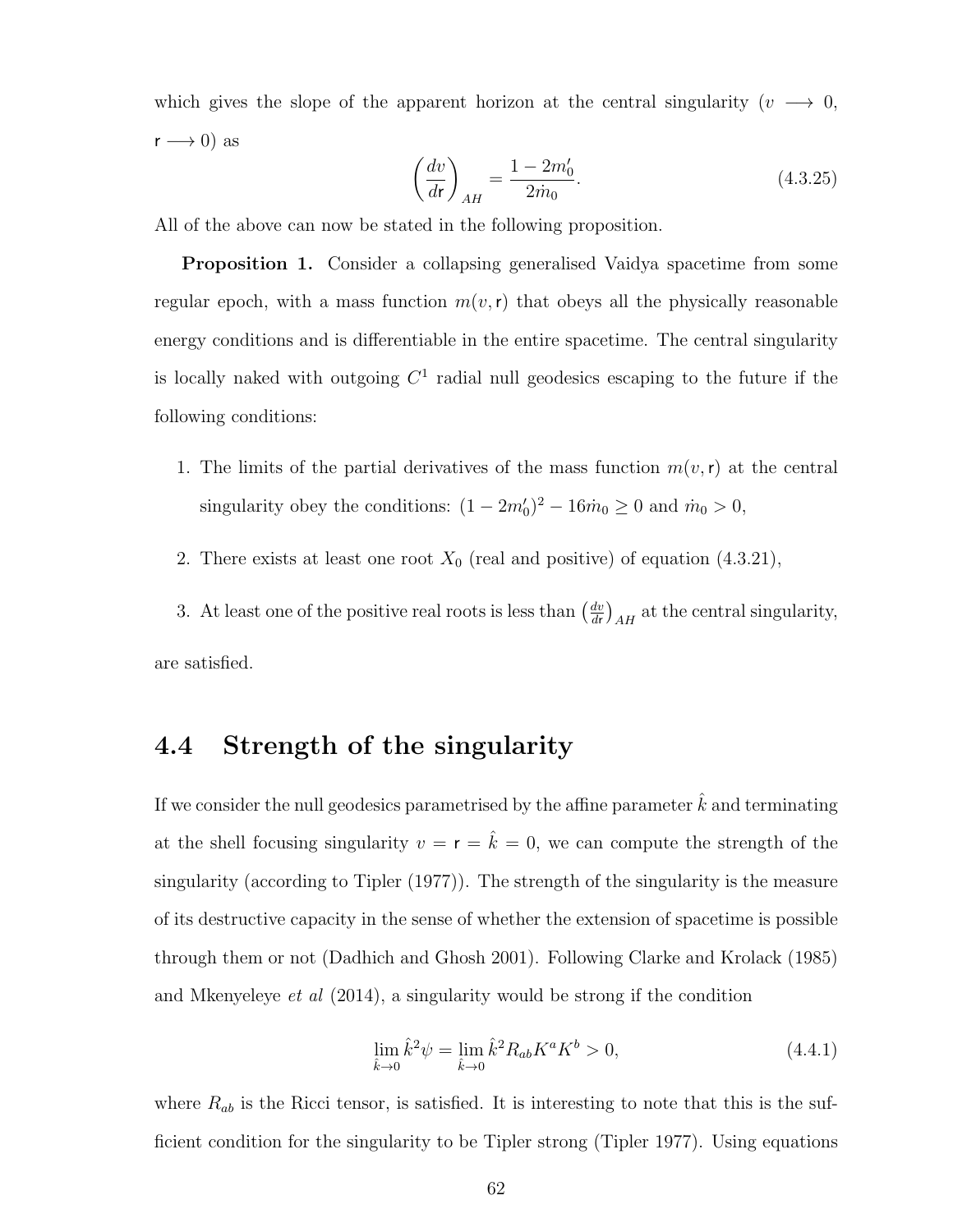$(3.3.1), (4.2.6)$  and  $(4.2.7)$  we can find the scalar  $\psi = R_{ab}\hat{k}^a K^b$  as

$$
\psi = (2\dot{m}_0) \left(\frac{P}{r^2}\right)^2,\tag{4.4.2}
$$

and so therefore

$$
\hat{k}^2 \psi = (2\dot{m}_0) \left(\frac{\hat{k}P}{\mathsf{r}^2}\right)^2.
$$
\n(4.4.3)

Using l'Hôpital's rule and equations  $(4.2.6)$  and  $(4.2.7)$ , we can evaluate the limit along nonspacelike geodesics as  $\hat{k} \to 0$  as

$$
\lim_{\hat{k}\to 0} \hat{k}^2 \psi = (2\dot{m}_0) \lim_{\hat{k}\to 0} \left(\frac{\hat{k}P}{r^2}\right)^2.
$$
\n(4.4.4)

If we make the assumption that  $P \neq 0, \infty$ , then we can use l'Hôpital's rule to obtain

$$
\lim_{\hat{k}\to 0} \left(\frac{\hat{k}P}{r^2}\right) = \lim_{\hat{k}\to 0} \left(\frac{Pd\hat{k}}{2rdr}\right). \tag{4.4.5}
$$

From equation (4.2.6),  $\frac{P}{r} = \frac{dv}{d\hat{k}}$  and so therefore

$$
\lim_{\hat{k}\to 0} \left(\frac{\hat{k}P}{r^2}\right) = \frac{1}{2} \frac{dv}{d\hat{k}} \frac{d\hat{k}}{dr} = \frac{1}{2} \frac{dv}{dr} = \frac{1}{2} X_0.
$$
\n(4.4.6)

Thus, we finally acquire

$$
\lim_{\hat{k}\to 0} \hat{k}^2 \psi = \frac{1}{4} X_0^2 (2\dot{m}_0). \tag{4.4.7}
$$

It can be observed that the strength of the central singularity depends on the limit of the derivative of the mass function only with respect to  $v$  and the limiting value  $X_0$ .

Given a suitable mass function, it can be shown that

$$
\lim_{\hat{k}\to 0} \hat{k}^2 \psi = \frac{1}{4} X_0^2 (2\dot{m}_0) > 0.
$$
\n(4.4.8)

If this above condition is indeed satisfied for some positive and real root  $X_0$ , we can conclude that the naked singularity observed is strong. An interesting note is that when the energy conditions are satisfied, and if a naked singularity is developed as an end state of collapse, the naked singularity is always strong.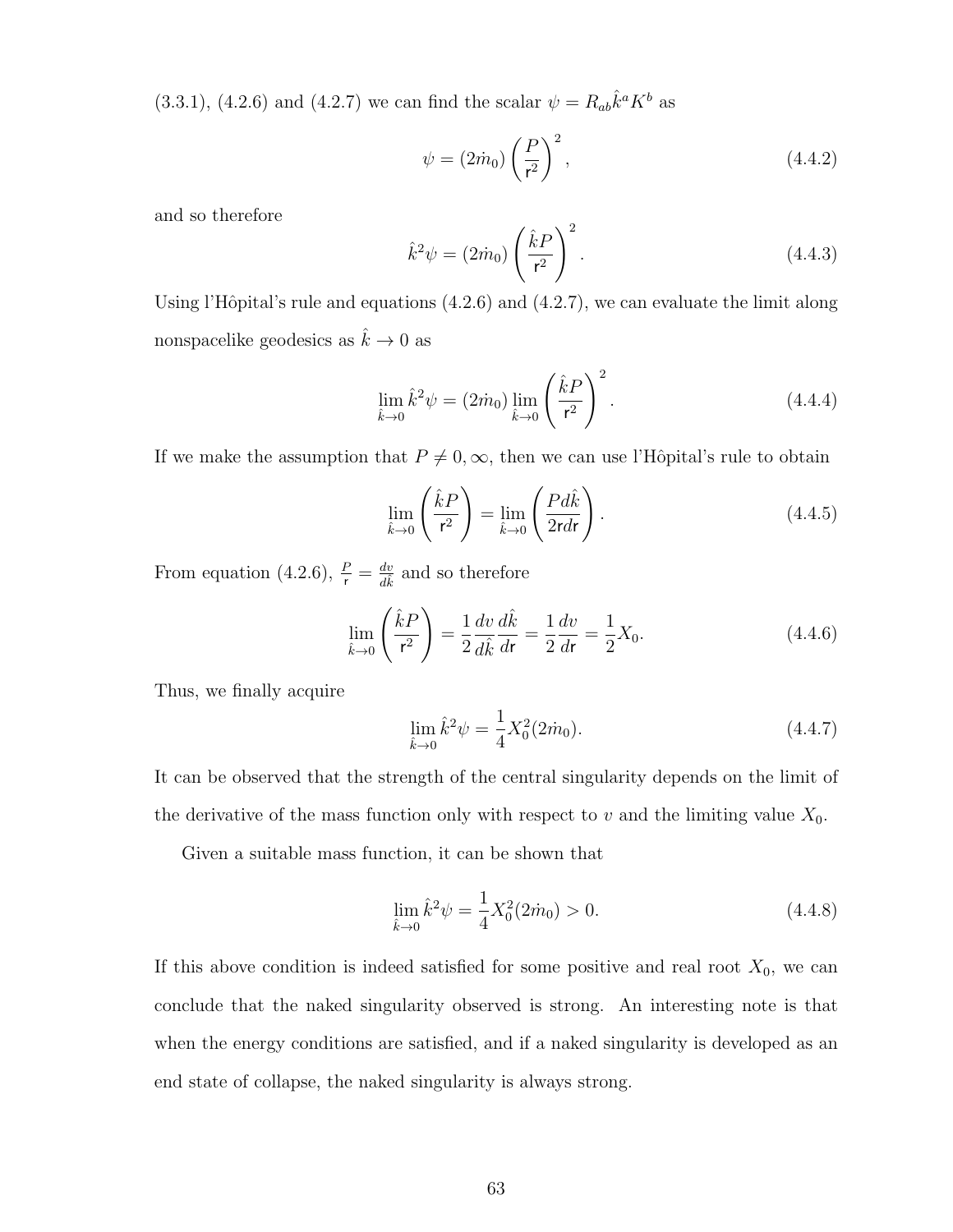# 4.5 The end state of generalised Vaidya spacetimes for several equations of state

In this section we will present solutions to the Einstein field equations (3.3.5) for various equations of state, as found in chapter 3. A direct integration of the resulting partial differential equations was possible in general for the linear, quadratic and polytropic equations. Those solutions for the linear cases generalise all of those obtained by Husain (1996) and others as well as the complete summary of solutions presented in Wang and Wu (1999), and are therefore the most general solutions known. Also, using equation (4.3.21) the equations of the tangents to the null geodesics at the central singularity are calculated for these various Vaidya mass functions. We show that it is possible to obtain at least one real and positive value of  $X_0$  for each mass function. Below, we include each solution with its equation of state.

1. For the linear equation of state  $P = k\tilde{\rho}$  the mass function found is

$$
m(v, \mathbf{r}) = c_1(v) \frac{\mathbf{r}^{1-2k}}{1-2k} + c_2(v). \tag{4.5.1}
$$

Using (4.3.21) we obtain the following

$$
2X_0^{2k+1} + 2c_2X_0^2 - X_0 + 2 = 0.
$$
\n(4.5.2)

When  $\dot{c}_2 = 0.01$  and  $k = -1$ , the above equation becomes a cubic and it is possible to find two positive and real roots. One such root is  $X_0 = 2.862560272$  which means the singularity is naked. We also have that  $c_2 = 0.01v$  and  $c_1 = v^{2k}$  (from  $(4.3.15)$  for  $v > 0$ . In Figure 4.1 a naked singularity forms at the origin and we have a static distribution of matter focused into this central singularity of growing mass. Null radiation shells fall through this static distribution terminating at the singularity. For  $v > 0$  and those values of  $c_1$  and  $c_2$  we have infalling light-like matter described by the generalised Vaidya metric, specifically (4.5.1), reaching the singularity. We also have that  $\lim_{\hat{k}\to 0} \hat{k}^2 \psi = \frac{1}{4} X_0^2 (2\dot{m}_0) = 0.04097 > 0$  so the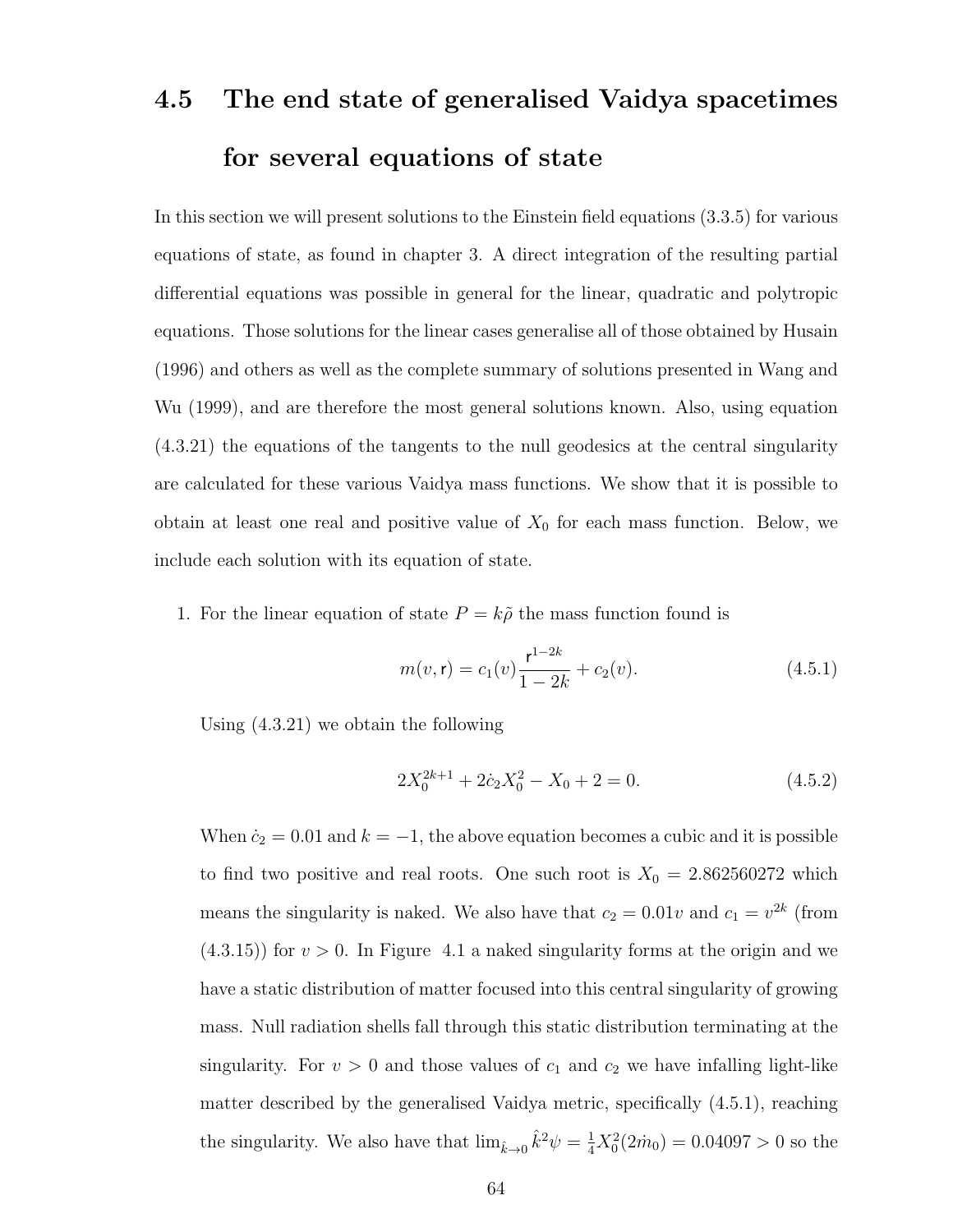condition for a strong singularity is satisfied. The real root is less than the slope at the apparent horizon

$$
X_0 < \left(\frac{dv}{dr}\right)_{AH} = 37.79632254,
$$

thus the third condition of Proposition 1 is satisfied. Therefore the central singularity is naked and strong with outgoing  $C<sup>1</sup>$  radial null geodesics escaping to the future.

2. For the generalised linear equation of state  $P = k\tilde{\rho} + k_2$  we have

$$
m(v, \mathbf{r}) = \frac{-\kappa k_2}{3(2k+2)} \mathbf{r}^3 + \frac{c_1 \mathbf{r}^{1-2k}}{1-2k} + c_2.
$$
 (4.5.3)

By using (4.3.21) the equation we obtain is identical to (4.5.2) and so all the conditions of Proposition 1 are satisfied as well. An interesting observation is that this solution generalised all those contained in Wang and Wu (1999) and Husain (1996), so those should satisfy all these conditions too.

3. The quadratic equation of state  $P = k\tilde{\rho}^2$  gives

$$
m(v, \mathbf{r}) = c_2 - 2 \left( \frac{\mathbf{r}}{2c_1} - \frac{\sqrt{\eta} \arctan\left(\frac{\sqrt{2}\sqrt{c_1}\mathbf{r}}{\sqrt{\eta}}\right)}{2\sqrt{2}c_1^{3/2}} \right),
$$
 (4.5.4)

where  $\eta = 4k/\kappa$ . Making use of  $(4.3.21)$  we have

$$
2\left[\dot{c}_2 + \frac{\dot{c}_1}{2c_1^2}\right]X_0^2 - X_0 + 2 = 0.
$$
 (4.5.5)

If we let  $\dot{c}_2 = 0.01$  and  $\dot{c}_1 = 0$  (so  $\dot{m}_0 > 0$ ) the above equation reduces to

$$
2(0.01)X_0^2 - X_0 + 2 = 0,
$$
\n(4.5.6)

which admits two positive real roots. One of these roots is  $X_0 = 2.087121525$  so we have a naked singularity. We also have that  $c_2(v) = 0.01v$  and  $c_1 = \text{const.}$ and in Figure 4.2, we have a dynamical type I and light-like fluid distribution focused into the central singularity of growing mass forming at the origin. Again,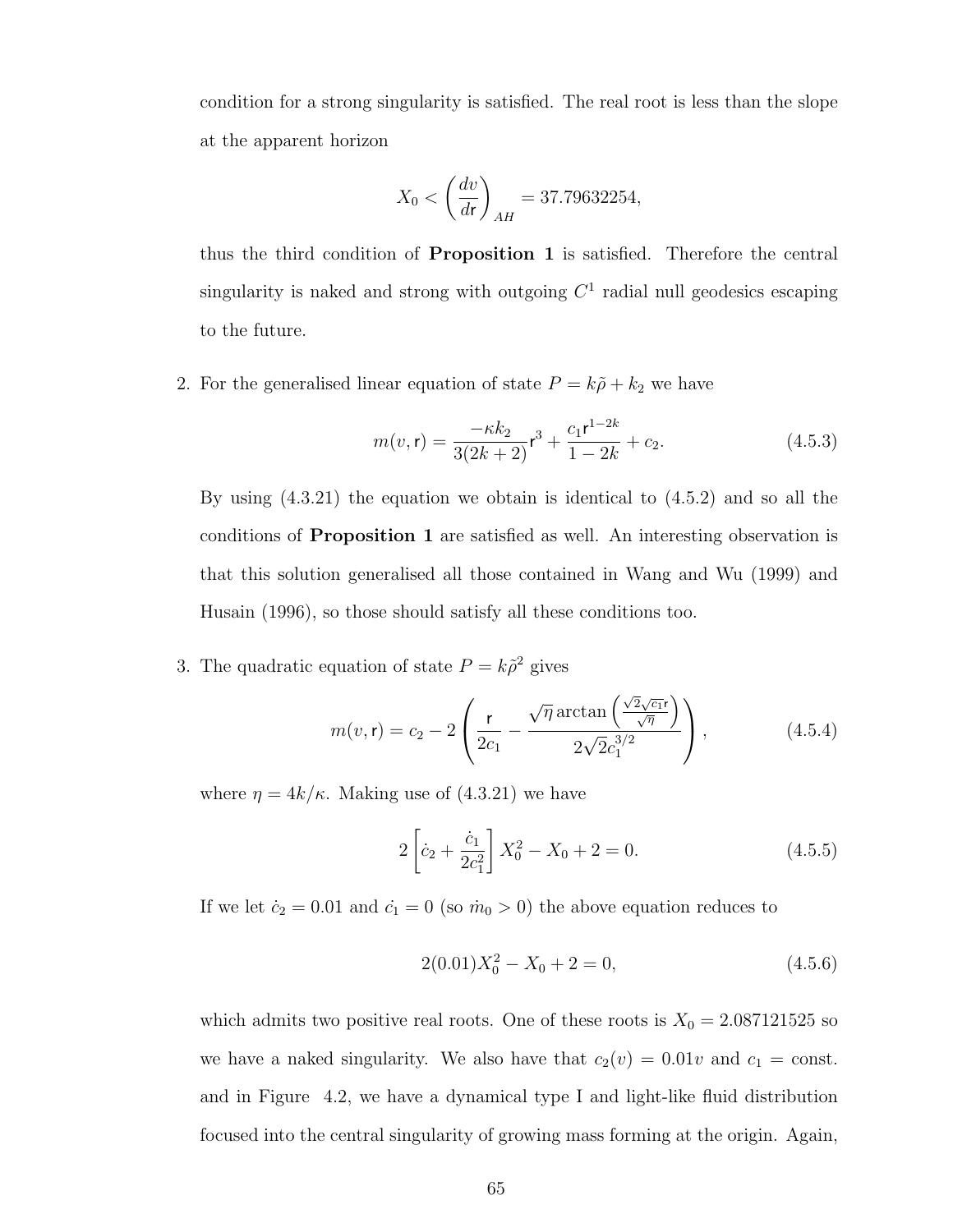

Figure 4.1: Linear: Here  $v = 0$  depicts the first collapsing null ray falling into the central singularity through a static distribution of matter. A naked singularity forms at the origin with families of trajectories  $\gamma_1$  and  $\gamma_2$  escaping to infinity from the singularity. A shell of null radiation falls through a static distribution of matter, and into the singularity. Nonspacelike curves such as  $\gamma_3$  which are emitted after the event horizon, cross the apparent horizon and fall back into the singularity.

at  $v = 0$ , a shell of radiation falls through this type I fluid and into the central singularity. In the region where  $v > 0$  and for those values of  $c_1$  and  $c_2$  we have the generalised Vaidya solution (4.5.4) collapsing to the singularity. Also  $\lim_{\hat{k}\to 0} \hat{k}^2 \psi = \frac{1}{4}X_0^2(2\hat{m}_0) = 0.02178 > 0$ : thus this singularity is indeed strong. Finally, this  $X_0$  is also less than  $\left(\frac{dv}{dx}\right)$  $\left(\frac{dv}{dr}\right)_{AH} = 50$  so the third condition of **Proposi**tion 1 is satisfied.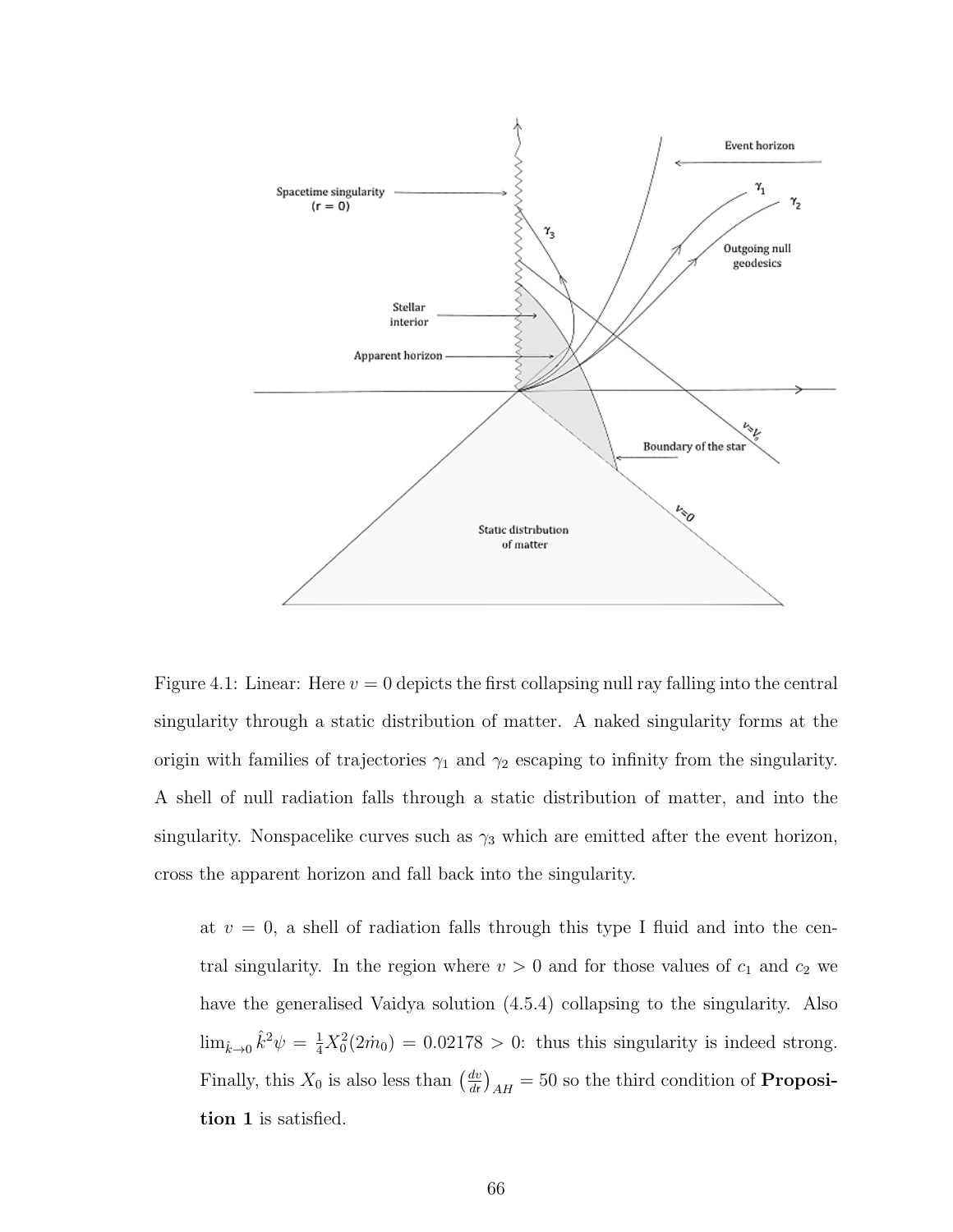

Figure 4.2: Quadratic: Here  $v = 0$  depicts the first collapsing null ray falling into the central singularity, superposed onto a dynamic and collapsing distribution of type I matter. In this case the naked singularity forms at the origin as before with escaping null geodesic trajectories  $\gamma_1$  and  $\gamma_2$ . However due to the form of the mass function (3.4.12) for the quadratic equation of state here, we instead have an injected radiation flow into an initially radiated region (consisting of a type I fluid) focused into the central singularity of growing mass, as opposed to a static region in the preceding case Figure 4.1.

4. The generalised quadratic case  $P = k\tilde{\rho}^2 + k_2\tilde{\rho} + k_3$  yields

$$
m(v,\mathbf{r}) = -\frac{1}{\eta} \int \left( \mathbf{r}^2 \tan \left( \sqrt{\zeta} \left( \ln \mathbf{r} - c_1 \right) \right) \sqrt{\zeta} \right) d\mathbf{r} + c_2, \quad (4.5.7)
$$

where again,  $\eta = 4k/\kappa$ . We have set  $\zeta = k_3 \kappa \eta - k_2^2 - 2k_2 - 1$  for convenience.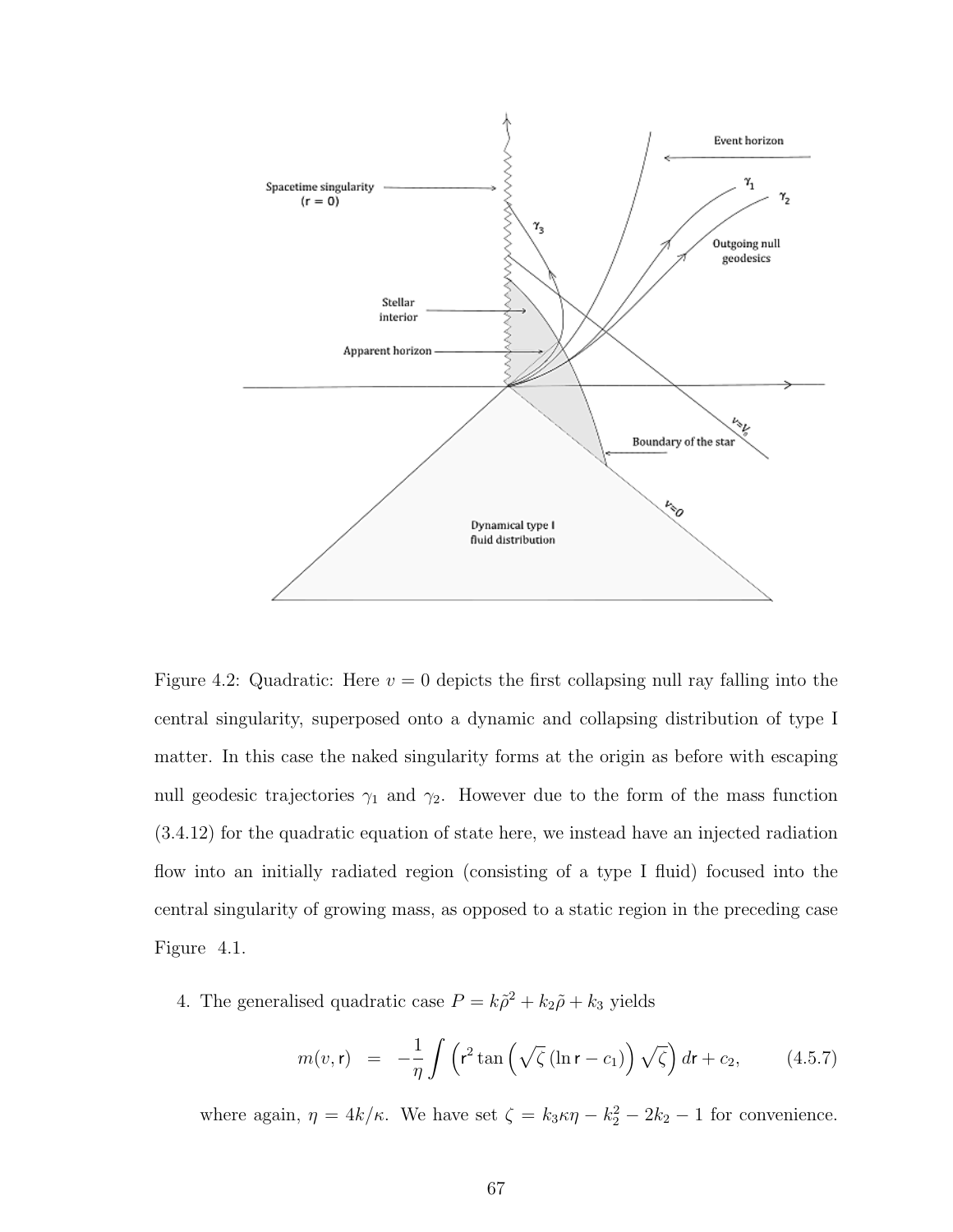The equation (4.3.21) becomes the following

$$
2\dot{c}_2X_0^2 - X_0 + 2 = 0,
$$

which, if we set  $\dot{c}_2 = 0.01$ , becomes identical to (4.5.6). Thus, all the conditions will be satisfied for this case.

5. For the polytropic equation of state  $P = k\tilde{\rho}^{\gamma}$ , we have a mass function of the form

$$
m(v, \mathbf{r}) = \int \left[ (\gamma + 1) k \kappa \left( \frac{2}{\kappa} \right)^{\gamma} \times \frac{\mathbf{r}^{2-2\gamma}}{2 - 2\gamma} + (1 - \gamma) c_1 \right]^{\frac{1}{1 - \gamma}} dr + c_2.
$$
 (4.5.8)

It should be noted that this solution was first presented by Husain (1996). Using (4.3.21) we have

$$
2\dot{c}_2 X_0^2 - X_0 + 2\left[ (1 - \gamma)c_1 \right]^{1 \over 1 - \gamma} X_0 + 2 = 0. \tag{4.5.9}
$$

If we let  $c_1 = 1$ ,  $\dot{c}_2 = 0.01$  with  $\gamma > 0$  we have the following

$$
2(0.01)X_0^2 - X_0 + 2[(1 - \gamma)c_1]^{\frac{1}{1 - \gamma}} X_0 + 2 = 0,
$$

which is not solvable for any integer  $\gamma > 0$ . If we let  $\gamma = \frac{1}{2}$  $\frac{1}{2}$ , (4.5.9) will admit two positive real roots. One of these is  $X_0 = 5$ , thus the singularity is naked. Also we have  $\lim_{\hat{k}\to 0} \hat{k}^2 \psi = \frac{1}{4}X_0^2(2\hat{m}_0) = \frac{1}{8} > 0$  so the condition for a strong singularity is satisfied. Finally,  $\left(\frac{dv}{dr}\right)$  $\left(\frac{dv}{dr}\right)_{AH} = 25 > X_0$  so the final condition is thus, satisfied.

In all the above cases  $c_1 = c_1(v)$  and  $c_2 = c_2(v)$  are integration functions. A summary of the algebraic equations for  $X_0$  for each equation of state is presented in Table 3.1.

# 4.6 Higher dimensional Vaidya spacetime

In this section we briefly show that it is possible to extend the analysis of the collapse dynamics of our generalised Vaidya masses to higher dimensions, since the presence of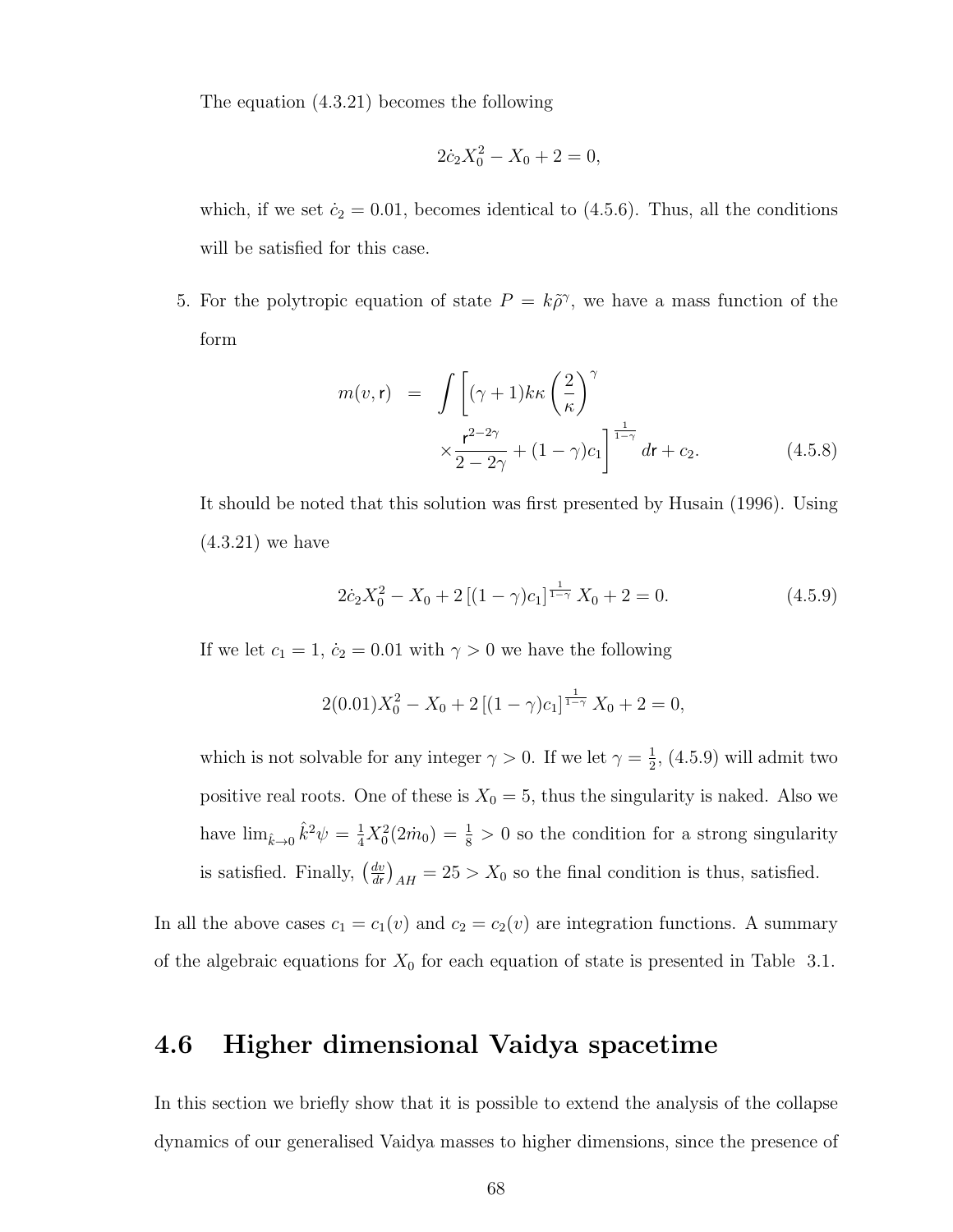$N > 4$  dimensions can have an effect on the physical contracting features of radiating stars (Mkenyeleye et al 2015). The general theory of collapse extends naturally to higher dimensions as presented by Mkenyeleye *et al* (2015). For the linear and generalised linear equations of state, there exist at least two positive and real roots for equation (4.3.21) for all dimensions greater than four. Some examples are provided in Table 4.1. The quadratic, generalised quadratic and polytropic equations of state all yielded equations identical to their four dimensional analogues, so these are omitted from the table. It is also important to note that Proposition 1 will of course be satisfied for all the cases. That is to say, a naked singularity forms in each case which is naked and indeed strong.

A summary of the algebraic equations of tangents  $X_0$  to the singularity curve values for the above higher dimensional mass functions is presented in Table 4.2. We are also in the position to state this theorem:

**Theorem 1.** Consider an  $N \geq 4$  generalised Vaidya spacetime which is undergoing gravitational collapse, with a mass function  $m(v, r)$  obeying all physically reasonable energy conditions and is continuously differentiable throughout the entire spacetime. If the local central singularity is naked, and  $\dot{c}_2 > 0$ , which is to say that  $\dot{m}_0 > 0$ , this naked singularity will always be strong.

# 4.6.1 Mass functions in  $N \geq 4$  dimensions where naked singularities can be eliminated

The existence of a naked sigularity is not guaranteed for any generalised Vaidya mass function. As noted in Mkenyeleye *et al*  $(2015)$ , the possible transition to higher dimensions does not necessarily preserve the existence of a naked singularity. They showed that the value of the tangent to the null outgoing geodesic from a central singularity can be greater than the slope of the apparent horizon curve of the singularity. Hence, the outgoing null direction is contained within the trapped region which implies the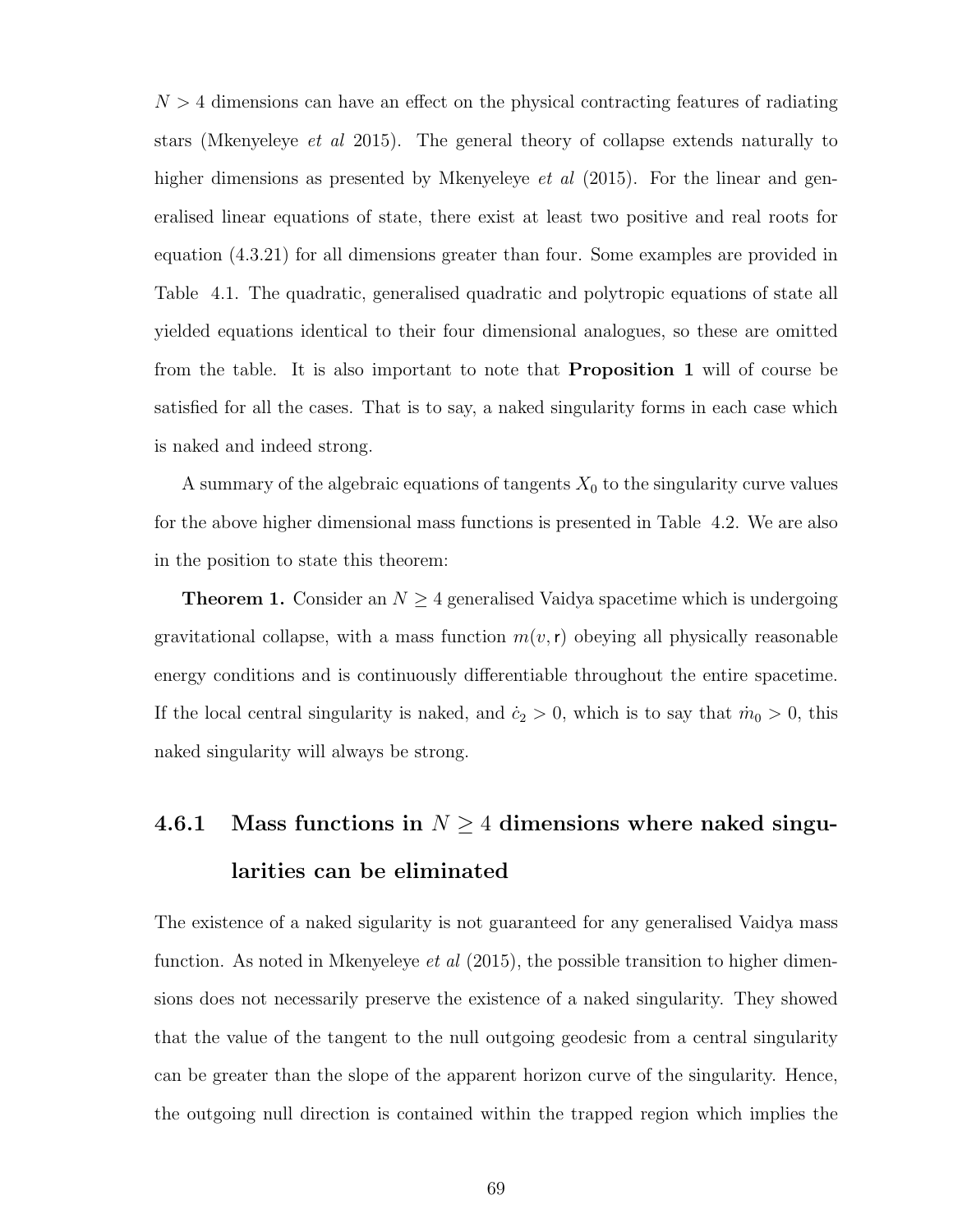singularity is causally cut off from an external observer. It turns out that one can prove that for such a mass function, there exists an open set of mass functions in the functional space. Let  $p(z)$  be a complex polynomial of degree  $n \geq 1$  with m distinct roots  $\{\omega_1, ..., \omega_m\}$  with  $(1 \leq m \leq n)$ . Defining the quantity  $R_0(p)$  as follows:

$$
R_0(p) = \begin{cases} \frac{1}{2}, & \text{if } m = 1\\ \frac{1}{2} \min |\omega_1, \dots, \omega_m|, & i \le j \le m \text{, if } m > 1 \end{cases}
$$
(4.6.1)

we can state the well known theorem from complex analysis (Alen 2015):

**Theorem 2.** Let  $p(z)$  be a polynomial of degree  $n \geq 1$ , with real coefficients  $\{\hat{\mu}_k\}$ . Suppose  $\omega$  is a real root of  $p(z)$  of multiplicity one. Then for any  $\varepsilon$  with  $0 \le \varepsilon \le R_0(p)$ , there exists a  $\delta(\varepsilon) > 0$  such that any polynomial  $q(z)$  with real coefficients  $\{\hat{\nu}_k\}$  and  $|\hat{\mu}_k - \hat{\nu}_k| \le \delta$  has a real root  $\hat{\beta}$  with  $|\omega - \hat{\beta}| \le \varepsilon$ .

From the above theorem, we see that if a polynomial  $p(z)$  with a real coefficient admits a real root  $\omega$  of multiplicity one, then any polynomial  $q(z)$  which is obtained by small, real perturbations to the coefficients of  $p(z)$  will also have a real root in the neighbourhood of  $\omega$ . This means that not only is the root dependant continuously on coefficients, but also remains real under sufficiently small perturbations of coefficients. This result directly translates to this problem of an open set of mass functions in the mass functional space. A specific example of this is shown in Mkenyeleye et al (2015). In summary, for a given mass function, it is possible (but not guaranteed) for a naked singularity to form in four dimensions, however a transition to higher dimensions may (however not necessarily) yield a final outcome which is a black hole.

# 4.7 Discussion

In this chapter we detailed the general mathematical framework to describe the gravitational collapse of a generalised Vaidya spacetime in the context of the cosmic censorship conjecture (CCC). The structure of the central singularity was studied in order to show that it can be a node with outgoing null geodesics emerging from a singular point with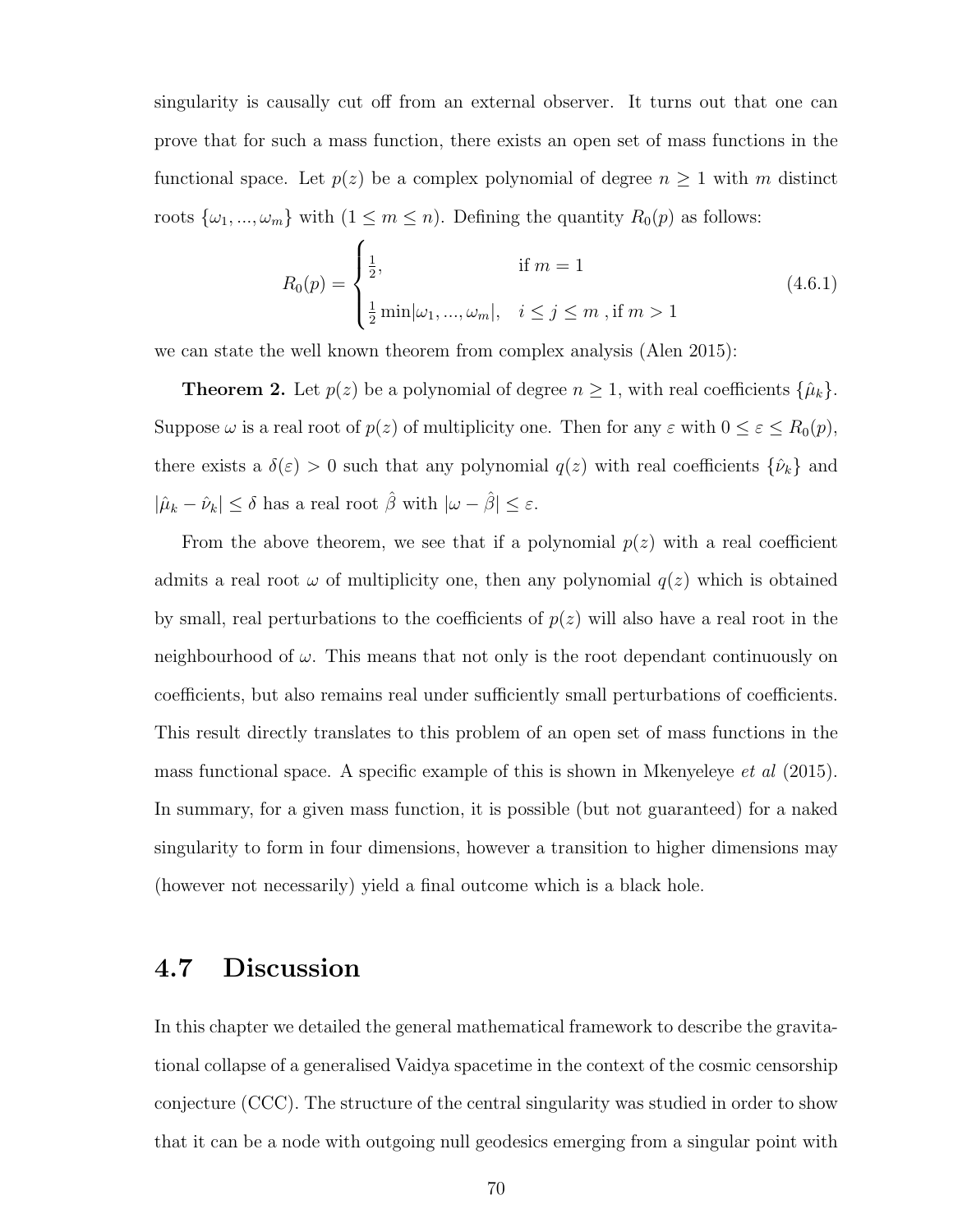a definite value of the tangent, depending on the parameters in the problem and the nature of the generalised Vaidya mass function in question.

We considered a spherically symmetric radiating star. We made note that any astrophysical star is a combination of three distinct concentric zones: the innermost two-component matter zone, the middle radiation zone and the outermost zone which is the vacuum Schwarzschild exterior. The mass functions obtained in Chapter 3 for various equations of state were analysed using this mathematical framework and it was shown that in each case, the collapse terminates with a local central singularity which is naked. The strength of these naked singularities were calculated and it was shown that they are strong curvature singularities and no extension of spacetime through them exists. This has consequences which are far reaching as their presence will no longer make the global spacetime asymptotically simple. This is to say that the theorems of black hole dynamics may require some reformulation. With this, for any realistic mass function, there exists an open set for which the central singularity is naked in the parameter space, and the CCC is violated. That is, the occurence of a naked singularity is a phenomenon which can be referred to as "stable", despite any changes in the matter field due to a combination of a radiation-like field with a collapsing perfect fluid. With regard to pure type I matter fields, this result is well known (Joshi 2007, Goswami and Joshi 2007). For completeness, we considered higher dimensional spacetimes and discussed briefly where and under what conditions naked singularities may be eliminated.

It is important to note that during the later stages of gravitational collapse, the generalised Vaidya spacetime is more realistic and physically reasonable than pure dustlike matter or perfect fluid fields. Any collapsing star must radiate and so there exists a combination of a perfect fluid and lightlike matter for this period in the evolution of the star.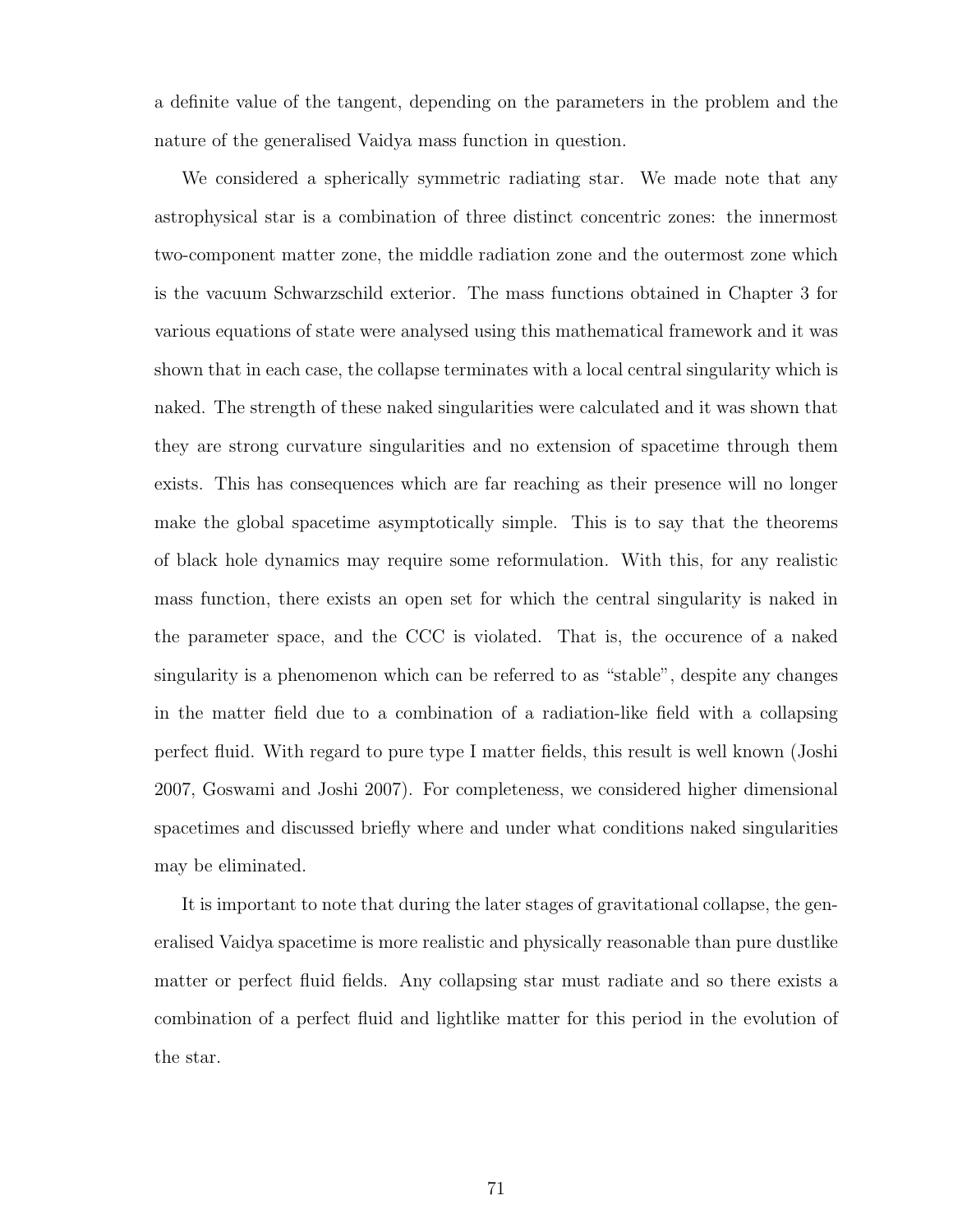Table 4.1: Solutions for algebraic equations of tangents  $X_0$  for different dimensions with  $k = -1$ ,  $\dot{c}_2 = 0.01$ 

| Dimensions | Equation for tangent to the singularity curve $X_0$ | Roots           |
|------------|-----------------------------------------------------|-----------------|
|            |                                                     |                 |
| $N=5$      | $2X_0^{-2} + 2(0.01)X_0^2 - X_0 + 2 = 0$            | $X_0 = 2.45276$ |
|            |                                                     | $X_0 = 47.9119$ |
| $N=6$      | $2X_0^{-3} + 2(0.01)X_0^2 - X_0 + 2 = 0$            | $X_0 = 2.27356$ |
|            |                                                     | $X_0 = 47.9129$ |
| $N=7$      | $2X_0^{-4} + 2(0.01)X_0^2 - X_0 + 2 = 0$            | $X_0 = 2.18335$ |
|            |                                                     | $X_0 = 47.9129$ |
| $N=8$      | $2X_0^{-5} + 2(0.01)X_0^2 - X_0 + 2 = 0$            | $X_0 = 2.1362$  |
|            |                                                     | $X_0 = 47.9129$ |
|            |                                                     |                 |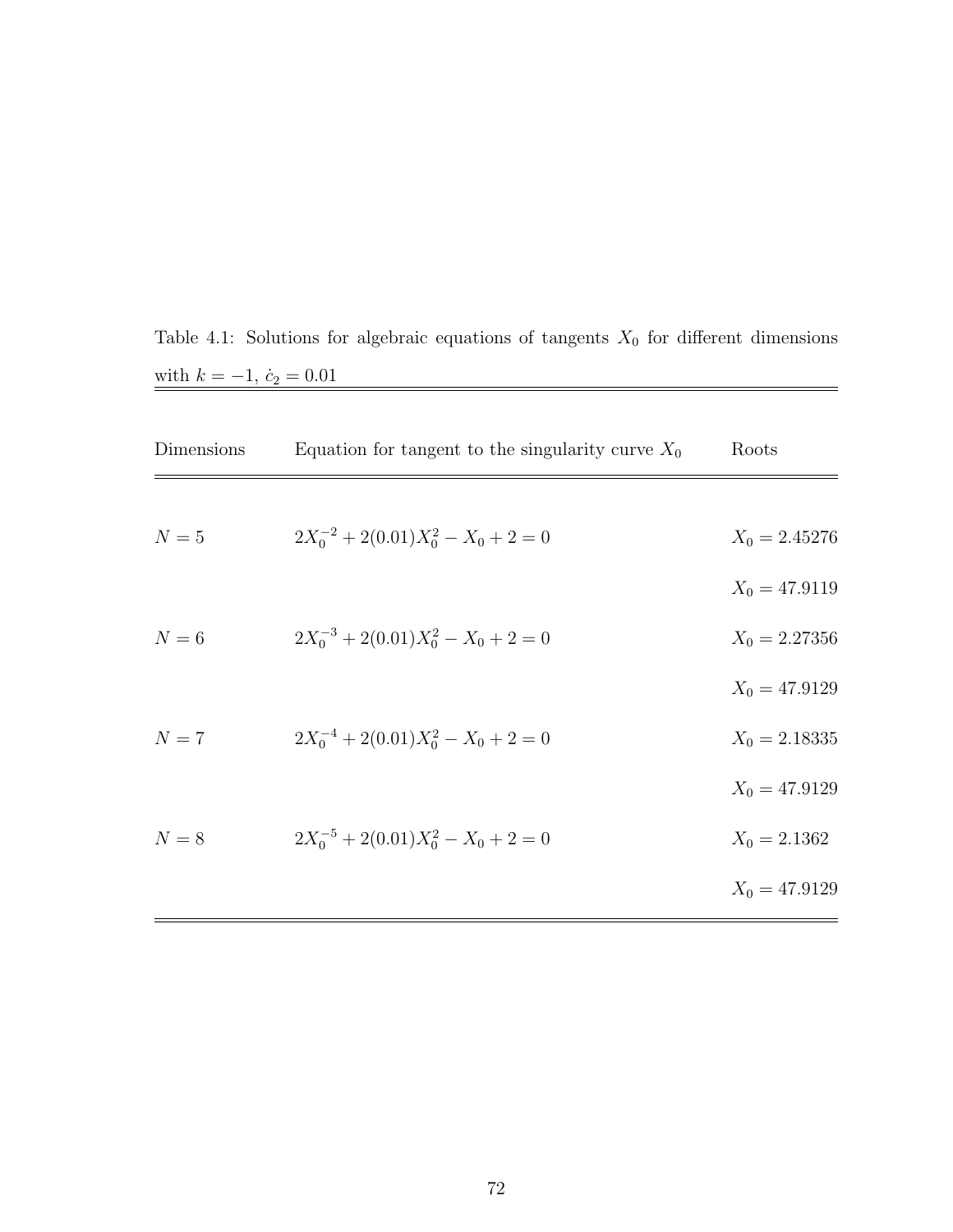Table 4.2: Equations of tangents  $X_0$  to the singularity curve and values of  $\lim_{\hat{k}\to 0} k^2\psi$ for several generalised higher dimensional Vaidya mass functions. L,

| Equation of state     | Equation for the tangent                                                                                                     | $\lim_{\hat{k}\to 0} \hat{k}^2 \psi$                                          |  |
|-----------------------|------------------------------------------------------------------------------------------------------------------------------|-------------------------------------------------------------------------------|--|
|                       | to the singularity curve $X_0$                                                                                               |                                                                               |  |
|                       |                                                                                                                              |                                                                               |  |
| Linear                | $2X_0^{(N-2)k+1} + 2\dot{c}_2X_0^2 - X_0 + 2 = 0$                                                                            | $\frac{1}{4}X_0^2(2c_2)$                                                      |  |
| Generalised linear    | $2X_0^{2k+1} + 2c_2X_0^2 - X_0 + 2 = 0$                                                                                      | $\frac{1}{4}X_0^2(2\dot{c}_2)$                                                |  |
| Quadratic             | $2\left[\dot{c}_2 + \frac{\dot{c}_1}{2c_1}\right]X_0^2 - X_0 + 2 = 0$                                                        | $\frac{1}{4}X_0^2\left(2\left \dot{c}_2+\frac{\dot{c}_1}{2c_1}\right \right)$ |  |
| Generalised quadratic | $2\dot{c}_2X_0^2 - X_0 + 2 = 0$                                                                                              | $\frac{1}{4}X_0^2(2c_2)$                                                      |  |
| Polytropic            | $2\dot{c}_2X_0^2 - \left(1 - 2\left[(1-\gamma)c_1\right]^{\frac{1}{1-\gamma}}\right) + 2 = 0$ $\frac{1}{4}X_0^2(2\dot{c}_2)$ |                                                                               |  |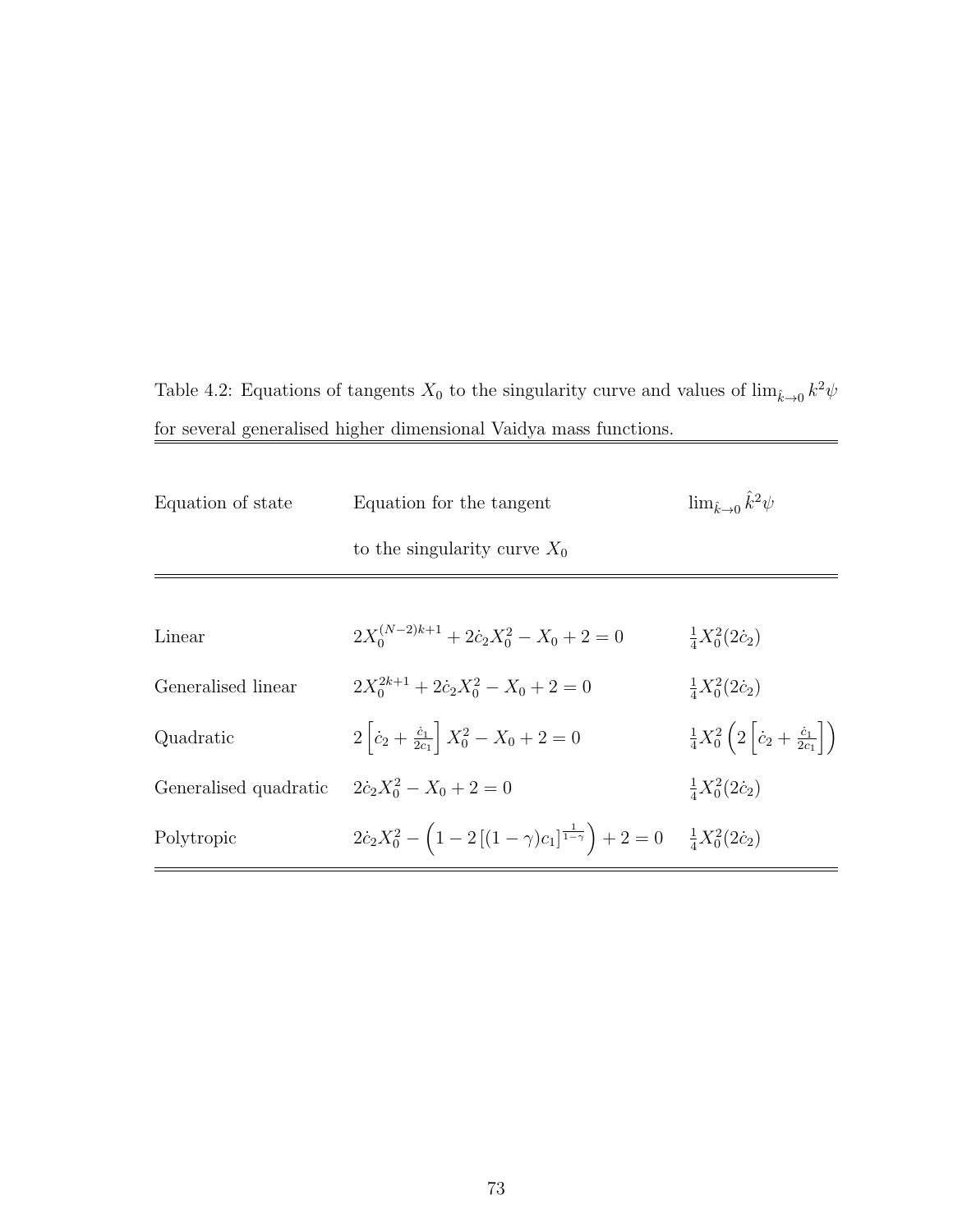# Chapter 5

# A class of radiating Boulware-Deser spacetimes

# 5.1 Introduction

The need to study higher order theories of gravity has been more prominent in recent times. The well known Boulware-Deser solution (Boulware and Deser 1985) was an early higher dimensional analogue of the vacuum Schwarszchild solution from general relativity and although the outside geometry as well as the matching conditions have been studied extensively in general relativity with the Vaidya metric (Vaidya 1951), we are faced with the following issue in the Einstein-Gauss-Bonnet EGB theory: How do we model a five-dimensional realistic, collapsing astrophysical star, emitting null radiation with a core containing a null fluid and a string fluid which matches to an intermediate radiating Boulware-Deser spacetime enclosed by the Boulware-Deser vacuum exterior? This question is vital for a better understanding of the thermodynamics, dynamics and gravitational collapse of realistic stars, in the context of EGB gravity. The class of spacetimes which forms a natural candidate for models of such interiors are the radiating Boulware-Deser spacetimes. The idea of a radiating Vaidya-like Boulware-Deser spacetime was first brought to light by Kobayashi (2004). The matter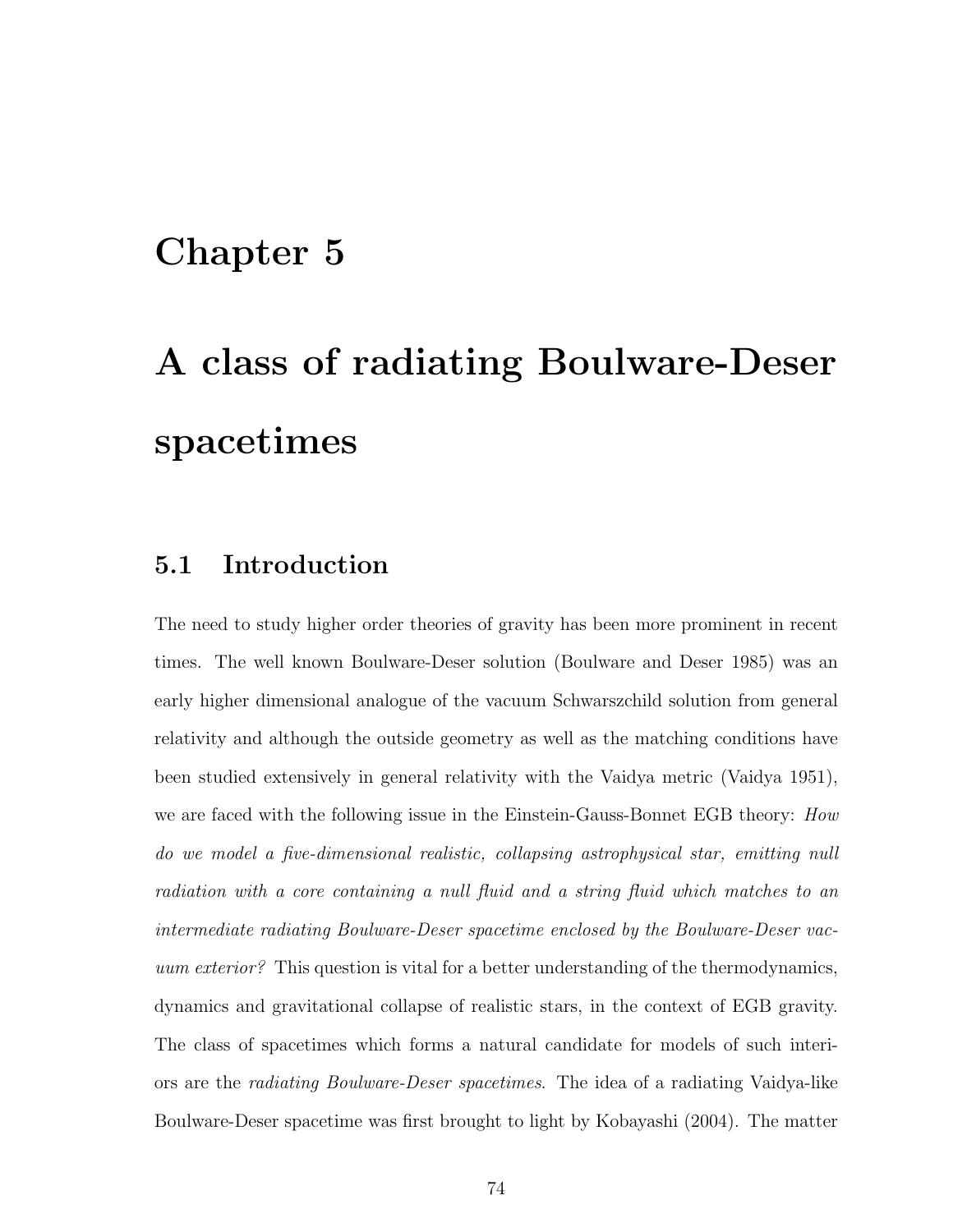fields in these spacetimes will be analagous to those in the four-dimensional generalised Vaidya metrics with type I and type II matter distributions. A general type I matter field (whose energy momentum tensor has three spacelike and one timelike eigenvector), describes null matter, and a type II matter field (whose energy momentum tensor has double null eigenvectors) describes a string fluid and null radiation. A stellar interior with a type II distribution can be matched naturally to an external radiating zone described by a pure radiating Boulware-Deser spacetime, and then finally, this radiation zone can be matched smoothly to the conventional Boulware-Deser vacuum exterior.

In the five-dimensional Boulware-Deser spacetime the constant  $\tilde{M}$  can be related to the mass within a hypersurface. We show that it is possible for  $\tilde{M}$  to depend on the spacetime coordinates; the variable  $\tilde{M}$  is consistent with the field equations with a modified energy momentum tensor. Hence, with a type II fluid (consisting of a null fluid and a string source), the standard Boulware-Deser spacetime radiates. In this chapter we generate solutions to the radiating interior Boulware-Deser spacetime with null matter and a string fluid for various thermodynamically realistic equations of state. It turns out that it is possible to directly integrate the resulting partial differential equations for linear, quadratic and polytropic equations of state. In recent times Dominguez and Gallo (2006) found solutions to the EGB equations which represented dynamic black holes as well as EGB versions of the original Vaidya (dS/AdS) solution, the monopole and the Husain black hole Husain (1996). Our solutions for the linear cases as well as the total solution set are the EGB analogues of those found in Husain (1996), Wang and Wu (1999) and Chapter 3 of this dissertation respectively. We also further generalise our results in higher dimensions for pedagogical completeness.

This chapter is organised as follows: In the next section, an outline of the theory of EGB gravity is presented as well as the general modified field equations. The Boulware-Deser spacetime is discussed in the following section followed by a detailed description of a radiating Boulware-Deser metric in Sec. 5.3. Here, the relevant def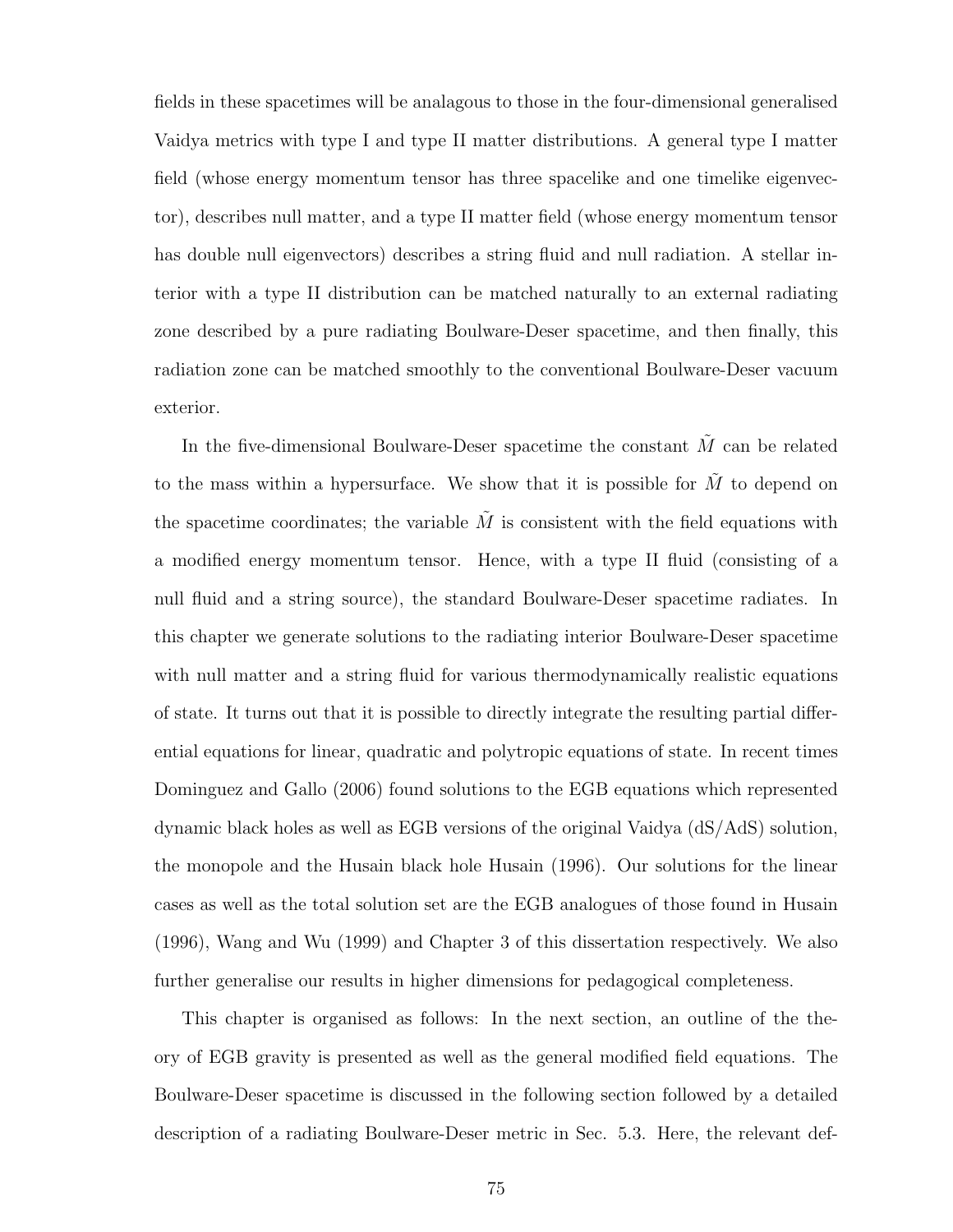initions relating to the modified geometry of the spacetime are presented along with the EGB field equations and energy conditions for a physically reasonable model. In Sec. 5.4 a complete description of how to model an isolated, spherical five-dimensional astrophysical radiating star via the Boulware-Deser geometry is given. In the section following this, solutions to the EGB field equations for the gravitational mass are systematically presented for various realistic equations of state. In Sec. 5.6 the higher dimensional analogue of the Boulware-deser metric is discussed and the generalised solutions for equations of state are tabulated.

# 5.2 The Boulware-Deser spacetime

A static, spherically symmetric, exterior vacuum solution of the modified action (2.4.1) was first given by Boulware and Deser (1985). The form is given by

$$
ds^{2} = -f(\mathbf{r})dt^{2} + \frac{1}{f(\mathbf{r})}d\mathbf{r}^{2} + \mathbf{r}^{2}(d\theta^{2} + \sin^{2}\theta d\phi^{2} + \sin^{2}\theta \sin^{2}\phi d\psi^{2}), \qquad (5.2.1)
$$

where

$$
f(\mathsf{r}) = 1 + \frac{\mathsf{r}^2}{4\alpha} \left( 1 - \sqrt{1 + \frac{16\tilde{M}\alpha}{\mathsf{r}^4}} \right).
$$

In the line element (5.2.1),  $\tilde{M}$  is the gravitational constant mass of the 5-dimensional hypersurface. For our purposes it will be prudent to express  $(5.2.1)$  in retarded coordinates. Utilising the transformation

$$
v = t - \int \frac{d\mathbf{r}}{f(\mathbf{r})},
$$

the Boulware-Deser metric (5.2.1) becomes

$$
ds^2 = -f(\mathbf{r})dv^2 + \epsilon 2dv dr + \mathbf{r}^2(d\theta^2 + \sin^2\theta d\phi^2 + \sin^2\theta \sin^2\phi d\psi^2),
$$
 (5.2.2)

where  $\epsilon = \pm 1$  and  $(x^a) = (v, r, \theta, \phi, \psi)$ . As  $\tilde{M}$  is a constant mass, all the components of (2.4.10) vanish since the Boulware-Deser spacetime is vacuum.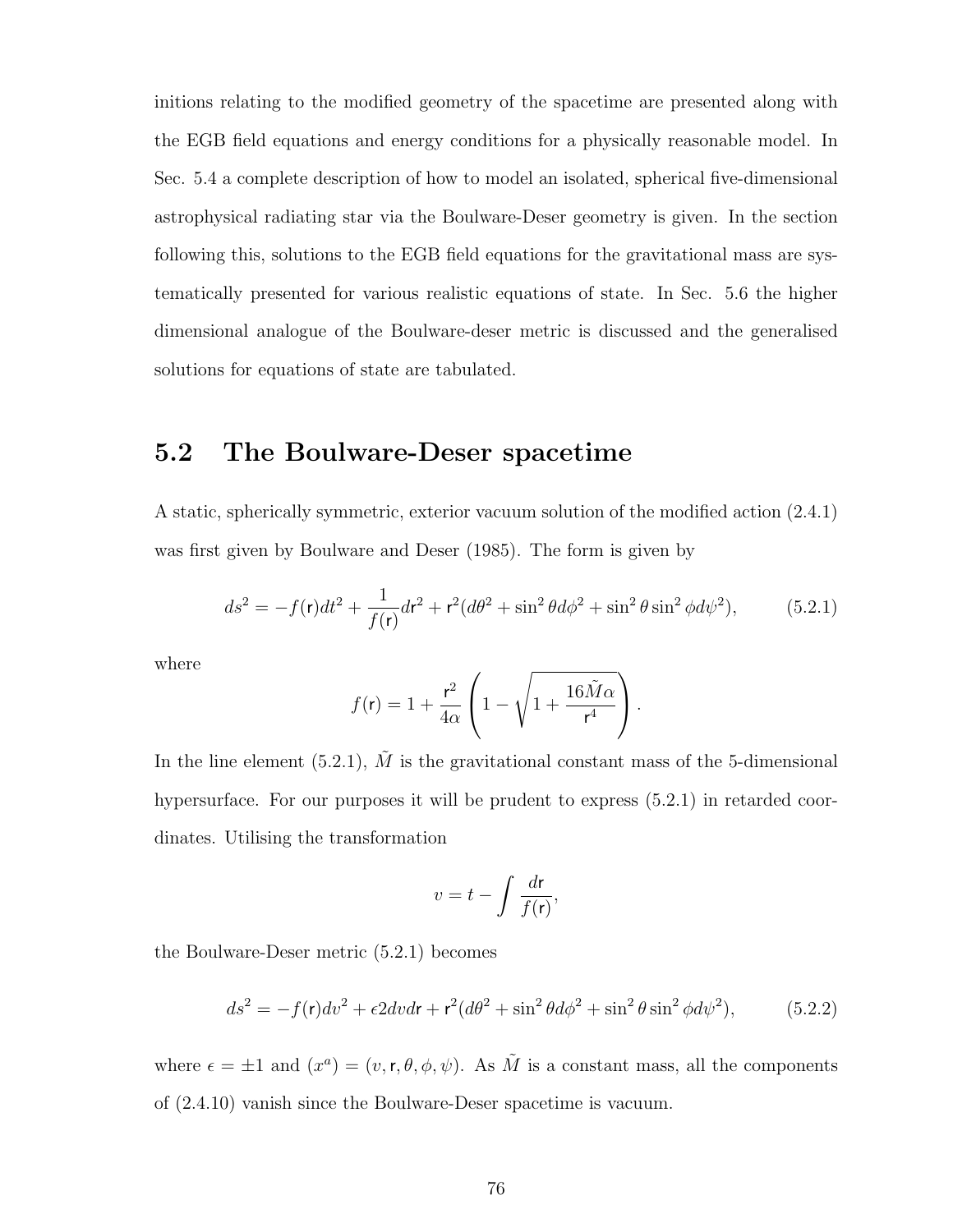# 5.3 A radiating Boulware-Deser interior

If we consider a radiating inhomogeneous spacetime in EGB gravity we then can obtain a Vaidya-like metric by allowing the mass function to depend on both the retarded null coordinate and the radius of the star

$$
\tilde{M} \longrightarrow M(v, \mathbf{r}).\tag{5.3.1}
$$

Thus we will have

$$
ds^{2} = -f(v, \mathbf{r})dv^{2} - 2dv dr + \mathbf{r}^{2}(d\theta^{2} + \sin^{2}\theta d\phi^{2} + \sin^{2}\theta \sin^{2}\phi d\psi^{2}),
$$
 (5.3.2)

where

$$
f(v,r) = 1 + \frac{r^2}{4\alpha} \left( 1 - \sqrt{1 + \frac{16M(v,r)\alpha}{r^4}} \right).
$$

The nonzero components of the connection coefficients (2.3.7) are given by

$$
\Gamma^{0}_{00} = \frac{1}{4\alpha^{2}r^{2}} \left(1 + \frac{16\alpha M}{r^{4}}\right)^{-\frac{1}{2}} \left[\sqrt{1 + \frac{16\alpha M}{r^{4}}}r^{3} + r^{3} + 4\alpha M_{r}\right]
$$
\n
$$
\Gamma^{1}_{00} = \frac{1}{8\alpha^{2}r^{2}} \left(1 + \frac{16\alpha M}{r^{4}}\right)^{-\frac{1}{2}} \left[\sqrt{1 + \frac{16\alpha M}{r^{4}}}r^{5} + 2\alpha r^{2}M_{r}\sqrt{1 + \frac{16\alpha M}{r^{4}}}}
$$
\n
$$
-r^{5} - 2\alpha r^{2}M_{r} - 2\alpha r^{3} - 8\alpha^{2}M_{r} - 8\alpha^{2}M_{v} - 8\alpha rM
$$
\n
$$
+2\alpha r^{3}\sqrt{1 + \frac{16\alpha M}{r^{4}}}\right]
$$
\n
$$
\Gamma^{0}_{22} = r
$$
\n
$$
\Gamma^{1}_{22} = \frac{r}{4\alpha}(\sqrt{1 + \frac{16\alpha M}{r^{4}}}r^{2} - r^{2} - 4\alpha)
$$
\n
$$
\Gamma^{0}_{33} = r\sin^{2}\theta
$$
\n
$$
\Gamma^{1}_{33} = \sin^{2}\theta\Gamma^{1}_{22}
$$
\n
$$
\Gamma^{4}_{34} = \cot\phi
$$
\n
$$
\Gamma^{2}_{12} = \Gamma^{3}_{13} = \Gamma^{4}_{14} = \frac{1}{r}
$$
\n
$$
\Gamma^{2}_{12} = \Gamma^{3}_{13} = \Gamma^{4}_{14} = \frac{1}{r}
$$
\n
$$
\Gamma^{2}_{33} = -\sin\theta\cos\theta
$$
\n
$$
\Gamma^{1}_{44} = \sin^{2}\phi\Gamma^{1}_{33}
$$
\n
$$
\Gamma^{3}_{44} = -\sin\phi\cos\phi
$$
\n
$$
\Gamma^{1}_{44} = \sin^{2}\phi\Gamma^{1}_{33}
$$

for the metric (5.3.2). In the above, we have the following

$$
M_v = \frac{\partial M}{\partial v}, \qquad M_r = \frac{\partial M}{\partial r}.
$$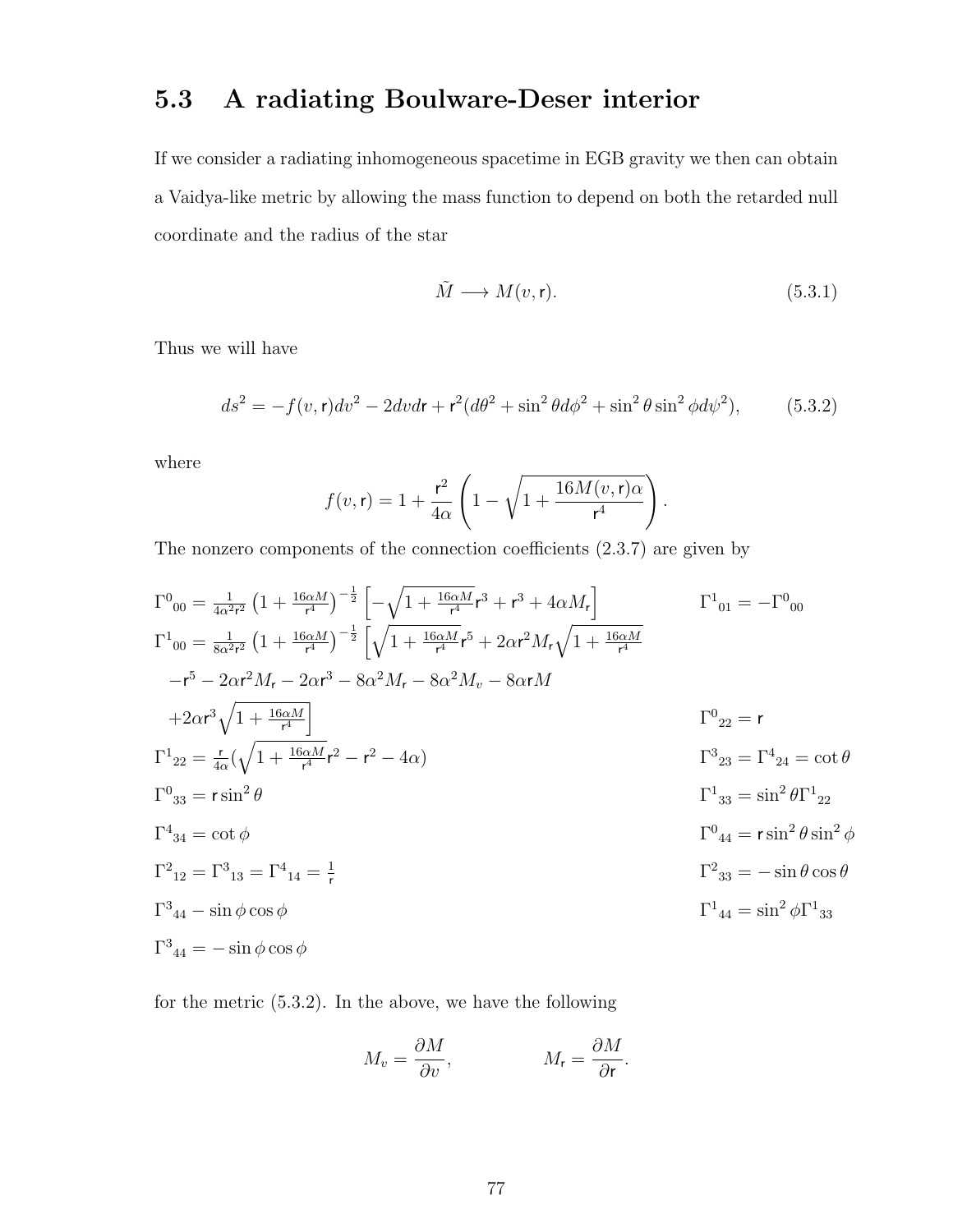Using the above connection coefficients, the components of the Ricci tensor (2.3.17) which do not vanish are as follows

$$
R^{0}_{0} = R^{1}_{1} = \frac{(r^{4} + 16\alpha M)^{-1}}{\alpha r^{3} \sqrt{1 + \frac{16\alpha M}{r^{4}}}} \left[ -r^{7} \sqrt{1 + \frac{16\alpha M}{r^{4}}} + \alpha r^{5} M_{rr} + r^{7} -\alpha r^{4} M_{r} + 16\alpha^{2} r M M_{rr} - 8\alpha r M_{r}^{2} + 48\alpha^{2} M M_{r} + 24\alpha r^{3} M -16\alpha r^{3} M \sqrt{1 + \frac{16\alpha M}{r^{4}}} \right],
$$
\n(5.3.3a)

$$
R^{1}_{0} = \frac{3M_{v}}{r^{3}\sqrt{1 + \frac{16\alpha M}{r^{4}}}},
$$
\n(5.3.3b)

$$
R^{2}_{2} = R^{3}_{3} = R^{4}_{4} = \frac{8\alpha M + r^{4} - r^{4}\sqrt{1 + \frac{16\alpha M}{r^{4}}} + 2\alpha r M_{r}}{\alpha r^{4}\sqrt{1 + \frac{16\alpha M}{r^{4}}}}.
$$
(5.3.3c)

Using (5.3.3) and (2.3.18), the Ricci scalar is thus

$$
R = \frac{(r^4 + 16\alpha M)^{-1}}{\alpha r^4 \sqrt{1 + \frac{16\alpha M}{r^4}}} \left[ -5r^8 \sqrt{1 + \frac{16\alpha M}{r^4}} + 2\alpha r^6 M_{rr} + 5r^8 + 4\alpha r^5 M_r + 32\alpha^2 r^2 M M_{rr} - 16\alpha^2 r^2 M_r^2 + 120\alpha r^4 M + 192\alpha^2 r M M_{rr} + 384\alpha^2 M^2 - 80\alpha r^4 \sqrt{1 + \frac{16\alpha M}{r^4}} \right].
$$
\n(5.3.4)

Now making use of (5.3.3) and (5.3.4), the nonvanishing components of the Einstein tensor  $G^a{}_b$  are calculated as

$$
G^{0}_{0} = G^{1}_{1} = -\frac{3}{2\sqrt{1 + \frac{16\alpha M}{r^{4}}}} \left[ \frac{1}{\alpha r^{2}} + \frac{8M}{r^{4}} + \frac{2M_{r}}{r^{3}} - r^{4}\sqrt{1 + \frac{16\alpha M}{r^{4}}} \right],
$$
\n(5.3.5a)

$$
G^{1}_{0} = \frac{3M_{v}}{r^{3}\sqrt{1 + \frac{16\alpha M}{r^{4}}}},
$$
\n(5.3.5b)

$$
G^{2}_{2} = G^{3}_{3} = G^{4}_{4} = -\frac{-1}{2r^{8}\alpha + 32\alpha^{2}r^{4}M}
$$
  
\n
$$
\times \left[ -3r^{8}\sqrt{1 + \frac{16\alpha M}{r^{4}}} +2M_{rr}\alpha r^{6} + 3r^{8} + 32\alpha^{2}r^{2}M_{rr} - 16\alpha^{2}r^{2}M_{r}^{2} + 72\alpha r^{4}M + 128\alpha^{2}rM_{r} + 128\alpha^{2}M^{2} - 48\alpha r^{4}M\sqrt{1 + \frac{16\alpha M}{r^{4}}} \right],
$$
\n(5.3.5c)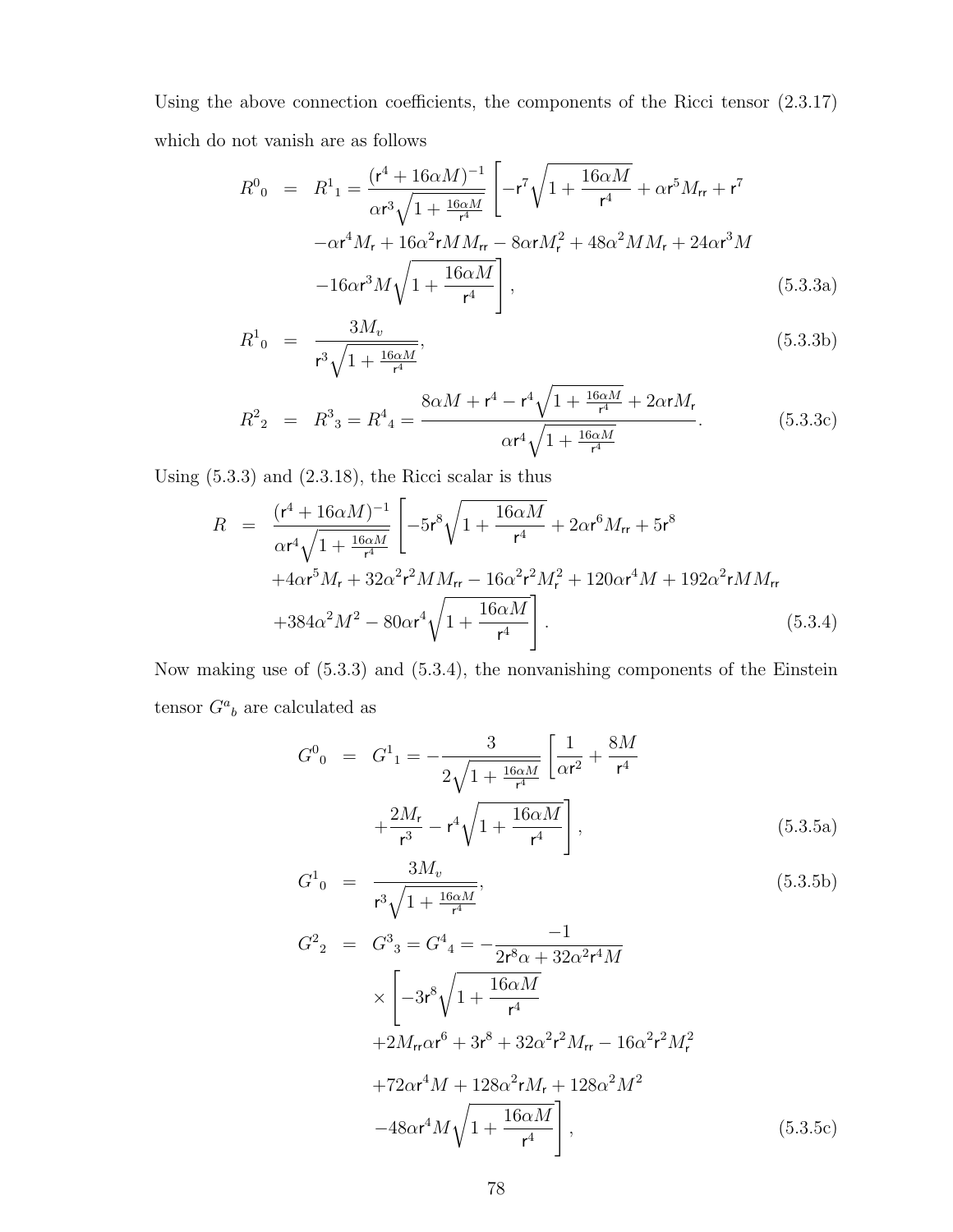The nonzero components of the Lanczos tensor (2.4.4) become

$$
H^{0}_{0} = H^{1}_{1} = -\frac{3}{\alpha^{2}r^{3}(r^{4} + 16\alpha M)} \times \left[ r^{7} \sqrt{1 + \frac{16\alpha M}{r^{4}}} + 2\alpha r^{4} M_{r} \sqrt{1 + \frac{16\alpha M}{r^{4}}} - r^{7} - 2\alpha r^{4} M_{r} - 32\alpha^{2} M M_{r} + 8\alpha r^{3} M \sqrt{1 + \frac{16\alpha M}{r^{4}}} - 16\alpha r^{3} M \right], \qquad (5.3.6a)
$$
\n
$$
H^{1}_{0} = \frac{6M_{v} \left[ r^{4} \sqrt{1 + \frac{16\alpha M}{r^{4}}} - r^{4} - 16\alpha M \right]}{\alpha r^{3}(r^{4} + 16\alpha M)}, \qquad (5.3.6b)
$$
\n
$$
H^{2}_{2} = H^{3}_{3} = H^{4}_{4} = \frac{\left(1 + \frac{16\alpha M}{r^{4}}\right)^{-\frac{1}{2}}}{\alpha^{2}r^{4}(r^{4} + 16\alpha M)}
$$
\n
$$
\times \left[ 2\alpha r^{6} M_{r} \sqrt{1 + \frac{16\alpha M}{r^{4}}} - 2\alpha r^{6} M_{r} - 3r^{8} + 32\alpha^{2}r^{2} M M_{r} - 32\alpha^{2}r^{2} M M_{r} - 128\alpha^{2} M^{2} + 48\alpha r^{4} M \sqrt{1 + \frac{16\alpha M}{r^{4}}} - 72\alpha r^{4} M \right], \qquad (5.3.6c)
$$

Using the above expressions  $(5.3.5)$  and  $(5.3.6)$ , we can calculate the nonzero components of (2.4.10). It is remarkable to note that despite the complexity of the nonzero components of the Einstein and Lanczos tensors, their combinations yield rather simple expressions. These are given by

$$
\mathcal{G}^0{}_0 = \mathcal{G}^1{}_1 = -\frac{3}{r^3} M_r,\tag{5.3.7a}
$$

$$
\mathcal{G}^1_{0} = \frac{3}{r^3} M_v, \tag{5.3.7b}
$$

$$
\mathcal{G}^2{}_2 = \mathcal{G}^3{}_3 = \mathcal{G}^4{}_4 = -\frac{1}{r^2} M_{rr}.\tag{5.3.7c}
$$

The modified curvature components (5.3.7) are generated by an appropriate matter field. Comparing (5.3.7) with the field equations (2.4.9) gives rise to an energy mo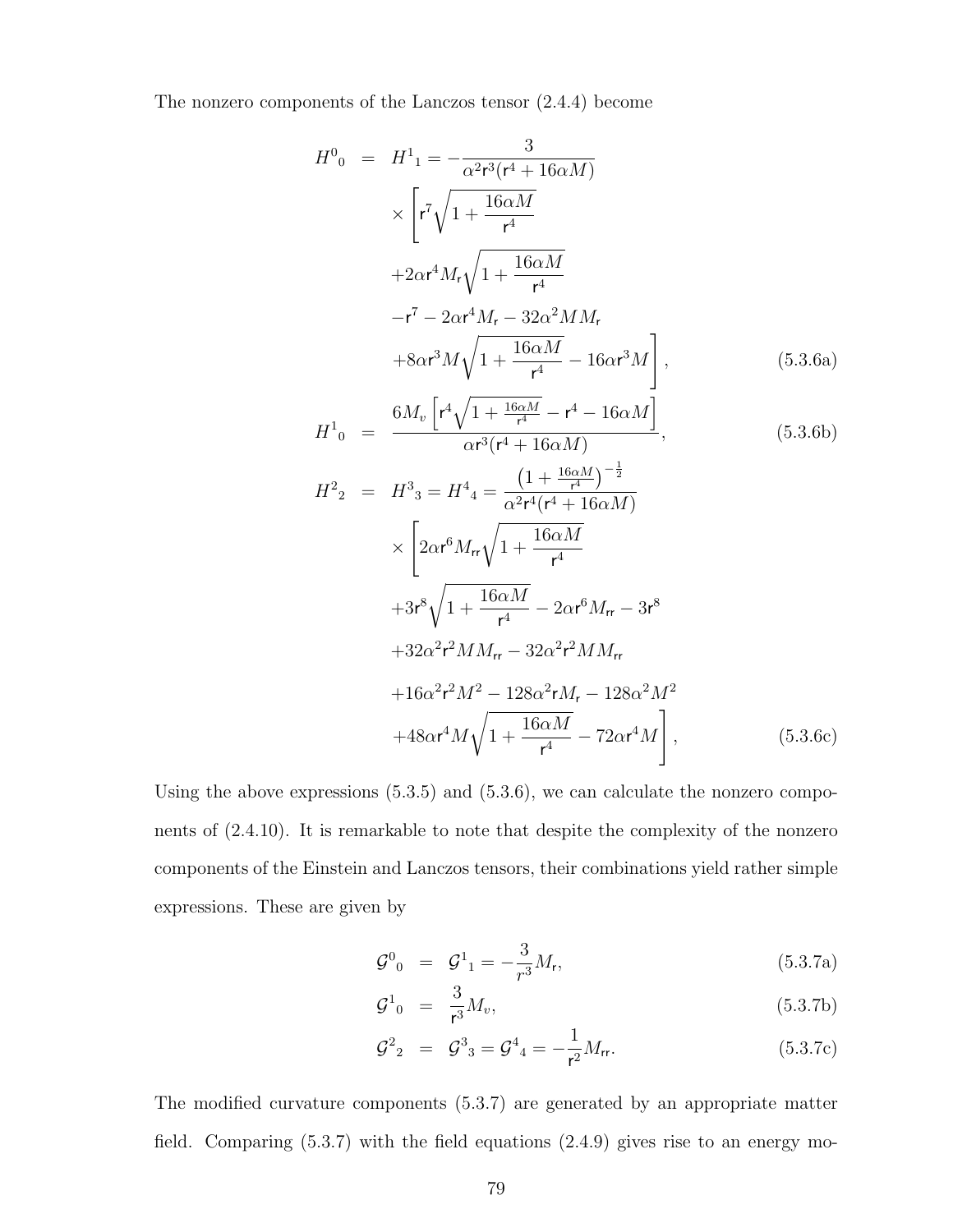mentum tensor of the form

$$
T_{ab} = \mu l_a l_b + (\tilde{\rho} + P)(l_a n_b + l_b n_a) + P g_{ab},
$$
\n(5.3.8)

where

$$
l_a = \delta_a^0,
$$
  
\n
$$
n_a = \frac{1}{2} \left[ 1 + \frac{r^2}{4\alpha} \left( 1 - \sqrt{1 + \frac{16M\alpha}{r^4}} \right) \right] \delta_a^0 + \delta_a^1,
$$

with  $l_c l^c = n_c n^c = 0$  and  $l_c n^c = -1$ . The null vector  $l^a$  is a double null eigenvector of the energy momentum tensor (5.3.8). Using the form of the energy momentum tensor (5.3.8) with (5.3.7), we acquire the EGB field equations  $\mathcal{G}^a{}_b = \kappa T^a{}_b$  in the form

$$
\mu = -\frac{3}{\kappa r^3} M_v,\tag{5.3.9a}
$$

$$
\tilde{\rho} = \frac{3}{\kappa r^3} M_r, \tag{5.3.9b}
$$

$$
P = -\frac{1}{\kappa r^2} M_{rr}.
$$
 (5.3.9c)

As  $M_v \neq 0$ , in general it is clear that the Boulware-Deser spacetime radiates. When  $\tilde{\rho}$  = P = 0, the above expressions reduce to the single solution obtained for the radiating Boulware-Deser metric when  $M = M(v)$ . Furthermore when  $\mu = \tilde{\rho} = P = 0$ , we regain the vacuum case with constant mass.

The energy conditions for this kind of fluid are

1. The weak and strong energy conditions:

$$
\mu \ge 0, \quad \tilde{\rho} \ge 0, \quad P \ge 0 \quad (\mu \ne 0).
$$
\n(5.3.10)

2. The dominant energy condition:

$$
\mu \ge 0, \qquad \tilde{\rho} \ge P \ge 0 \qquad (\mu \ne 0). \tag{5.3.11}
$$

In the case when  $M = M(v)$  the above energy conditions all reduce to  $\mu \geq 0$ , and if  $M = M(r)$ , then  $\mu = 0$  and the matter field becomes a type I fluid.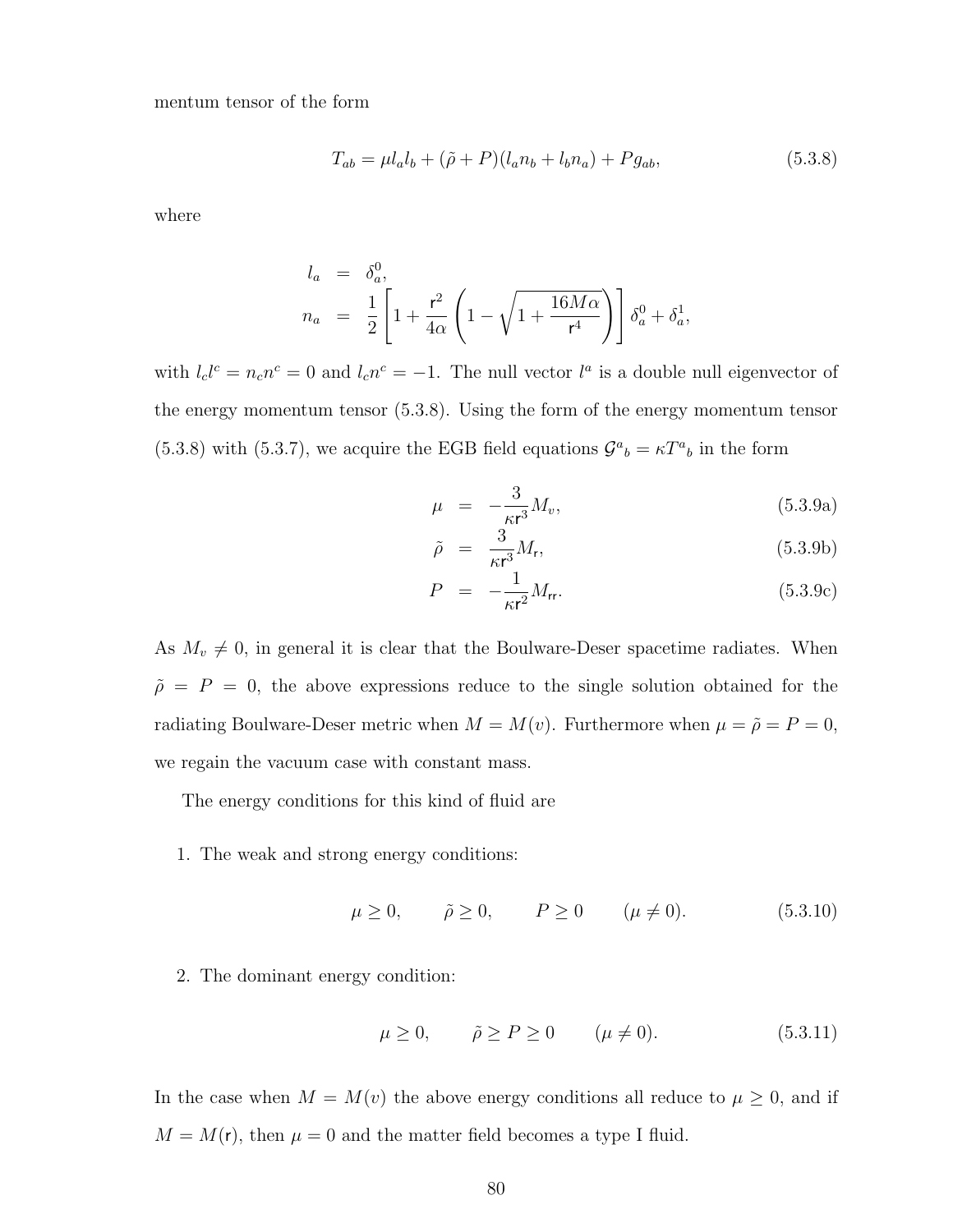Finally, we are in the position to state the following theorem:

Theorem 1. Consider the five-dimensional spacetime

$$
ds^{2} = -\left[1 + \frac{r^{2}}{4\alpha} \left(1 - \sqrt{1 + \frac{16M\alpha}{r^{4}}}\right)\right] dv^{2} - 2dvdr + r^{2}(d\theta^{2} + \sin^{2}\theta d\phi^{2} + \sin^{2}\theta \sin^{2}\phi d\psi^{2}),
$$

from a regular epoch, where  $M = M(v, r)$  (v is the null retarded time coordinate and r is the radius) is differentiable in the entire spacetime, and obeys all physically reasonable energy conditions. This spacetime is then consistent with an energy momentum tensor which is a unique combination of the type I and type II matter fields. This geometry represents a solution to the EGB field equations with a superposition of null radiation and a string fluid. In the relevant limit, we regain the radiating case  $(M = M(v))$  and the Boulware-Deser spacetime  $(M = \tilde{M} = \text{const.})$  when  $\alpha \neq 0$ , and Einstein gravity when  $\alpha = 0$ .

# 5.4 The model for an isolated, radiating and dynamic star in five dimensions

Any spherically symmetric five-dimensional astrophysical star is a combination of three distinct concentric zones: the innermost zone is the stellar interior where there are two component matter sources, namely null fluid matter together with radiation. The middle zone is a purely radiative zone while the outermost zone is the vacuum Boulware-Deser exterior (5.2.1) that extends approximately to a radius of one light year (for solar mass stars) beyond which galactic dynamics will take over. In this section we briefly outline how to model all three of these zones under a combined framework using a generalised Boulware-Deser class of metric.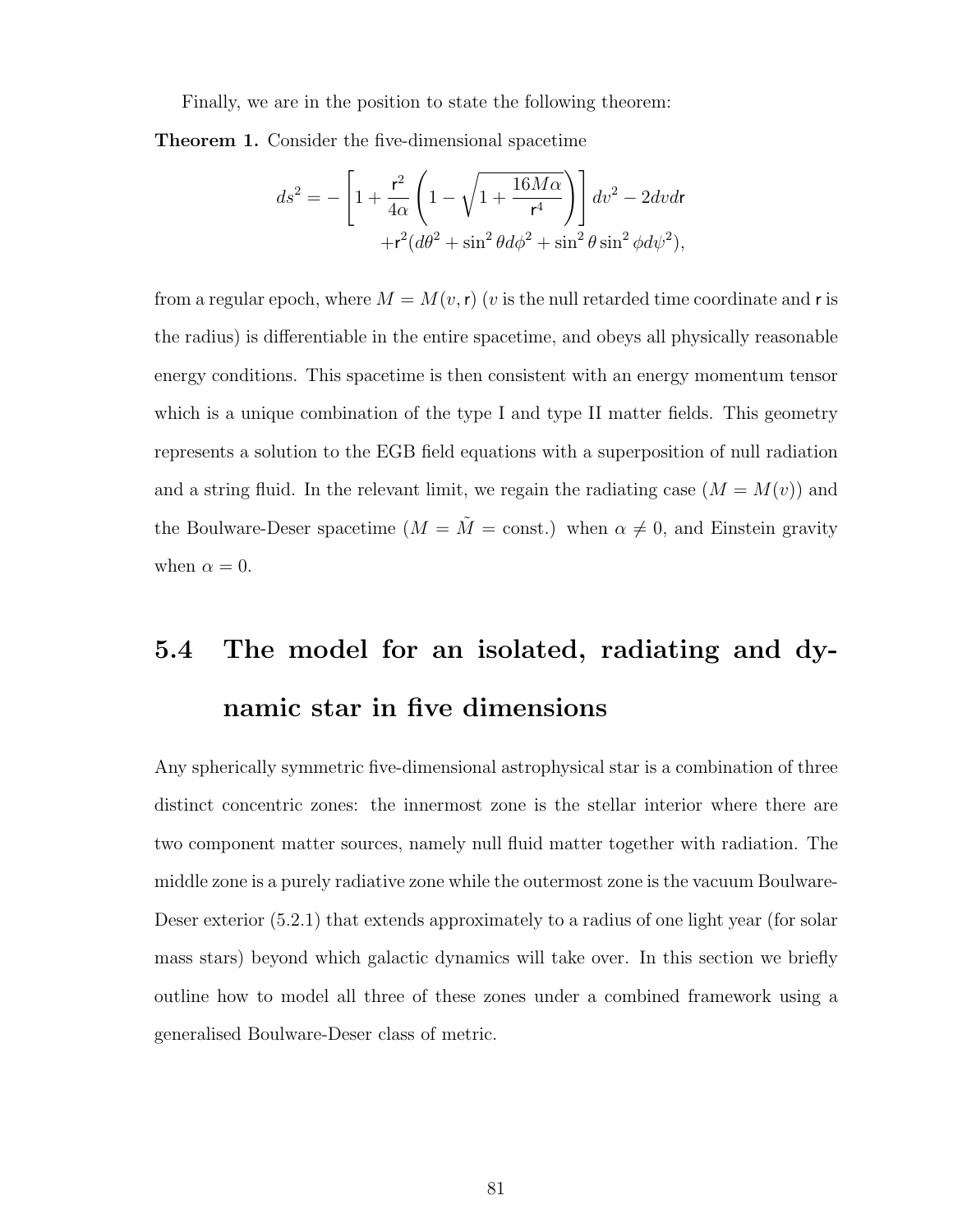#### **5.4.1** Stellar interior:  $M = M(v, r)$

As described earlier, the best possible candidate for the spacetime of a stellar interior with the mass parameter  $(5.3.1)$  is

$$
ds^{2} = -f(v, \mathbf{r})dv^{2} - 2dvdr + \mathbf{r}^{2}(d\theta^{2} + \sin^{2}\theta d\phi^{2} + \sin^{2}\theta \sin^{2}\phi d\psi^{2}),
$$
 (5.4.1)

.

where

$$
f(v, \mathbf{r}) = 1 + \frac{\mathbf{r}^2}{4\alpha} \left( 1 - \sqrt{1 + \frac{16M(v, \mathbf{r})\alpha}{\mathbf{r}^4}} \right)
$$

The mass function M which depends on the coordinates  $v$  and  $r$  can be uniquely obtained via the Einstein field equations with the two component matter sources. Let  $M(v, r)$  be one such solution for a given combination of fluid and radiation fields. This solution then completely describes the solution of the interior of the star, up to a boundary surface given by  $r = r_b$ . Beyond this boundary we enter a pure radiation zone.

#### 5.4.2 Radiation zone:  $M = M(v)$

In this zone the matter field is a single component null matter field and the spacetime is well described by the radiating Boulware-Deser metric

$$
ds^{2} = -f_{1}(v, \mathbf{r})dv^{2} - 2dv dr + \mathbf{r}^{2}(d\theta^{2} + \sin^{2}\theta d\phi^{2} + \sin^{2}\theta \sin^{2}\phi d\psi^{2}), \qquad (5.4.2)
$$

with

$$
f_1(v,r) = 1 + \frac{r^2}{4\alpha} \left( 1 - \sqrt{1 + \frac{16M_1(v)\alpha}{r^4}} \right).
$$

We can naturally relate the Boulware-Deser mass function  $M_1(v)$  in the radiation zone to the generalised Boulware-Deser mass function in the stellar interior in the following way

$$
M_1(v) = M(v, \mathsf{r}_b),\tag{5.4.3}
$$

so that  $M$  is a function of the retarded coordinate  $v$ . This radiation zone continues until some retarded null coordinate value  $v = V_0$ , beyond which the spacetime is the conventional Boulware-Deser vacuum (as dictated by Birkhoff's theorem).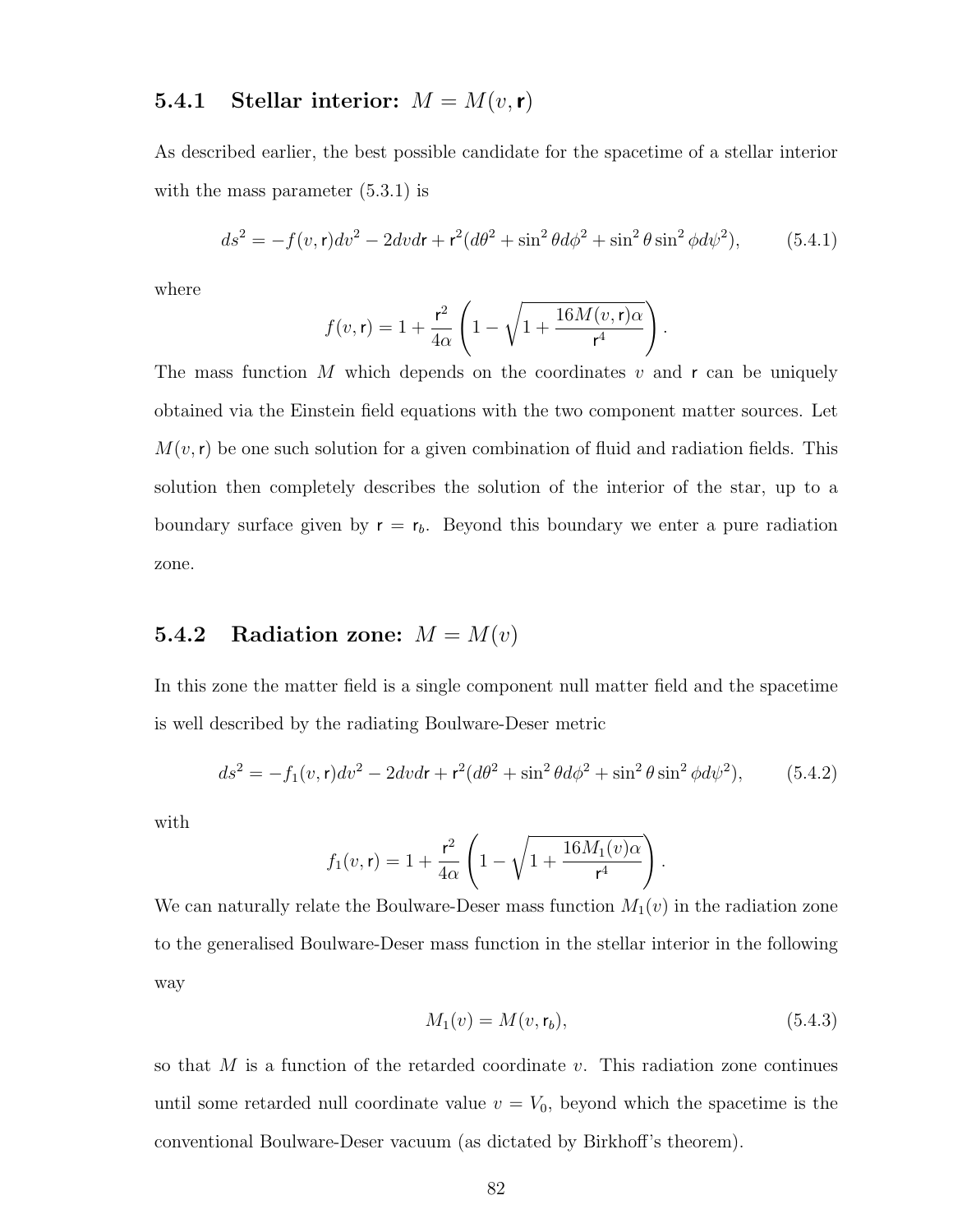# 5.4.3 Boulware-Deser exterior:  $M = \tilde{M}$

This vacuum region is described by the exterior static subset of the completely extended Boulware-Deser manifold, and the metric is given by

$$
ds^{2} = -\tilde{f}(\mathbf{r})dv^{2} - 2dvdr + \mathbf{r}^{2}(d\theta^{2} + \sin^{2}\theta d\phi^{2} + \sin^{2}\theta \sin^{2}\phi d\psi^{2}),
$$
 (5.4.4)

with

$$
\tilde{f}(\mathsf{r}) = 1 + \frac{\mathsf{r}^2}{4\alpha} \left( 1 - \sqrt{1 + \frac{16\tilde{M}\alpha}{\mathsf{r}^4}} \right).
$$

Here the static mass  $\tilde{M}$  is related to the radiating Boulware-Deser mass  $M_1(v)$  by

$$
\tilde{M} = M_1(V_0),\tag{5.4.5}
$$

which is constant.

# 5.4.4 Matching conditions at the boundary surfaces: Complete mass function

We note here that the spacetime is divided into three distinct regions for our above mentioned stellar model: the interior region, the radiation zone and the vacuum Boulware-Deser exterior region. The first boundary surface between the inner and the intermediate zone, given by  $r = r_b$ , is a timelike boundary, whereas the second boundary surface given by  $v = V_0$  is a null boundary. The important point that all the three zones are described by the same class of metric makes the matching conditions between boundaries extremely transparent. To match the first fundamental form all we need is the mass function to be continuous across these boundaries. Hence the complete  $C<sup>2</sup>$ mass function for an isolated stellar model can be given in the following form:

$$
M(v, \mathbf{r}) = \begin{cases} M(v, \mathbf{r}) & \mathbf{r} \le \mathbf{r}_b, v \le V_0 \\ M_1(v) \equiv M(v, \mathbf{r}_b) & \mathbf{r} > \mathbf{r}_b, v \le V_0 \\ \tilde{M} \equiv M_1(V_0) \equiv M(V_0, \mathbf{r}_b) & \mathbf{r} > \mathbf{r}_b, v > V_0 \end{cases}
$$
 (5.4.6)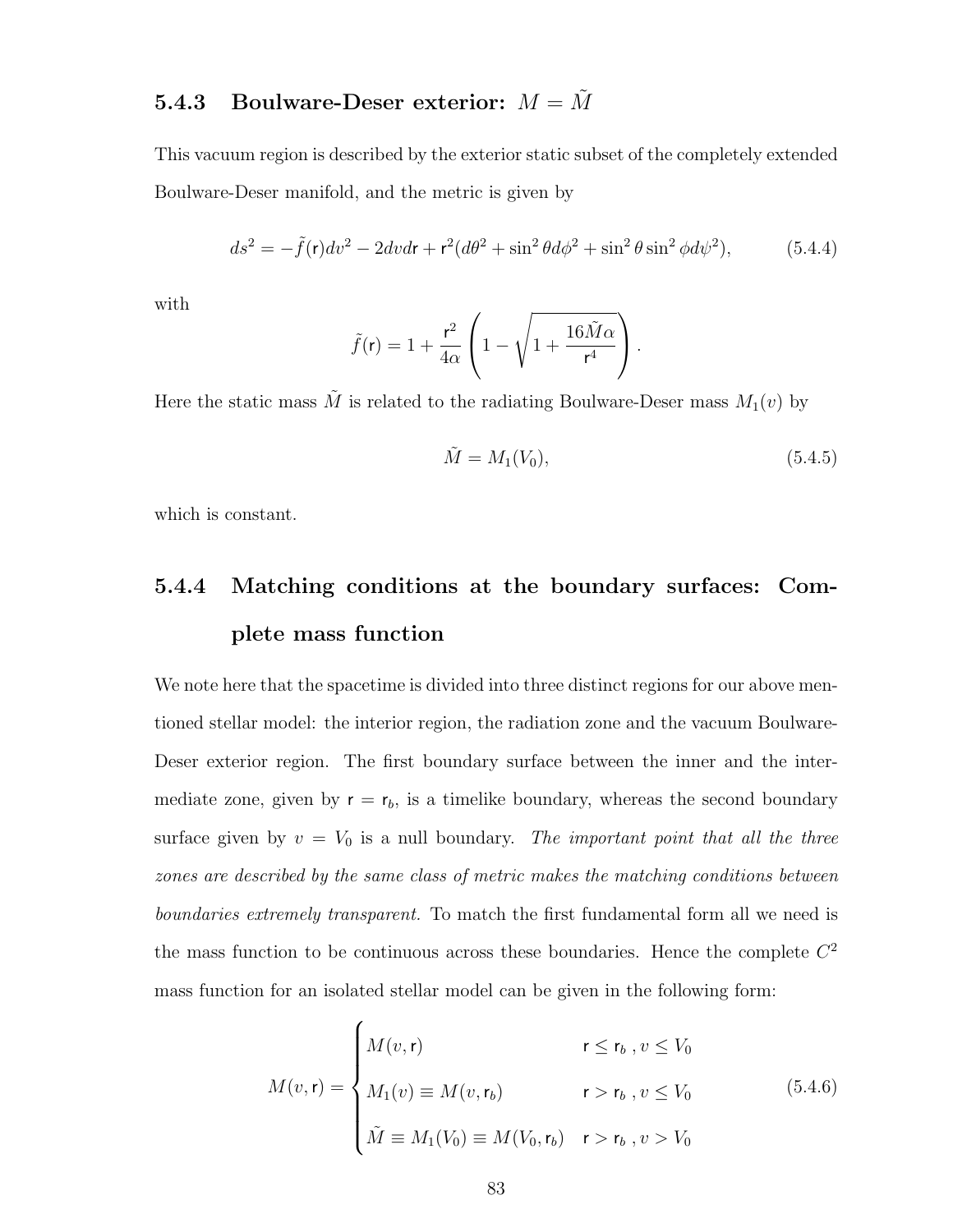We can easily check that this mass function is a solution to the EGB field equations in all three zones mentioned above, and hence it completely describes the spacetime of an isolated collapsing star. To match the second fundamental form, we need the partial derivatives of the mass functions across the boundaries to be continuous. These conditions are given by

$$
\frac{\partial}{\partial v}M(v,\mathbf{r}_b) = \frac{\partial}{\partial v}M_1(v),\tag{5.4.7a}
$$

$$
\left. \frac{\partial}{\partial r} M(v, r) \right|_{r=r_b} = 0, \tag{5.4.7b}
$$

$$
\left. \frac{\partial}{\partial v} M_1(v) \right|_{v=V_0} = 0. \tag{5.4.7c}
$$

where  $r = r_b$  is the timelike boundary (from equating (5.2.2) to (5.4.2)) and  $v = V_0$ is the null boundary (from equating (5.4.2) to (5.4.4)). These boundaries serve as the matching surfaces for the three concentric regions which can be seen in Figure 5.1.

It is therefore necessary to find physically relevant mass functions, with the structure of (5.4.6), to model a dynamical radiating star which is isolated. We achieve this by imposing specific equations of state.

### 5.5 Solutions with equations of state

In this section, we will consider various equations of state to solve the system (5.3.9).

#### 5.5.1 Case I(a):  $P = k\tilde{\rho}$

If we assume a linear equation of state  $P = k\tilde{\rho}$  in the field equations where k is a constant, we then arrive at

$$
r^2 M_{rr} + 3kr M_r = 0,\t\t(5.5.1)
$$

which is a second order linear partial differential equation. Since the derivatives occur in one variable, we can integrate it as an ordinary differential equation via reduction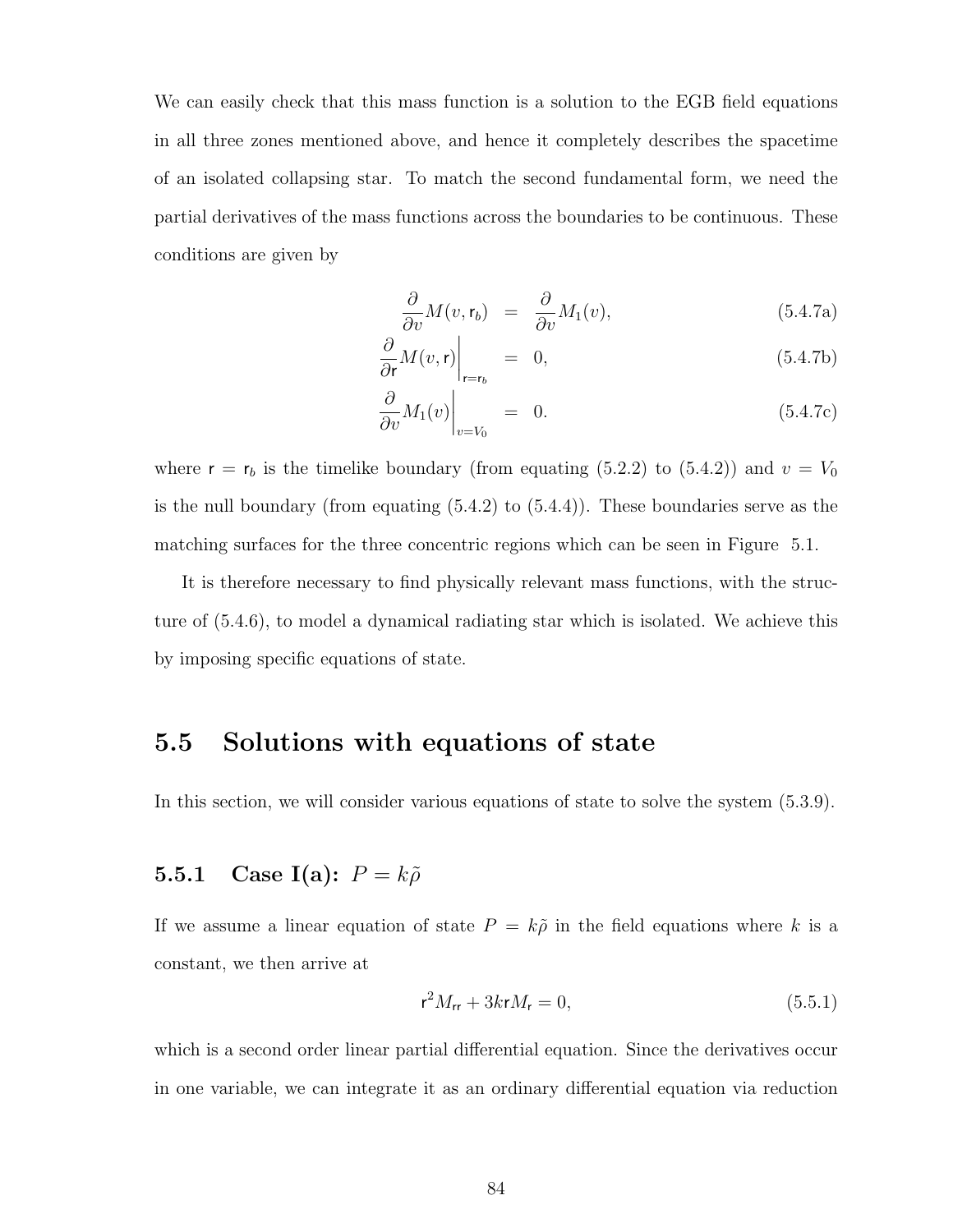

Figure 5.1: Depiction of a five-dimensional spacetime divided into the three distinct regions (in retarded coordinates with  $\epsilon = 1$ ).

of order. There are two solutions. For the case when  $k=\frac{1}{3}$  $\frac{1}{3}$ , the solution is given by

$$
M(v, \mathbf{r}) = c_1(v) \ln(\mathbf{r}) + c_2(v),
$$

where  $c_1(v)$  and  $c_2(v)$  are functions of integration. For  $k \neq \frac{1}{3}$  $\frac{1}{3}$ , the second solution is

$$
M(v, \mathbf{r}) = c_1(v)\frac{\mathbf{r}^{1-3k}}{1-3k} + c_2(v). \tag{5.5.2}
$$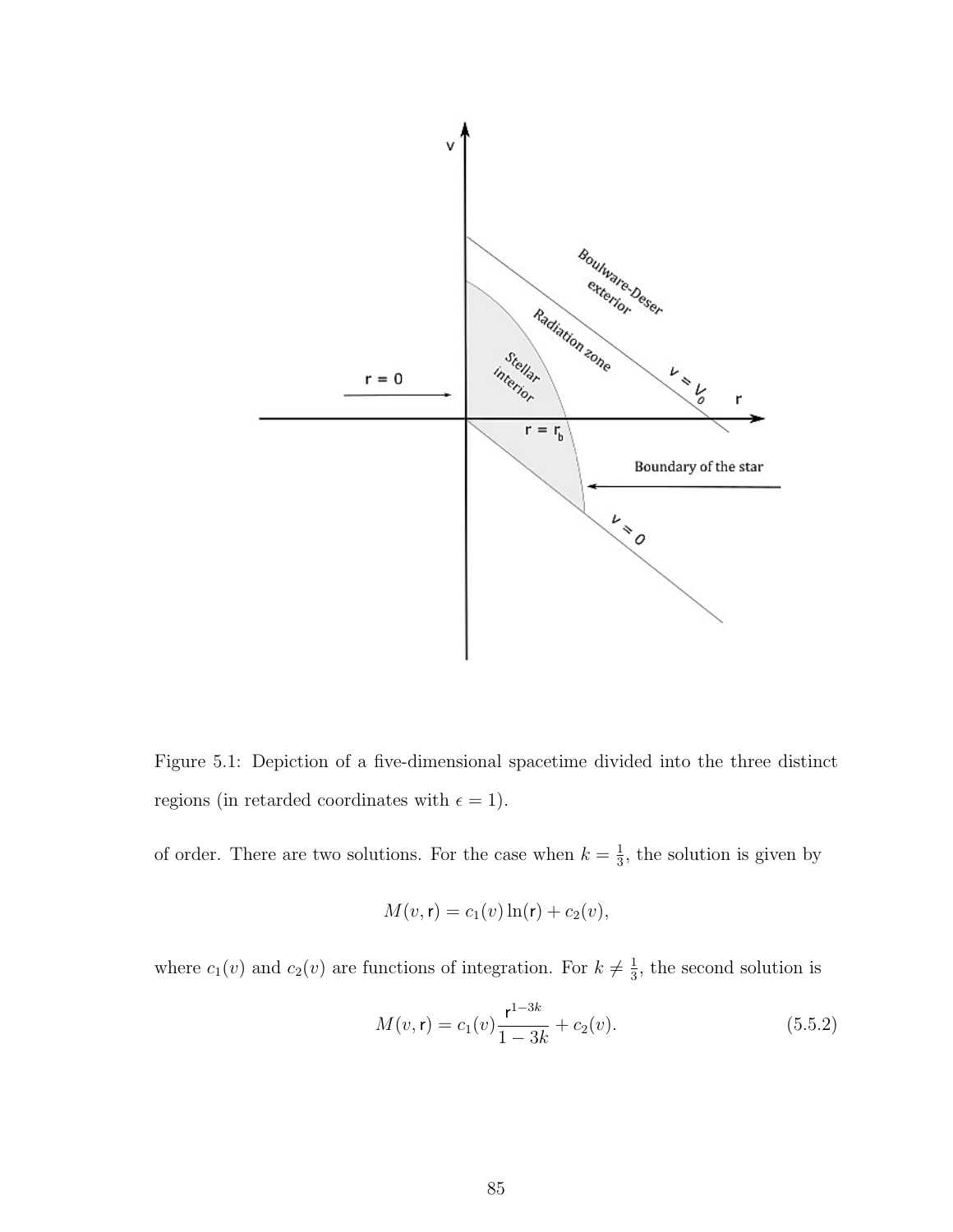# **5.5.2** Case I(b):  $P = k\tilde{\rho} + k_2$

Assuming  $P = k\tilde{\rho} + k_2$  in the field equations (5.3.9) yields

$$
M_{rr} + \frac{3k}{r}M_r + \kappa k_2 r^2 = 0,
$$
\n(5.5.3)

which takes the form of a Cauchy-Euler equation. If we let  $y(v, r) = m_r$  we get the first order linear equation

$$
y' + \frac{3k}{r}y = -\kappa k_2 r^2,
$$
\n
$$
(5.5.4)
$$

which can be easily integrated to give

$$
y = -\kappa k_2 \frac{\mathbf{r}^3}{3k+1} + \frac{c_1(v)}{\mathbf{r}^{3k}}.
$$
 (5.5.5)

Again, two cases arise. When  $k=\frac{1}{3}$  $\frac{1}{3}$  the first solution for  $M(v, r)$  is given by

$$
M(v, r) = c_1(v) \ln(r) + c_2(v) - \frac{\kappa k_2 r^4}{16}.
$$

The second solution for the mass with  $k \neq \frac{1}{3}$  $\frac{1}{3}$  is given by

$$
M(v, \mathbf{r}) = c_2(v) + c_1(v)\frac{\mathbf{r}^{1-3k}}{1-3k} - \frac{\kappa k_2}{4(3k+1)}\mathbf{r}^4,\tag{5.5.6}
$$

which contains (5.5.2) as well as several of the seminal others contained in Dominguez and Gallo (2006). It should be noted that this solution also contains the EGB analogues of those found in Husain (1996) and Wang and Wu (1999). These are summarised in Table 5.1.

# **5.5.3** Case II(a):  $P = k\tilde{\rho}^2$

If we assume a quadratic equation of state  $P = k\tilde{\rho}^2$ , in the field equations (5.3.9), we have

$$
r^{5}M_{rr} + \frac{9k}{\kappa}rM_{r}^{2} = 0,
$$
\n(5.5.7)

which is a second order nonlinear equation. A reduction of the order yields the following

$$
y' + \frac{\eta}{r^4}y^2 = 0,\t\t(5.5.8)
$$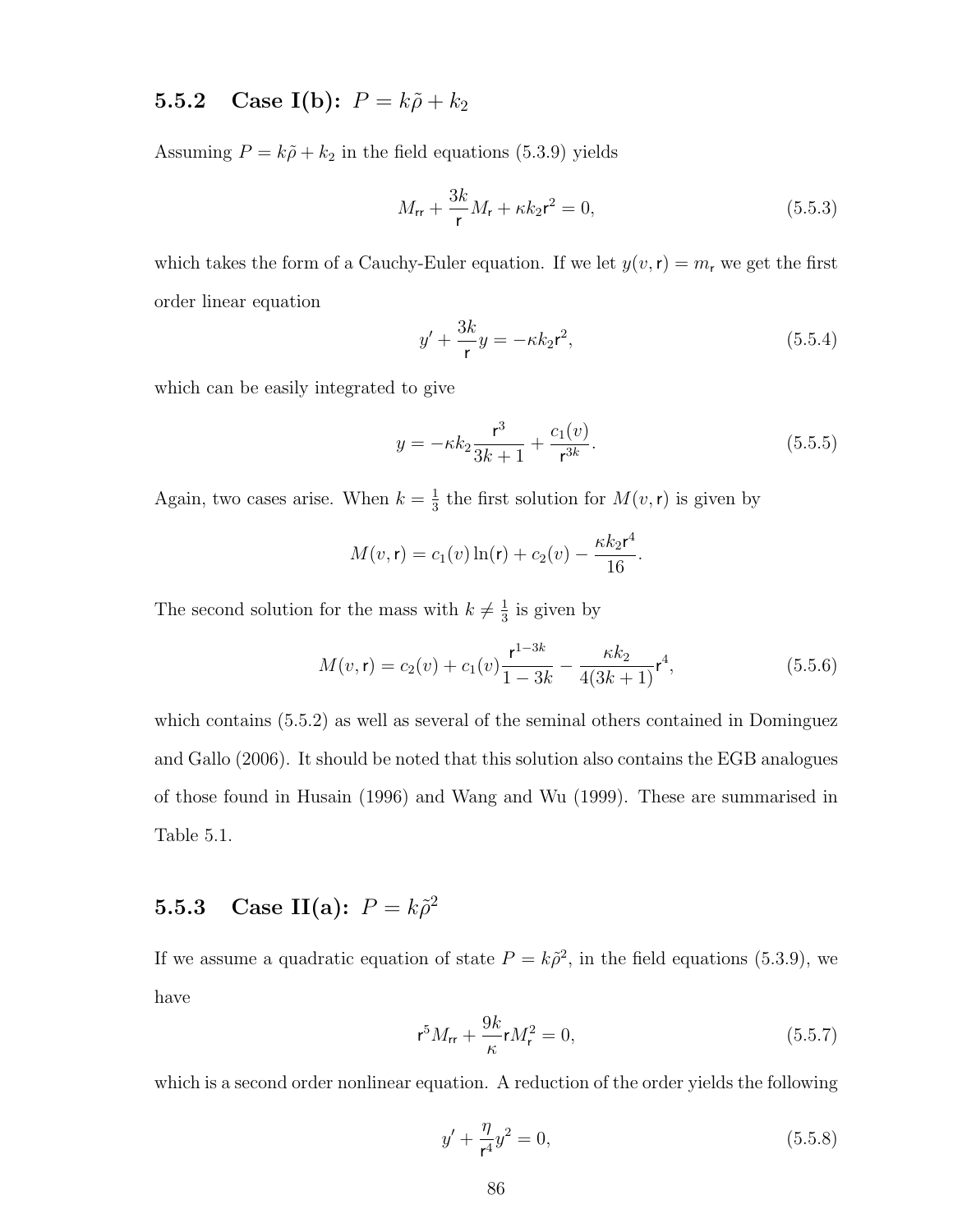which is a first order nonlinear equation with  $\eta = 9k/\kappa$ . Integration yields

$$
y = \frac{-1}{\frac{\eta}{3r^3} + c_1(v)}.\tag{5.5.9}
$$

Therefore the mass can be expressed as

$$
M(v, \mathbf{r}) = -\int \left(\frac{1}{\frac{\eta}{3r^3} + c_1(v)}\right) dr + c_2(v).
$$
 (5.5.10)

The integral on the right hand side of the above expression admits two solutions. When the constant  $c_1 = 0$  the solution is

$$
M(v, \mathbf{r}) = -\frac{3}{4\eta} \mathbf{r}^4 + c_2(v). \tag{5.5.11}
$$

When  $c_1 \neq 0$  the above integral can be evaluated via partial fraction decomposition. The final expression for the mass  $M$  is given by

$$
M(v, \mathbf{r}) = c_2(v) - \frac{\mathbf{r}}{3c_1(v)} + \left(\frac{\eta}{3c_1(v)}\right)^{1/3} \left(\frac{1}{3\eta}\right)
$$
  

$$
\times \left[\frac{1}{2} \ln \left( \frac{\left(\mathbf{r} + \left(\frac{\eta}{3c_1(v)}\right)^{1/3}\right)^2}{\mathbf{r}^2 - \left(\frac{\eta}{3c_1(v)}\right)^{1/3} + \left(\frac{\eta}{3c_1(v)}\right)^{2/3}} \right) + \sqrt{3} \arctan \left( \frac{2\mathbf{r} - \left(\frac{\eta}{3c_1(v)}\right)^{1/3}}{\sqrt{3} \left(\frac{\eta}{3c_1(v)}\right)^{1/3}} \right)\right].
$$
 (5.5.12)

As far as we are aware, this solution is not found anywhere in the previous literature.

# **5.5.4** Case II(b):  $P = k\tilde{\rho}^2 + k_2\tilde{\rho} + k_3$

Imposing the equation of state  $P = k\tilde{\rho}^2 + k_2\tilde{\rho} + k_3$  in the field equations (5.3.9) yields

$$
M_{\rm rr} + \frac{9k}{\kappa r^4} M_{\rm r}^2 + \frac{3k_2}{\mathsf{r}} M_{\rm r} + k_3 \kappa \mathsf{r} = 0. \tag{5.5.13}
$$

Reducing the order of the above equation yields

$$
y' + \frac{3k_2}{r}y + k_3\kappa r = -\frac{\eta}{r^4}y^2,
$$
\n(5.5.14)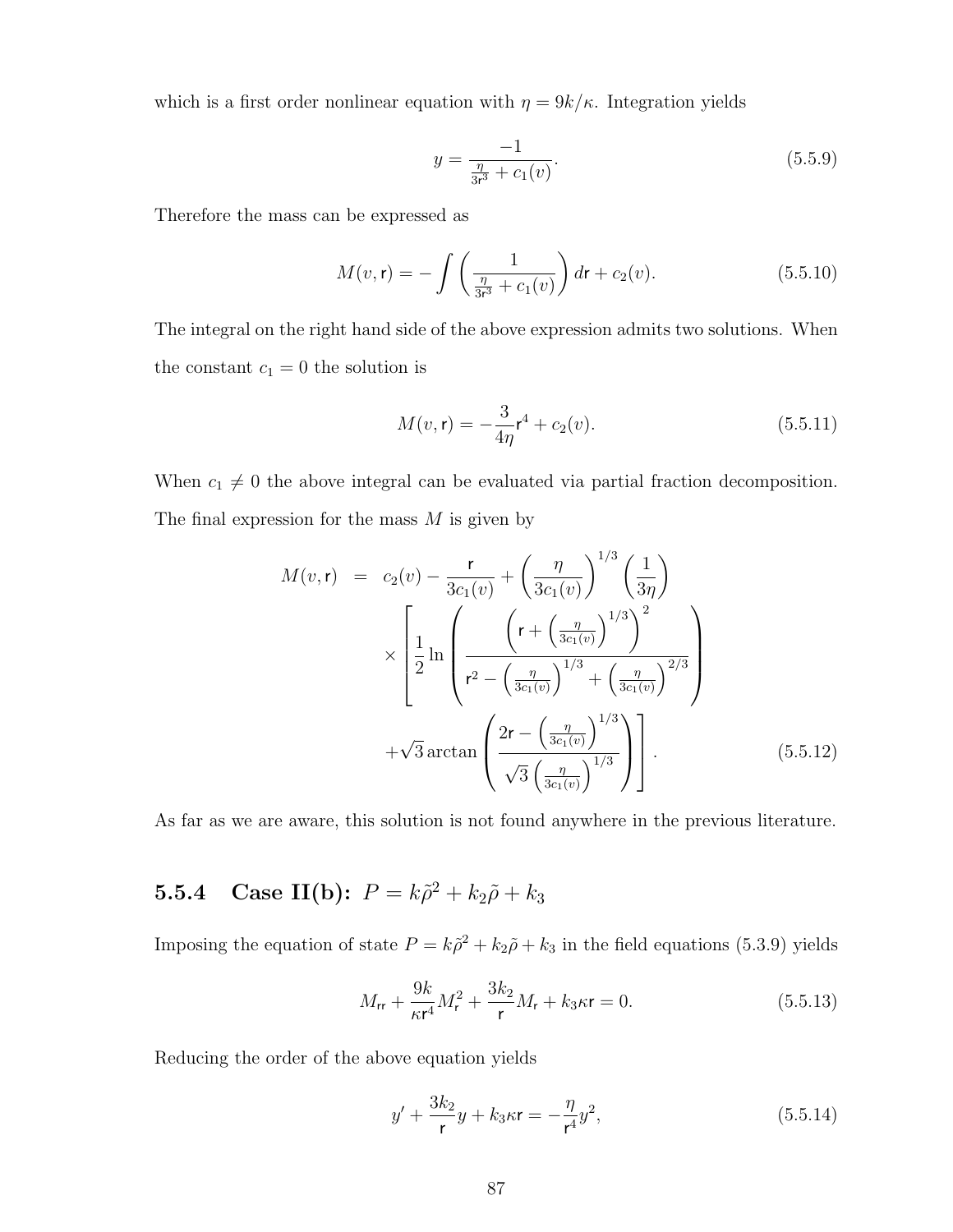with  $\eta = 9k/\kappa$ , which is a Riccati differential equation. Integration of the above equation gives

$$
y = -\frac{r^3}{2\eta} \tan\left(\frac{1}{2}\sqrt{\varepsilon}(\ln(r) - c_1(v))\right)
$$

$$
\times \left(-\frac{r^3}{2\eta}(\sqrt{\varepsilon} + 3 + 3k_2)\right).
$$
(5.5.15)

In the above expression, we have the following:  $\varepsilon = 4\beta\eta - 9k_2^2 - 109 - 18k_2$  and  $\beta = \kappa k_3$ . Hence, the expression for the mass is given by

$$
M(v,\mathbf{r}) = -\int \left[\frac{\mathbf{r}^3}{2\eta} \tan\left(\frac{1}{2}\sqrt{\varepsilon}(\ln(\mathbf{r}) - c_1(v))\right)\right] \times \left(\frac{\mathbf{r}^3}{2\eta}(\sqrt{\varepsilon} + 3 + 3k_2)\right) \, d\mathbf{r} + c_2(v). \tag{5.5.16}
$$

It should be noted that when  $k_2 = k_3 = 0$  in the above solution (5.5.16), we regain Case  $II(a)$ , which is to be expected.

# **5.5.5** Case III:  $P = k\tilde{\rho}^{\gamma}$

If we assume the equation of state  $P = k\tilde{\rho}^{\gamma}$ , where  $\gamma \in \mathbb{R}$ , we then have

$$
M_{\rm rr} + k\kappa \left(\frac{3}{\kappa}\right)^{\gamma} \mathbf{r}^{2-3\gamma} M_{\mathbf{r}}^{\gamma} = 0. \tag{5.5.17}
$$

Reducing the order of the above equation yields

$$
y' + k\kappa \left(\frac{3}{\kappa}\right)^{\gamma} \mathbf{r}^{2-3\gamma} y^{\gamma} = 0,
$$

which is a separable equation. Its general solution is given by

$$
y = \left[ (\gamma - 1) \left( k \kappa \left( \frac{3}{\kappa} \right)^{\gamma} \frac{\mathbf{r}^{3-3\gamma}}{3-3\gamma} + c_1(v) \right) \right]^{\frac{1}{1-\gamma}}.
$$
 (5.5.18)

Therefore we can express the mass  $M$  as

$$
M(v,r) = c_2(v) + \int \left[ (\gamma - 1) \left( k \kappa \left( \frac{3}{\kappa} \right)^{\gamma} \right) \times \frac{r^{3-3\gamma}}{3-3\gamma} + c_1(v) \right] \Big]^{\frac{1}{1-\gamma}} dr.
$$
 (5.5.19)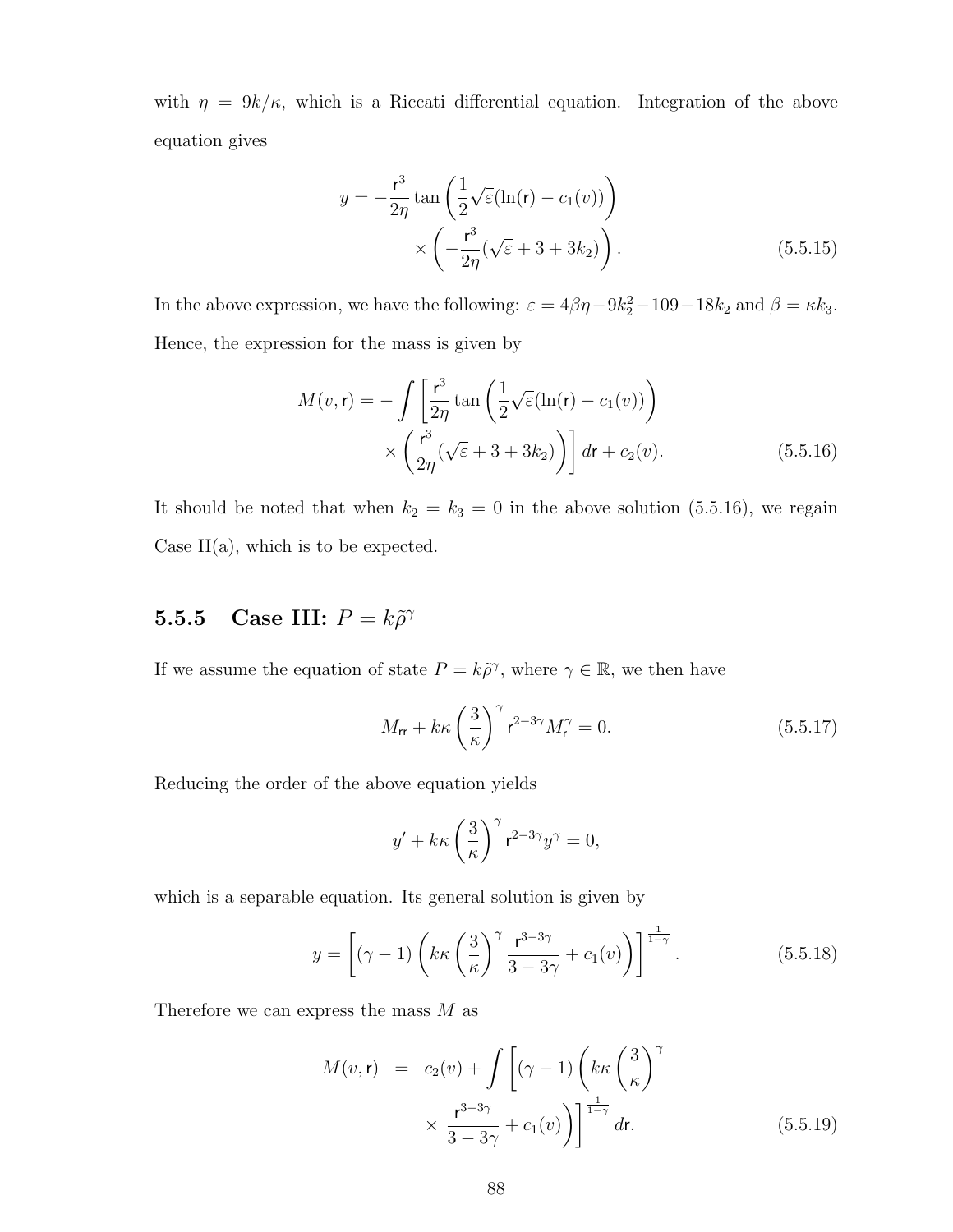| Solution                     | M(v, r)                    | $c_1(v)$ and $c_2(v)$                                                                                   | $k$ -indices                  |
|------------------------------|----------------------------|---------------------------------------------------------------------------------------------------------|-------------------------------|
|                              |                            |                                                                                                         |                               |
| Monopole-EGB                 | $rac{ar}{2}$               | $c_1(v) = \frac{a}{2}, c_2(v) = 0$                                                                      | $k, k_2 = 0$                  |
| Charged Vaidya-EGB           | $q(v) - \frac{q(v)^2}{2r}$ | $c_1 = \frac{q(v)^2}{2}, c_2 = g(v)$                                                                    | $k=1, k_2=0$                  |
| dS/AdS                       | $\frac{\Lambda}{6}r^3$     | $c_1(v) = c_2(v) = 0$                                                                                   | $k = \text{const.}$           |
|                              |                            |                                                                                                         | $k_2=-\frac{\Lambda(k+1)}{r}$ |
| Husain-EGB                   |                            | $g(v) - \frac{q(v)}{(3k-1)r^{3k-1}}$ $c_1(v) = \frac{-q(v)}{2}, c_2(v) = g(v)$ $k, k_2 = \text{const.}$ |                               |
| Boulware-Deser-Wheeler $M_0$ |                            | $c_1 = c_2 = 0$                                                                                         |                               |
|                              |                            |                                                                                                         |                               |

It should be noted that in the works of Wang and Wu (1999), Ghosh and Dadhich (2002) and Dominguez and Gallo (2006), it appears that solutions only for a linear and/or generalised linear equation of state are provided in conventional general relativity in the Vaidya spacetime. In Chapter 3 we further found solutions for both linear cases as well as quadratic and generalised quadratic equations of state. It should be noted that Husain (1996) found a general integral quadrature similar to ours above for the polytropic equation of state in the generalised Vaidya spacetime, however ours differs in the fact that we are dealing with the EGB theory of gravity. In the case of Wang and Wu (1999), a series solution approach was used to obtain solutions, whereas in our case, a direct integration of the EGB field equations was undertaken. Also we have not assumed separability of the mass functions. This, in a sense, makes our solutions (which are the EGB analogues of those found in Wang and Wu (1999)) more general.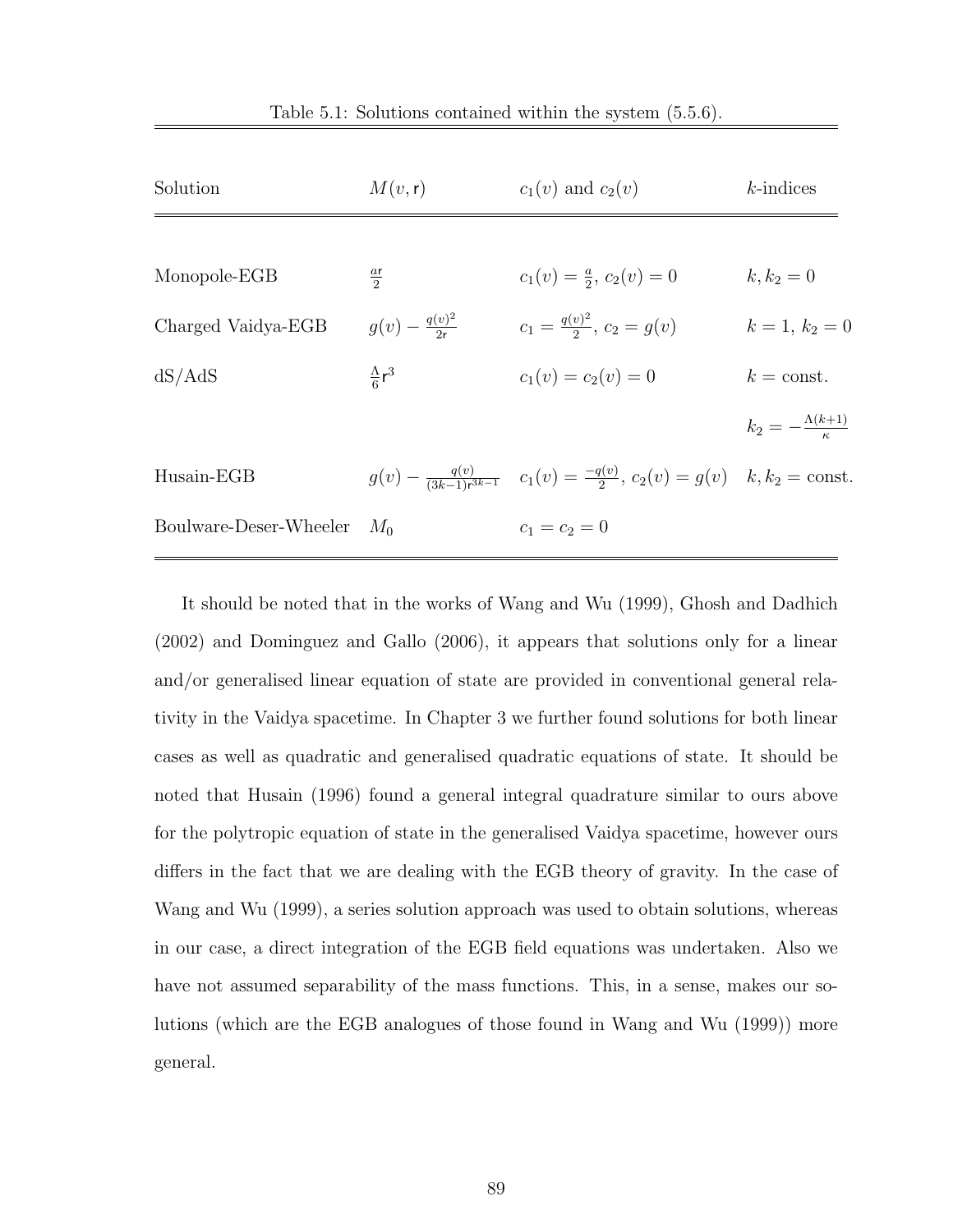# 5.6 Higher dimensional Boulware-Deser spacetime

Higher dimensional Boulware-Deser spacetimes have been studied in various physical scenarios. Bhawal (1990) studied the geodesic motion inside a Boulware-Deser black hole in arbitrary dimensions and Dominguez and Gallo (2006) found solutions of radiating black holes for certain equations of state. Ghosh and Dadhich (2002) also considered type II black hole solutions and gravitational collapse with a quark equation of state in higher dimensions. Dadhich and Pons (2015) found static black hole solutions in both Einstein and EGB gravity in higher dimensions by considering the topology of the product of two spheres  $S^n \times S^n$ . This topology comprised of black rings and branes and new solutions were obtained, also, for constant curvature. Gravitational collapse as well as other features may be affected by additional dimensions.

The N-dimensional Boulware-Deser metric is given by

$$
ds^{2} = -f(r)dv^{2} - 2dvdr + r^{2}d\Omega_{n-2}^{2},
$$
\n(5.6.1)

with

$$
d\Omega_{N-2}^2 = \sum_{i=1}^{N-2} \left[ \prod_{j=1}^{i-1} \sin^2(\theta^j) \right] (d\theta^i)^2,
$$

and where

$$
f(\mathbf{r}) = 1 + \frac{\mathbf{r}^2}{2\hat{\alpha}} \left( 1 - \sqrt{1 + \frac{8\hat{\alpha}}{N - 3} \left( \frac{2M}{\mathbf{r}^{N-1}} \right)} \right).
$$

In the above  $\hat{\alpha} = \alpha(N-3)(N-4)$ . If we consider an inhomogeneous radiating metric with

$$
M \longrightarrow M(v,r),
$$

the nonzero components of (2.4.10) are given by

$$
\mathcal{G}^0{}_0 = \mathcal{G}^1{}_1 = -\frac{(N-2)M_r}{\mathsf{r}^{(N-2)}},\tag{5.6.2a}
$$

$$
\mathcal{G}^1_{0} = \frac{(N-2)M_v}{\mathsf{r}^{(N-2)}},\tag{5.6.2b}
$$

$$
\mathcal{G}^2{}_2 = \mathcal{G}^3{}_3 = \dots = \mathcal{G}^{\theta(N-2)}{}_{\theta(N-2)} = -\frac{M_{\text{rr}}}{\mathsf{r}^{(N-3)}}.
$$
(5.6.2c)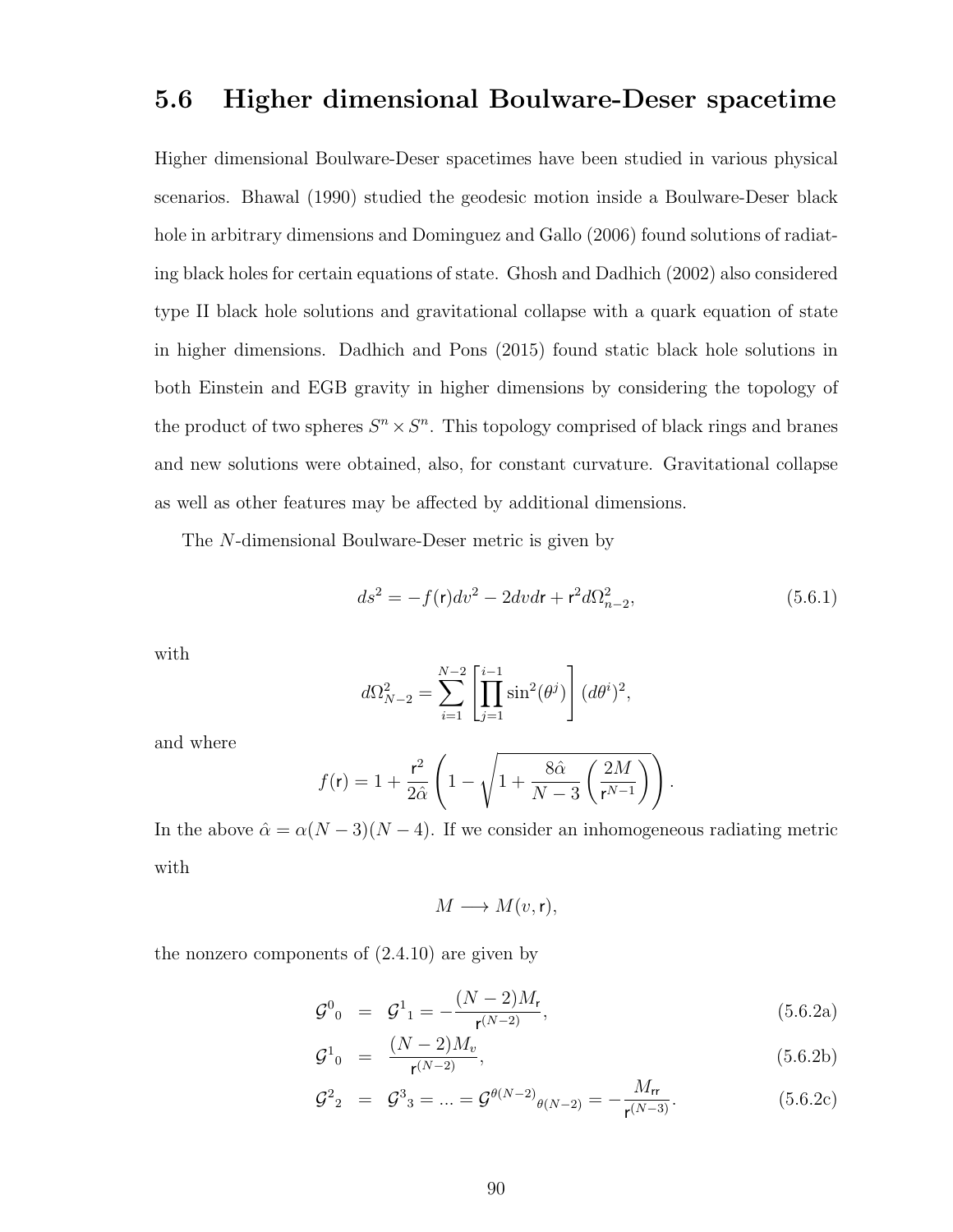The EGB field equations are thus

$$
\mu = \frac{(N-2)M_v}{\kappa r^{N-2}},\tag{5.6.3a}
$$

$$
\tilde{\rho} = \frac{(N-2)M_{\mathsf{r}}}{\kappa \mathsf{r}^{N-2}},\tag{5.6.3b}
$$

$$
P = -\frac{M_{\rm rr}}{\kappa r^{N-3}}.\tag{5.6.3c}
$$

As in the previous section, we find solutions to the EGB field equations and these are presented in Table 5.2. We do not give the details of the integrations as they are similar to the five-dimensional case. It is also important to note that Theorem 1 can be extended to hold in higher dimensions. We state this as follows:

Theorem 2. Consider an N-dimensional spacetime given by

$$
ds^2 = -f(\mathbf{r})dv^2 - 2dvdr + \mathbf{r}^2d\Omega_{n-2}^2,
$$

with

$$
d\Omega_{N-2}^2 = \sum_{i=1}^{N-2} \left[ \prod_{j=1}^{i-1} \sin^2(\theta^j) \right] (d\theta^i)^2,
$$

and

$$
f(\mathbf{r}) = 1 + \frac{\mathbf{r}^2}{2\hat{\alpha}} \left( 1 - \sqrt{\frac{8\hat{\alpha}}{N-3} \left( \frac{2M}{\mathbf{r}^{N-1}} \right)} \right),
$$

where  $\hat{\alpha} = \alpha(N-3)(N-4)$  and  $M = M(v, r)$ , which obeys all physically reasonable energy conditions and is differentiable in the entire spacetime. This spacetime is then consistent with an energy momentum tensor which is a unique combination of the type I and type II matter fields, and represents a solution to the EGB field equations with a superposition of null radiation and a string fluid. Again, in the relevant limit, we regain the radiating case  $(M = M(v))$  and the Boulware-Deser spacetime  $(M = \tilde{M} =$ const.) when  $\alpha \neq 0$ , and the Einstein gravity when  $\alpha = 0$ .

# 5.7 Discussion

We have established the principal result that the standard Boulware-Deser spacetime can be made to radiate. In this chapter we considered a five-dimensional spherically symmetric radiating star in Einstein-Gauss-Bonnet (EGB) gravity. We noted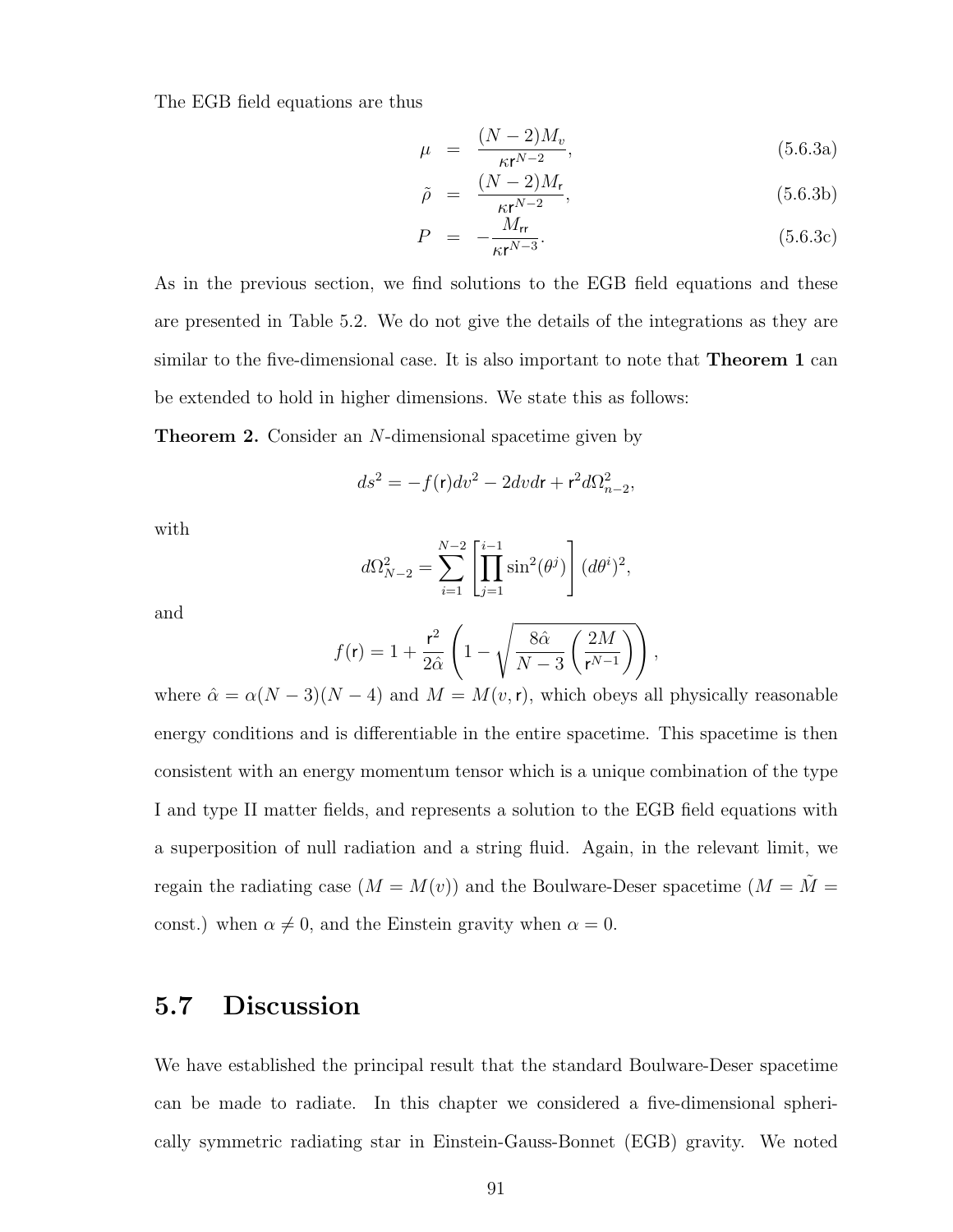Table 5.2: Equations of state and the higher dimensional gravitational mass.

| Equation of state  | $P = P(\tilde{\rho})$        | M(v, r)                                                                                                                                                          |
|--------------------|------------------------------|------------------------------------------------------------------------------------------------------------------------------------------------------------------|
| Linear             | $P = k\tilde{\rho}$          | $M(v, r) = c_1(v) \ln(r) + c_2(v), \qquad (k = \frac{1}{N-2})$                                                                                                   |
|                    |                              | $M(v, \mathbf{r}) = c_1(v) \frac{\mathbf{r}^{1-(N-2)k}}{1-(N-2)k} + c_2(v), \quad (k \neq \frac{1}{N-2})$                                                        |
| Generalised linear |                              | $P = k\tilde{\rho} + k_2$ $M(v, r) = c_1(v) \ln(r) + c_2(v)$                                                                                                     |
|                    |                              | $-\frac{\kappa k_2}{(N-2)k+N-2}\frac{r^{N-1}}{N-1},$ $(k=\frac{1}{N-2})$                                                                                         |
|                    |                              | $M(v, r) = -\frac{\kappa k_2}{(N-2)k + N-2} \frac{r^{N-1}}{N-1}$                                                                                                 |
|                    |                              | $+c_1(v) \frac{r^{1-(N-2)k}}{1-(N-2)k} + c_2(v)$ $(k \neq \frac{1}{N-2})$                                                                                        |
| Quadratic          | $P = k\tilde{\rho}^2$        | $M(v, r) = (2 - N) \int \frac{r^{N-2}}{c_1(v)(N-2)r^{N-2}+n} dr + c_2(v)$                                                                                        |
|                    |                              | $\eta = \frac{k(N-2)^2}{r}$                                                                                                                                      |
|                    |                              | Generalised quadratic $P = k\tilde{\rho}^2 + M(v,r) = -\frac{1}{2n} \int \left[ \left( r^{N-2} \tan(\frac{1}{2}\sqrt{\varsigma}(\ln r - c_1(v)) \right) \right]$ |
|                    | $k_2\tilde{\rho}+k_3$        | $\times(\sqrt{5}+N-2+\xi)$ dr + $c_2(v)$                                                                                                                         |
|                    |                              | $\zeta = 4\beta\eta - N^2 - 2N\xi - \xi^2 + 4\xi - 4,$                                                                                                           |
|                    |                              | $\xi = k_2(N-2), \ \beta = \kappa k_3$                                                                                                                           |
| Polytropic         | $P = k\tilde{\rho}^{\gamma}$ | $M(v, r) = \int \left[ \kappa k(\gamma + 1) \left( \frac{N-2}{\kappa} \right)^{\gamma} \right]$                                                                  |
|                    |                              | $\times \frac{r^{N-2-\gamma(N-2)}}{N-2-\gamma(N-2)} + (1-\gamma)c_1(v)\Big]^{\frac{1}{1-\gamma}} dr + c_2(v)$                                                    |
|                    |                              |                                                                                                                                                                  |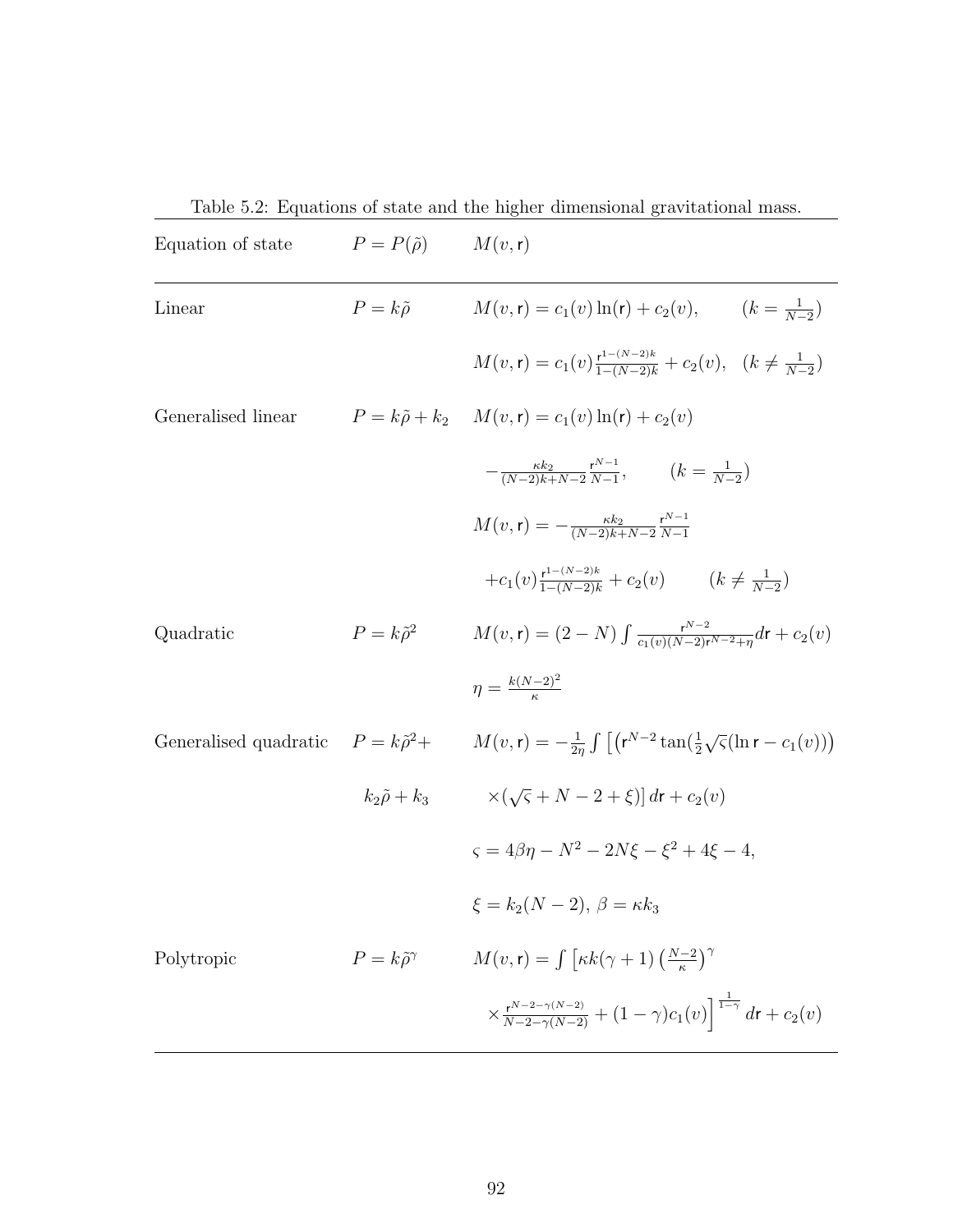that any astrophysical star is a combination of three concentric zones: the innermost two-component zone of matter which can be modeled by an inhomogeneous radiating Boulware-Deser metric, the radiation zone in the middle and the outermost zone which is the Boulware-Deser vacuum exterior. A large family of solutions to the EGB field equations were presented for various realistic equations of state. It was shown that solutions were possible via a direct integration of second order differential equations. Many of these solutions cannot be found by the approach used by Wang and Wu (1999) in conventional Einstein gravity; they assumed a restrictive series form of the mass function. Other mass functions have been shown to exist in five and higher dimensions which are physically reasonable. It is easy to show the existence of a dynamical star which is radiating, by matching the mass function (5.4.6) at the two boundaries. We illustrate this notion with the generalised linear equation of state

$$
P = k\tilde{\rho} + k_2.
$$

At the first interface  $r = r_b$ , between the two-component region and the null Boulware-Deser zone, the mass function is written as

$$
M_1(v) = c_2(v) + c_1(v)\frac{\mathsf{r}_b^{1-3k}}{1-3k} - \frac{\kappa k_2}{4(3k+1)}\mathsf{r}_b^4.
$$
 (5.7.1)

At the second interface, between this null zone and the vacuum exterior region, the mass function is

$$
\tilde{M} = c_2(V_0) + c_1(V_0) \frac{\mathbf{r}_b^{1-3k}}{1-3k} - \frac{\kappa k_2}{4(3k+1)} \mathbf{r}_b^4.
$$
\n(5.7.2)

It is clear that the forms (5.7.1) and (5.7.2) are always possible due to the freedom permitted by the integration functions  $c_1(v)$  and  $c_2(v)$ . A comparison with earlier results was undertaken and we showed that our solutions generalise earlier results in EGB gravity, including the EGB analogue of Husain's solution. We then generalised our results to higher dimensions.

An important point to note is the nonlinear nature of gravity, and even more specifically, modified gravity. Despite the fact that the energy momentum tensor can be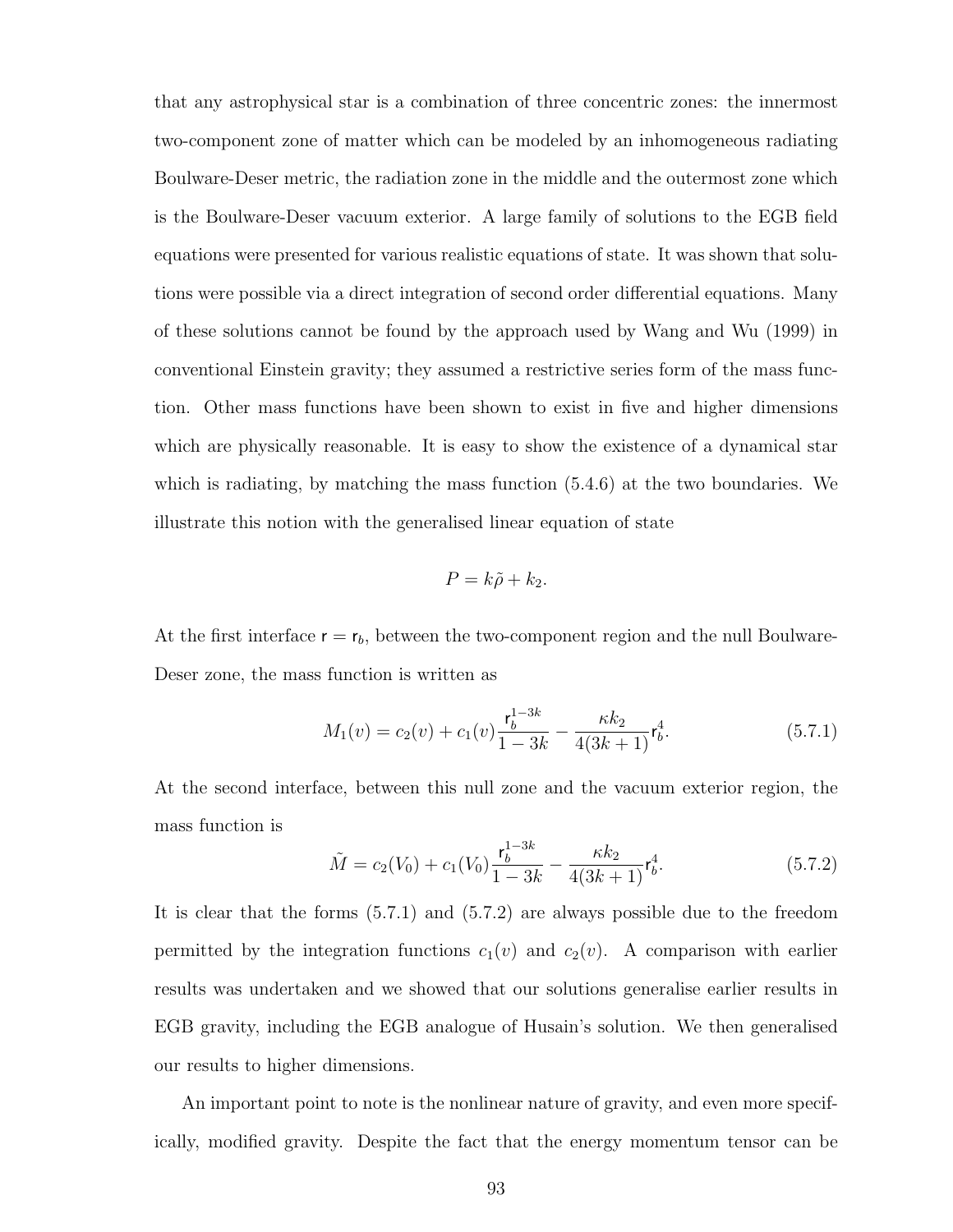written as a combination of radiation, matter and modified curvature parts, these quantities intertwine in the metric in such a way as to give physically interesting and reasonable solutions that can be used to model a dynamic star in dimensions five or higher. If the radiation part is absent, for example, then the EGB field equations force the matter that remains to obey an equation of state  $\tilde{\rho} + P_r = 0$  ( $P_r$  is the radial pressure), which is that of an AdS-like space, and is not appropriate for stellar modeling. It is also important to note that if the Gauss-Bonnet connection term tends to zero  $(\alpha \to 0)$ , Einstein gravity is regained.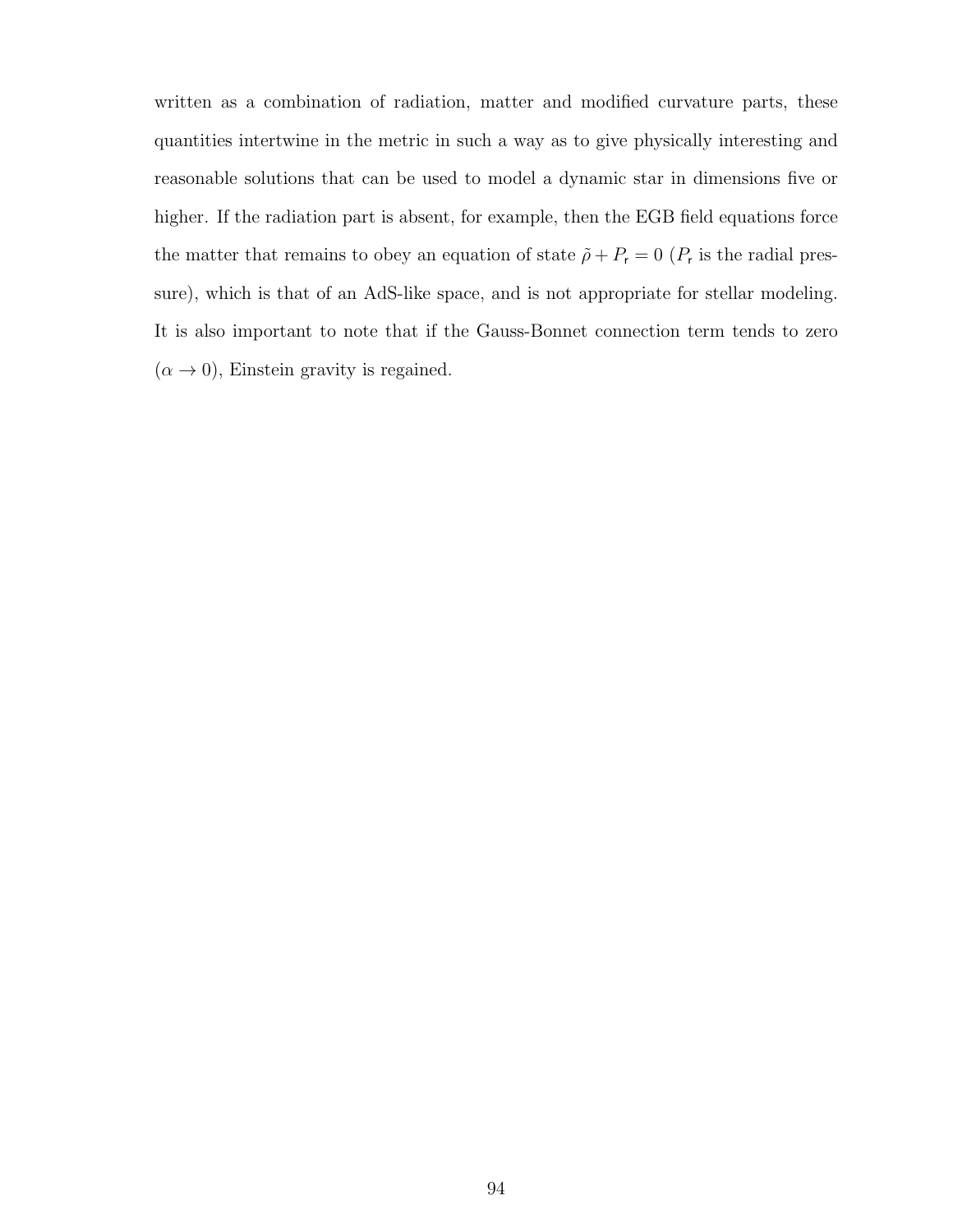## Chapter 6

# Junction conditions in 5-D Einstein-Gauss-Bonnet gravity

#### 6.1 Introduction

The study of radiating stars has been an ongoing and salient endeavour in the context of general relativity due to the many applications in the area of relativistic stellar astrophysics. These include dynamical stability, surface luminosity, relaxation effects, particle production at the surface of the star as well as the important idea of gravitational collapse. Di Prisco et al (2007), Pinheiro and Chan (2008), Herrera et al (2009) and Govender et al (2015) have studied some of these features in detail. With regards to gravitational collapse, Goswami and Joshi (2007), Joshi (2007) and Mkenyeleye et al (2014, 2015) have studied the final end state of radiating stars with particular emphasis on naked singularity formation. We have also provided new details on these notions in a previous chapter.

Shear-free spacetimes are extensively used to model the interior of relativistic stars which, in the form of radial heat flow, dissipate null radiation. The heat flows outward from the much hotter centre towards the stellar surface. There exist many models on radiative gravitational collapse that have been studied earlier. These include the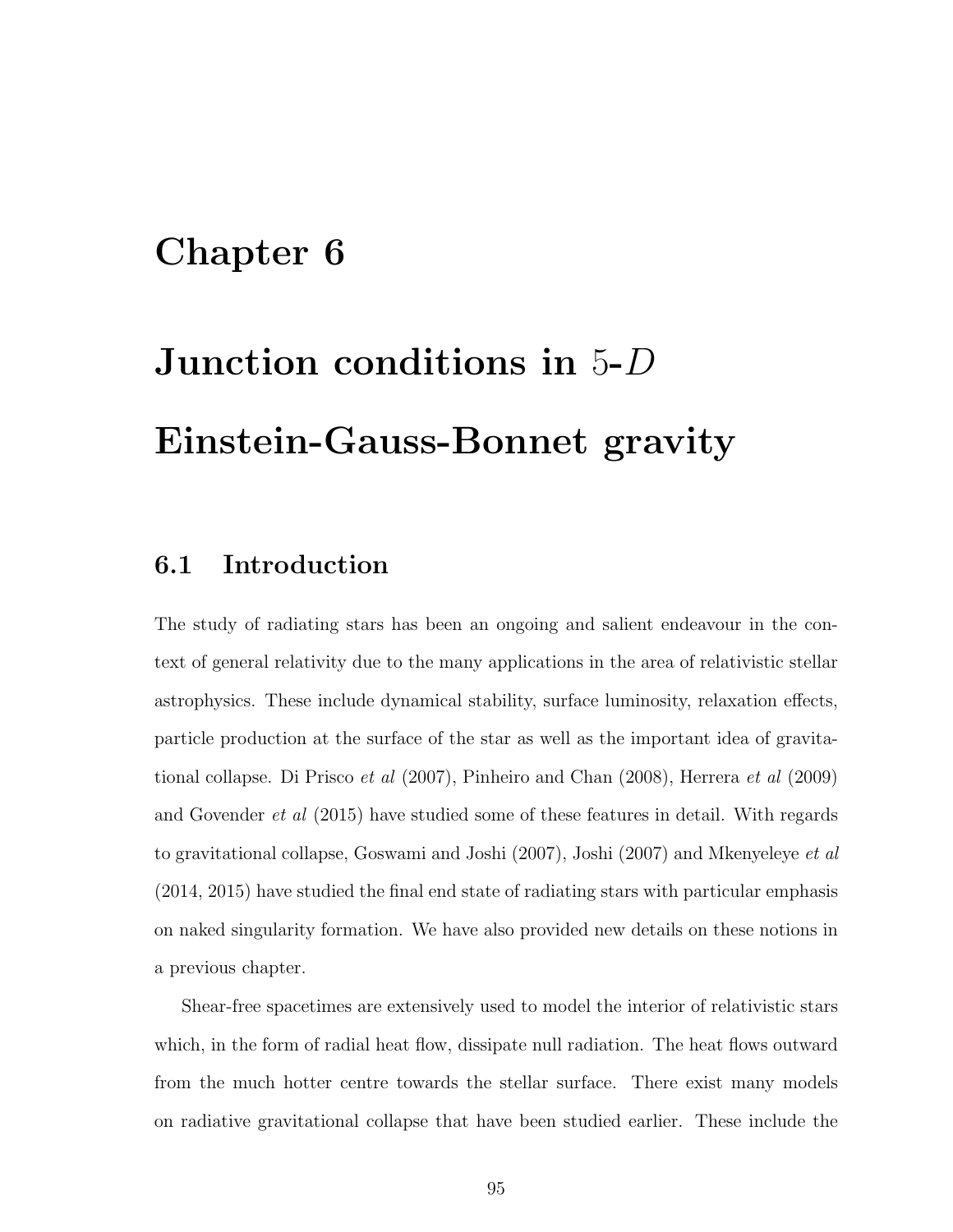models by Santos (1985), Glass (1990), Deng and Mannheim (1990, 1991), Stephani et al (2003), Ivanov (2012) and Sharif and Yousaf (2012). An important requirement for all these models is that the interior spacetime must match at the stellar boundary to the exterior radiating spacetime.

The complete model for a radiating star with outgoing null radiation undergoing dissipation was given by Santos (1985) by use of the junction conditions at the stellar surface. By matching a purely radiating Vaidya exterior spacetime to a shear-free interior spacetime, it was shown that at the stellar surface, the pressure was nonvanishing and proportional to the magnitude of the heat flux. By investigating the boundary condition, Kramer (1992) and Maharaj and Govender (1997) generated, from a static model, radiating spheres by allowing certain parameters to become functions of time. Geodesic fluid trajectories were assumed by Kolassis *et al* (1988) and Thirukkanesh and Maharaj (2009) to produce new radiating models. There are solutions for shearfree interiors which are conformally flat which generate radiating stellar models. These are contained in Herrera et al (2004), Herrera et al (2005), Maharaj and Govender  $(2005)$  and Misthry *et al*  $(2008)$ . de Oliviera *et al*  $(1985)$  and Nogueira and Chan (2004) assumed a model which was initially in a static configuration before a gradual radiating collapse of the sphere commenced. In recent times the generalised junction conditions were analysed by Maharaj et al (2012) where a shear-free interior metric was matched to a generalised Vaidya spacetime. The physical features of the resulting model were discussed in detail by Govender et al (2015).

Some work on the junction conditions has been done in higher order and modified theories of gravity. Doležel (2002) analysed the junction conditions in the context of the Randall-Sundrum model with the addition of the Gauss-Bonnet interaction. Davis (2003) derived the Israel junction conditions in spacetimes of dimensions greater than four and applied these to certain EGB brane world scenarios. Mena (2012) studied the junction of a collapsing interior fluid and exterior vacuum as well as the gravitational collapse of such a model in higher dimensions. Sharif and Abbas (2013) formulated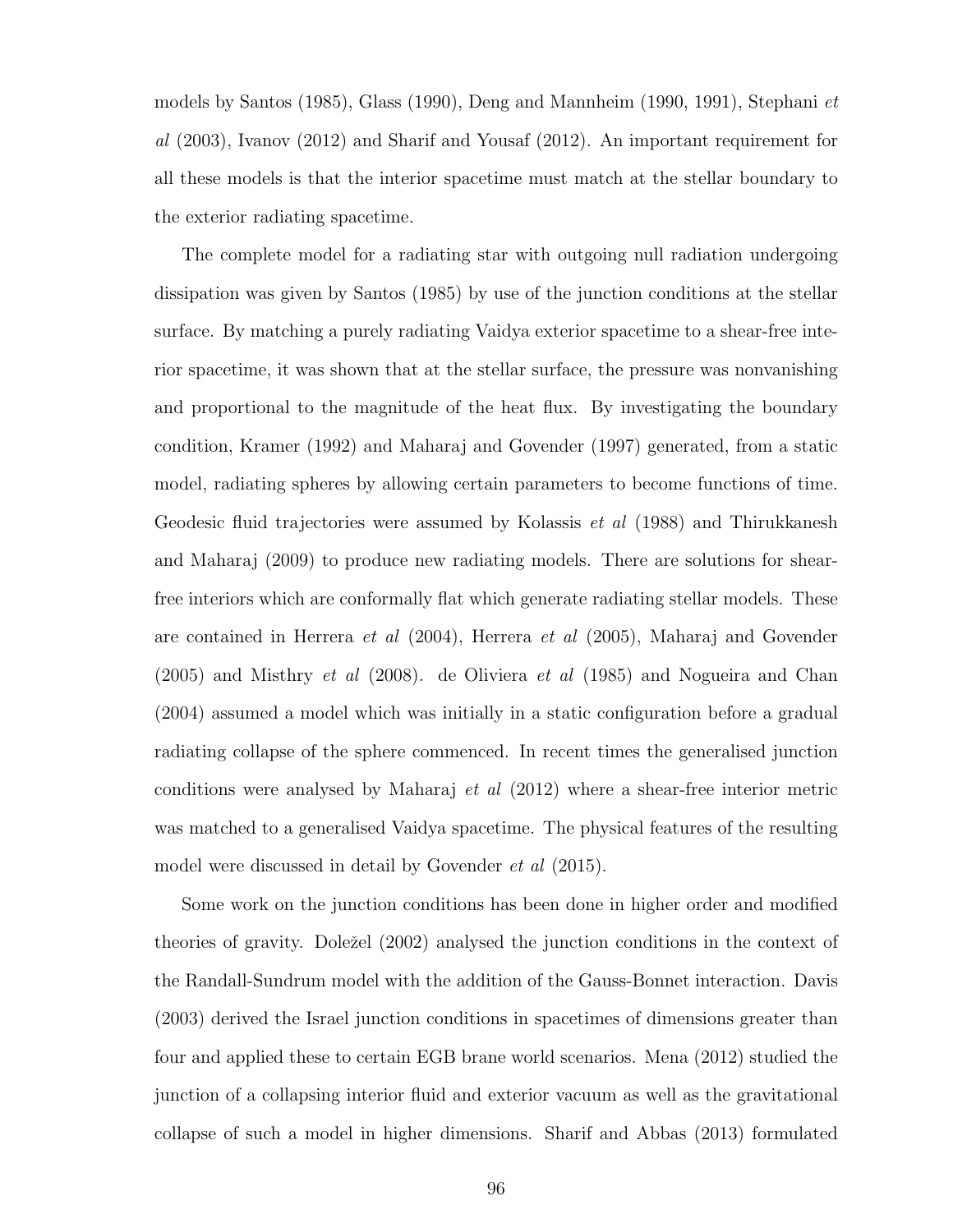the field equations for the shear-free spherical interior geometry of a radiating star and studied the effect of charge on dissipative collapse. An important note which needs to be made and is often not included in such models is the inclusion of the additional matching conditions (2.5.7) and (2.5.8). These were described briefly in Clifton (2006), Clifton et al (2013) and Ganguly et al (2014).

In Sec. 6.2 the relevant tensorial quantities and the EGB field equations are derived for both the five-dimensional shear-free interior and the exterior radiating Vaidya spacetime. In the following section the matching conditions are presented in detail and the junction conditions are derived completely for the matching of both spacetimes at the boundary interface. In Sec. 6.4 a summary is presented of the junction conditions as well as certain properties of the various junction conditions. Sec. 6.5 then deals with the finding of solutions to both the boundary condition as well as the condition for the continuity of scalar curvature. Finally, a brief remark is made on the structure of the scalar curvature condition in Sec. 6.6 and the possibility of finding further solutions.

#### 6.2 EGB field equations

We take the interior spacetime  $\mathcal{M}^-$  to be the five-dimensional shear-free line element in comoving coordinates  $(x^a) = (t, r, \theta, \phi, \psi),$ 

$$
ds^{2} = -A(r,t)^{2}dt^{2} + B(r,t)^{2} \left[ dr^{2} + r^{2} (d\theta^{2} + \sin^{2} \theta d\phi^{2} + \sin^{2} \theta \sin^{2} \phi d\psi^{2} ) \right].
$$
 (6.2.1)

Interior solutions for this metric were obtained by Brassel et al (2015) in four-dimensional Einstein gravity. The fluid five-velocity u is comoving and is given by

$$
u^a = \frac{1}{A} \delta^a_0
$$

.

The matter field is an imperfect fluid with energy-momentum tensor

$$
T_{ab} = (\rho + p)u_a u_b + pg_{ab} + q_a u_b + q_b u_a, \qquad (6.2.2)
$$

and the heat flow vector takes the form

$$
q^a = (0, q, 0, 0, 0),
$$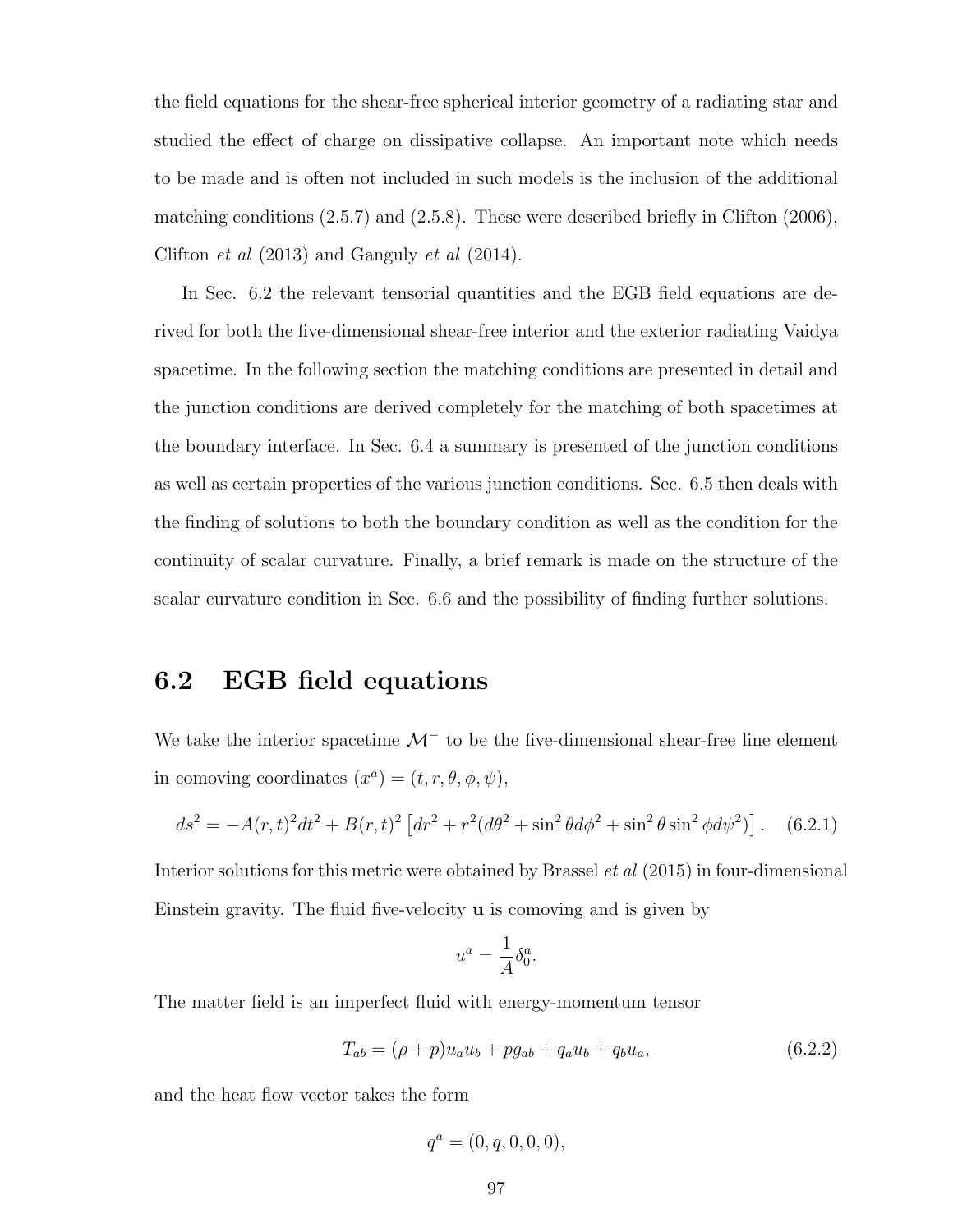since  $q^a u_a = 0$ . Due to the spherical symmetry of the star, the heat is assumed to flow in a radial direction outwards from the interior on physical grounds. The nonvanishing connection coefficients (2.3.7) are given by

$$
\Gamma^{0}_{00} = \frac{\dot{A}}{A} \qquad \qquad \Gamma^{0}_{01} = \frac{A'}{A}
$$
\n
$$
\Gamma^{0}_{11} = \frac{B\dot{B}}{A^{2}} \qquad \qquad \Gamma^{0}_{22} = r^{2} \frac{B\dot{B}}{A^{2}}
$$
\n
$$
\Gamma^{0}_{33} = r^{2} \sin^{2} \theta \frac{B\dot{B}}{A^{2}} \qquad \qquad \Gamma^{1}_{00} = \frac{AA'}{B^{2}}
$$
\n
$$
\Gamma^{0}_{44} = \frac{1}{A^{2}} (r^{2} \sin^{2} \theta \sin^{2} p\phi) \qquad \qquad \Gamma^{1}_{44} = \frac{1}{B} (-r \sin^{2} \theta (B'r + B))
$$
\n
$$
\Gamma^{1}_{11} = \frac{B'}{B} \qquad \qquad \Gamma^{1}_{22} = -r^{2} \left(\frac{B'}{B} + \frac{1}{r}\right)
$$
\n
$$
\Gamma^{1}_{22} = -r^{2} \left(\frac{B'}{B} + \frac{1}{r}\right)
$$
\n
$$
\Gamma^{1}_{01} = \frac{\dot{B}}{B}
$$
\n
$$
\Gamma^{2}_{02} = \frac{\dot{B}}{B}
$$
\n
$$
\Gamma^{2}_{12} = \frac{B'}{B} + \frac{1}{r}
$$
\n
$$
\Gamma^{3}_{13} = \frac{B'}{B} + \frac{1}{r}
$$
\n
$$
\Gamma^{2}_{23} = -\sin \theta \cos \theta \qquad \qquad \Gamma^{3}_{23} = \cot \theta
$$
\n
$$
\Gamma^{4}_{14} = \frac{B'}{B} + \frac{1}{r}
$$
\n
$$
\Gamma^{4}_{24} = \cot \theta \qquad \qquad \Gamma^{4}_{34} = -\sin \phi \cos \phi
$$
\n
$$
\Gamma^{3}_{34} = -\sin \phi \cos \phi \qquad \qquad \Gamma^{4}_{34} = \cot \phi
$$

for the metric (6.2.1). In the above, dots and primes denote differentiation with respect to t and r, respectively. Using the above Christoffel symbols and the definition for the Ricci tensor (2.3.17), we can write the nonvanishing Ricci tensor components as follows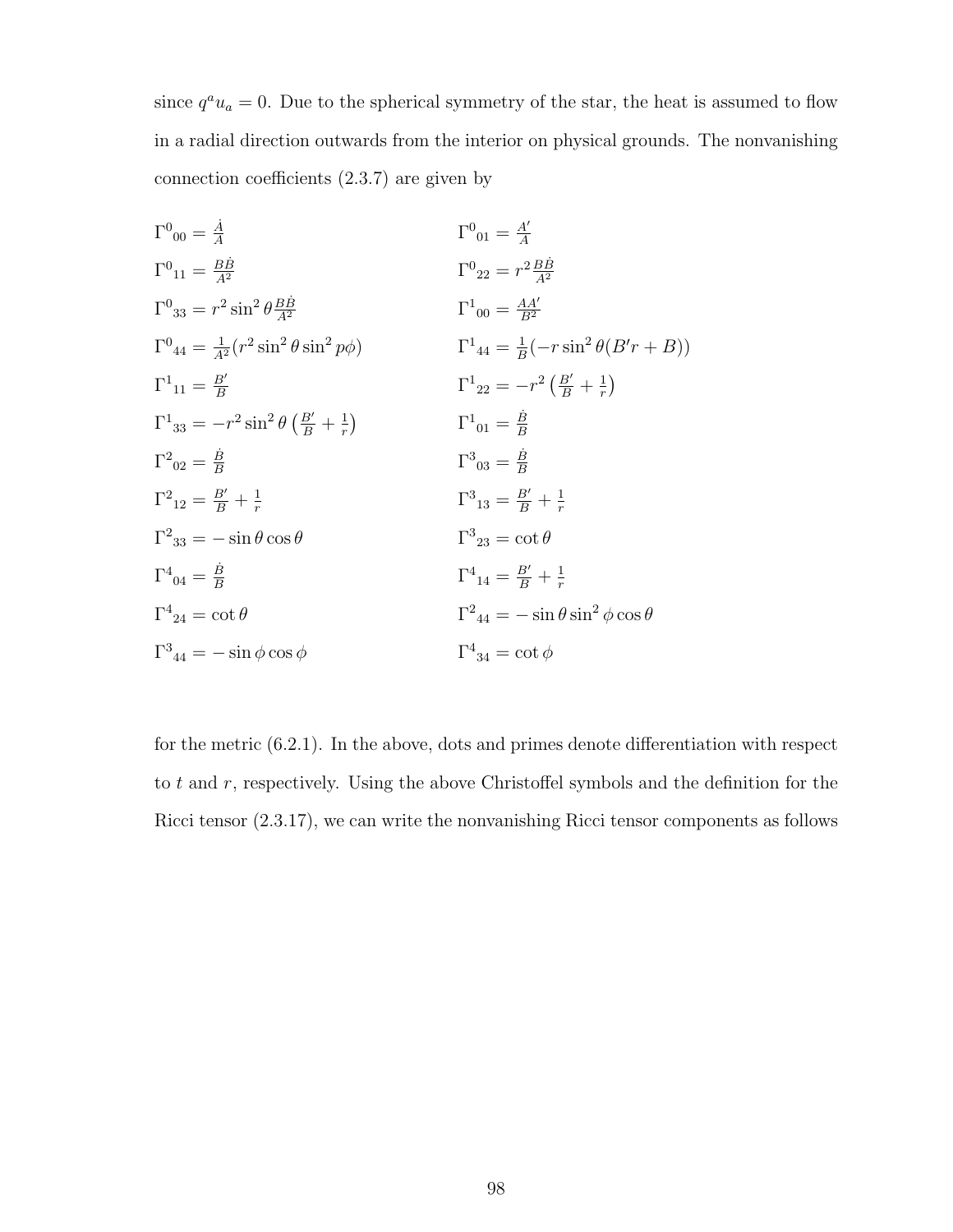$$
R_{00}^{-} = \frac{AA''}{B^2} - 4\frac{\ddot{B}}{B} + 4\frac{\dot{A}\dot{B}}{B} + \frac{AA'B'}{rB^3} + 3\frac{AA'}{rB^2},
$$
(6.2.3a)

$$
R_{01}^{-} = 3\left(\frac{\dot{B}B'}{B^{2}} - \frac{\dot{B}'}{B} + \frac{A'\dot{B}}{AB}\right),
$$
\n(6.2.3b)

$$
R_{11}^{-} = 3\frac{\dot{B}^{2}}{A^{2}} + \frac{A'B'}{A}\frac{B'}{B} - \frac{3}{r}\frac{B'}{B} - B\dot{B}\frac{\dot{A}}{A^{3}} - \frac{A''}{A} + \frac{B\ddot{B}}{A^{2}} + 3\frac{B'^{2}}{B^{2}} - 3\frac{B''}{B},
$$
\n(6.2.3c)

$$
R_{22}^{-} = r^{2} \frac{B \ddot{B}}{A^{2}} - r^{2} B \dot{B} \frac{\dot{A}}{A^{3}} + 3r^{2} \frac{\dot{B}^{2}}{A^{2}} - r^{2} \frac{A^{\prime}}{A} \frac{B^{\prime}}{B} - r \frac{A^{\prime}}{A} - 5r \frac{B^{\prime}}{B} - r^{2} \frac{B^{\prime \prime}}{B},
$$
\n(6.2.3d)

$$
R_{33}^- = \sin^2 \theta R_{22}^-,\tag{6.2.3e}
$$

$$
R_{44}^- = \sin^2 \phi R_{33}^-.
$$
\n(6.2.3f)

Making use of (6.2.3), and the definition (2.3.18), we obtain the Ricci scalar

$$
R^{-} = 8\frac{\ddot{B}}{AB} - 6\frac{B''}{B^3} + 12\frac{\dot{B}^2}{A^2B^2} - 2\frac{A''}{AB^2} - 4\frac{A'B'}{AB^3} - 8\frac{\dot{A}\dot{B}}{A^3B} - \frac{18}{r}\frac{B'}{B^3} - \frac{6}{r}\frac{A'}{AB^2}.
$$
 (6.2.4)

Now using (6.2.3), along with (6.2.4), we obtain the nonvanishing Einstein tensor components

$$
G_{00}^{-} = 3\left(2\frac{\dot{B}^{2}}{B^{2}} - \frac{A^{2}B''}{B^{3}} - \frac{3}{r}\frac{A^{2}B'}{B^{3}}\right),
$$
\n(6.2.5a)

$$
G_{01}^{-} = 3\left(\frac{A'\dot{B}}{AB} - \frac{\dot{B}'}{B^2} + \frac{B'\dot{B}}{B^2}\right),
$$
\n(6.2.5b)

$$
G_{11}^{-} = 3\left(\frac{B'^{2}}{B^{2}} + \frac{A'B'}{AB} - \frac{B\ddot{B}}{A^{2}} - \frac{\dot{B}^{2}}{A^{2}} + \frac{B\dot{A}\dot{B}}{A^{3}} + \frac{2}{r}\frac{B'}{B} + \frac{1}{r}\frac{A'}{A}\right),
$$
\n(6.2.5c)

$$
G_{22}^{-} = -3r^{2}\frac{B\ddot{B}}{A^{2}} + 3r^{2}B\dot{B}\frac{\dot{A}}{A^{3}} - 3r^{2}\frac{\dot{B}^{2}}{A^{2}}
$$
  
+2r $\frac{A'}{A} + 4r\frac{B'}{B} + r^{2}\frac{A''}{A} - r^{2}\frac{B'^{2}}{B^{2}} + 2r^{2}\frac{B''}{B} + r^{2}\frac{A'B'}{AB},$  (6.2.5d)

$$
G_{33}^- = \sin^2 \theta G_{22}^-,\tag{6.2.5e}
$$

$$
G_{44}^- = \sin^2 \phi G_{33}^-.
$$
\n(6.2.5f)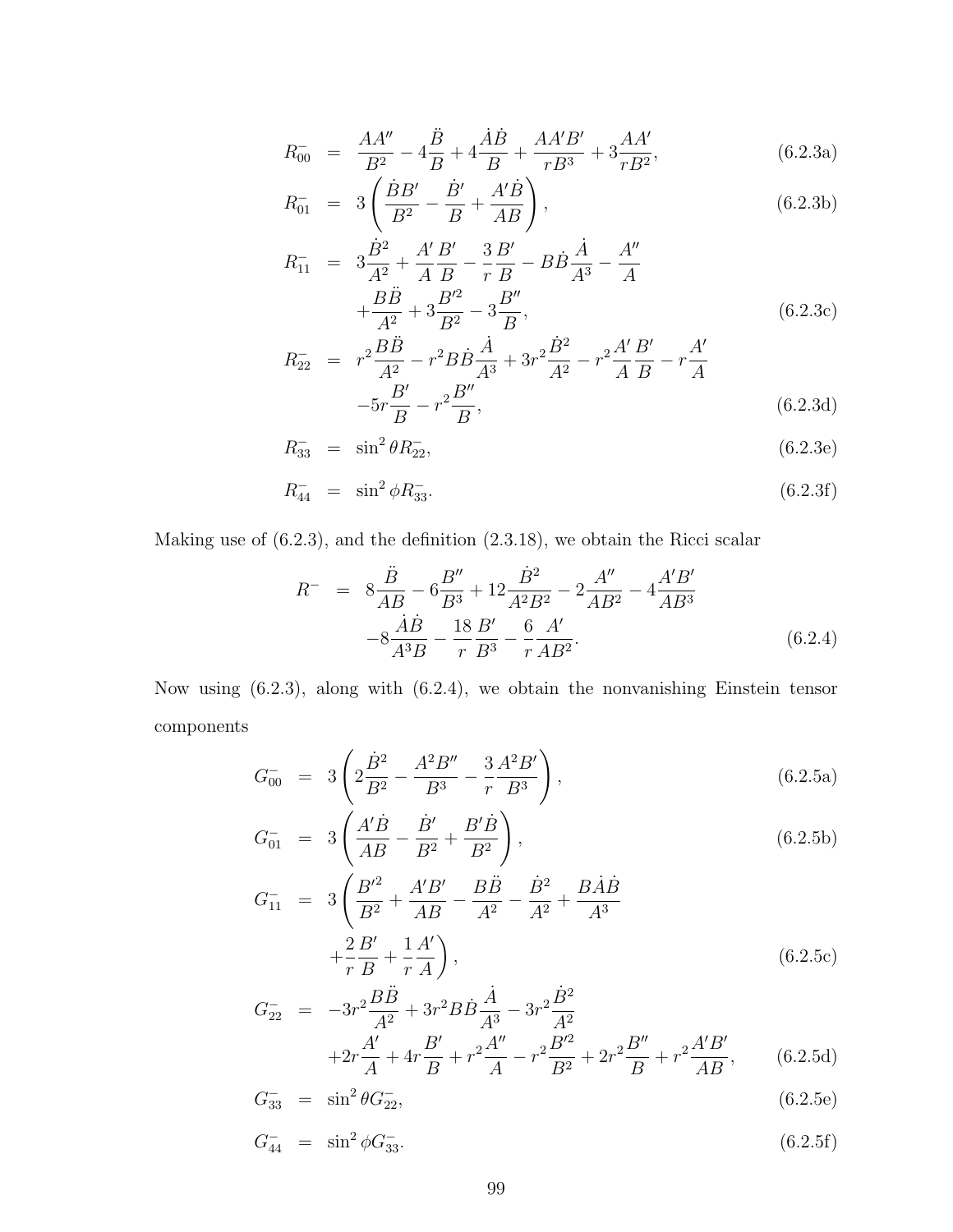When shearing stresses are absent in the fluid  $(\pi^{ab} = 0)$ , the nonvanishing components of the energy momentum tensor (2.3.26) are written in the following way:

$$
T_{00}^- = \rho A^2, \tag{6.2.6a}
$$

$$
T_{01}^- = -AB^2q, \t\t(6.2.6b)
$$

$$
T_{11}^- = pB^2, \t\t(6.2.6c)
$$

$$
T_{22}^- = pB^2r^2, \t\t(6.2.6d)
$$

$$
T_{33}^- = \sin^2 \theta T_{22}, \tag{6.2.6e}
$$

$$
T_{44}^- = \sin^2 \phi T_{33}, \tag{6.2.6f}
$$

where  $q = q^a q_a$ . Furthermore, it is quite evident from (6.2.6b) that in the limit when the fluid is not conducting heat  $(q = 0)$ , the energy momentum tensor has diagonal components. The higher order curvature contribution is contained in the Lanczos tensor. The nonvanishing components of the Lanczos tensor (2.4.4) are given by the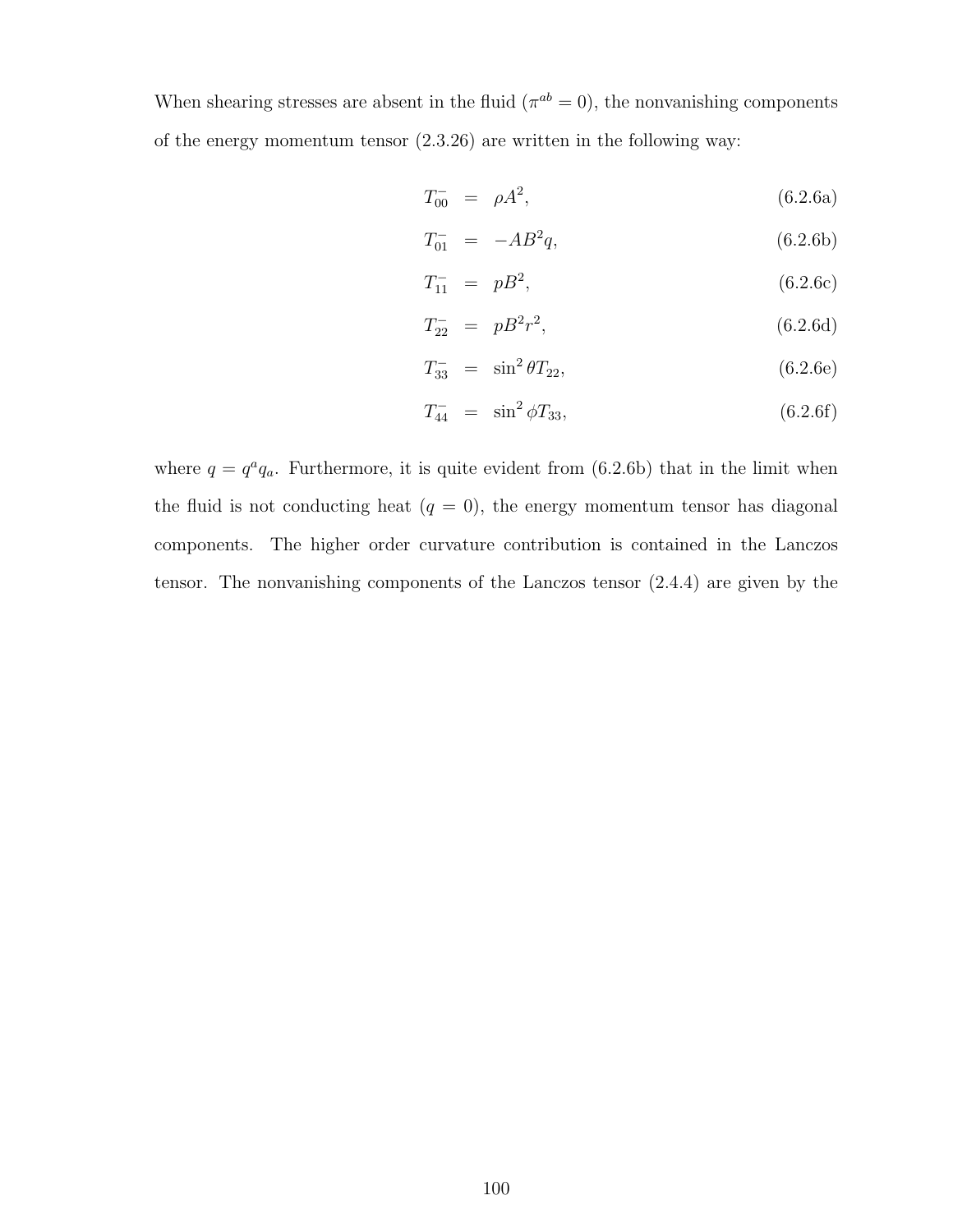following

$$
H_{00} = 4\left(3\frac{B''B'^{2}A^{2}}{B^{7}} - 3\frac{B''B^{2}}{B^{5}}3\frac{B'^{4}A^{2}}{B^{8}} + 3\frac{\dot{B}^{4}}{A^{2}B^{4}} + \frac{6}{r}\frac{A^{2}B''B'}{B^{6}}
$$
  
\n
$$
-3\frac{A^{2}B'^{3}}{B^{7}} - \frac{9}{r}\frac{\dot{B}^{2}B'}{B^{5}} + \frac{6}{r^{2}}\frac{A^{2}B'^{2}}{B^{2}}\right),
$$
\n
$$
H_{01} = 4\left(3\frac{\dot{B}'B'^{2}}{B^{5}} - 3\frac{\dot{B}'\dot{B}^{2}}{A^{2}B^{3}} + \frac{6}{r}\frac{\dot{B}'B'}{B^{4}} - 3\frac{\dot{B}B'^{2}A'}{A B^{5}} + 3\frac{\dot{B}^{3}A'}{A^{3}B^{3}} - \frac{6}{r}\frac{\dot{B}B'A'}{A^{3}} - 3\frac{\dot{B}B'^{3}}{B^{5}} + 3\frac{\dot{B}^{3}B'}{A^{2}B^{4}} - \frac{6}{r}\frac{\dot{B}B'^{2}}{B^{5}}\right),
$$
\n
$$
H_{11} = 4\left(3\frac{\ddot{B}B'^{2}}{A^{2}B^{3}} - 3\frac{A'B'^{3}}{A^{3}B^{5}} - 3\frac{\dot{A}\dot{B}B'^{2}}{A^{3}B^{3}} + 3\frac{\dot{B}^{2}A'B'}{A^{3}B^{3}} - 3\frac{\ddot{B}\dot{B}^{2}}{A^{4}B} + 3\frac{\dot{A}\dot{B}^{3}}{A^{5}B}
$$
\n
$$
-\frac{9}{r}\frac{A'B'^{2}}{A B^{4}} + \frac{6}{r}\frac{\ddot{B}B'}{A^{2}B^{2}} - \frac{6}{r}\frac{\dot{A}\dot{B}}{A^{3}B^{2}} + \frac{3}{r}\frac{\dot{B}^{2}A'}{A^{3}B^{3}} - \frac{6}{r^{2}}\frac{A'B'}{A B^{3}}\right),
$$
\n
$$
H_{22} = 4\left(\frac{r^{2}A''\dot{B}
$$

$$
H_{33}^- = \sin^2 \theta H_{22}^-, \tag{6.2.7e}
$$

$$
H_{44}^- = \sin^2 \phi H_{33}^-.
$$
\n(6.2.7f)

In the above, the components (6.2.7e) and (6.2.7f) play no explicit part in the field equations.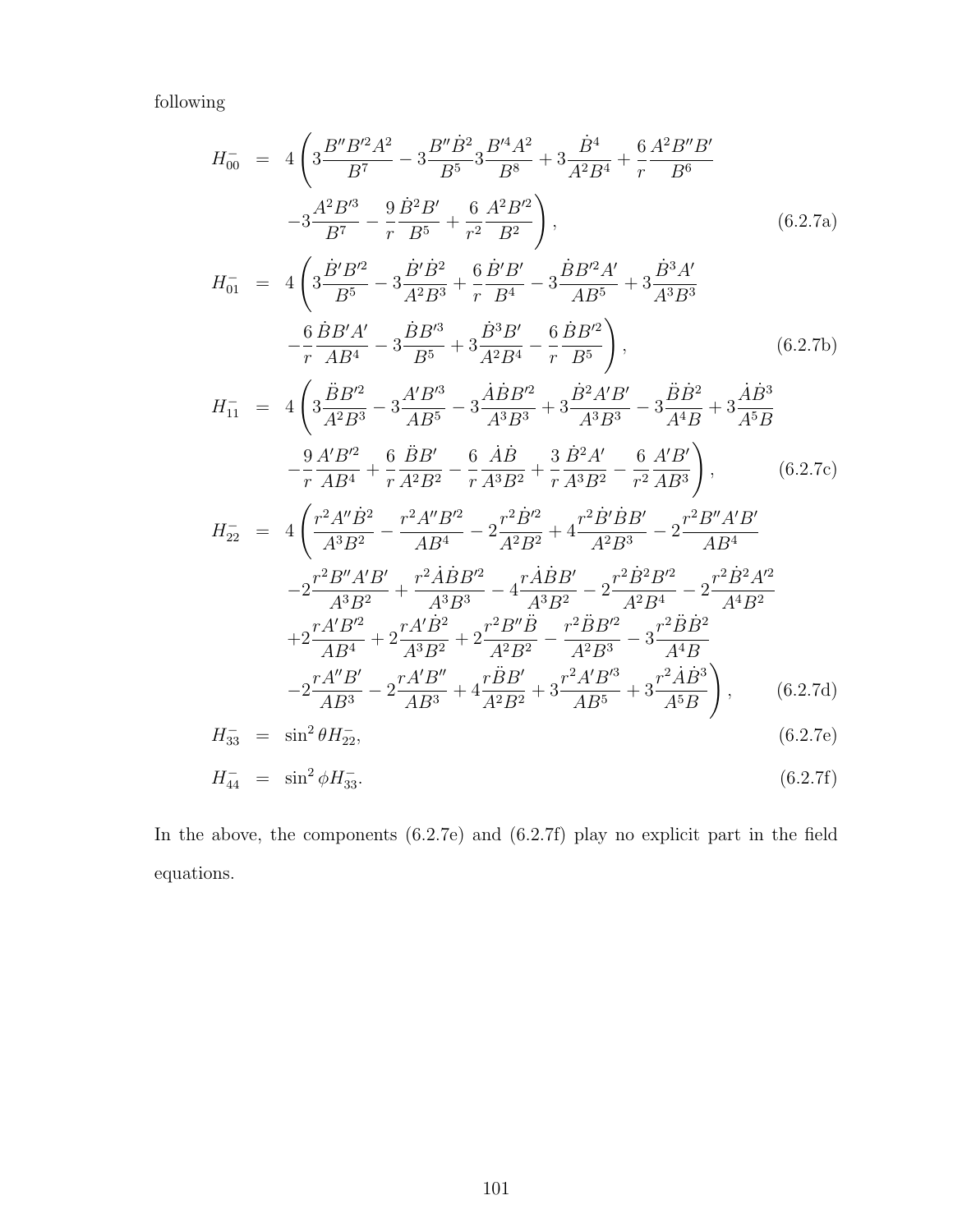Using  $(6.2.5)$  and  $(6.2.6)$  we obtain the EGB field equations  $(2.4.9)$  as

$$
\rho = \frac{6\dot{B}^2}{A^2B^2} - \frac{1}{B^2} \left( \frac{3B''}{B} + \frac{9B'}{rB} \right) + \frac{\alpha}{A^2} H_{00}^-, \tag{6.2.8a}
$$
\n
$$
p = \frac{3}{A^2} \left( \frac{-\ddot{B}}{B} - \frac{\dot{B}^2}{B^2} + \frac{\dot{A}\dot{B}}{AB} \right)
$$
\n
$$
+ \frac{3}{B^2} \left( \frac{B'^2}{B^2} + \frac{A'B'}{AB} + \frac{A'}{rA} + \frac{2B'}{rB} \right) + \frac{\alpha}{B^2} H_{11}^-, \tag{6.2.8b}
$$

$$
p = \frac{-3\ddot{B}}{BA^2} + \frac{3\dot{A}\dot{B}}{BA^3} - \frac{3\dot{B}^2}{A^2B^2} + \frac{2A'}{rAB^2} + \frac{4B'}{rB^3} + \frac{A''}{AB^2} - \frac{B'^2}{B^4} + \frac{2B''}{B^3} + \frac{A'B'}{AB^3} + \frac{\alpha}{r^2B^2}H_{22}^-,\tag{6.2.8c}
$$

$$
q = -\frac{3}{AB^2} \left( -\frac{\dot{B}'}{B} + \frac{B'\dot{B}}{B^2} + \frac{A'}{A}\frac{\dot{B}}{B} \right) - \frac{\alpha}{AB^2} H_{01}^{-}.
$$
 (6.2.8d)

The system (6.2.8) are highly nonlinear, coupled partial differential equations that describe the dynamics of the matter field in the interior of the radiating star.

The line element for the exterior manifold  $\mathcal{M}^+$  is taken to be

$$
ds^{2} = -\left(1 - \frac{m(v)}{r^{2}}\right)dv^{2} - 2dvdr + r^{2}(d\theta^{2} + \sin^{2}\theta d\phi^{2} + \sin^{2}\theta \sin^{2}\phi d\psi^{2}), \quad (6.2.9)
$$

which is the five-dimensional purely radiating Vaidya metric. The solution was first found in a general relativistic setting by Vaidya (1951, 1953). In the above,  $m = m(v)$ is the Newtonian mass function of the star as measured by an observer at infinity. The Vaidya solution describes the exterior gravitational field of a radiating star. The above solution has been the subject of much analysis with insights by de Oliveira et al (1985), Kolassis et al (1988), Kramer (1992) and Thirukkanesh and Maharaj (2009) in conventional general relativity. Kobayashi (2005) and Dominguez and Gallo (2006) considered this metric in EGB gravity. In the latter paper by Dominguez and Gallo, the Born-Infeld-Vaidya and the Bonnor-Vaidya solutions for black holes were discussed in a modified gravity setting. The nonvanishing connection coefficients for (6.2.9) are

$$
\Gamma^{0}_{00} = -\frac{m}{r^{3}}
$$
\n
$$
\Gamma^{1}_{00} = \frac{1}{r^{5}} \left( \frac{1}{2} m_{v} r^{3} - r^{2} m + 2m \right)
$$
\n
$$
\Gamma^{1}_{01} = \frac{m}{r^{3}}
$$
\n
$$
\Gamma^{1}_{01} = \frac{m}{r^{3}}
$$
\n
$$
\Gamma^{1}_{01} = \frac{m}{r^{3}}
$$
\n
$$
\Gamma^{1}_{02} = r
$$
\n
$$
\Gamma^{2}_{12} = \Gamma^{3}_{13} = \Gamma^{4}_{14} = \frac{1}{r}
$$
\n
$$
\Gamma^{1}_{22} = \frac{1}{r} (m - r^{2})
$$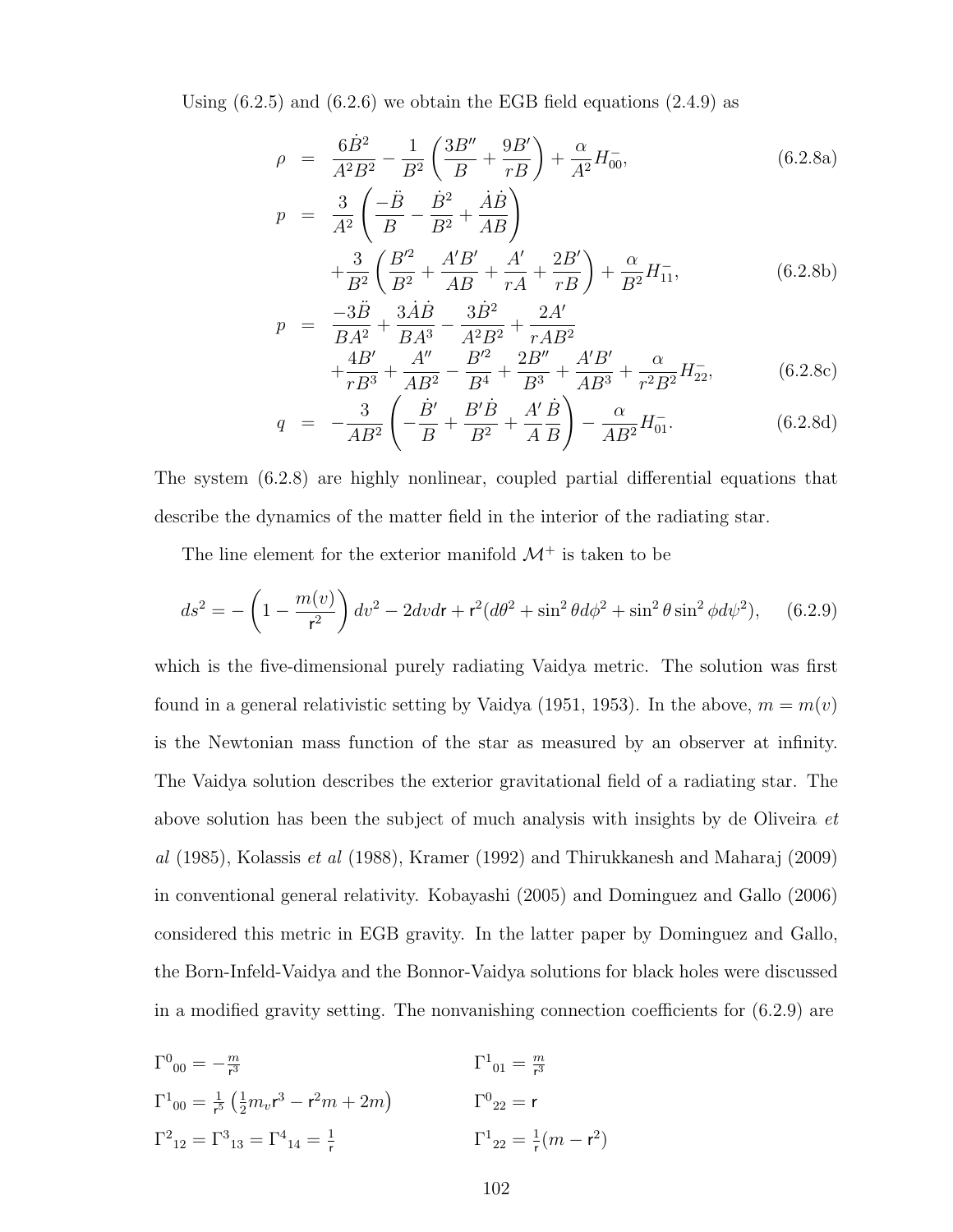$$
\Gamma^{0}_{33} = r \sin^{2} \theta
$$
  
\n
$$
\Gamma^{1}_{33} = \frac{1}{r} (\sin^{2} \theta (m - r^{2}))
$$
  
\n
$$
\Gamma^{0}_{44} = r \sin^{2} \theta \sin^{2} \phi
$$
  
\n
$$
\Gamma^{1}_{44} = \frac{1}{r} (\sin^{2} \theta \sin^{2} \phi (m - r^{2}))
$$
  
\n
$$
\Gamma^{2}_{34} = \cot \phi
$$
  
\n
$$
\Gamma^{1}_{44} = \frac{1}{r} (\sin^{2} \theta \sin^{2} \phi (m - r^{2}))
$$
  
\n
$$
\Gamma^{2}_{44} = -\sin \theta \cos \theta \sin^{2} \phi
$$
  
\n
$$
\Gamma^{3}_{44} = -\sin \phi \cos \phi
$$

The single nonvanishing Ricci tensor component is given by

$$
R_{00}^{+} = -\frac{3}{2} \frac{m_v}{r^3},\tag{6.2.10}
$$

and the Ricci scalar is

$$
R^{+} = 0.\t\t(6.2.11)
$$

The only nonvanishing component of the Einstein tensor  $G_{ab}^+$  is hence

$$
G_{00}^{+} = -\frac{3}{2r^3} \frac{dm}{dv},\tag{6.2.12}
$$

and the nonzero components of the energy momentum tensor (3.3.3) are given by

$$
T_{00}^{+} = \epsilon + \rho \left( 1 - \frac{1}{r} \right), \qquad (6.2.13a)
$$

$$
T_{01}^{+} = \rho, \tag{6.2.13b}
$$

$$
T_{22}^{+} = r^2 P, \t\t(6.2.13c)
$$

$$
T_{33}^+ = \sin^2 \theta T_{22}^+, \tag{6.2.13d}
$$

$$
T_{44}^{+} = \sin^{2} \phi T_{33}^{+}.
$$
\n(6.2.13e)

The nonzero Lanczos tensor components are given by

$$
H_{00}^{+} = 2\left(-\frac{3m}{r^{7}}\frac{dm}{dv} - \frac{6m^{2}}{r^{8}} + \frac{6m^{3}}{r^{10}}\right),
$$
 (6.2.14a)

$$
H_{01}^{+} = -\frac{12m^2}{\mathsf{r}^8},\tag{6.2.14b}
$$

$$
H_{22}^{+} = -\frac{20m^2}{\mathsf{r}^6},\tag{6.2.14c}
$$

$$
H_{33}^+ = \sin^2 \theta H_{22}^+, \tag{6.2.14d}
$$

$$
H_{44}^{+} = \sin^{2} \phi H_{33}^{+}.
$$
 (6.2.14e)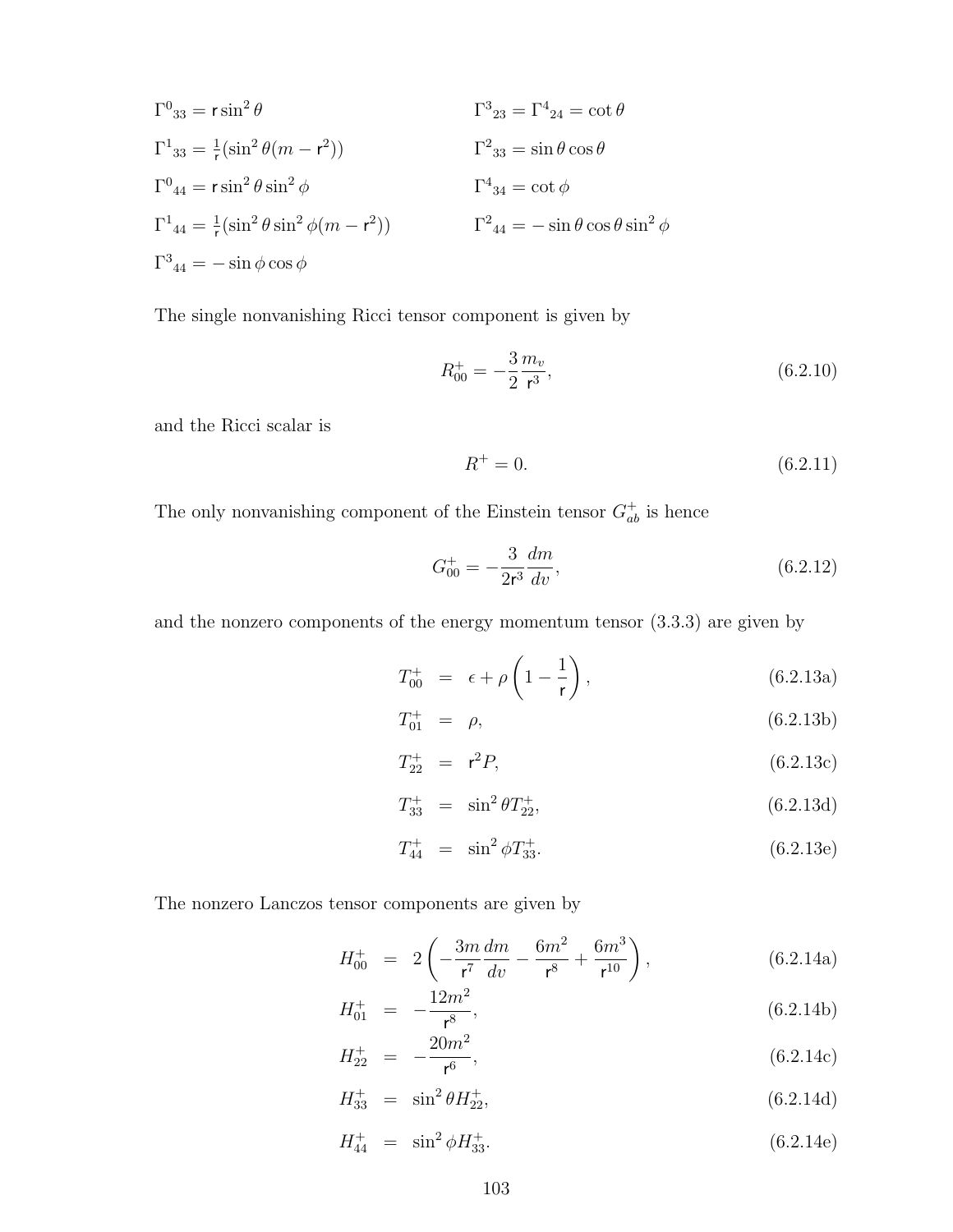Therefore the EGB field equations (2.4.9) are given by

$$
\epsilon = \alpha \left[ H_{00}^+ - H_{01}^+ \left( 1 - \frac{m}{r^2} \right) \right] - \frac{3}{2r^3} \frac{dm}{dv}, \tag{6.2.15a}
$$

$$
\rho = \alpha H_{01}^{+}, \tag{6.2.15b}
$$

$$
P = \frac{\alpha}{r^2} H_{22}^+, \tag{6.2.15c}
$$

where  $\epsilon$  is the energy density of the null dust radiation;  $\rho$  and P are the null string energy density and null string pressure respectively. It is interesting to note that both  $\rho$  and  $P$  are nonvanishing despite the one nonvanishing Einstein tensor component, unlike the situation in general relativity. This is a direct consequence of the existence of the Lanczos tensor (2.4.4) in this modified theory.

#### 6.3 Matching of the spacetimes

In this section we now present the junction conditions (Darmois 1927, Israel 1966) to match the two spherically symmetric spacetimes  $(6.2.1)$  and  $(6.2.9)$  on a hypersurface  $\Sigma$  as done by Santos (1985) and Bonnor *et al* (1989) in four-dimensions.

The intrinsic metric to  $\Sigma$  is given by

$$
ds_{\Sigma}^{2} = -d\tau^{2} + \mathcal{R}^{2}(d\theta^{2} + \sin^{2}\theta d\phi^{2} + \sin^{2}\theta \sin^{2}\phi d\psi^{2}),
$$
 (6.3.1)

where  $\mathcal{R} = \mathcal{R}(\tau)$  and coordinates  $\xi^i = (\tau, \theta, \phi, \psi)$ . It is important to note that the coordinate  $\tau$  is defined only on  $\Sigma$ . The surface  $\Sigma$  is the boundary of the interior distribution of matter (6.2.1) and in this case is given by

$$
f(r,t) = r - r_{\Sigma} = 0,
$$

where  $r_{\Sigma}$  is a constant. The vector orthogonal to  $\Sigma$  is  $\frac{\partial f}{\partial \chi^a_-}$  and is given by

$$
\frac{\partial f}{\partial \chi_{-}^{a}} = (0, 1, 0, 0, 0),
$$

therefore the unit vector normal to the surface  $\Sigma$  takes the form

$$
n_a^- = [0, B(r_{\Sigma}, t), 0, 0, 0]. \tag{6.3.2}
$$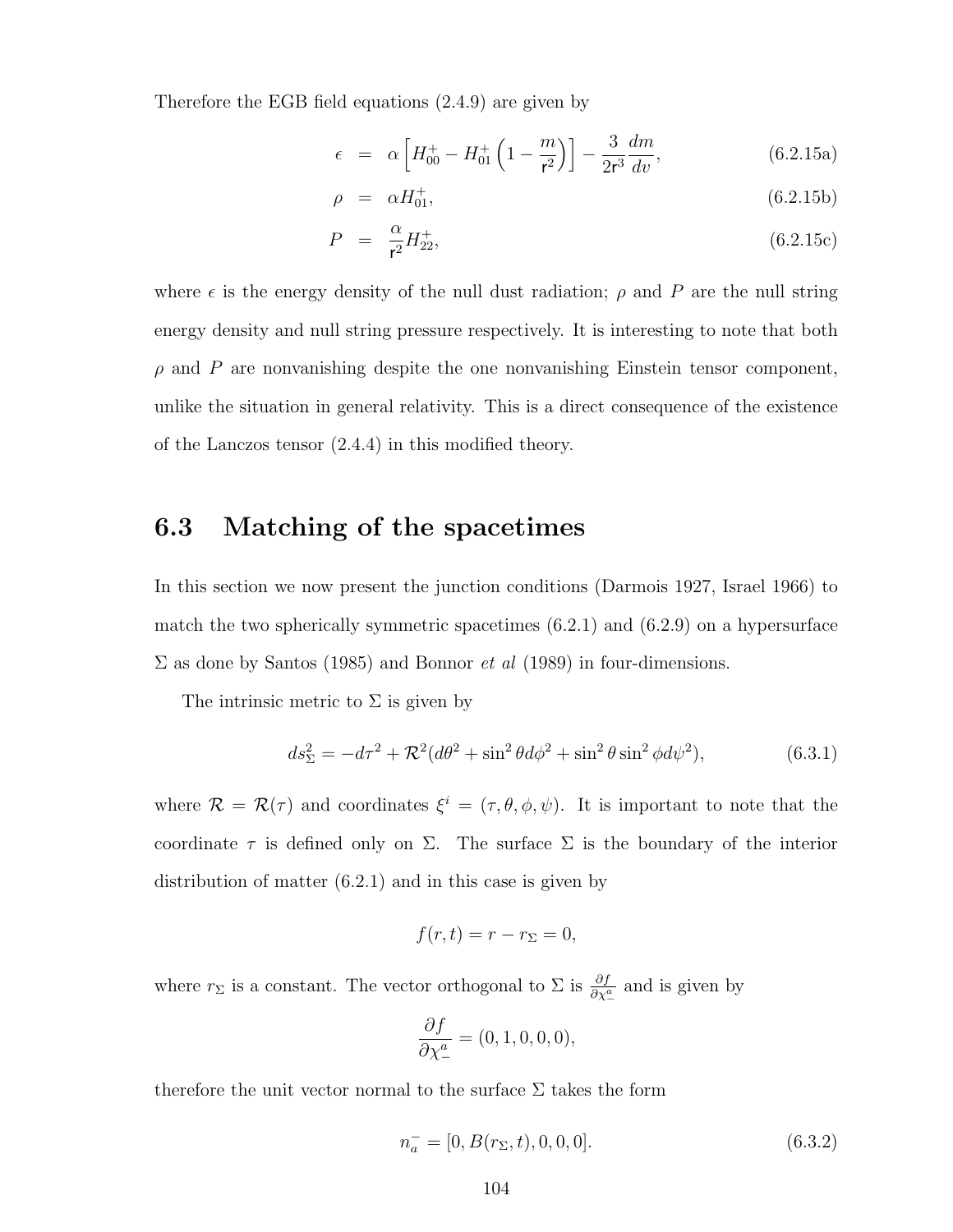For the interior manifold  $\mathcal{M}^-$  the first junction condition (2.5.4), for the line elements  $(6.2.1)$  and  $(6.3.1)$  yields the following restrictions

$$
A(r_{\Sigma},t)\dot{t} = 1, \qquad (6.3.3a)
$$

$$
r_{\Sigma}B(r_{\Sigma},t) = \mathcal{R}(\tau), \qquad (6.3.3b)
$$

where, in the above, dots refer to differentiation with respect to  $\tau$ . The extrinsic curvature components  $K_{ij}^-$  of  $\Sigma$  can be obtained by using (2.5.6), (6.2.1) and (6.3.2). The lengthy calculation eventually yields

$$
K_{\tau\tau}^{-} = \left(-\frac{1}{B}\frac{A'}{A}\right)_{\Sigma}, \qquad (6.3.4a)
$$

$$
K_{\theta\theta}^- = (r(rB)')_{\Sigma}, \qquad (6.3.4b)
$$

$$
K_{\phi\phi}^{-} = \sin^{2}\theta K_{\theta\theta}^{-}, \qquad (6.3.4c)
$$

$$
K_{\psi\psi}^{-} = \sin^{2}\phi K_{\phi\phi}^{-}, \qquad (6.3.4d)
$$

which are valid on the surface  $\Sigma$ . In the above, primes denote differentiation with respect to the variable  $r$ .

For the exterior spacetime  $\mathcal{M}^+$ , the equation of the surface  $\Sigma$  is given by

$$
f(\mathbf{r},v)=\mathbf{r}-\mathbf{r}_{\Sigma}=0,
$$

hence the vector orthogonal to  $\Sigma$  is

$$
\frac{\partial f}{\partial \chi_{+}^{a}} = \left(-\frac{d\mathsf{r}_{\Sigma}}{dv}, 1, 0, 0, 0\right).
$$

The unit normal vector is then

$$
n_a^+ = \left(1 - \frac{m}{r_{\Sigma}^2} + 2\frac{dr_{\Sigma}}{dv}\right)^{-\frac{1}{2}} \left(-\frac{dr_{\Sigma}}{dv}, 1, 0, 0, 0\right),\tag{6.3.5}
$$

on Σ. The first junction condition  $(2.5.4)$  for the spacetimes  $(3.1.1)$  and  $(6.3.1)$  gives the following

$$
\mathsf{r}_\Sigma = \mathcal{R}(\tau), \tag{6.3.6a}
$$

$$
\left(1 - \frac{m}{r^2} + 2\frac{dr}{dv}\right)_{\Sigma} = \left(\frac{1}{v^2}\right)_{\Sigma}.
$$
\n(6.3.6b)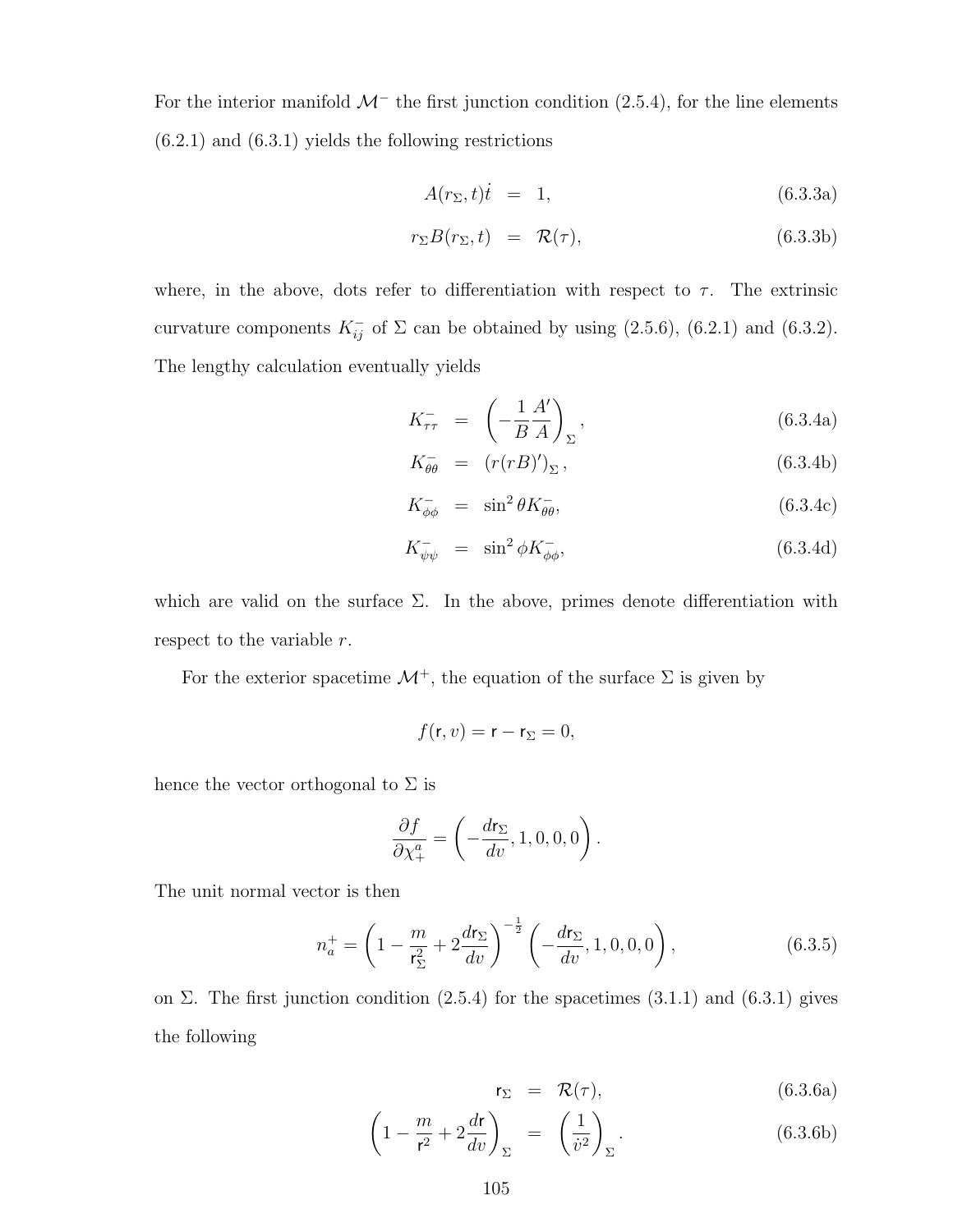The unit normal vector (6.3.5) can be rewritten, using (6.3.6b) in the following simpler form

$$
n_a^+ = (-\dot{\mathbf{r}}, \dot{v}, 0, 0, 0). \tag{6.3.7}
$$

Using  $(2.5.6)$ ,  $(3.1.1)$  and the above equation  $(6.3.7)$ , we can calculate the nonvanishing extrinsic curvature components to  $\Sigma$ . The lengthy and intricate calculation finally yields

$$
K_{\tau\tau}^{+} = \left(\frac{\ddot{v}}{\dot{v}} - \dot{v}\frac{m}{r^3}\right)_{\Sigma},\tag{6.3.8a}
$$

$$
K_{\theta\theta}^{+} = \left(\frac{\dot{v}}{\mathsf{r}}(\mathsf{r}^2 - m) + \mathsf{r}\mathsf{r}\right)_{\Sigma},\tag{6.3.8b}
$$

$$
K_{\phi\phi}^+ = \sin^2\theta K_{\theta\theta}^+, \tag{6.3.8c}
$$

$$
K_{\psi\psi}^+ = \sin^2\phi K_{\phi\phi}^+, \tag{6.3.8d}
$$

which are valid on the surface  $\Sigma$ .

The first junction condition  $(2.5.4)$  yields the equations  $(6.3.3)$  and  $(6.3.6)$ , which are summarised below

$$
A(r_{\Sigma},t)\dot{t} = 1, \qquad (6.3.9a)
$$

$$
r_{\Sigma}B(r_{\Sigma},t) = \mathcal{R}(\tau), \qquad (6.3.9b)
$$

$$
\mathsf{r}_\Sigma(v) = \mathcal{R}(\tau), \tag{6.3.9c}
$$

$$
\left(1 - \frac{m}{r^2} + 2\frac{dr}{dv}\right)_{\Sigma} = \left(\frac{1}{\dot{v}^2}\right)_{\Sigma}.
$$
\n(6.3.9d)

Since the variable  $\tau$  was only defined as an intercessor, it can be eliminated from the above equations. Thus, the necessary and sufficient conditions on the spacetimes for the validity of the first junction condition  $(2.5.4)$  are

$$
(Adt)_{\Sigma} = \left(1 - \frac{m}{r^2} + 2\frac{dr}{dv}\right)^{\frac{1}{2}}_{\Sigma},
$$
\n(6.3.10a)

$$
(rB)_{\Sigma} = r_{\Sigma}(v). \tag{6.3.10b}
$$

Equating the appropriate extrinsic curvature components (6.3.4) and (6.3.8), yields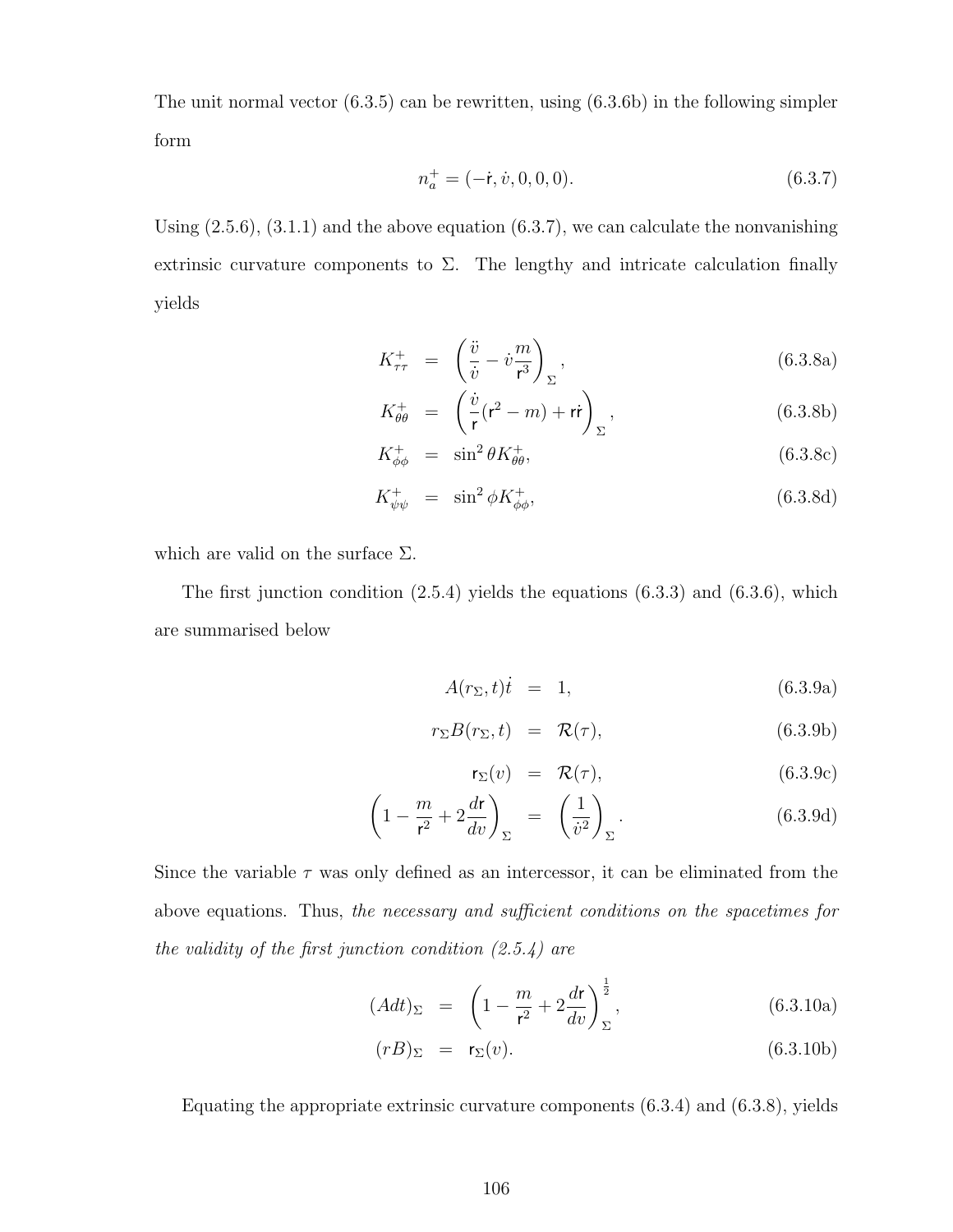the second junction condition (2.5.5) as

$$
\left(-\frac{1}{B}\frac{A'}{A}\right)_{\Sigma} = \left(\frac{\ddot{v}}{\dot{v}} - \dot{v}\frac{m}{r^3}\right)_{\Sigma},
$$
\n(6.3.11a)

$$
(r(rB)')_{\Sigma} = \left(\frac{\dot{v}}{\mathsf{r}}(\mathsf{r}^2 - m) + \mathsf{r}\mathsf{r}\right)_{\Sigma}.
$$
 (6.3.11b)

We can obtain an expression for  $m(v)$  in terms of A and B only by eliminating r, i and  $\dot{v}$  from equation (6.3.11b) above. The mass function can be written, with the aid of (6.3.9), after a long calculation as

$$
m(v) = \left(\frac{r^4 B^2}{A^2} \dot{B}^2 - 2r^3 BB' - r^4 B'^2\right)_{\Sigma}.
$$
 (6.3.12)

The expression above is interpreted as the total gravitational mass of the star within the surface  $\Sigma$ . The mass function (6.3.12) is the five-dimensional analogue of the mass function first obtained by Hernandez and Misner (1966) and Cahill and McVittie (1970) for spheres of radius r within  $\Sigma$ . From equations (6.3.9a), (6.3.9b) and (6.3.9c) we have

$$
\dot{\mathsf{r}}_{\Sigma} = \left(\frac{r\dot{B}}{A}\right)_{\Sigma},
$$

and substituting the mass function (6.3.12) into (6.3.11b), using the expression for  $\dot{\mathsf{r}}_{\Sigma}$ above, we get

$$
\dot{v}_{\Sigma} = \left(1 + r\frac{B'}{B} + r\frac{\dot{B}}{A}\right)_{\Sigma}^{-1}.
$$
\n(6.3.13)

Differentiating the above expression with respect to  $\tau$  and using (6.3.9a), we acquire

$$
\ddot{v}_{\Sigma} = \left[ \frac{1}{A} \left( 1 + r \frac{B'}{B} + r \frac{\dot{B}}{A} \right)^{-2} \times \left( r \frac{\dot{B}B'}{B^2} - r \frac{\dot{B}'}{B} + r \frac{\dot{A}\dot{B}}{A} - r \frac{\ddot{B}}{B} \right) \right]_{\Sigma}.
$$
\n(6.3.14)

Upon substituting (6.3.9b), (6.3.9c), (6.3.12), (6.3.13) and (6.3.14) into (6.3.11a), we obtain

$$
\left(-\frac{1}{B}\frac{A'}{A}\right)_{\Sigma} = \left[\left(1 + r\frac{B'}{B} + r\frac{\dot{B}}{B}\right)^{-1}\n\times \left(r\frac{\dot{B}B'}{AB^2} - r\frac{\dot{B}'}{AB} + r\frac{\dot{A}\dot{B}}{A^3} - r\frac{\ddot{B}}{A^2}\n- r\frac{\dot{B}^2}{A^2B} + 2\frac{B'}{B^2} + r\frac{B'^2}{B^3}\right)\right]_{\Sigma}.
$$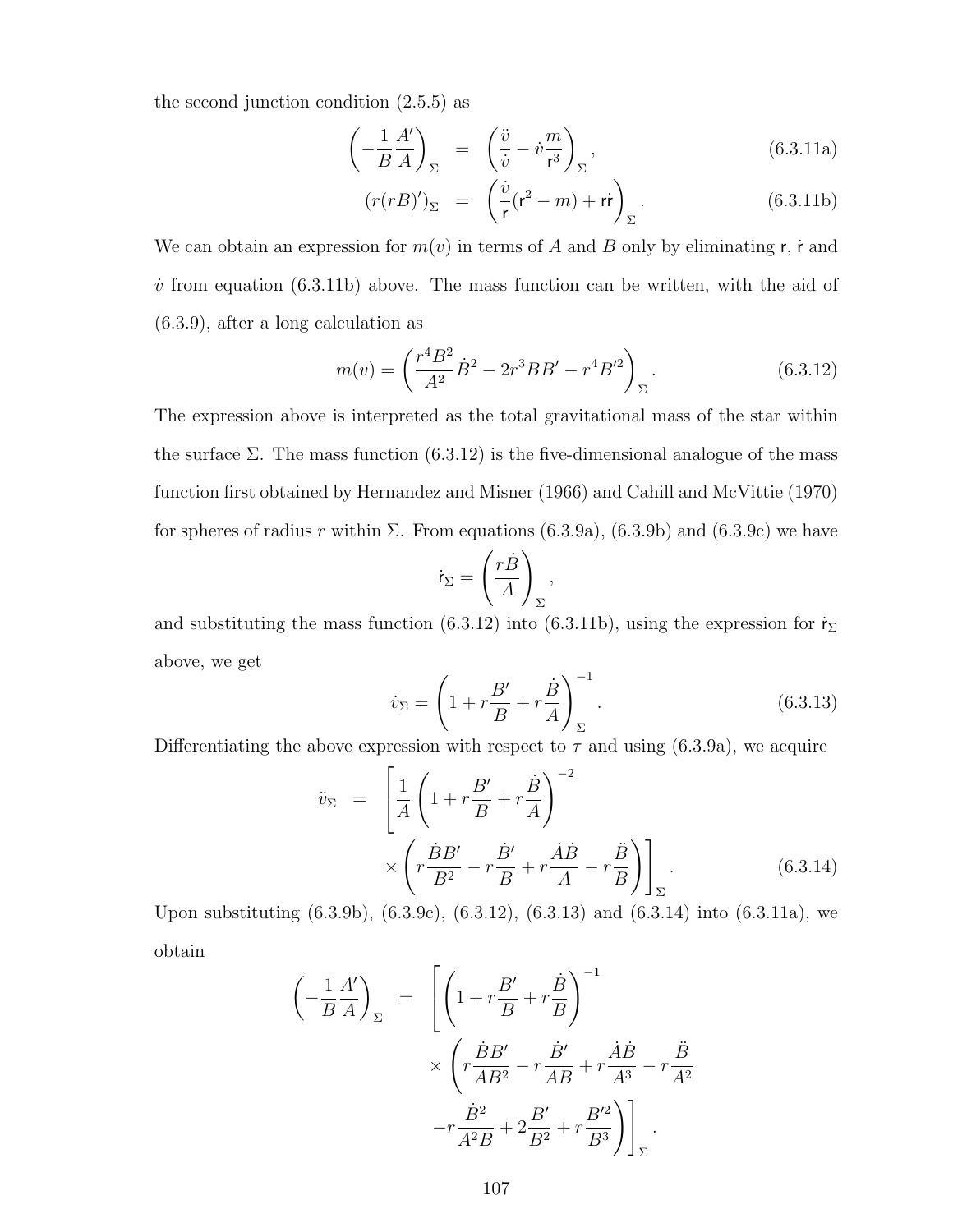Multiplying this above expression by  $1 + r \left(\frac{B'}{B}\right)$  $\left(\frac{\dot{B}'}{B}\right) + r\left(\frac{\dot{B}}{A}\right)$  $\frac{\dot{B}}{A}$  and simplifying, we acquire the result

$$
\left[ -\frac{3}{r} \frac{A'}{AB^2} - 3 \frac{A'B'}{AB^3} - 3 \frac{A'\dot{B}}{A^2B^2} + 3 \frac{\dot{B}'}{AB^2} - 3 \frac{\dot{B}B'}{AB^3} \right] - 3 \frac{\dot{A}\dot{B}}{A^3B} + 3 \frac{\ddot{B}}{A^2B} + 3 \frac{\dot{B}^2}{A^2B^2} - \frac{6}{r} \frac{B'}{B^3} - 3 \frac{B'^2}{B^4} \right]_{\Sigma} = 0,
$$

which is equivalent to

$$
\[ \left( qB + \frac{\alpha}{AB} H_{01}^- \right) - \left( p - \frac{\alpha}{B^2} H_{11}^- \right) \]_\Sigma = 0,
$$

where we have utilised the field equations (6.2.8b) and (6.2.8d). The above simplifies to

$$
p_{\Sigma} = \left( qB + \alpha \left[ \frac{1}{AB} H_{01}^{-} + \frac{1}{B^2} H_{11}^{-} \right] \right)_{\Sigma}.
$$
 (6.3.15)

It is interesting to note that the above condition (6.3.15) can be expressed as

$$
p_{\Sigma} = (p_q + p_{\alpha})_{\Sigma},
$$

which is to say that the pressure due to the heat flux coupled with the pressure due to the higher order curvature terms contribute to the pressure at the boundary. This is a fundamental distinction between EGB gravity and standard general relativity. Therefore, the necessary and sufficient conditions on the spacetimes for the second junction condition (2.5.5) to hold are

$$
m(v) = \left(\frac{r^4 B^2}{A^2} \dot{B}^2 - 2r^3 B B' - r^4 B'^2\right)_{\Sigma},
$$
\n(6.3.16a)

$$
p_{\Sigma} = \left( qB + \alpha \left[ \frac{1}{AB} H_{01}^{-} + \frac{1}{B^2} H_{11}^{-} \right] \right)_{\Sigma}.
$$
 (6.3.16b)

The final two conditions deal with the continuity of the scalar curvature (and its derivative) across the boundary. Utilising (2.5.7) yields the following additional restriction

$$
\left[4\frac{\ddot{B}}{A} - 3\frac{B''}{B} + 6\frac{\dot{B}^2}{A^2B} - \frac{A''}{AB} - 2\frac{A'B'}{AB^2} -4\frac{\dot{A}\dot{B}}{A^3} - \frac{3}{r}\left(3\frac{B'}{B} + \frac{A'}{AB}\right)\right]_{\Sigma} = 0.
$$
 (6.3.17)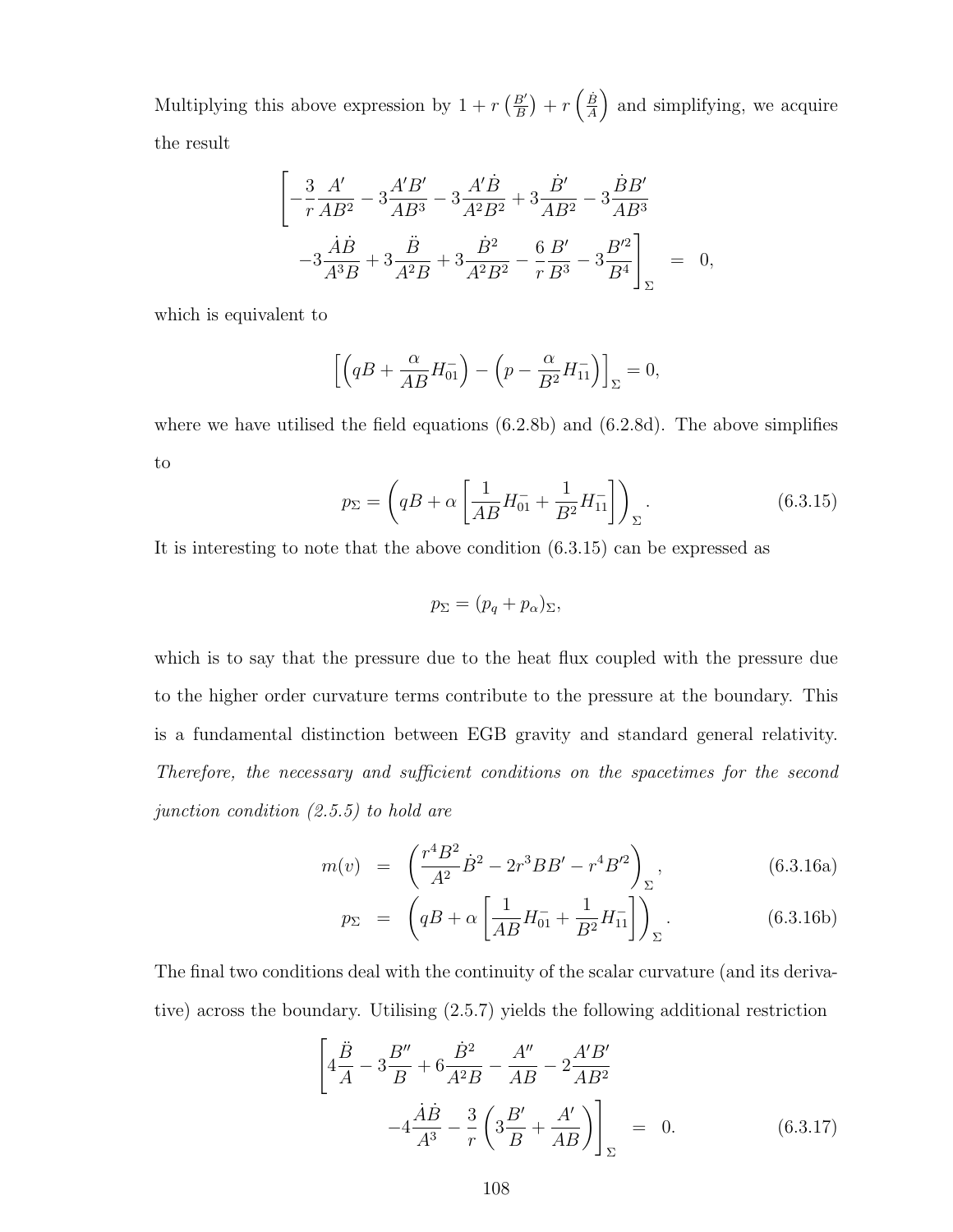Continuity of the derivative (2.5.8) gives

$$
\left[4\frac{\ddot{B}'}{A} - 4\frac{A'\ddot{B}}{A^2} - 3\frac{B'''}{B^2} + 6\frac{B'B''}{B^3} + 12\frac{\dot{B}\dot{B}'}{A^2B}\right]
$$

$$
-12\frac{A'\dot{B}^2}{A^3B} - 6\frac{B'\dot{B}^2}{A^2B^2} - \frac{A'''}{AB} + \frac{A'A''}{A^2B} - \frac{A''B'}{AB^2}
$$

$$
-2\frac{A'B''}{AB^2} + 2\frac{A'^2B'}{A^2B^2} + 4\frac{A'B'^2}{AB^3} - 4\frac{\dot{A'}\dot{B}}{A^3} - 4\frac{\dot{A}\dot{B}'}{A^3}
$$

$$
+12\frac{A'\dot{A}\dot{B}}{A^4} + \frac{3}{r}\left(3\frac{B'}{B} - 3\frac{B''}{B^2} + 6\frac{B'^2}{B^3} + \frac{1}{r}\frac{A'}{AB}\right)
$$

$$
-\frac{A''}{AB} + \frac{A'^2}{A^2B} + \frac{A'B'}{AB^2}\right)\Big]_{\Sigma} = 0. \tag{6.3.18}
$$

An important note is that (6.3.17) and (6.3.18) are only relevant in higher order gravity.

In the above, (6.3.17) and (6.3.18) arise in EGB gravity since  $\alpha \neq 0$ . When  $\alpha = 0$ , i.e. in 5-D Einstein gravity, these conditions do not arise. Also, (6.3.16b) becomes

$$
p_{\Sigma} = (qB)_{\Sigma},
$$

which itself is the five-dimensional analogue of the result by Santos (1985).

## 6.4 Summary of the complete junction conditions

The necessary and sufficient conditions on the spacetimes for all the three junction conditions to hold are

1. The first fundamental form:

$$
(A dt)_{\Sigma} = \left(1 - \frac{m}{r^2} + 2\frac{dr}{dv}\right)^{\frac{1}{2}}_{\Sigma},\tag{6.4.1a}
$$

$$
(rB)_{\Sigma} = \mathbf{r}_{\Sigma}(v). \tag{6.4.1b}
$$

2. The second fundamental form:

$$
m(v) = \left(\frac{r^4 B^2}{A^2} \dot{B}^2 - 2r^3 B B' - r^4 B'^2\right)_{\Sigma},
$$
\n
$$
p_{\Sigma} = \left(qB + \alpha \left[\frac{1}{AB} H_{01}^{-} + \frac{1}{B^2} H_{11}^{-}\right]\right)_{\Sigma}
$$
\n
$$
= (p_q + p_{\alpha})_{\Sigma},
$$
\n(6.4.2b)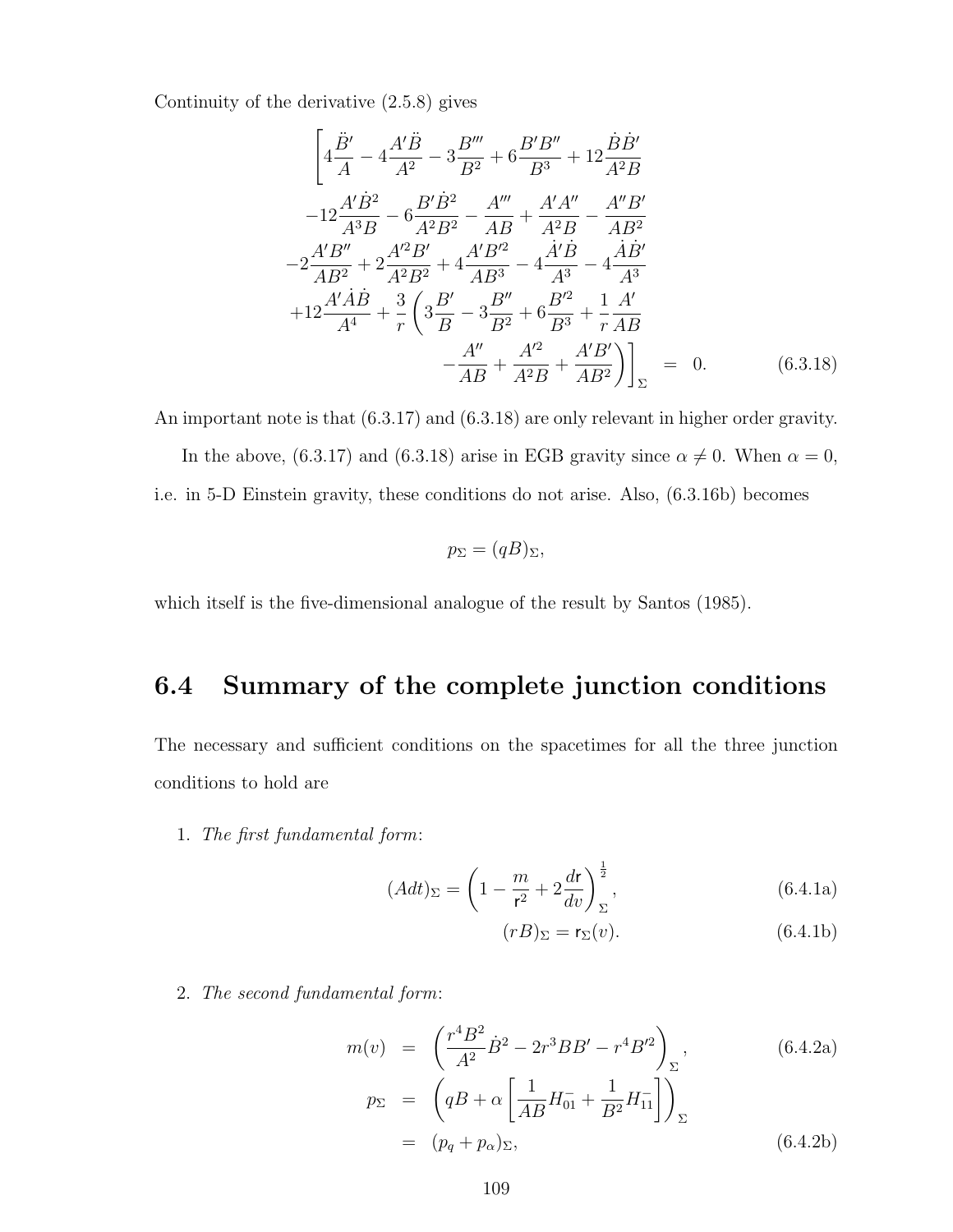3. Continuity of the scalar curvature:

$$
\left[4\frac{\ddot{B}}{A} - 3\frac{B''}{B} + 6\frac{\dot{B}^2}{A^2B} - \frac{A''}{AB} - 2\frac{A'B'}{AB^2}\right]_{\Sigma} = 0, \qquad (6.4.3a)
$$

$$
\left[4\frac{\ddot{B}'}{A} - 4\frac{A'B}{A^2} - 3\frac{B'''}{B^2} + 6\frac{B'B''}{B^3} + 12\frac{\dot{B}\dot{B}'}{A^2B}\right]_{\Sigma} = 0, \qquad (6.4.3a)
$$

$$
\left[4\frac{\ddot{B}'}{A} - 4\frac{A'B}{A^2} - 3\frac{B'''}{B^2} + 6\frac{B'B''}{B^3} + 12\frac{\dot{B}\dot{B}'}{A^2B}
$$

$$
-12\frac{A'B'}{A^3B} - 6\frac{B'B^2}{A^2B^2} - \frac{A'''}{AB} + \frac{A'A''}{A^2B} - \frac{A''B'}{AB^2}
$$

$$
-2\frac{A'B''}{AB^2} + 2\frac{A'^2B'}{A^2B^2} + 4\frac{A'B'^2}{AB^3} - 4\frac{\dot{A'}\dot{B}}{A^3} - 4\frac{\dot{A}\dot{B}'}{A^3}
$$

$$
+12\frac{A'\dot{A}\dot{B}}{A^4} + \frac{3}{r}\left(3\frac{B'}{B} - 3\frac{B''}{B^2} + 6\frac{B'^2}{B^3} + \frac{1}{r}\frac{A'}{AB}\right)_{\Sigma} = 0. \qquad (6.4.3b)
$$

With regards to the above conditions, some important points can be made:

- These junction conditions hold only at the boundary of the radiating star.
- Both the heat flux and spacetime curvature contribute to the pressure at the boundary. The fundamental distinction between general relativity and higher order gravity are the modified curvature components, relating to  $\alpha$ , contributing to the field equations. This has a profound influence on the dynamics of the radiating star and the physical features.
- In the Einstein limit, i.e. when  $\alpha \to 0$ , equation (6.4.2b) reduces to the well known result of Santos (1985)

$$
p_{\Sigma} = (qB)_{\Sigma},
$$

in five dimensions. An important note to make is that the third junction condition (6.4.3) does not arise in Einstein gravity.

• In the absence of a heat flux, i.e. when  $q = 0$  and  $p_q = 0$  the pressure at the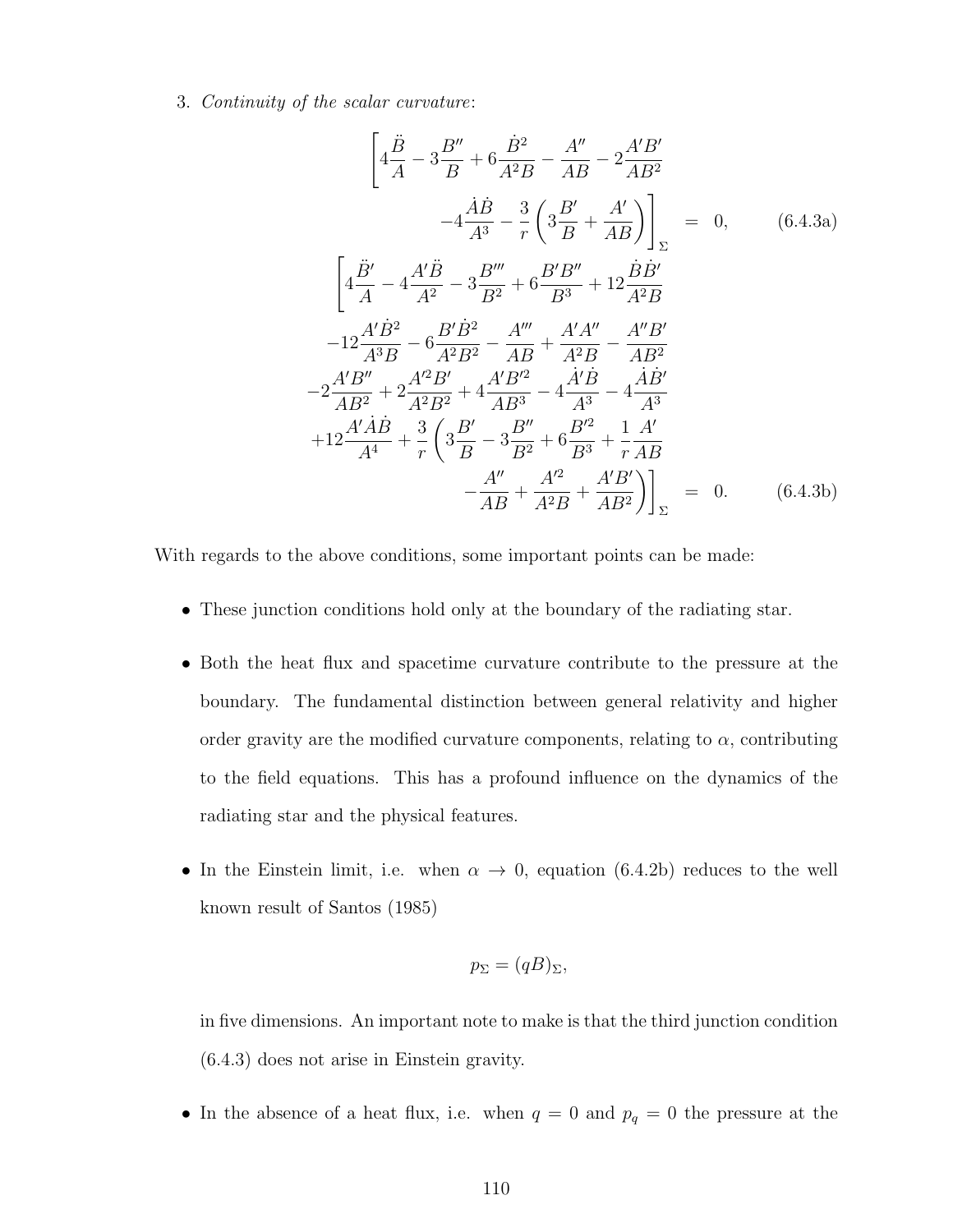boundary of the star is a function only of the modified curvature of the theory

$$
p_{\Sigma} = \left(\alpha \left[\frac{1}{AB}H_{01}^- + \frac{1}{B^2}H_{11}^-\right]\right)_{\Sigma} = p_{\alpha}.
$$

This quantity  $p_{\alpha}$  can be regarded as a pressure due to the presence of modified curvature where this modified curvature behaves like a heat flux, thus the null radiation on the exterior is generated by higher order curvature terms only.

• Importantly, solving  $(6.4.2b)$  and either one of  $(6.4.3a)$  or  $(6.4.3b)$  for the gravitational potentials  $A$  and  $B$  will complete the model for a radiating relativistic star in EGB gravity. The restrictive nature of the third junction condition lies in the fact that two partial differential equations need to be solved in addition to the boundary condition.

#### 6.5 A solution

In this section we will present a solution to the two conditions (6.4.2b) and (6.4.3a). Due to the highly nonlinear nature of the equations as well as the fact that they both contain two dependent variables, a choice needs to be made for one of these dependant variables such that the equations may be integrated to yield solutions for the remaining variable.

#### **6.5.1**  $B(r, t) = \beta r$

If we assume that  $B(r, t)$  is a linear function in r such that  $B(r, t) = \beta r$  with  $\beta$  being a constant, the two junction conditions (6.4.2b) and (6.4.3a) become

$$
(2\beta^4 r^6 + 18\alpha)A' + (3\beta^2 r^3 + 2\beta^4 r^6)A = 0, \qquad (6.5.1a)
$$

$$
r^2A'' + 5rA' + 9A = 0, \t(6.5.1b)
$$

respectively. Both these equations need to be solved independently. Beginning with the second equation (6.5.1b), it is easy to notice that it is a second order Cauchy-Euler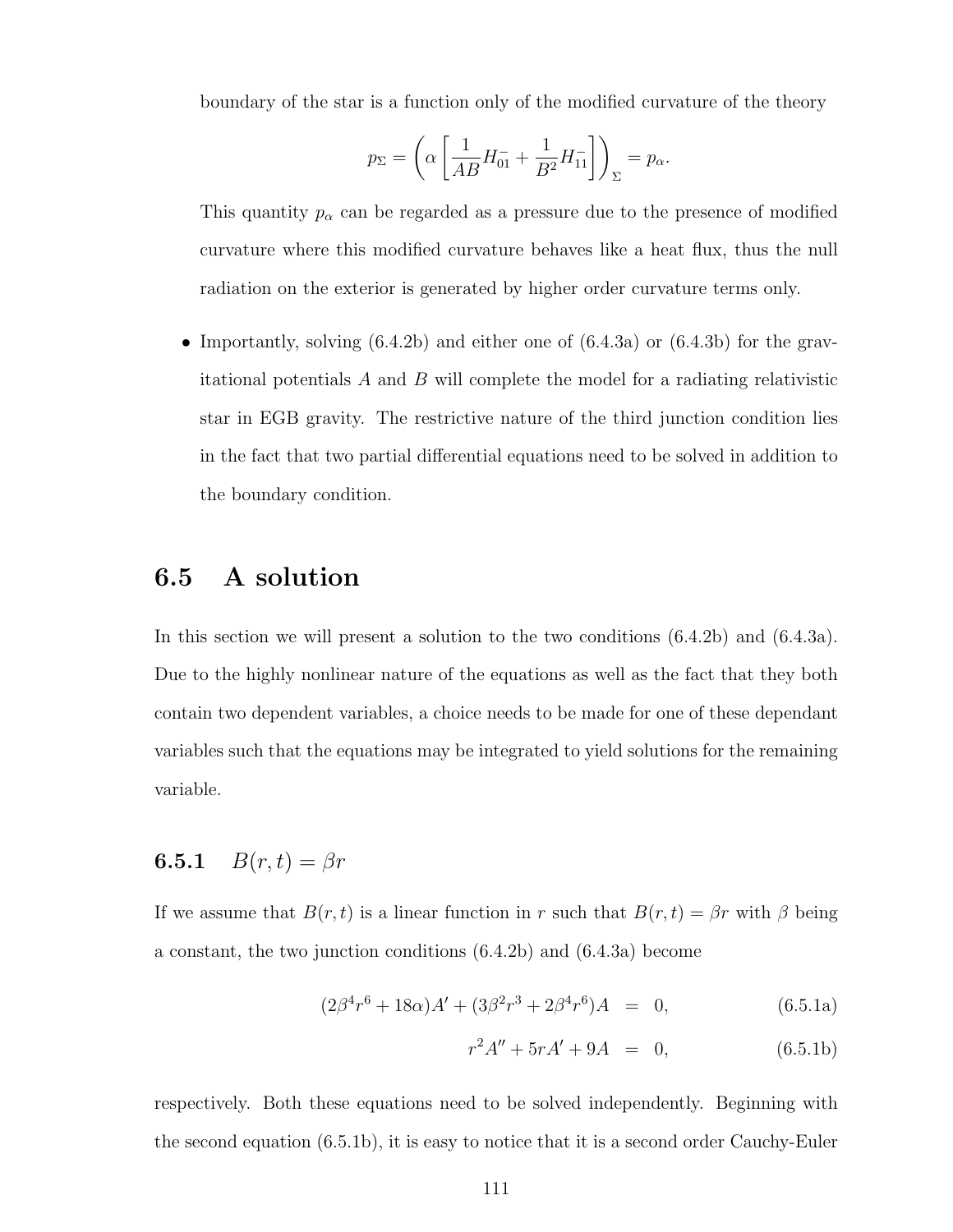equation. Letting  $A = r^m$ , generates the corresponding characteristic equation

$$
m^2 + 4m + 9 = 0,
$$

with the complex roots

$$
m = -2 \pm i\sqrt{5}.
$$

Hence, the solution for  $A(r, t)$  is given by

$$
A(r,t) = \frac{c_1(t)}{r^2} \sin(\sqrt{5}\ln r) + \frac{c_2(t)}{r^2} \cos(\sqrt{5}\ln r), \tag{6.5.2}
$$

where  $c_1(t)$  and  $c_2(t)$  are functions of the integration processes. So we have the following potentials

$$
A(r,t) = \frac{c_1(t)}{r^2} \sin(\sqrt{5} \ln r) + \frac{c_2(t)}{r^2} \cos(\sqrt{5} \ln r), \tag{6.5.3a}
$$

$$
B(r,t) = \beta r. \tag{6.5.3b}
$$

If we now consider the boundary condition (6.5.1a), we can see that it is a separable first order equation. It can hence be written as

$$
\int \frac{dA}{A} = -\beta \left[ \int \underbrace{\left( \frac{3r^3dr}{\tilde{\beta}r^6 + 18\alpha} \right)}_{I_1} + \int \underbrace{\left( \frac{\hat{\beta}r^6dr}{\tilde{\beta}r^6 + 18\alpha} \right)}_{I_2} \right],
$$

where we have set  $\tilde{\beta} = 2\beta^4$  and  $\hat{\beta} = 2\beta^2$  for convenience. We will consider both integrals separately due to their complexity. The first integral  ${\cal I}_1$  becomes

$$
I_1 = \frac{18^{\frac{2}{3}}}{72} \tilde{\beta}^{-1} \left(\frac{\alpha}{\tilde{\beta}}\right)^{-\frac{1}{3}} \left[-2\ln\left(r^2 + 18^{\frac{1}{3}}\left(\frac{\alpha}{\tilde{\beta}}\right)^{\frac{1}{3}}\right) \right] + \ln\left(r^4 - 18^{\frac{1}{3}}\left(\frac{\alpha}{\tilde{\beta}}\right)^{\frac{1}{3}} r^2 + 18^{\frac{2}{3}\left(\frac{\alpha}{\tilde{\beta}}\right)^{\frac{2}{3}}}\right) + 2\sqrt{3} \arctan\left(\frac{1}{27}\left(\frac{\alpha}{\tilde{\beta}}\right)^{-\frac{1}{3}} \sqrt{3}\left(18^{\frac{2}{3}}r^2 - 9\left(\frac{\alpha}{\tilde{\beta}}\right)^{\frac{1}{3}}\right)\right)\right].
$$
 (6.5.4)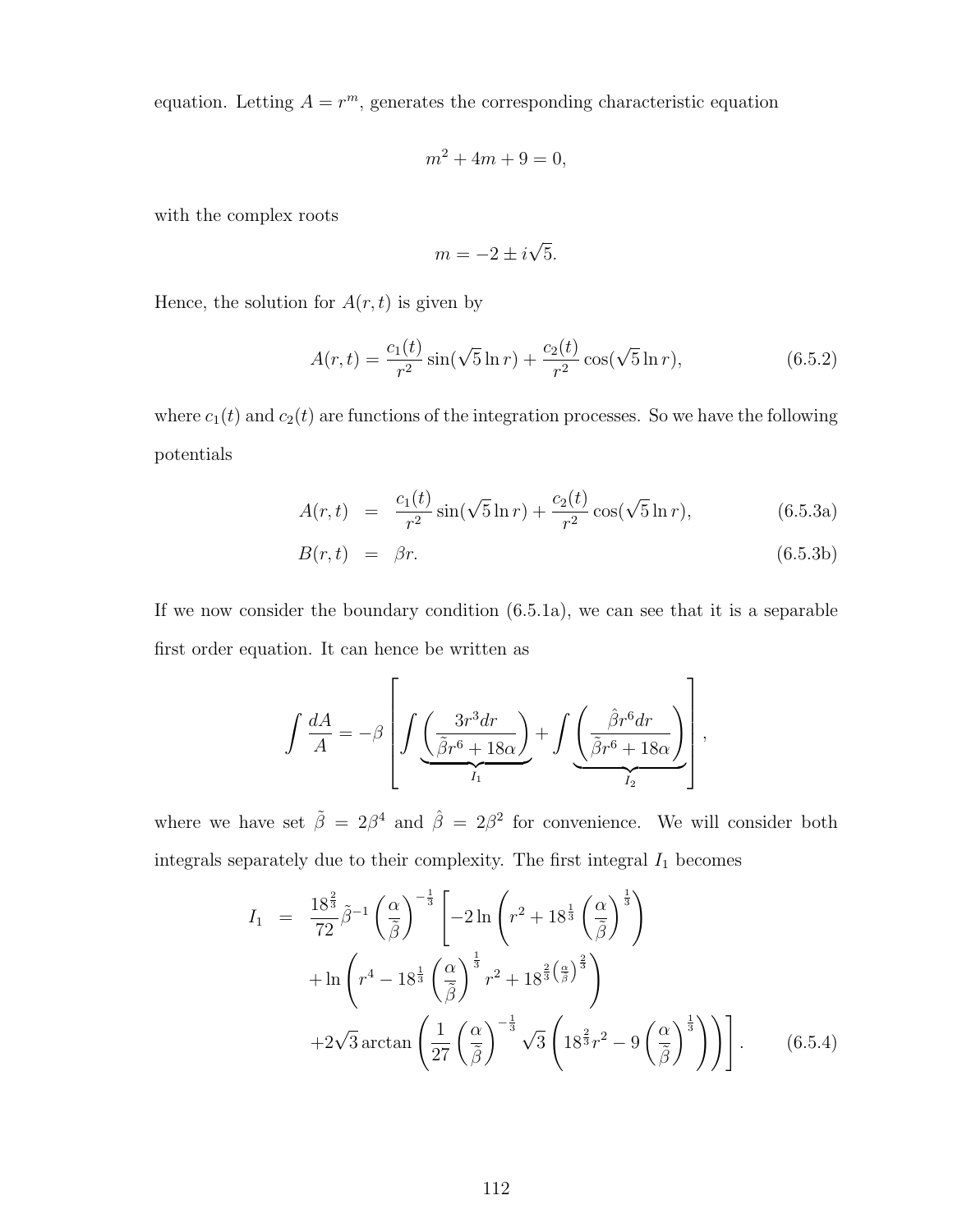The second, more complicated integral,  $I_2$  takes the form

$$
I_2 = \frac{-1}{72\tilde{\beta}} \left[ 3^{\frac{2}{3}} 2^{\frac{5}{6}} \tilde{\beta} \left( 4 \left( \frac{\alpha}{\tilde{\beta}} \right)^{\frac{1}{6}} 2^{\frac{1}{3}} 3^{\frac{2}{3}} \right. \right.\times \arctan \left( \frac{1}{6} \left( \frac{\alpha}{\tilde{\beta}} \right)^{\frac{1}{6}} 3^{\frac{2}{3}} 2^{\frac{5}{6}} \left( 2^{\frac{1}{6}} \left( \frac{\alpha}{\tilde{\beta}} \right)^{\frac{1}{6}} 3^{\frac{5}{6}} + 2r \right) \right)-2 \left( \frac{\alpha}{\tilde{\beta}} \right)^{\frac{1}{6}} 2^{\frac{1}{3}} 3^{\frac{2}{3}} \arctan \left( \frac{3\sqrt{3}\alpha}{3^{\frac{1}{3}} 2^{\frac{2}{3}} r^2 \left( \frac{\alpha}{\tilde{\beta}} \right)^{\frac{2}{3}} \tilde{\beta} - 3\alpha} \right)+4 \left( \frac{\alpha}{\tilde{\beta}} \right)^{\frac{1}{6}} 3^{\frac{2}{3}} 2^{\frac{1}{3}} \arctan \left( \frac{1}{6} \left( \frac{\alpha}{\tilde{\beta}} \right)^{\frac{1}{6}} 3^{\frac{2}{3}} 2^{\frac{5}{6}} r \right)+3 \left( \frac{\alpha}{\tilde{\beta}} \right)^{\frac{1}{6}} 2^{\frac{1}{3}} 3^{\frac{1}{6}} \ln \left[ r^2 + 3^{\frac{5}{6}} 2^{\frac{1}{6}} \left( \frac{\alpha}{\tilde{\beta}} \right)^{\frac{1}{6}} r + 3^{\frac{2}{3}} 2^{\frac{1}{3}} \left( \frac{\alpha}{\tilde{\beta}} \right)^{\frac{1}{3}} \right]-3 \left( \frac{\alpha}{\tilde{\beta}} \right)^{\frac{1}{6}} 2^{\frac{1}{3}} 3^{\frac{1}{6}} \ln \left[ r^2 - 3^{\frac{5}{6}} 2^{\frac{1}{6}} \left( \frac{\alpha}{\tilde{\beta}} \right)^{\frac{1}{6}} r + 3^{\frac{2}{3}} 2^{\frac{1}{3}} \left( \frac{\alpha}{\tilde{\beta}} \right)^{\frac{1}{3}} \right]-12(3^
$$

Therefore the complete solution for the differential equation for A is given by

$$
A(r,t) = \tilde{C}_1(t) \exp[-\beta(I_1 + I_2)], \qquad (6.5.6)
$$

where  $\tilde{C}_1(t)$  is a function of integration. Thus the full solution to the boundary condition (6.4.2b) is given by

$$
A(r,t) = \tilde{C}_1(t) \exp[-\beta(I_1 + I_2)], \qquad (6.5.7a)
$$

$$
B(r,t) = \beta r, \tag{6.5.7b}
$$

where  $I_1$  and  $I_2$  are given by equations (6.5.4) and (6.5.5) respectively.

An important point that needs to be made about the solutions (6.5.3) and (6.5.7) is the choice of the potential  $B(r, t)$ . In both cases, the linear choice for B implies that the heat flux, q will vanish entirely, since  $H_{01}^- = 0$  in the field equations. The consequence of this is the fact that the pressure at the boundary will be a function of the modified curvature inherent with the theory, and will not vanish. So, in essence, this modified curvature acts like a heat flux. The solutions  $(6.5.3)$  and  $(6.5.7)$  complete the model for a five-dimensional radiating relativistic star in EGB gravity.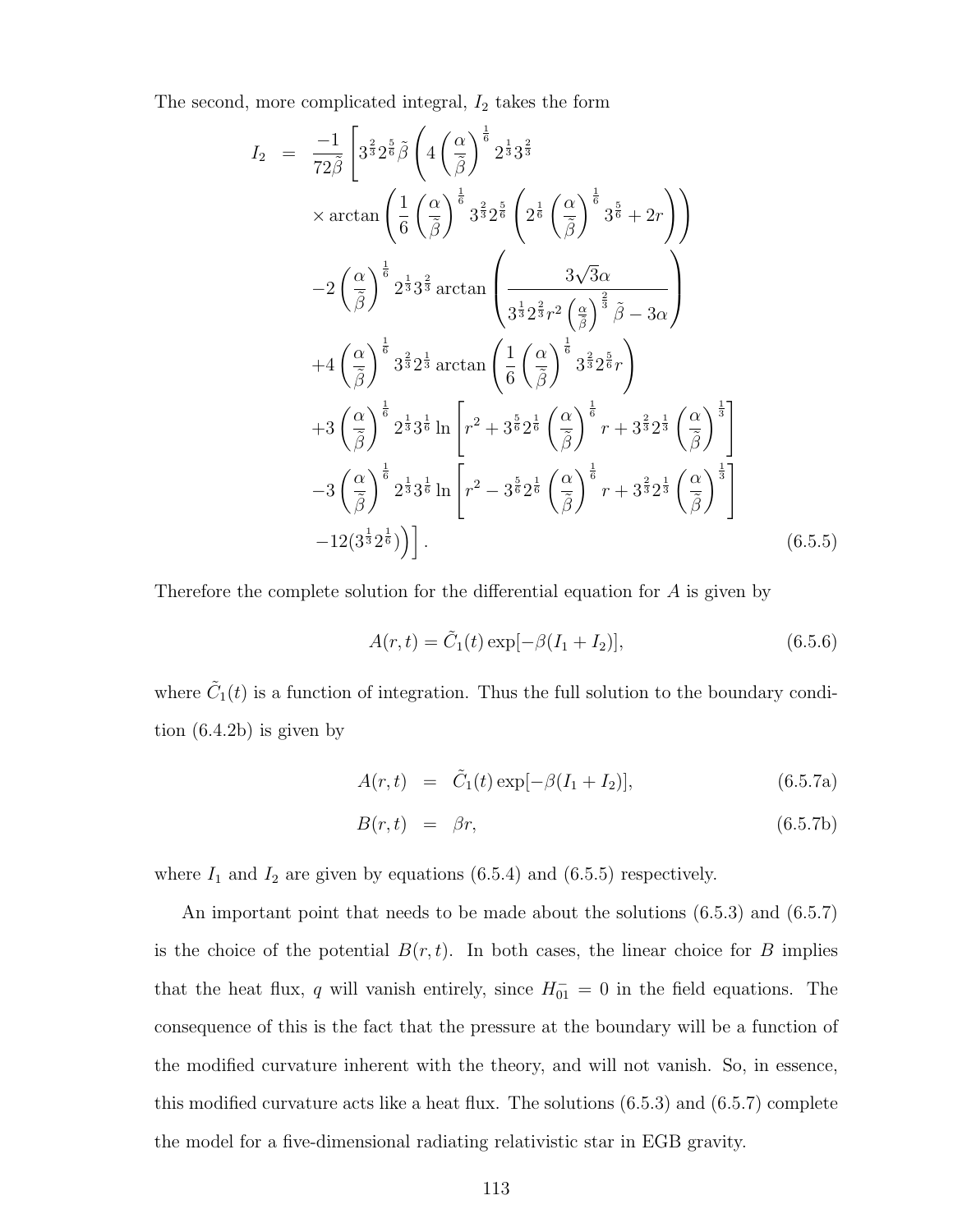#### 6.6 Solutions for the continuity of scalar curvature

If we focus only on the condition (6.4.3a), it is possible to find some generic solutions. For example, if we let  $B(r, t) = \beta$  where  $\beta$  is a constant, then equation (6.4.3a) reduces to

$$
A'' + \frac{3}{r}A' = 0,
$$

which can be integrated via a reduction of order. Letting  $y(r, t) = A'(r, t)$ , the above equation reduces to

$$
y' + \frac{3}{r}y = 0,
$$

which can be integrated to give

$$
y(r,t) = \frac{c_1}{r^3},
$$

where  $c_1 = c_1(t)$  is an integration function. Finally, the solution for  $A(r, t)$  is given by

$$
A(r,t) = \frac{-c_1(t) + c_2(t)r^2}{r^2},
$$
\n(6.6.1)

where  $c_2(t)$  is a second integration function. Thus, in summary we have

$$
A(r,t) = \frac{-c_1(t) + c_2(t)r^2}{r^2}, \qquad (6.6.2a)
$$

$$
B(r,t) = \beta. \tag{6.6.2b}
$$

If  $c_1(t) = 0$  and  $c_2(t) = 1$  in the above solution, the particle motion in the model will become geodesic. Again, this choice of  $B(r, t)$  will cause the heat flux to vanish, and so this solution above is more cosmological than astrophysical. It is interesting to note that the condition (6.4.3a) can be written in the following form

$$
A'' + \left(2\frac{B'}{B} + \frac{3}{r}\right)A' + \left(3\frac{B''}{B} + \frac{9}{r}\frac{B'}{B}\right)A = 0,\tag{6.6.3}
$$

therefore, for suitable choices of one of the variables  $A$  and  $B$ , it may be possible to obtain further solutions to the above equation. We will demonstrate this below.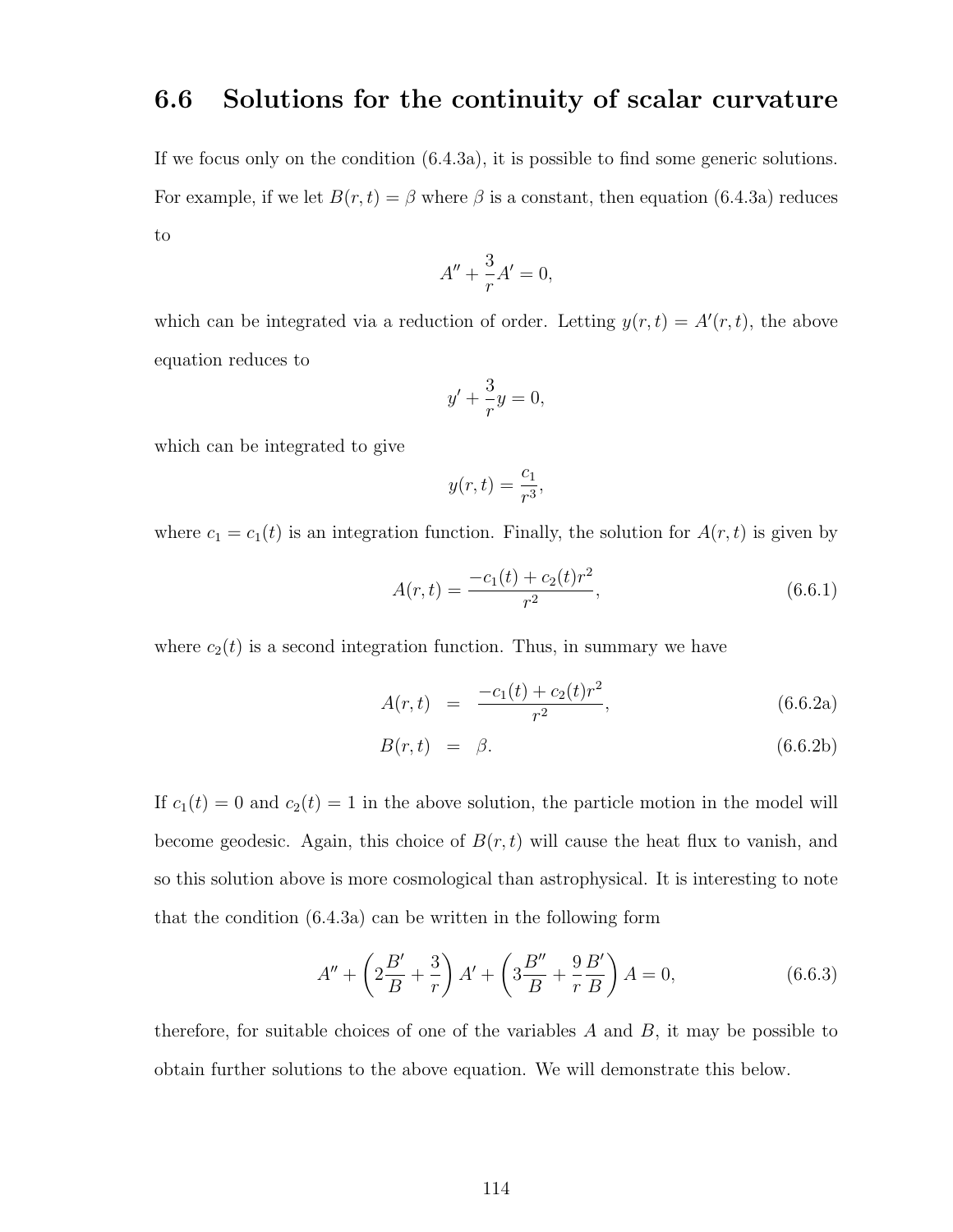#### 6.6.1 Case I

First, we let

$$
3\frac{B''}{B} + \frac{9}{r}\frac{B'}{B} = 0,
$$

in equation (6.6.3). The above equation is a second order linear partial differential equation with radial derivatives. Reducing the order with the transformation  $y(r, t) =$  $B'(r,t)$  yields

$$
y' + \frac{3}{r}y = 0,
$$

which is a separable equation with a solution given by

$$
y = \frac{c_1(t)}{r^3}.
$$

Therefore, the solution for  $B$  is given by

$$
B(r,t) = c_2(t) - \frac{c_1(t)}{2r^2}.
$$
\n(6.6.4)

In the above,  $c_1(t)$  and  $c_2(t)$  are functions of integration. Using, (6.6.4) the equation  $(6.6.3)$  becomes

$$
A'' + \left(\frac{4c_1}{c_2r^3 - c_1r} + \frac{3}{r}\right)A' = 0.
$$
 (6.6.5)

The above equation can again be solved via a reduction of order. Letting  $z(r, t) =$  $A'(r, t)$  yields

$$
z' + \left(\frac{4c_1}{c_2r^3 - c_1r} + \frac{3}{r}\right)z = 0,
$$
\n(6.6.6)

which is a separable equation. The solution for  $A$  is hence given by

$$
A(r,t) = \frac{1}{4}r^4 + \int \left(\frac{r^4}{(c_1(t)r^2 - c_2(t))^2}\right)^{c_1(t)} dr + c_3(t), \tag{6.6.7}
$$

where  $c_3(t)$  is a further integration function. So, we have

$$
A(r,t) = \frac{1}{4}r^4 + \int \left(\frac{r^4}{(c_1(t)r^2 - c_2(t))^2}\right)^{c_1(t)} dr + c_3(t), \tag{6.6.8a}
$$

$$
B(r,t) = c_2(t) - \frac{c_1(t)}{2r^2}.
$$
\n(6.6.8b)

For different values of the integration function  $c_1(t)$ , it may be possible to integrate (6.6.8a) entirely. This is beyond the scope of this dissertation and is the subject of ongoing work.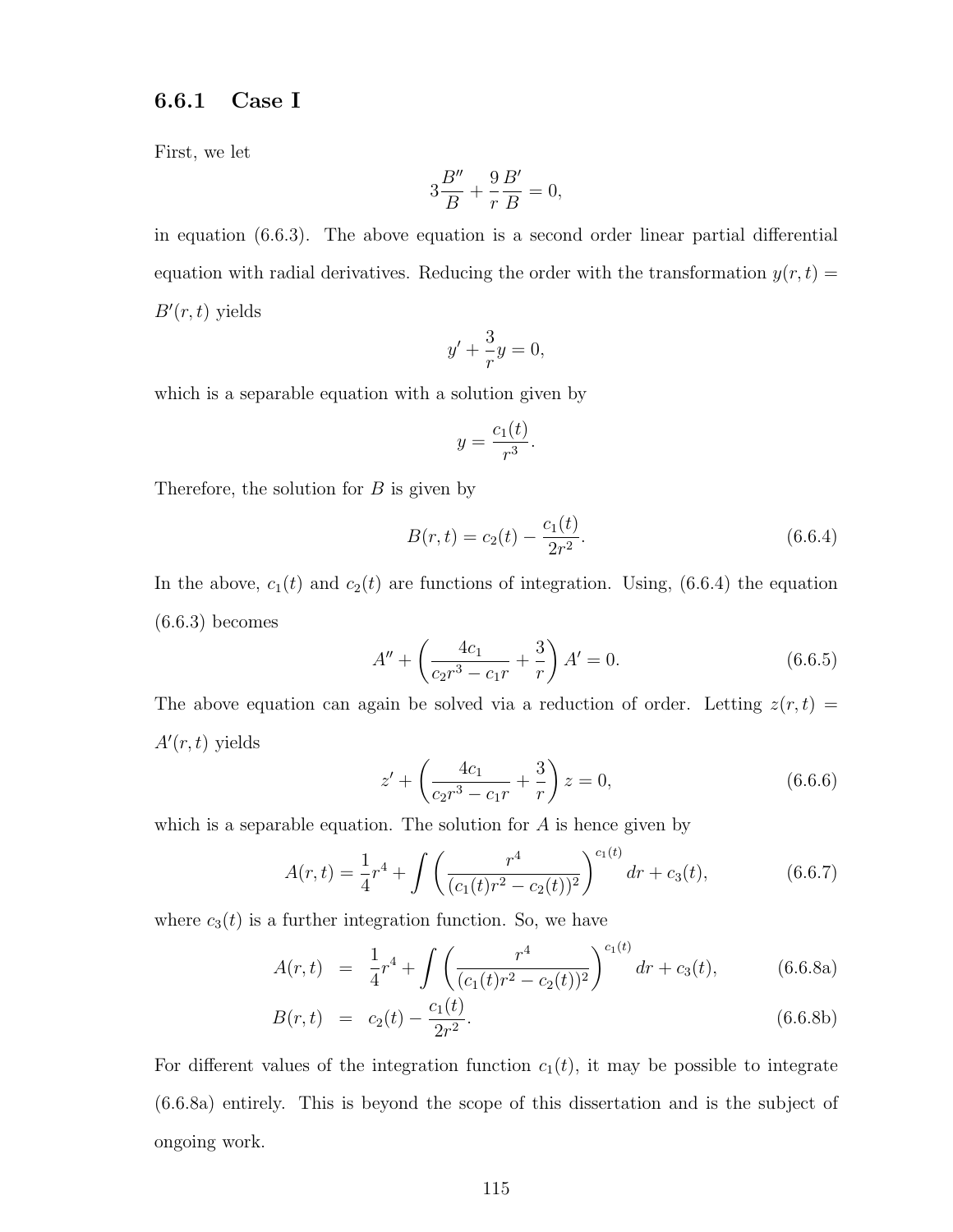#### 6.6.2 Case II

We now let

$$
2\frac{B'}{B} + \frac{3}{r} = 0,\t(6.6.9)
$$

in equation (6.6.3). The above equation can be integrated to give

$$
B(r,t) = c_1(t)r^{-\frac{3}{2}}.\t\t(6.6.10)
$$

With this, equation (6.6.3) becomes

$$
A'' - \left(\frac{45}{2}r + 18\right)A = 0,\t(6.6.11)
$$

which is an Airy differential equation. It can be solved via a series solution approach to give

$$
A(r,t) = c_2(t) \text{Ai}\left(\frac{3^{\frac{2}{3}}(5r-4)}{2^{\frac{1}{3}}5^{\frac{2}{3}}}\right) + c_3(t) \text{Bi}\left(\frac{3^{\frac{2}{3}}(5r-4)}{2^{\frac{1}{3}}5^{\frac{2}{3}}}\right),\tag{6.6.12}
$$

where  $Ai(r)$  are Airy functions of the first kind and  $Bi(r)$  are Airy functions of the second kind (or Bairy functions). The reader is encouraged to seek out Airy (1838), Vallée and Soares (2004) and Press  $et \ al \ (2007)$  for further insights into these types of equations. Therefore, the complete solutions are

$$
A(r,t) = c_2(t) \text{Ai}\left(\frac{3^{\frac{2}{3}}(5r-4)}{2^{\frac{1}{3}}5^{\frac{2}{3}}}\right) + c_3(t) \text{Bi}\left(\frac{3^{\frac{2}{3}}(5r-4)}{2^{\frac{1}{3}}5^{\frac{2}{3}}}\right), \quad (6.6.13a)
$$

$$
B(r,t) = \frac{c_1(t)}{r^{\frac{3}{2}}}.
$$
\n(6.6.13b)

In the above  $c_1(t)$ ,  $c_2(t)$  and  $c_3(t)$  are functions of integration. An important note to consider here are the Airy functions. Since these are series solutions, it is difficult to model a physically reasonable stellar model. The reason for this is the fact that Airy functions cannot be truncated to become a polynomial.

### 6.7 Discussion

The main intent of this chapter was the calculation of the junction conditions for two five-dimensional spacetime geometries in EGB gravity. The interior spacetime was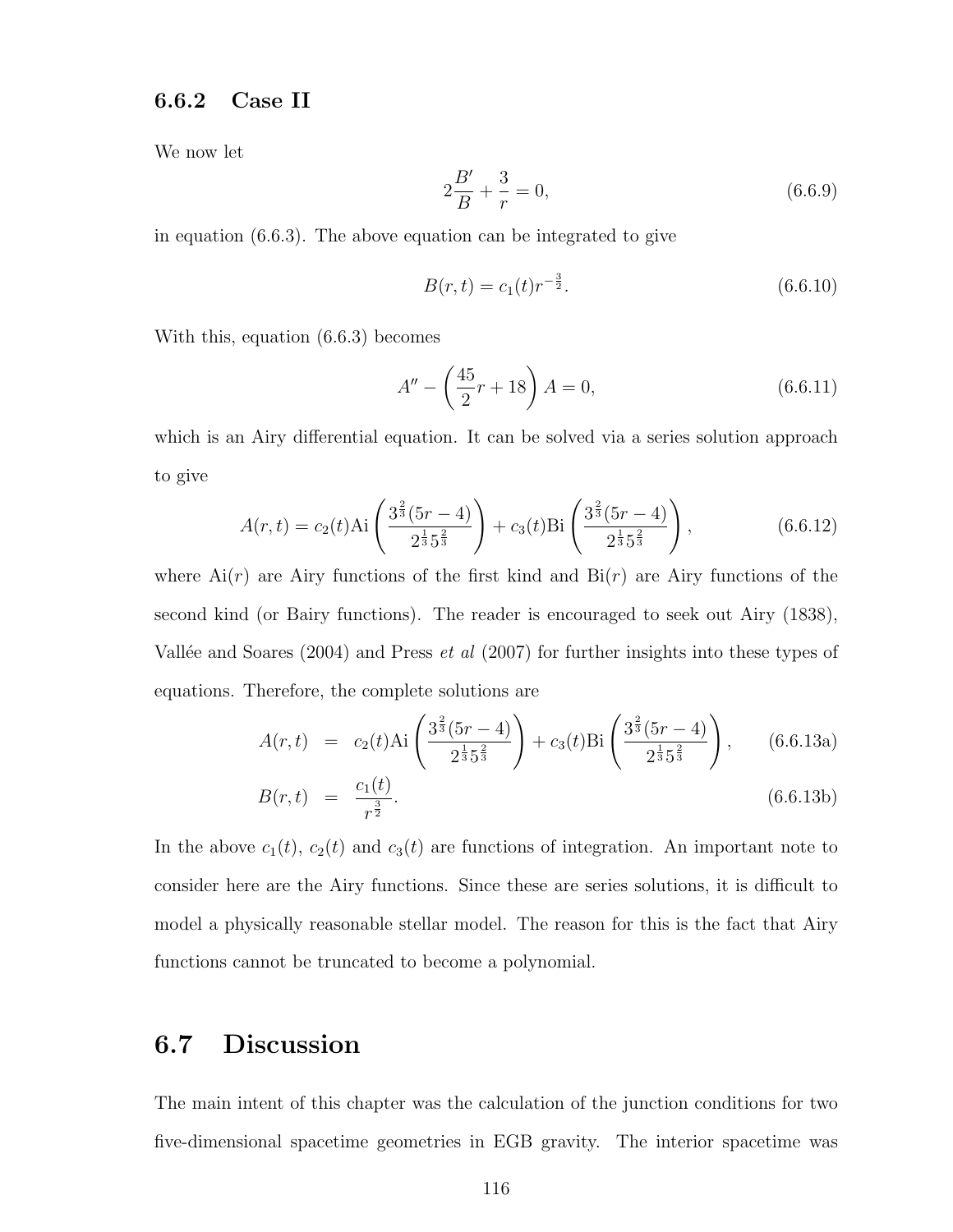taken to be the shear-free line element and the outside geometry was that of a pure Vaidya class. The EGB field equations were derived for both metrics and the matching was performed using the standard Santos framework, with the addition of the junction condition for the continuity of the scalar curvature and its derivative. A summary of the three junction conditions was then provided before a solution was obtained for both the boundary condition and the scalar curvature. Some important points can now be elucidated upon:

- For these solutions to be entirely valid, they have to be consistent with each other. This is already the case for the gravitational potential  $B(r, t)$ , since the same choice was made for both conditions (6.4.2b) and (6.4.3a). For the potentials  $A(r, t)$  to be consistent, special choices for the integration functions  $c_1(t)$ ,  $c_2(t)$ and  $\tilde{C}_1(t)$  need to be made. This is beyond the scope of this dissertation and is the subject of ongoing work.
- The linear choice of the potential  $B(r, t) = \beta r$  has some repercussions. First of all, this choice causes the heat flux  $q$  to vanish in the model. Secondly, the pressure at the boundary of the star is then simply a function of the modified curvature of the theory as a result.

Finally, a trivial solution was presented for the continuity of scalar curvature. Since the choice for B in this case was constant, the heat flux  $q$  will again vanish in the stellar model. We have also shown that it is possible to write equation (6.4.3a) in a form which may yield solutions more easily. Two such solutions were presented, however for these to be complete, the boundary condition needs to be solved and made consistent with them.

The most important aspect of this chapter is the fact that a complete model for a relativistic radiating star has been obtained in five-dimensional EGB gravity, for the first time. This should now have effects on the observable quantities measured on the surface of the star as well as in its surrounding region. These include the surface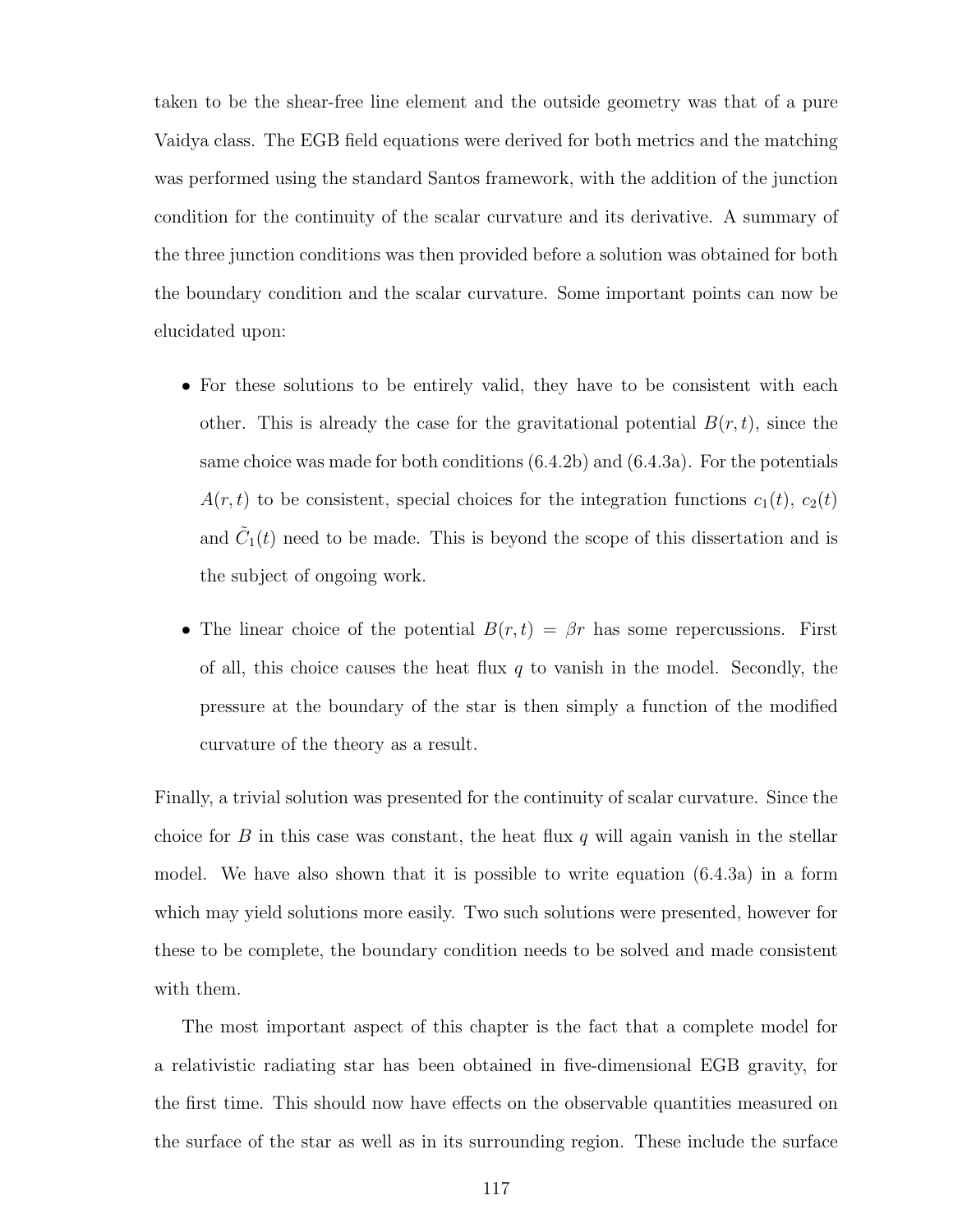redshift and the luminosity which play a critical role in understanding the formation of black holes as a result of gravitational collapse (Chan 1997, 2003). This research is ongoing work.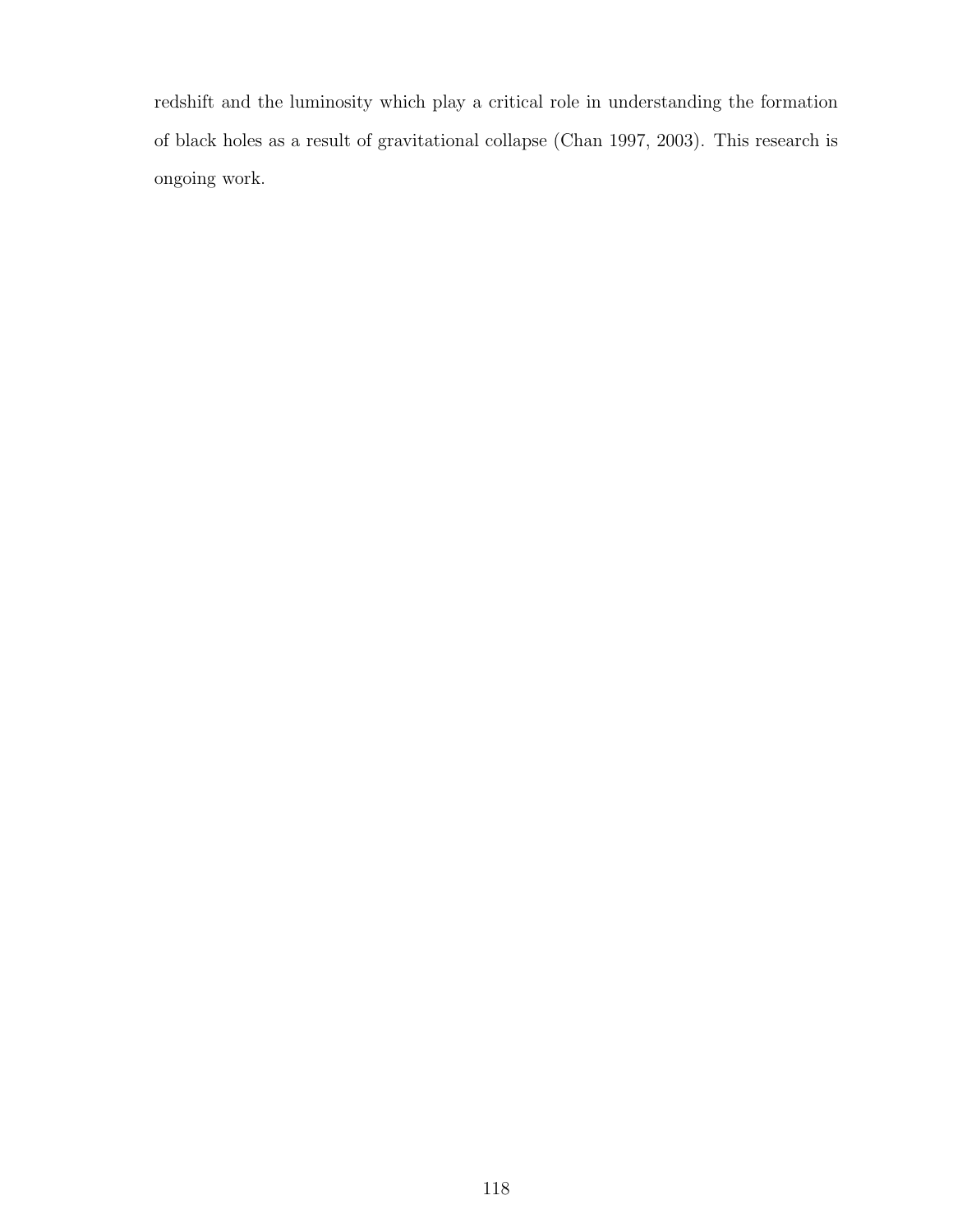## Chapter 7

## Conclusion

In this dissertation we have studied spherically symmetric radiating stars emitting null radiation in the strong gravity regime. We have generated several new classes of solutions for the class of generalised Vaidya spacetimes describing the complete model of a radiating star in four and higher dimensions. We demonstrated that the differential equations resulting from the assumption of an equation of state could be integrated directly, and several of the well known seminal solutions from earlier are contained within our class. We then considered the idea of gravitational collapse where we analysed the end state of these generalised Vaidya spacetimes, demonstrating that each collapse terminated with the formulation of a naked singularity. This idea was extended to an higher order theory, namely Einstein-Gauss-Bonnet (EGB) gravity, where we modeled a five-dimensional radiating star using one class of the Boulware-Deser metric. Several solutions were obtained for various realistic equations of state and it was shown that they generalise many solutions found by others, prior. We then extended these results to higher dimensions for pedagogical completeness. Finally, we generated and analysed the junction conditions resulting from the matching of two five-dimensional spacetimes in EGB gravity. We demonstrated that a solution can be found for both the boundary condition as well as the extra condition resulting from the matching of the scalar curvature across the boundary.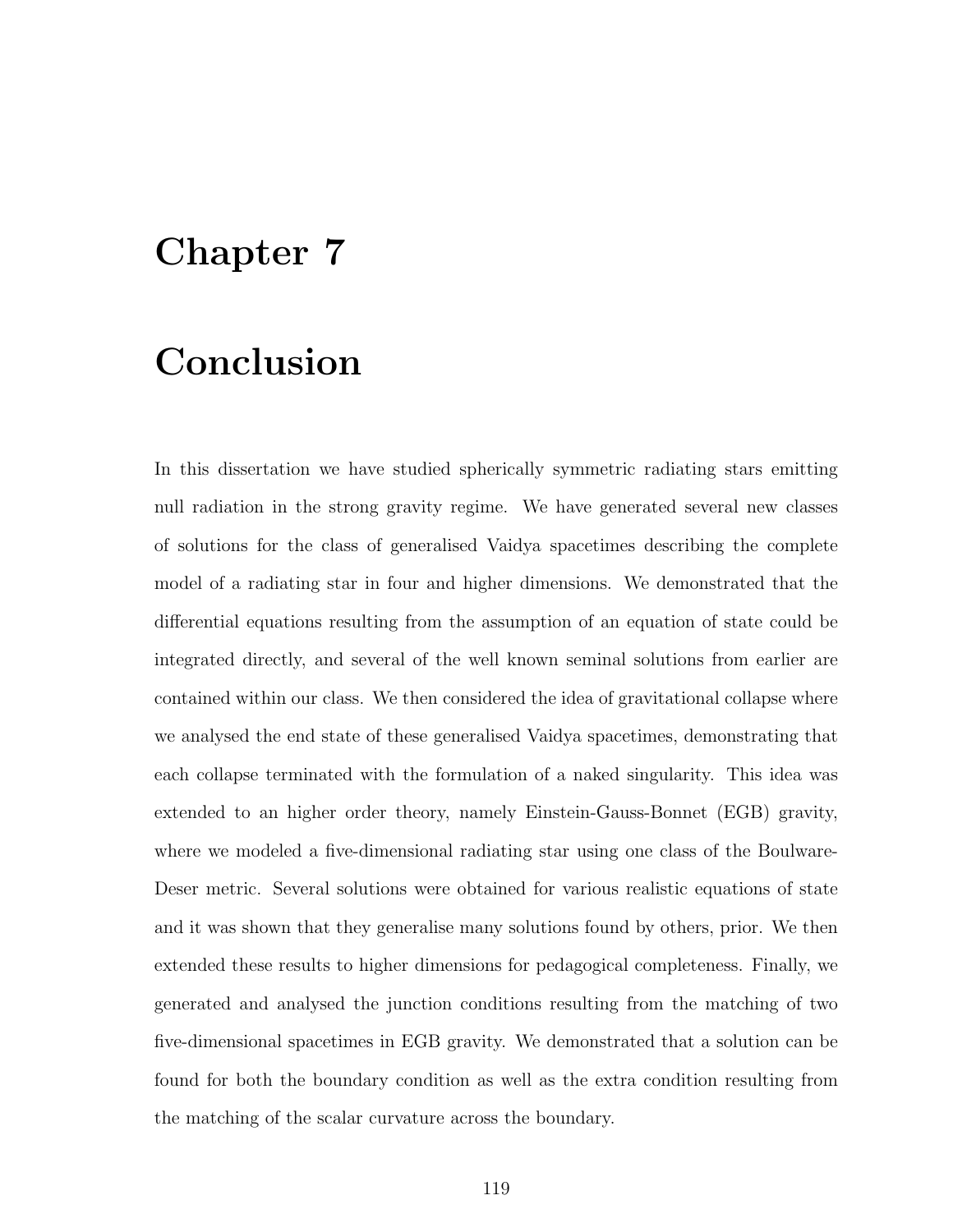Below is an overview of our study:

• In chapter 2, we introduced the relevant formalisms and aphorisms for differential geometry and general relativity. These notions were also extended to a particular case of higher order gravity, which is the Einstein-Gauss-Bonnet theory. The theory of the junction conditions (Darmois 1927, Israel 1966, Santos 1985) resulting from the matching of two general spherically symmetric spacetimes, were presented in detail from first principles. We also showed that in higher order theories of gravity, a third matching condition needs to be satisfied to complete the model of a radiating star. In summary, the junction conditions in the strong gravity regime are given by

$$
(ds_{-}^{2})_{\Sigma^{-}} = (ds_{+}^{2})_{\Sigma^{+}} = ds_{\Sigma}^{2},
$$

$$
K_{ij}^{\pm} \Big|_{\Sigma} = 0,
$$

$$
R^{\pm} \Big|_{\Sigma} = 0,
$$

$$
\nabla_{a}R^{\pm} \Big|_{\Sigma} = 0.
$$

Finally, the chapter closes with a brief portraiture of the energy conditions for a stellar model.

• Chapter 3 commenced with one of the main results obtained in this dissertation. The complete model of a radiating and dynamic relativistic star was described under one general class of generalised Vaidya metric. The spacetime region was divided into three concentric regions. The stellar interior was a two-component system consisting of standard null, pressure-free radiation and an additional string fluid with energy density and nonzero pressure obeying all physical conditions. The middle region was a purely radiative one which matched smoothly to the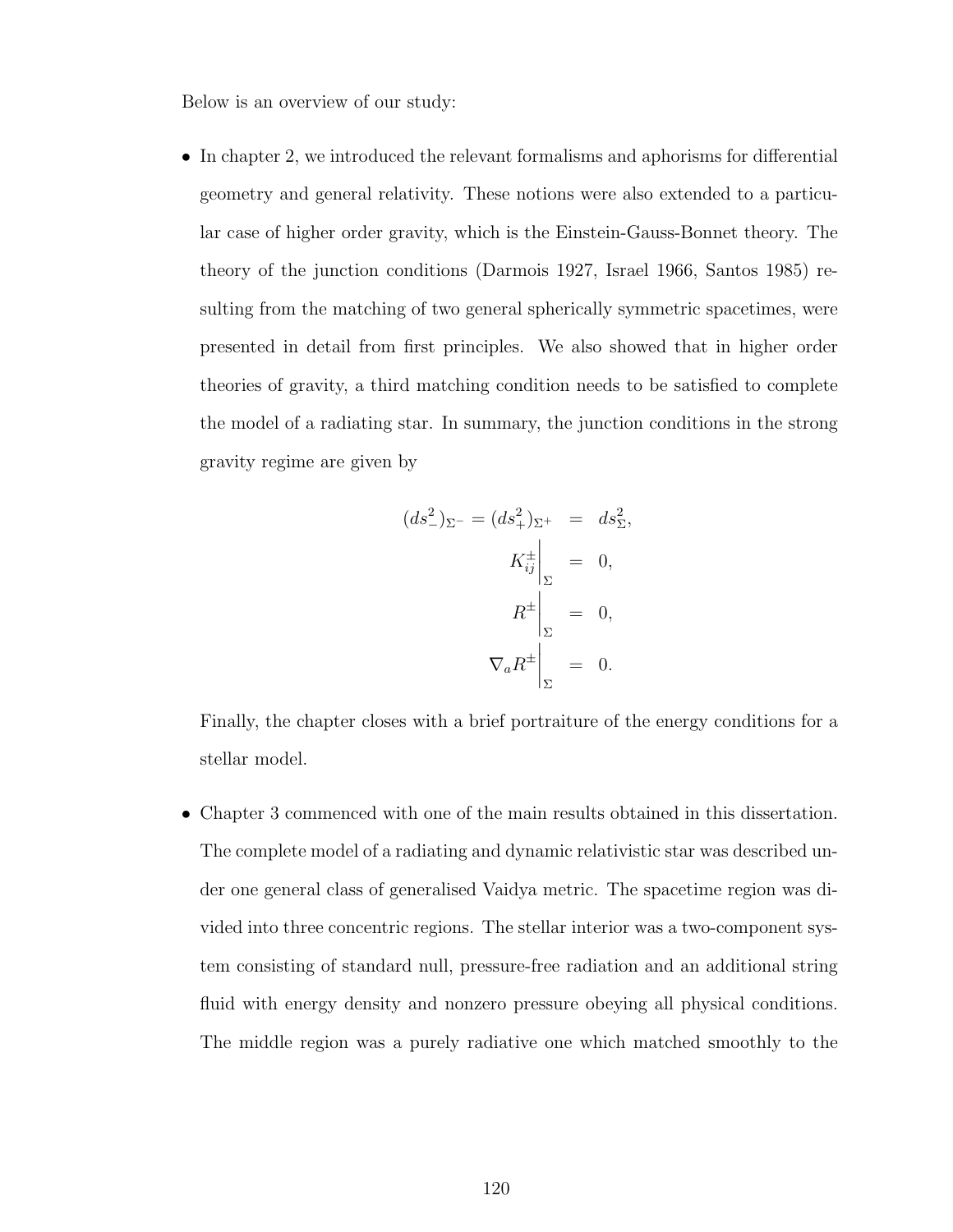vacuum Schwarzschild exterior. The complete  $C<sup>2</sup>$  mass function was given as:

$$
m(v, \mathbf{r}) = \begin{cases} m(v, \mathbf{r}) & \mathbf{r} \le \mathbf{r}_b, v \le V_0 \\ m_1(v) \equiv m(v, \mathbf{r}_b) & \mathbf{r} > \mathbf{r}_b, v \le V_0 \\ M \equiv m_1(V_0) \equiv m(V_0, \mathbf{r}_b) & \mathbf{r} > \mathbf{r}_b, v > V_0 \end{cases}
$$

Several solutions were obtained for the mass function  $m(v, r)$  for various realistic equations of state including the polytrope which was first analysed by Husain (1996). We demonstrated that it was possible for the second order equations to be integrated directly. It was then shown that one of our classes of solutions contained the monopole, charged Vaidya, dS/AdS, and Husain solutions. An important note that requires mentioning is the fact that many of our solutions cannot be found using the approach of Wang and Wu (1999). They assumed a series form of the mass function which was restrictive. We naturally extended these notions to higher dimensional spacetimes and showed that physically reasonable solutions exist. The possibility also existed for the generation of diffusive solutions for the mass function via a substitution of the above mentioned second order equations into the diffusion equation.

• A complete analysis of the gravitational collapse of our generalised Vaidya spacetimes, obtained for various equations of state, was performed in chapter 4. The general mathematical framework to describe the gravitational collapse of a generalised Vaidya spacetime in the context of the cosmic censorship conjecture (CCC) was presented in detail. The collapsing model was described (as shown in Joshi (1993) and Mkenyeleye (2014, 2015)) before considering the conditions for the formation of a locally naked central singularity. The singularity structure was investigated in order to show that it can be a node with outgoing null geodesics emerging from a singular point with a definite value of the tangent, depending on the parameters in the problem and the nature of the generalised Vaidya mass function. The nature and strength of the singularity and the apparent horizon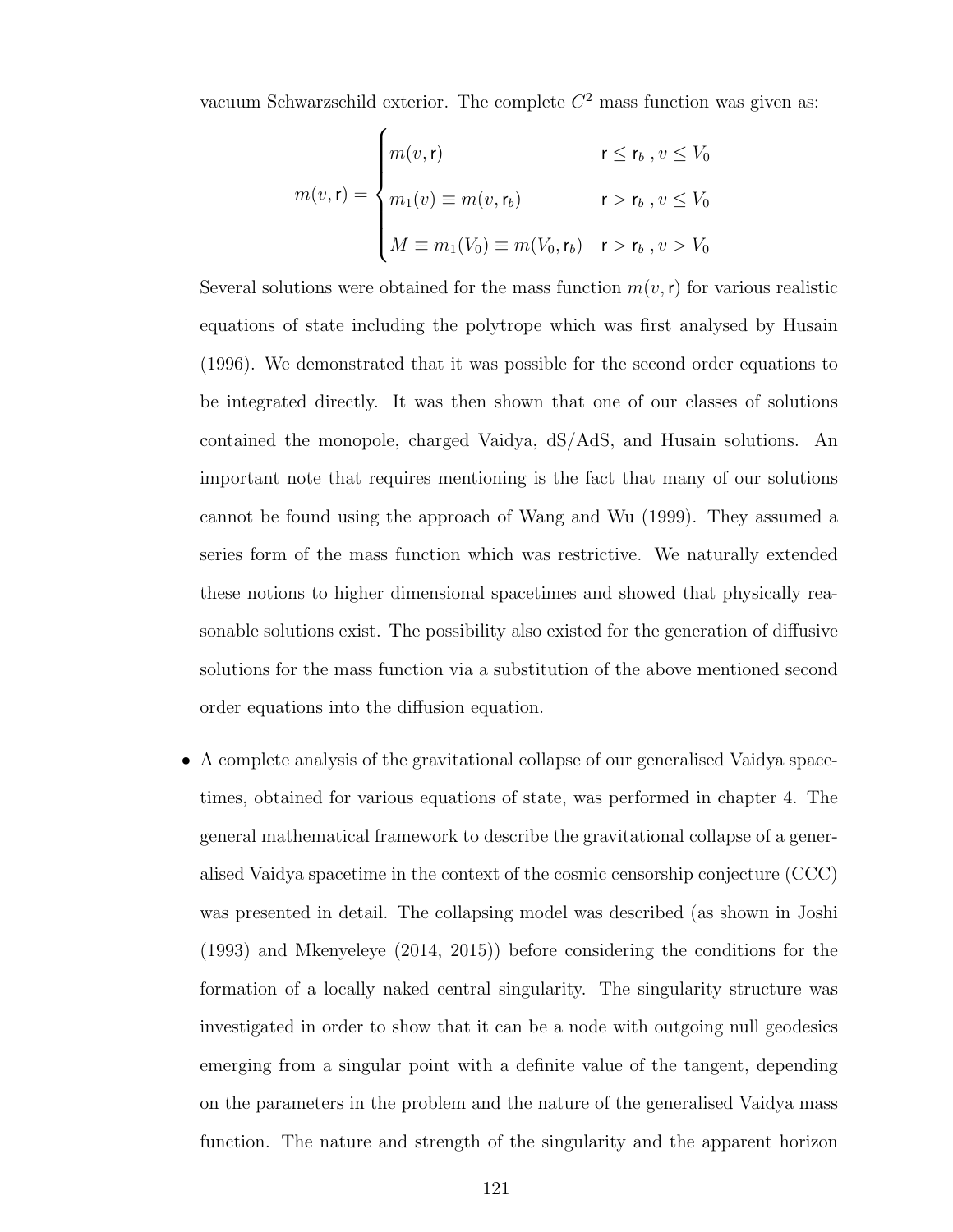were then described. The various generalised Vaidya solutions obtained in chapter 3 were then analysed and it was shown that the end state of collapse for each of these spacetimes is a locally, strong naked singularity. During the latter stages of gravitational collapse, the generalised Vaidya spacetime is more realistic and physically reasonable than pure pressureless matter or perfect fluid fields since any collapsing star must radiate. The higher dimensional metric was then discussed briefly and it was proved that the spacetime dimensions do have an effect on the existence of a naked singularity; in higher dimensions it is possible for naked singularities to be eliminated.

• In chapter 5 we considered EGB gravity. We introduced the Boulware-Deser spacetime (Boulware and Deser 1985) and showed that it can radiate by allowing the mass function  $M$  to depend on both the radial coordinate and retarded time, creating the inhomogeneity. These notions were then formulated into a theorem. We then modeled a five-dimensional relativistic radiating astrophysical star in isolation using one class of generalised Boulware-Deser spacetime. The spacetime was divided into three concentric regions. In the stellar interior there was a twocomponent matter source consisting of null fluid matter together with radiation. The middle zone was once again a pure zone of radiation which then matched smoothly to the Boulware-Deser vacuum exterior spacetime. It was proved that the complete  $C^2$  mass function is given by:

$$
M(v, \mathbf{r}) = \begin{cases} M(v, \mathbf{r}) & \mathbf{r} \le \mathbf{r}_b, v \le V_0 \\ M_1(v) \equiv M(v, \mathbf{r}_b) & \mathbf{r} > \mathbf{r}_b, v \le V_0 \\ \tilde{M} \equiv M_1(V_0) \equiv M(V_0, \mathbf{r}_b) & \mathbf{r} > \mathbf{r}_b, v > V_0 \end{cases}
$$

A large family of solutions to the EGB field equations were then presented for various realistic equations of state. As was the case in Chapter 3 for the generalised Vaidya spacetime, it was possible to obtain solutions via a direct integration of the second order differential equations. These results are essentially the EGB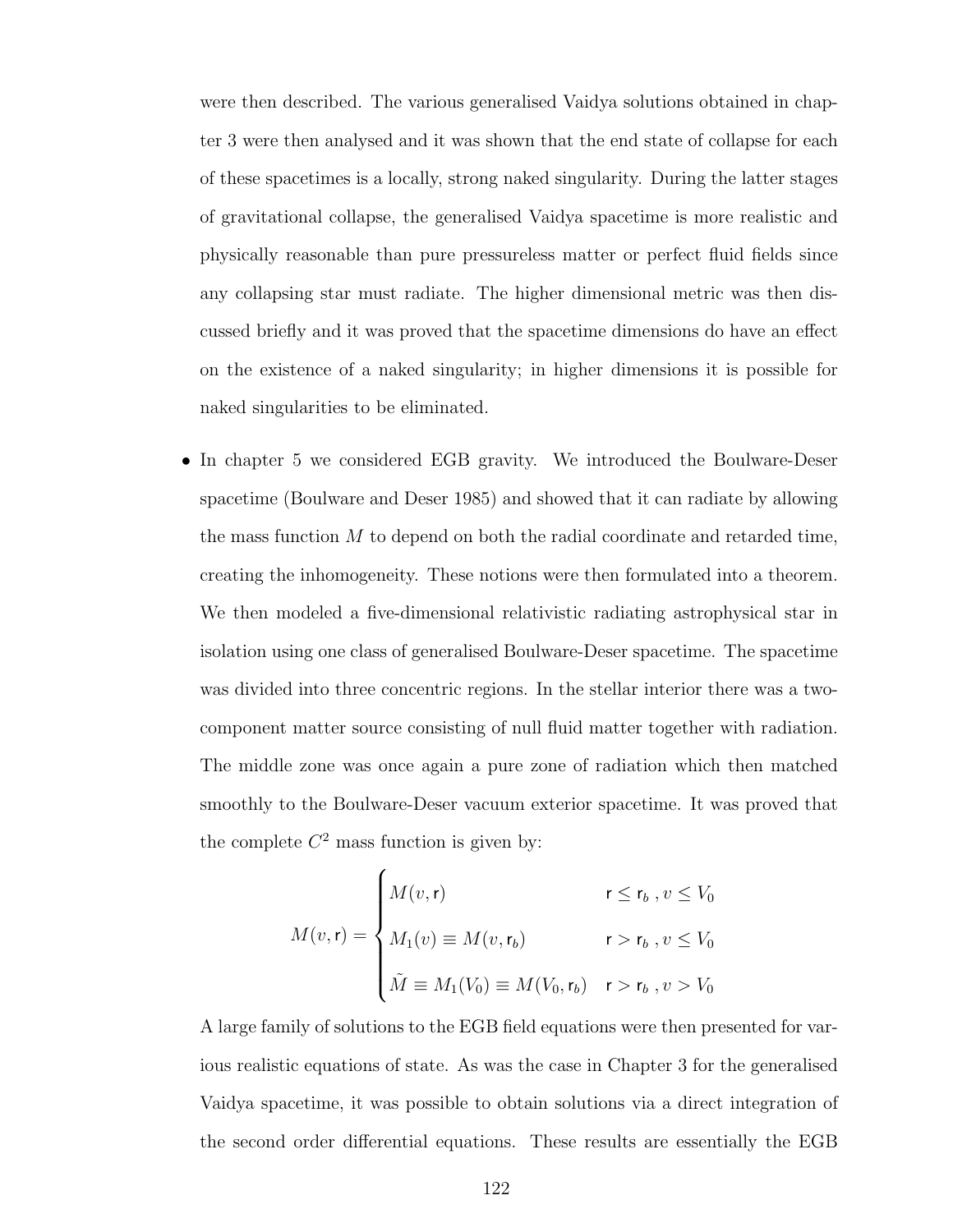analogues of those found in Chapter 3, in Einstein gravity. With that, some important points can be made:

- Many of these solutions cannot be found using the approach of Wang and Wu (1999) in general relativity. They assumed a restrictive series form for the mass function which was also separable, therefore our solutions can be regarded as more general than those found in the past (Husain 1996, Wang and Wu 1999, Dominguez and Gallo 2006).
- In Einstein gravity, Husain (1996) found a solution for the polytropic equation of state in the generalised Vaidya spacetime which was in quadrature form. We found the EGB analogue of this solution in the Boulware-Deser spacetime.
- In the limit when  $\alpha \longrightarrow 0$ , conventional Einstein gravity is regained in five dimensions.

Finally, our model was extended to higher dimensional spacetimes and it was possible to state the following theorem:

**Theorem.** Consider an N-dimensional spacetime given by

$$
ds^2 = -f(\mathbf{r})dv^2 - 2dvdr + \mathbf{r}^2d\Omega_{n-2}^2,
$$

with

$$
d\Omega_{N-2}^2 = \sum_{i=1}^{N-2} \left[ \prod_{j=1}^{i-1} \sin^2(\theta^j) \right] (d\theta^i)^2,
$$

and

$$
f(\mathbf{r}) = 1 + \frac{\mathbf{r}^2}{2\hat{\alpha}} \left( 1 - \sqrt{\frac{8\hat{\alpha}}{N-3} \left( \frac{2M}{\mathbf{r}^{N-1}} \right)} \right),
$$

where  $\hat{\alpha} = \alpha(N-3)(N-4)$  and  $M = M(v, r)$ , which obeys all physically reasonable energy conditions and is differentiable in the entire spacetime. This spacetime is then consistent with an energy momentum tensor which is a unique combination of the type I and type II matter fields, and represents a solution to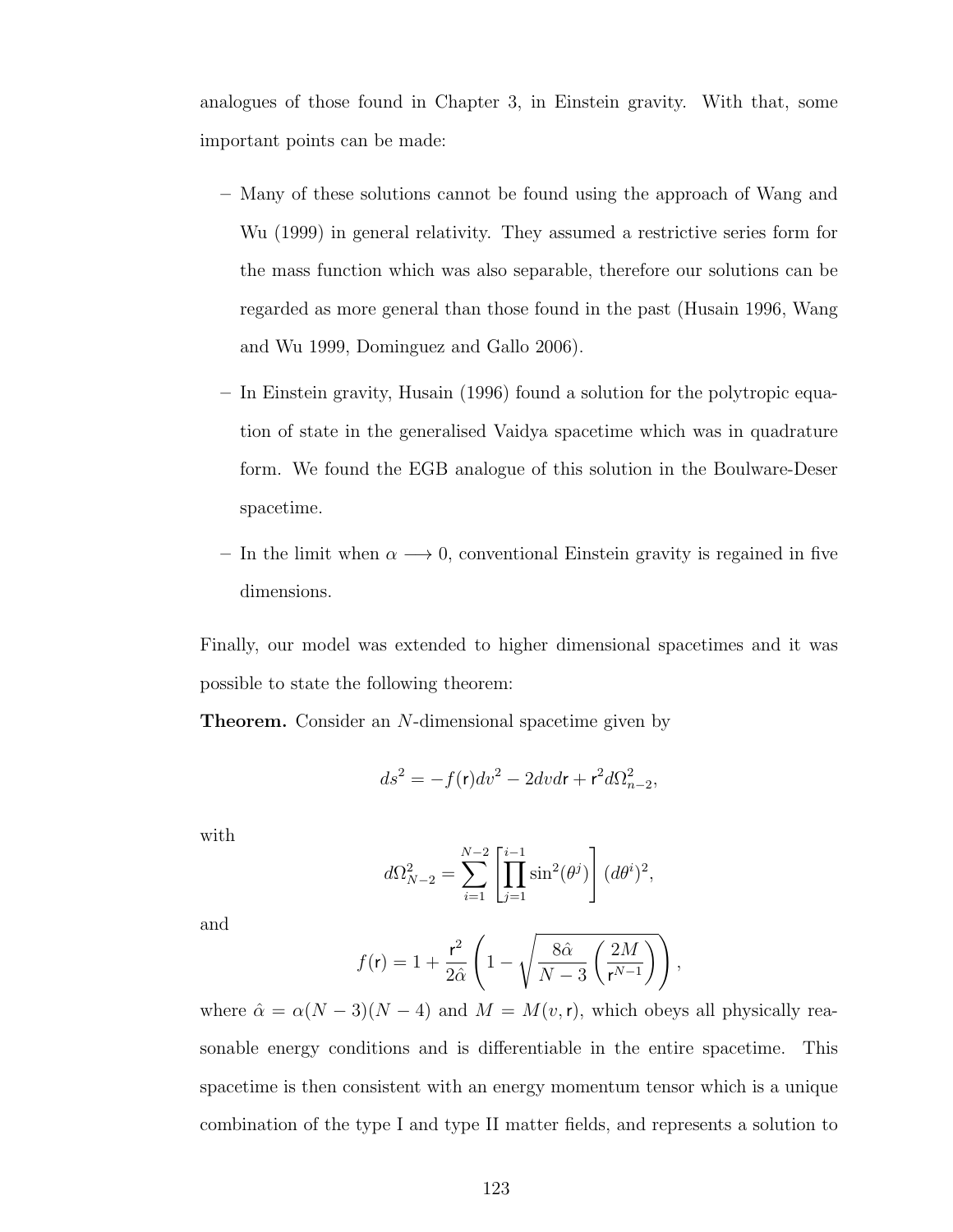the EGB field equations with a superposition of null radiation and a string fluid. Again, in the relevant limit, we regain the radiating case  $(M = M(v))$  and the Boulware-Deser spacetime  $(M = \tilde{M} = \text{const.})$  when  $\alpha \neq 0$ , and the Einstein gravity when  $\alpha = 0$ .

A paramount point that needs to be made is the nonlinear nature of gravity, specifically modified and higher order theories of gravity. As mentioned in the chapter, despite the fact that the energy momentum tensor can be written as a combination of radiation, matter and modified curvature parts, these quantities are married in the metric in such a way as to provide physically interesting and reasonable solutions. These can be used to model a dynamic star in dimensions five or higher.

• The complete model of a five-dimensional radiating relativistic star in EGB gravity theory is shown from first principles in chapter 6. The smooth matching of two spherically symmetric spacetimes, namely the shear-free interior and the pure Vaidya exterior is considered in the context of EGB gravity. The Santos (1985) junction conditions are derived with the inclusion of the additional junction condition for the continuity of the Ricci scalar across the boundary, as well as its first derivative. It was mentioned that the additional junction condition adds a restriction to the model in the sense that an extra consistency equation (either one of the scalar curvature or its derivative) needs to be solved over and above the original boundary condition. The equation for the continuity of the scalar curvature was simpler than that of its derivative, so this was chosen in the subsequent analysis. These two highly nonlinear partial differential equations are:

$$
p_{\Sigma} = \left( qB + \alpha \left[ \frac{1}{AB} H_{01}^{-} + \frac{1}{B^2} H_{11}^{-} \right] \right)_{\Sigma}.
$$
  

$$
\left[ 4\frac{\ddot{B}}{A} - 3\frac{B''}{B} + 6\frac{\dot{B}^2}{A^2B} - \frac{A''}{AB} - 2\frac{A'B'}{AB^2}, -4\frac{\dot{A}\dot{B}}{A^3} - \frac{3}{r} \left( 3\frac{B'}{B} + \frac{A'}{AB} \right) \right]_{\Sigma} = 0.
$$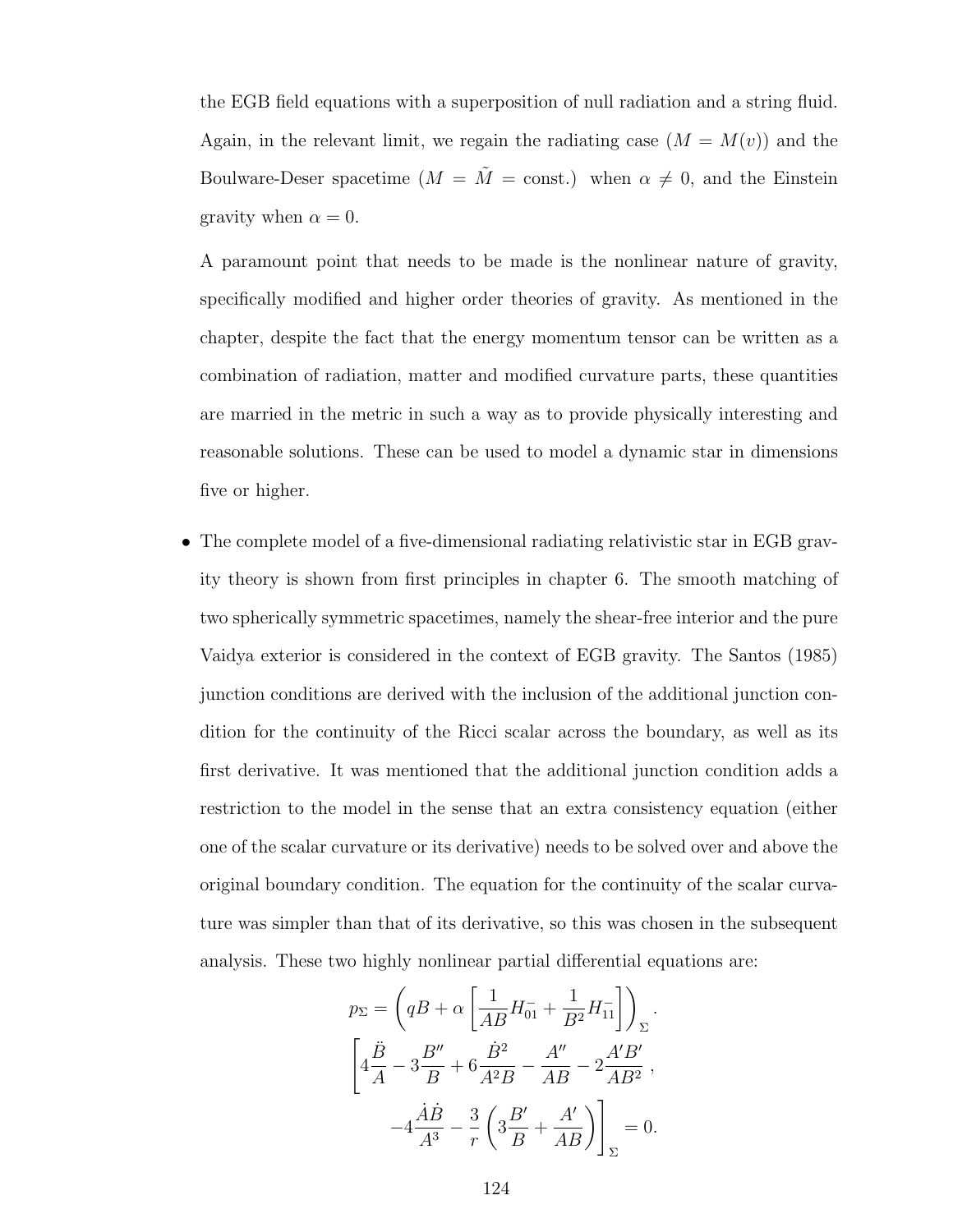A linear function in r was chosen for the potential B, such that  $B(r, t) = \beta r$ which reduced the above equations to

$$
(2\beta^4 r^6 + 18\alpha)A' + (3\beta^2 r^3 + 2\beta^4 r^6)A = 0,
$$
  

$$
r^2 A'' + 5rA' + 9A = 0.
$$

Subsequent solutions were then found for the gravitational potential A. In summary, these are

$$
A(r,t)_{BC} = \frac{c_1(t)}{r^2} \sin(\sqrt{5} \ln r) + \frac{c_2(t)}{r^2} \cos(\sqrt{5} \ln r),
$$
  
\n
$$
A(r,t)_{SC} = \tilde{C}_1(t) \exp[-\beta(I_1 + I_2)],
$$
  
\n
$$
B(r,t) = \beta r,
$$

where the subscripts "BC" and "SC" stand for the "boundary condition" and "scalar curvature" respectively.  $I_1$  and  $I_2$  are given by equations (6.5.4) and (6.5.5) respectively. For these solutions to be valid in their entirety, they both have to be consistent with each other. This involves tweaking the various integration functions such that this consistency may be found. An important note which requires mentioning is the fact that this assumption for the variable  $B$  will result in the heat flux q vanishing which implies that the radiating star is being held together by the higher order curvature terms.

A solution was presented for the third junction condition for a constant choice for B and again, this choice causes the heat flux to vanish at the boundary. The vital result of this chapter lies in the fact that a complete model for a fivedimensional radiating star in EGB gravity has now been obtained for the first time. A subsequent analysis of the physical conditions will be the subject of future work.

The investigations presented in this dissertation and the results generated form a paramount part of a wide selection of models which can be used in astrophysics and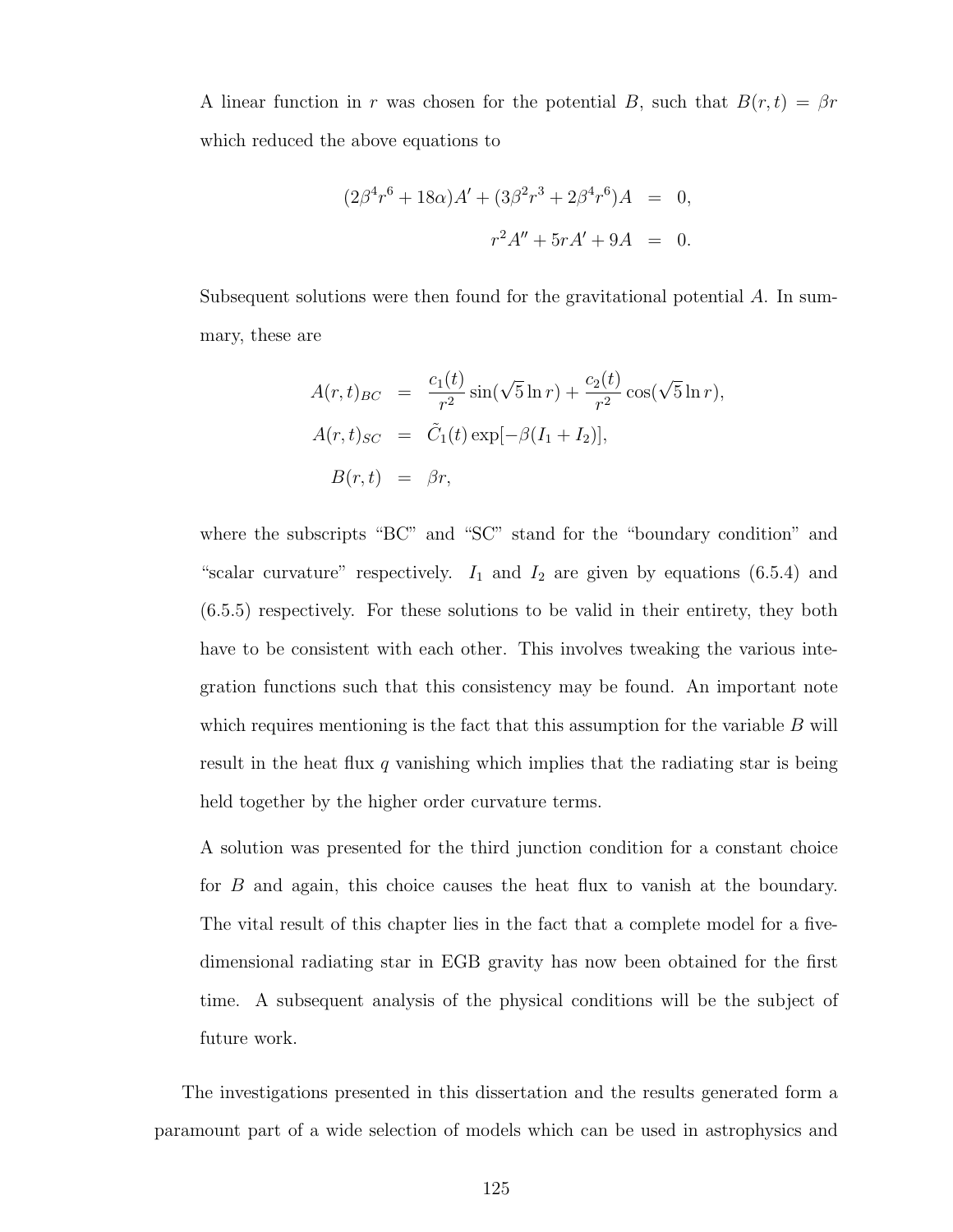cosmology, within the frameworks of general relativity and modified gravity. Within the context of astrophysics and the modeling of a radiating star in EGB gravity, these investigations may be enhanced by the inclusion of the following features:

- Studying the dynamical stability of the dissipating fluid within the star in the context of non-adiabatic gravitational collapse. To achieve this, we would require a detailed analysis of the behaviour of the effective adiabatic index  $\Gamma_{eff}$ , the Weyl tensor  $C_{abcd}$  and the rate of collapse  $\Theta = u^a{}_{;a}$ .
- Including the effects of shearing anisotropic stresses in the interior radiating fluid. This is a more general and realistic way of depicting stellar fluids in relativistic astrophysics.

This research will be carried out in future work.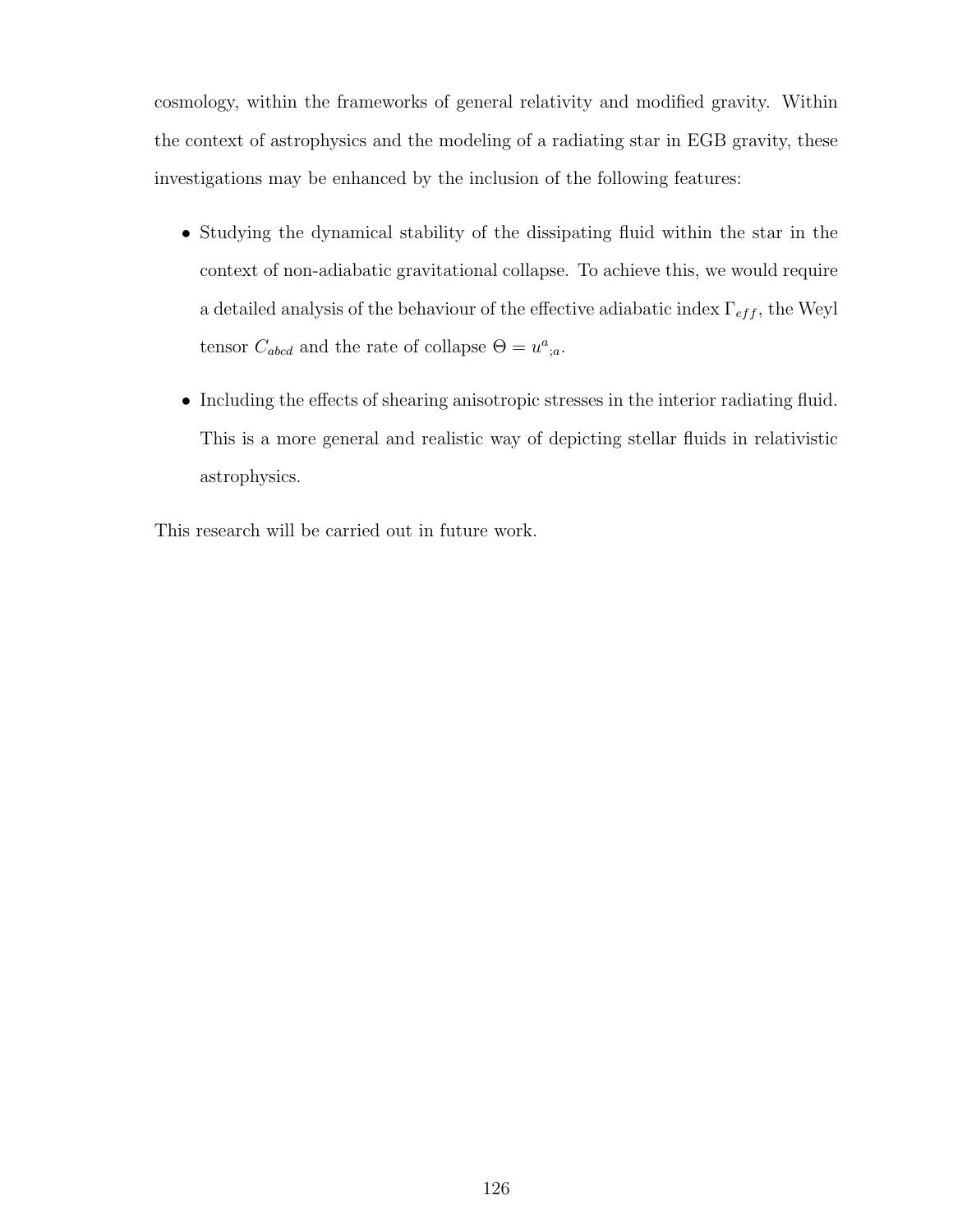# Bibliography

- [1] Abebe G Z, Maharaj S D and Govinder K S, Geodesic models generated by Lie symmetries, Gen. Relativ. Gravit. 46, 1650 (2014).
- [2] Abebe G Z, Maharaj S D and Govinder K S, Generalised Euclidean stars with equation of state,  $Gen.$   $Relativ.$   $Gravit.$  46, 1733 (2014).
- $[3]$  Airy G B, On the intensity of light in the neighbourhood of a caustic, *Transactions* of the Cambridge Philosophical Society 6, 379 (1838).
- [4] Alen A, http://users.ices.utexas.edu/alen/articles/ and references therein. (2015).
- [5] Anabalon A, Deruelle N, Morisawa Y, Oliva J, Sasaki M, Tempo D and Troncoso R, Kerr-Schild ansatz in Einstein-Gauss-Bonnet gravity: an exact vacuum solution in five dimensions, *Class. Quantum Grav.* **26**, 065002 (2009).
- [6] Anile A, Relativistic fluids and magneto-fluids with applications in astrophysics and plasma physics, (Cambridge: Cambridge University Press) (1989).
- $[7]$  Barreto W, Exploding radiating viscous spheres in general relativity,  $Astrophys. Space.$ Sci. **201**, 191 (1993).
- [8] Bhawal B, Geodesics in Boulware-Deser black-hole spacetime, Phys. Rev. D 42, 449 (1990).
- [9] Bishop R L and Goldberg S I, Tensor analysis on manifolds, (New York: McMillan) (1968).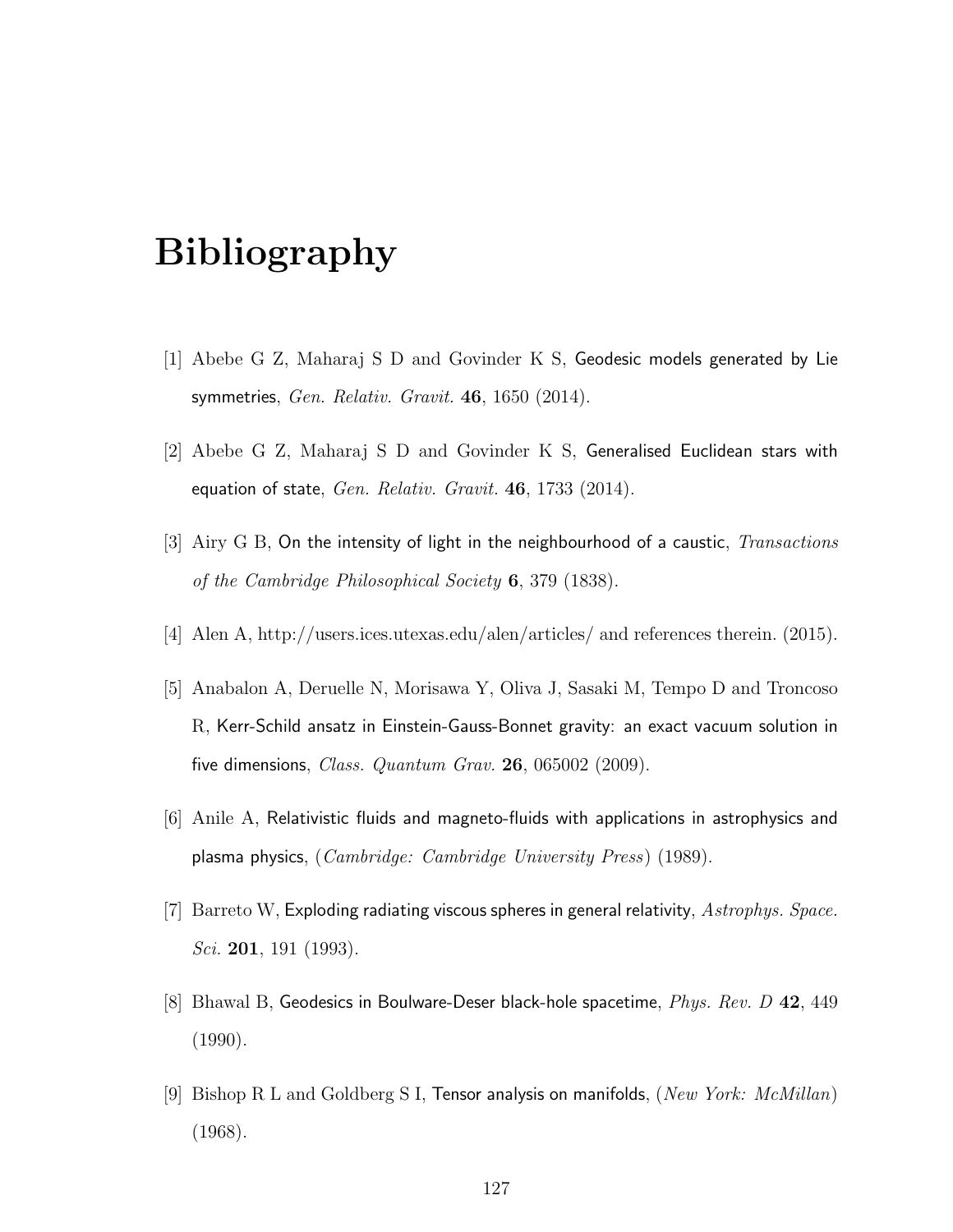- [10] Bodenheimer P, Laughlin G P, Różyczka M and Yorke H W, Numerical Methods in Astrophysics (New York: Taylor and Francis) (2007).
- [11] Bonnor W G, de Oliveira A K G and Santos N O, Radiating spherical collapse, Phys. Rep. 181, 269 (1989).
- [12] Boothby W M, An Introduction to Differentiable Manifolds and Riemannian Geometry, (London: Academic Press) (1986).
- [13] Brassel B P, Maharaj S D and Govender G, Analytical models for gravitating radiating systems, Advances in Mathematical Physics 2015, 274251 (2015).
- [14] Brassel B P, Maharaj S D and Goswami R, Diffusive and dynamical radiating stars with realistic equations of state,  $Gen.$   $Relativ.$   $Gravit.$  37, 49 (2017).
- [15] Brassel B P, Goswami R and Maharaj S D, Collapsing radiating stars with various equations of state,  $Phys. Rev. D$  95, 124051 (2017).
- [16] Brassel B P, Maharaj S D and Goswami R, The Boulware-Deser class of spacetimes radiates, Gen. Relativ. Gravit. 49, 101 (2017).
- [17] Boulware D G and Deser S, String-generated gravity models, Phys. Lett. 55, 2656 (1985).
- [18] Cahill M E and McVittie G C, Spherical symmetry and mass-energy in general relativity. I. General theory, J. Math. Phys.  $11, 1382$  (1970).
- [19] Cai R G, Gauss-Bonnet black holes in AdS spaces,  $Phys. Rev. D 65, 084014 (2002).$
- [20] Calogero S, A kinetic theory of diffusion in general relativity with cosmological scalar field, *J. Cosm. Astropart. Phys.*  $2011$ ,  $016$   $(2011)$ .
- [21] Chan R, Collapse of a radiating star with shear,  $Mon. Not. R. Astron. Soc. 288$ , 589 (1997).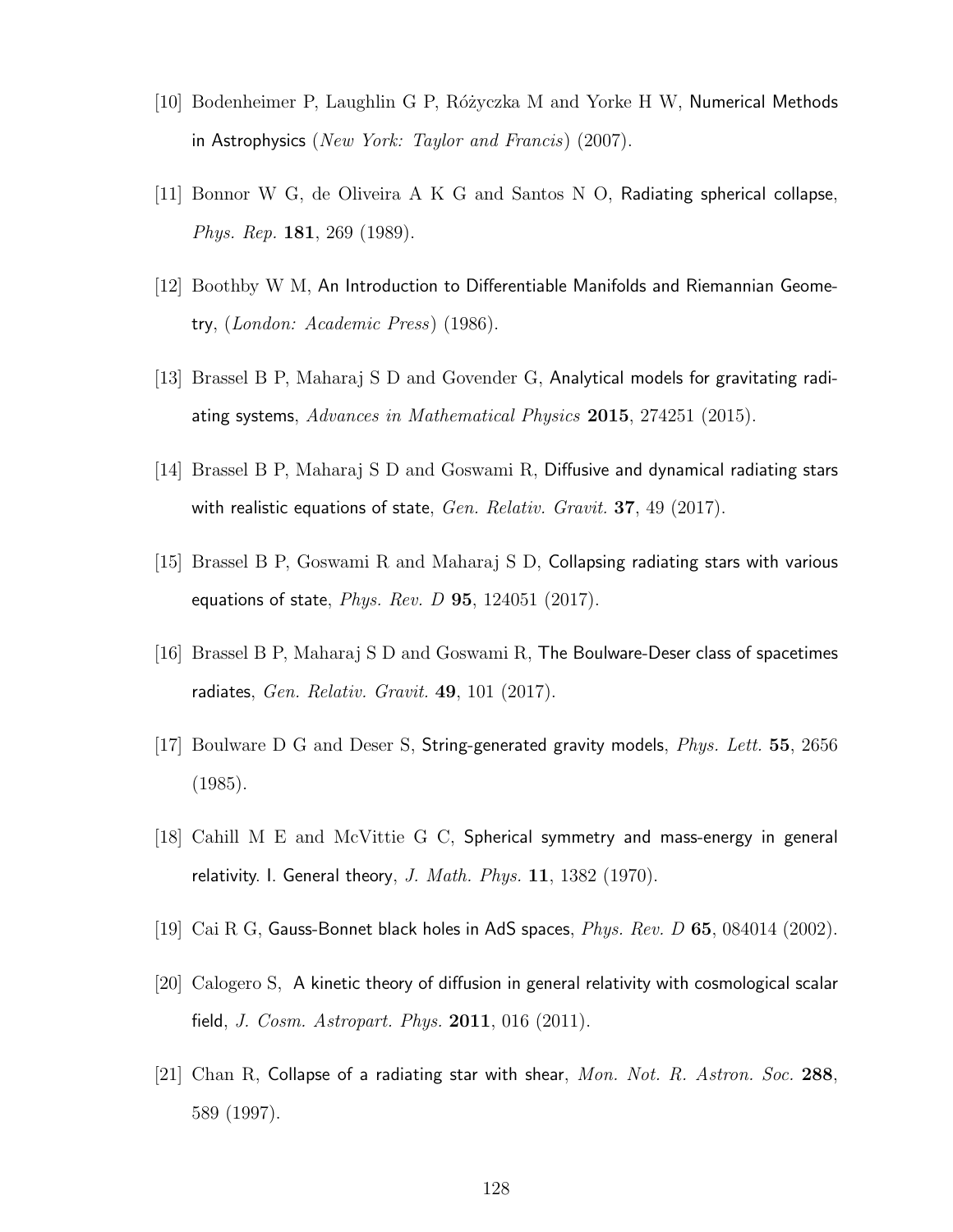- [22] Chan R, Radiating gravitational collapse with shear revisited, Int. J. Mod. Phys. D 12, 1131 (2003).
- [23] Cherubini C, Bini D, Capozziello S and Ruffini R, Second order scalar invariants of the Riemann tensor: Applications to black hole spacetimes,  $Int. J. Mod. Phys. D$ 11, 827 (2002).
- [24] Chilambwe B, Hansraj S, and Maharaj S D, New models for perfect fluids in EGB gravity, *Int. J. Mod. Phys. D* 24, 1550051 (2015).
- [25] Christoffel E B, Uber die Transformation der homogenen Differentialausdrcke zweiten Grades, J. für die Reine und Angew. Math. 70, 46 (1869).
- [26] Clarke C J S and Krolak A, Conditions for the occurence of strong curvature singularities, J. Geom. Phys. 2, 127 (1985).
- [27] Clifton T, Spherically symmetric solutions to fourth order theories of gravity,  $Class.$ Quantum Grav. 23, 7445 (2006).
- [28] Clifton T, Dunsby P, Goswami R and Nzioki A, On the absence of the usual weakfield limit, and the impossibility of embedding some known solutions for isolated masses in cosmologies with  $f(R)$  dark energy, *Phys. Rev. D* 87, 063517 (2013).
- [29] Dadhich N and Ghosh S G, Gravitational collapse of null fluid on the brane,  $Phys.$ Lett. B  $518$ , 1 (2001).
- [30] Dadhich N and Pons J M, On static black holes solutions in Einstein and Einstein-Gauss-Bonnet gravity with topology  $S^n \times S^n$ , Eur. Phys. J. C 75, 280 (2015).
- $[31]$  Darmois G J, Les équations de la gravitation einsteinienne, *Mémorial des Sciences* Mathématiques  $25$ , 1 (1927).
- [32] Davis S C, Generalized Israel junction conditions for a GaussBonnet brane world,  $Phys.$ *Rev. D* 67, 024030 (2003).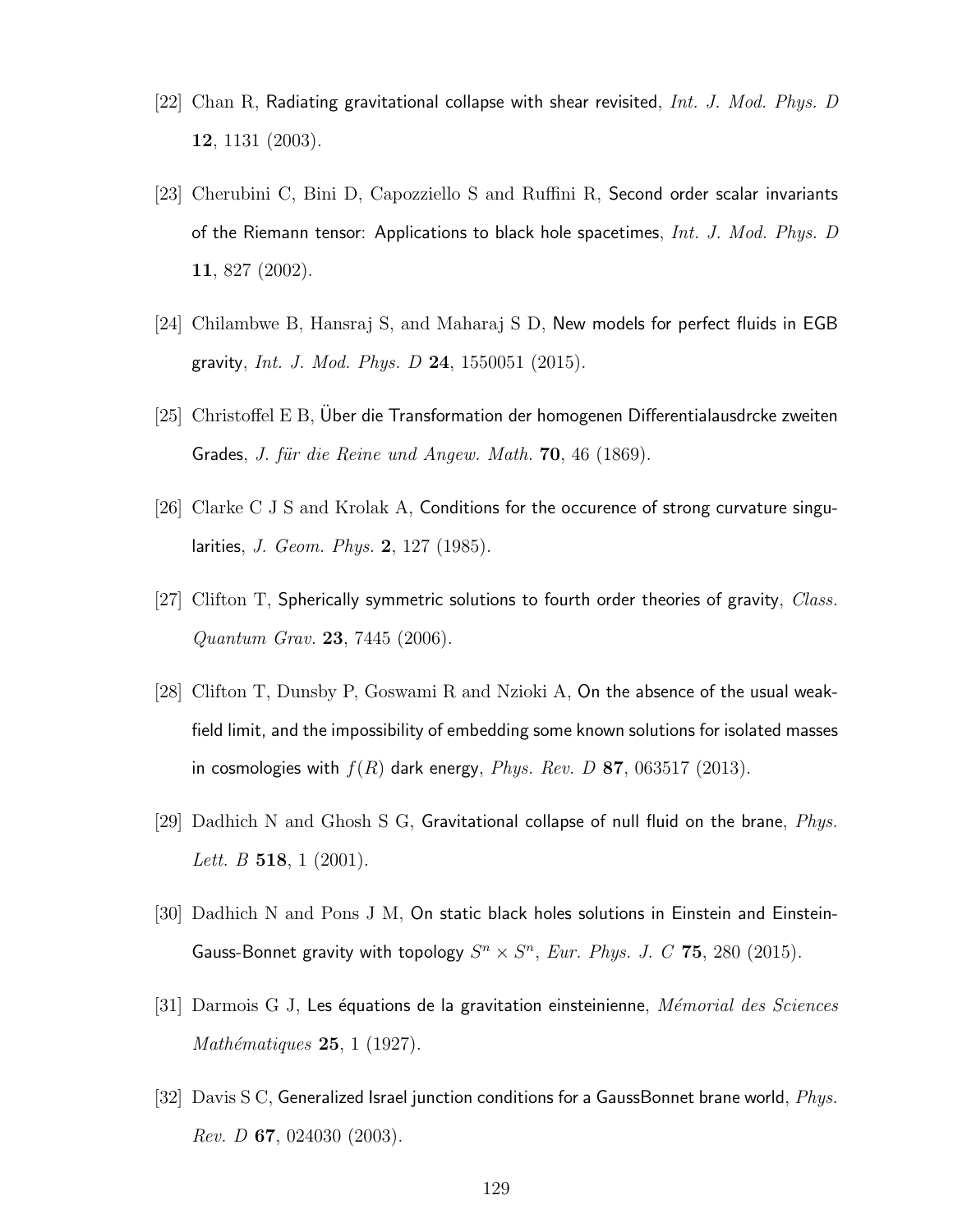- [33] Dawood A K and Ghosh S G, Generating dynamical black hole solutions,  $Phys. Rev.$ D **70**, 104010 (2004).
- [34] de Felice F and Clarke C J S, Relativity on manifolds, (Cambridge: Cambridge University Press) (1990).
- [35] de Oliveira A K G, Santos N O and Kolassis C A, Collapse of a radiating star, Mon. Not. R. Astron. Soc. **216**, 1001 (1985).
- [36] de Oliveira A K G, de Pacheco J A F and Santos N O, More about collapse of a radiating star, Mon. Not. R. Astron. Soc.  $220$ ,  $405$  (1986).
- [37] de Oliveira A K G and Santos N O, Nonadiabatic gravitational collapse,  $Astrophys$ . J. 312, 640 (1987).
- [38] de Oliveira A K G, Kolassis C A and Santos N O, Collapse of a radiating star revisited, Mon. Not. R. Astron. Soc. 231, 1011 (1988).
- [39] do Carmo M P, Riemannian geometry, (Boston: Birkhauser) (1992).
- [40] Debnath U, Thermodynamics in higher dimensional Vaidya space-time, Int. J. Theor. Phys. 53, 2108 (2014).
- [41] Deng Y and Mannheim P D, Shear-free spherically symmetric inhomogeneous cosmological models with heat flow and bulk viscosity,  $Phys. Rev. D \quad 42, 371 (1990).$
- [42] Deng Y and Mannheim P D, Acceleration-free spherically symmetric inhomogeneous cosmological model with shear viscosity,  $Phys. Rev. D 44, 1722 (1991).$
- [43] Deser S and Yang Z, Energy and stability in Einstein-Gauss-Bonnet models, Class. Quantum Grav. 6, L83 (1989).
- [44] Deruelle N, Sasaki M and Sendouda Y, Junction conditions in  $f(R)$  theories of gravity, Prog. Theor. Phys. 119, 237 (2008).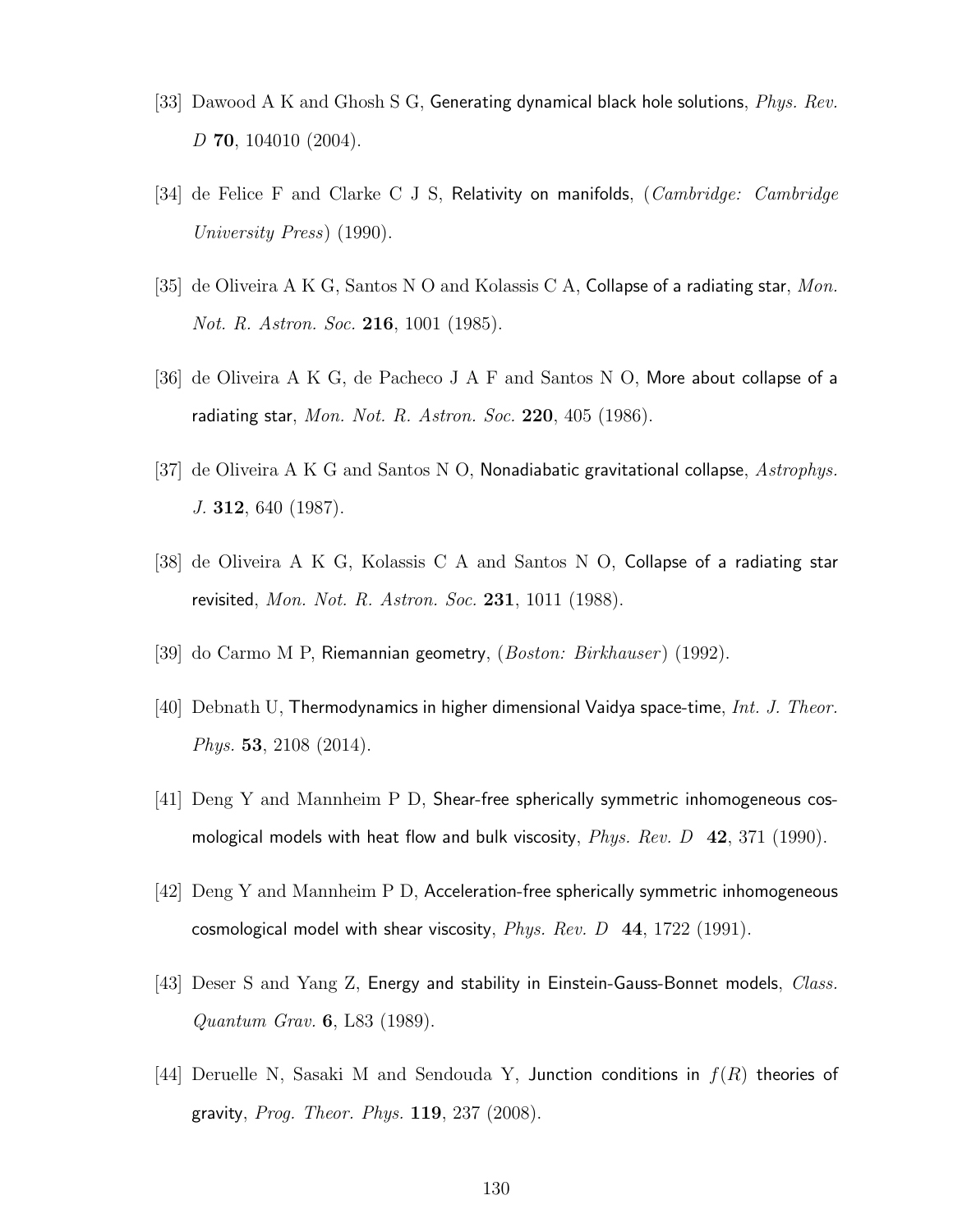- [45] Di Prisco A, Herrera L, de Lenmat G, MacCallum M A H and Santos N O, Nonadiabatic charged spherical gravitational collapse,  $Phys. Rev. D 76, 064017 (2007)$ .
- [46] Doležel T, On junction conditions in gravity theories with higher curvature terms, The Ninth Marcel Grossmann Meeting 2055 (2002).
- [47] Dominguez A E and Gallo E, Radiating black hole solutions in Einstein-Gauss Bonnet gravity, *Phys. Rev. D* **73**, 064018 (2006).
- [48] Dwivedi I H and Joshi P S, On the nature of naked singularities in Vaidya spacetimes, Class. Quantum Grav. 6, 1599 (1989).
- [49] Eddington A S, The Mathematical Theory of Relativity,  $(Cambridge: Cambridge)$ University Press) (1923).
- [50] Edgar S B and Hoglund A, Dimensionally dependent tensor identities by double antisymmetrisation, J. Math. Phys. 43, 659 (2002).
- [51] Einstein A, Grundgedanken der allgemeinen relativitätstheorie und anwendung dieser theorie in der astronomie, Preussische Akademie der Wissenschaften, Sitzungsberichtre 1915, 315 (1915).
- $[52]$  Einstein A, Zur allgemeinen relativitätstheorie, Preussische Akademie der Wissenschaften, Sitzungsberichtre 1915, 778, 799 (1915).
- [53] Einstein A, Erklärung der perihelbewegung des Merkur aus der allgemeinen relativitätstheorie, Preussische Akademie der Wissenschaften, Sitzungsberichtre 1915, 831 (1915).
- [54] Einstein A, Feldgleichungen der gravitation, Preussische Akademie der Wissenschaften, Sitzungsberichtre 1915, 844 (1915).
- [55] Foster J and Nightingale J, A Short course in general relativity, (New York: Springer Science) (1994).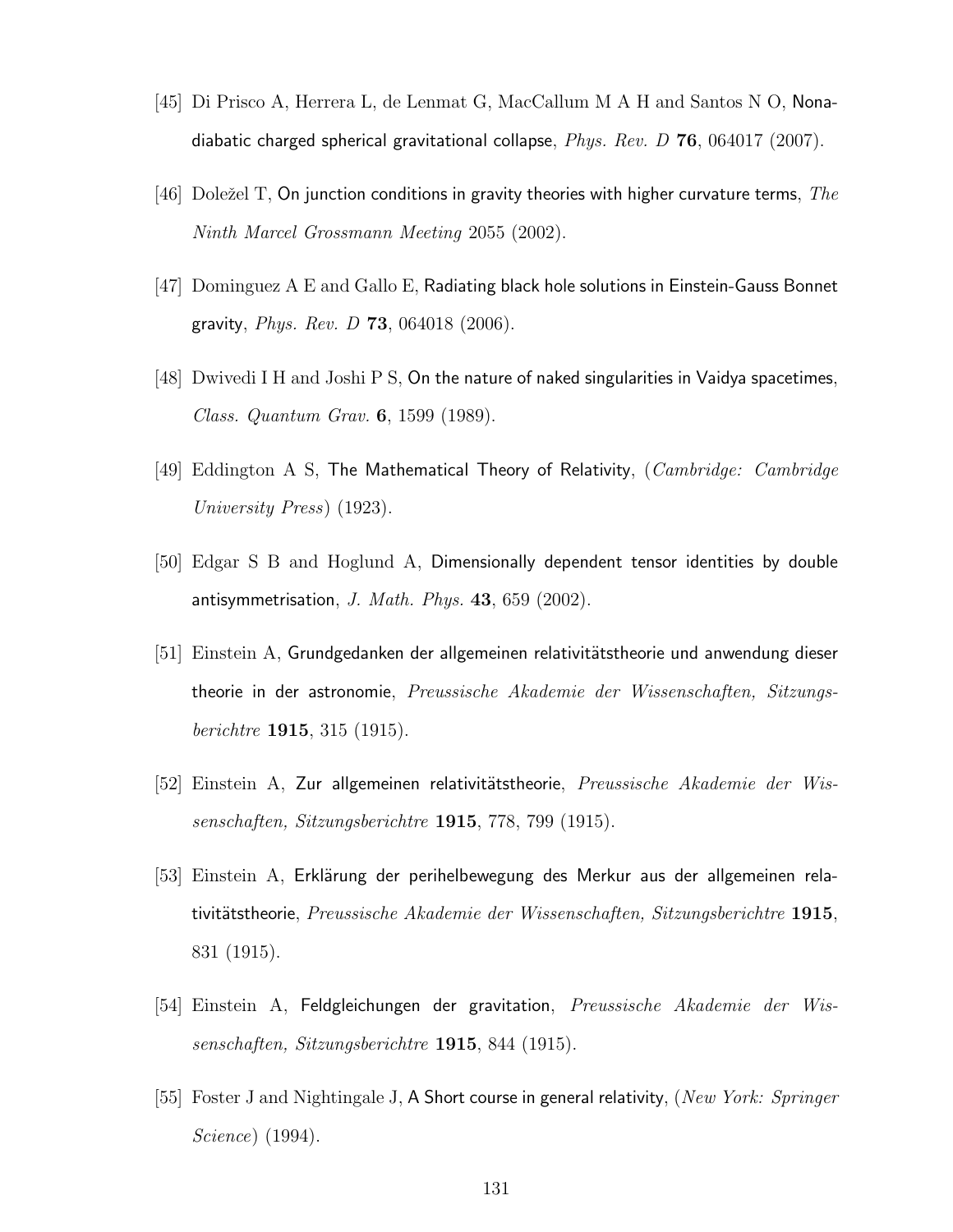- [56] Fradkin E S and Tseytlin A A, Non-linear electrodynamics from quantized strings, Phys. Lett. B 163, 123 (1985).
- [57] Frolov V, Information loss problem and a 'black hole' model with a closed apparent horizon, J. High Energy Phys.  $05, 049$  (2014).
- [58] Ganguly A, Gannouji R, Goswami R and Ray S, Neutron stars in the Starobinsky model, Phys. Rev. D 89, 064019 (2014).
- [59] Ghosh S G and Dadhich N, Gravitational collapse of type II fluid in higher dimensional space-times, *Phys. Rev. D* 65, 127502 (2002).
- [60] Ghosh S G and Dawood A K, Radiating black hole solutions in arbitrary dimensions Gen. Relativ. Gravit. 40, 9 (2008).
- [61] Ghosh S G and Maharaj S D, Gravitational collapse of null dust in  $f(R)$  gravity, Phys. Rev. D 85, 124064 (2012).
- [62] Ghosh S G, Jhingan S and Deshkar D W, Spherical gravitational collapse in 5D Einstein-Gauss-Bonnet gravity, J. Phys. 484, 012013 (2014).
- [63] Ghosh S G and Maharaj S D, Cloud of strings for radiating black holes in Lovelock gravity, *Phys. Rev. D* 89, 084027 (2014).
- [64] Glass E N, A spherical collapse solution with neutrino outflow, J. Math. Phys.  $31$ , 1974 (1990).
- [65] Glass E N and Krisch J P, Radiation and string atmosphere for relativistic stars, Phys. Rev. D 57, R5945 (1998).
- [66] Glass E N and Krisch J P, Two-fluid atmosphere for relativistic stars, *Class. Quantum* Grav. **16**, 1175 (1999).
- [67] Glendenning N K, Compact stars, nuclear physics, particle physics, and general relativity,  $(New York: Springer)$  (2000).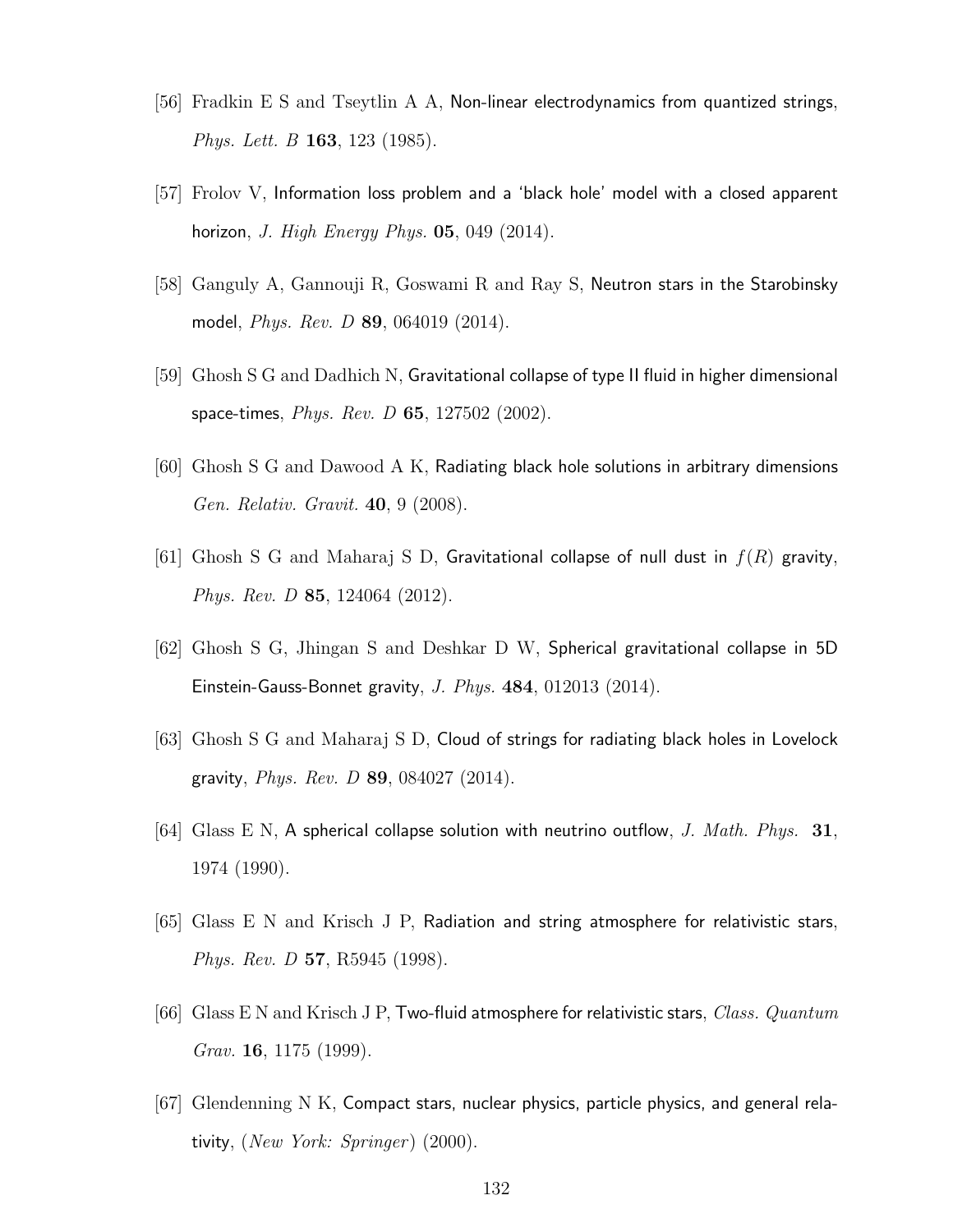- [68] Goswami R and Joshi P S, Naked singularity formation in scalar field collapse, *Class.* Quantum Grav. 21, 557 (2004).
- [69] Goswami R and Joshi P S, Spherical gravitational collapse in N dimensions, *Phys.* Rev. D 76, 084026 (2007).
- [70] Goswami R, Nzioki A, Maharaj S D and Ghosh S G, Collapsing spherical stars in  $f(R)$  gravity, *Phys. Rev. D* 90, 084011 (2014).
- [71] Govender M, Maharaj S D and Maartens R, A causal model of radiating stellar collapse, *Class. Quantum Grav.* **15**, 323 (1998).
- [72] Govender M, Maartens R and Maharaj S D, Relaxational effects in radiating stellar collapse, *Mon. Not. R. Astron. Soc.* 310, 557 (1999).
- [73] Govender M, Nonadiabatic spherical collapse with a two-fluid atmosphere,  $Int. J.$ Mod. Phys. D 22, 1350049 (2013).
- [74] Govender G, Brassel B P and Maharaj S D, The effect of a two-fluid atmosphere on relativistic stars,  $Eur. Phys. J. C$  75, 324 (2015).
- [75] Hansraj S, Chilambwe B, and Maharaj S D, Exact EGB models for spherical static perfect fluids, Eur. Phys. J. C  $75$ ,  $755$   $(2015)$ .
- [76] Hawking S W and Ellis G F R, The large scale structure of spacetime,  $(Cambridge:$ Cambridge University Press) (1973).
- [77] Hayward S A, Formation and evaporation of nonsingular black holes,  $Phys. Rev. Lett.$ 96, 031103 (2006).
- [78] Hernandez W C and Misner C W, Observer time as a coordinate in relativistic spherical hydrodynamics,  $Astrophys.$  J. 143, 452 (1966).
- [79] Herrera L and Núñez L, Propagation of a shock wave in a radiating spherically symmetric distribution of matter, Astrophys. J. 319, 868 (1987).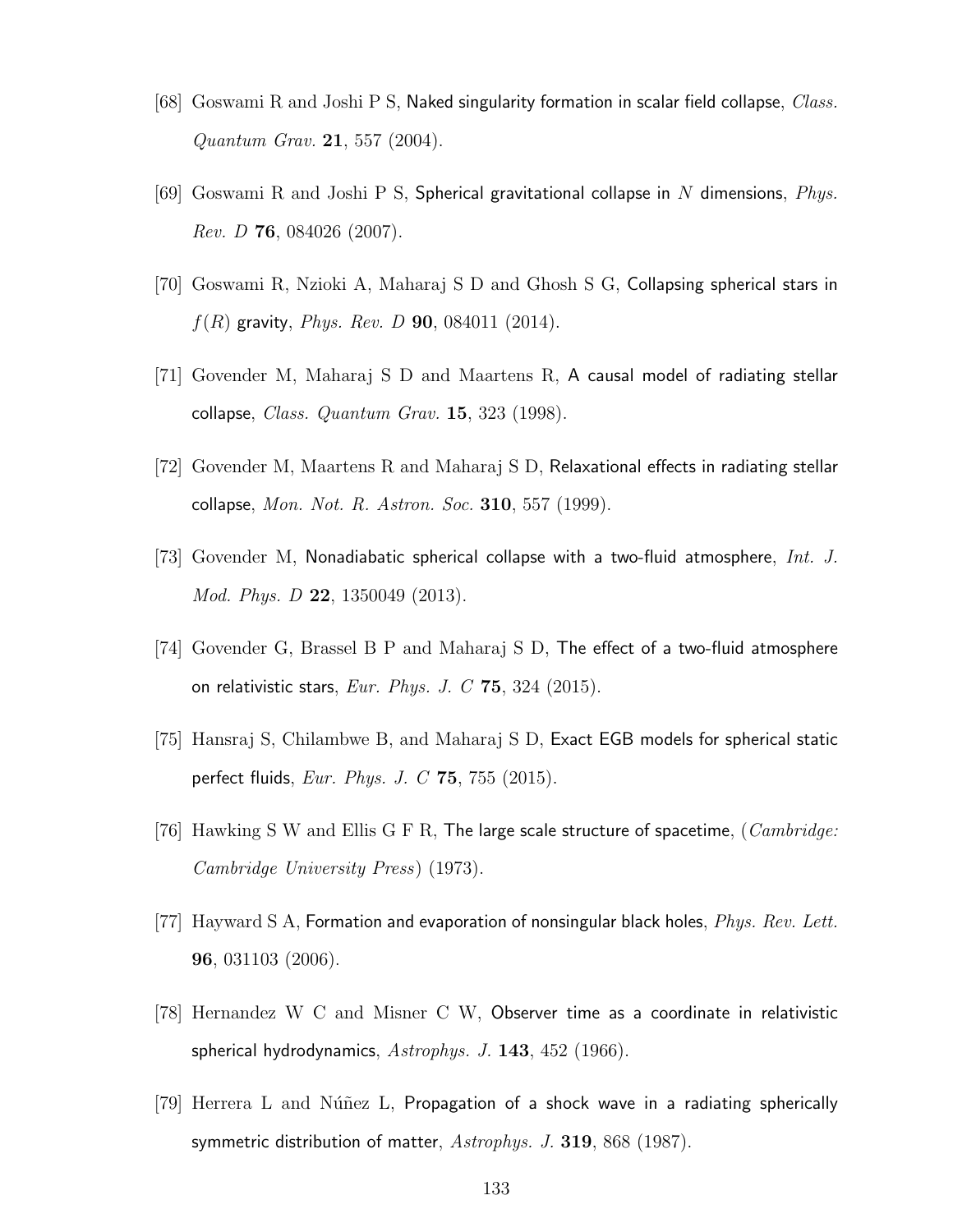- [80] Herrera L and Santos N O, Thermal evolution of compact objects and relaxation time, Mon. Not. R. Astron. Soc. 287, 161 (1997).
- [81] Herrera L, Le Denmat G, Santos N O and Wang A, Shear-free radiating collapse and conformal flatness,  $Int. J. Mod. Phys. D 13, 583 (2004).$
- [82] Herrera L, Di Prisco A and Ospino J, Some analytical models of radiating collapsing spheres, *Phys. Rev. D* **74**, 044001 (2005).
- [83] Herrera L, Le Denmat G and Santos N O, Expansion-free evolving spheres must have inhomogeneous energy density distributions, *Phys. Rev. D* **79**, 087505 (2009).
- [84] Husain V, Exact solutions for null fluid collapse,  $Phys. Rev. D$  53, R1759 (1996).
- [85] Israel W, Singular hypersurfaces and thin shells in general relativity, Il Nuovo Cimento  $B$  44, 1 (1966).
- [86] Ivanov B V, Collapsing shear-free perfect fluid spheres with heat flow, Gen. Relativ. Gravit. 44, 1835 (2012).
- [87] Joshi P S, Global Aspects in Gravitation and Cosmology,  $(Oxford: Clarendon Press)$ (1993).
- [88] Joshi P S, On the genericity of spacetime singularities,  $Pramana-J$ . Phys. 69, 119 (2007).
- [89] Kobayashi T, A Vaidya-type radiating solution in Einstein-Gauss-Bonnet gravity and its application to braneworld, Gen. Relativ. Grav. 37, 1869 (2005).
- [90] Kolassis A C, Santos N O and Tsoubelis D, Energy conditions for an imperfect fluid, Class. Quantum Grav. 5, 1329 (1988).
- [91] Kramer D, Spherically symmetric radiating solution with heat flow in general relativity, J. Math. Phys. 33, 1458 (1992).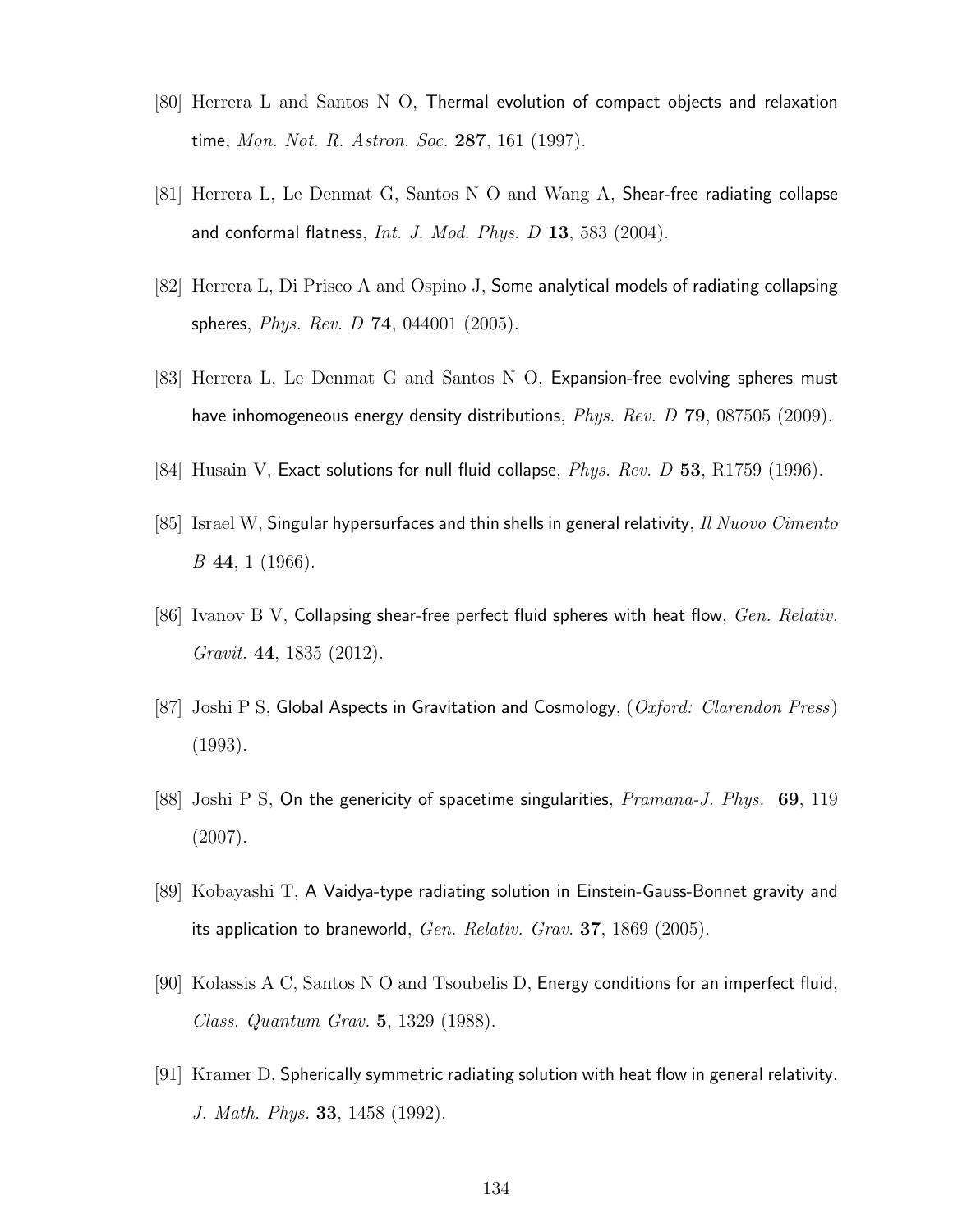- [92] Kuroda T and Umeda H, Three dimensional magneto hydrodynamical simulations of gravitational collapse of a  $15M_{\odot}$  star,  $A \text{strophys. } J.$   $Suppl.$  191, 439 (2010).
- [93] Lake K, Some notes on the propagation of discontinuities in solutions to the Einstein equations, Vth Brazilian School of Cosmology and Gravitation ed. Novello M (Singapore: World Scientific) (1987).
- [94] Lake K and Zannias T, Structure of singularities in the spherical gravitational collapse of a charged null fluid,  $Phys. Rev. D$  43, 1798 (1991).
- [95] Lanczos C, Elektromagnetismus als natürliche Eigenschaft der Riemannschen Geometrie, Z. Phys. 73, 147 (1931).
- [96] Lanczos C, A remarkable property of the Riemann-Christoffel tensor in four dimensions, Annals Math **39**, 842 (1938).
- [97] Levi-Civita T, Nozione di parallelismo in una variet qualunque e consequente specificazione geometrica della curvatura Riemanniana, Rend. Circ. Mat. Palermo 42, 73 (1917).
- $[98]$  Lichnerowicz A, Théories relativistes de la gravitation et de l'electromagnétisme, (Paris: Masson) (1955).
- [99] Lovelock D, The uniqueness of the Einstein field equations in four-dimensional space, Arch. Rational Mech. Anal. 33, 54 (1969).
- [100] Lovelock D, The Einstein tensor and its generalizations, J. Math. Phys. 12, 498 (1971).
- $[101]$  Lovelock D, The four-dimensionality of space and the Einstein tensor J. Math. Phys. 13, 874 (1972).
- [102] Maeda H, Effects of Gauss-Bonnet terms on final fate of gravitational collapse,  $Phys$ . *Rev. D* **73**, 104004 (2006).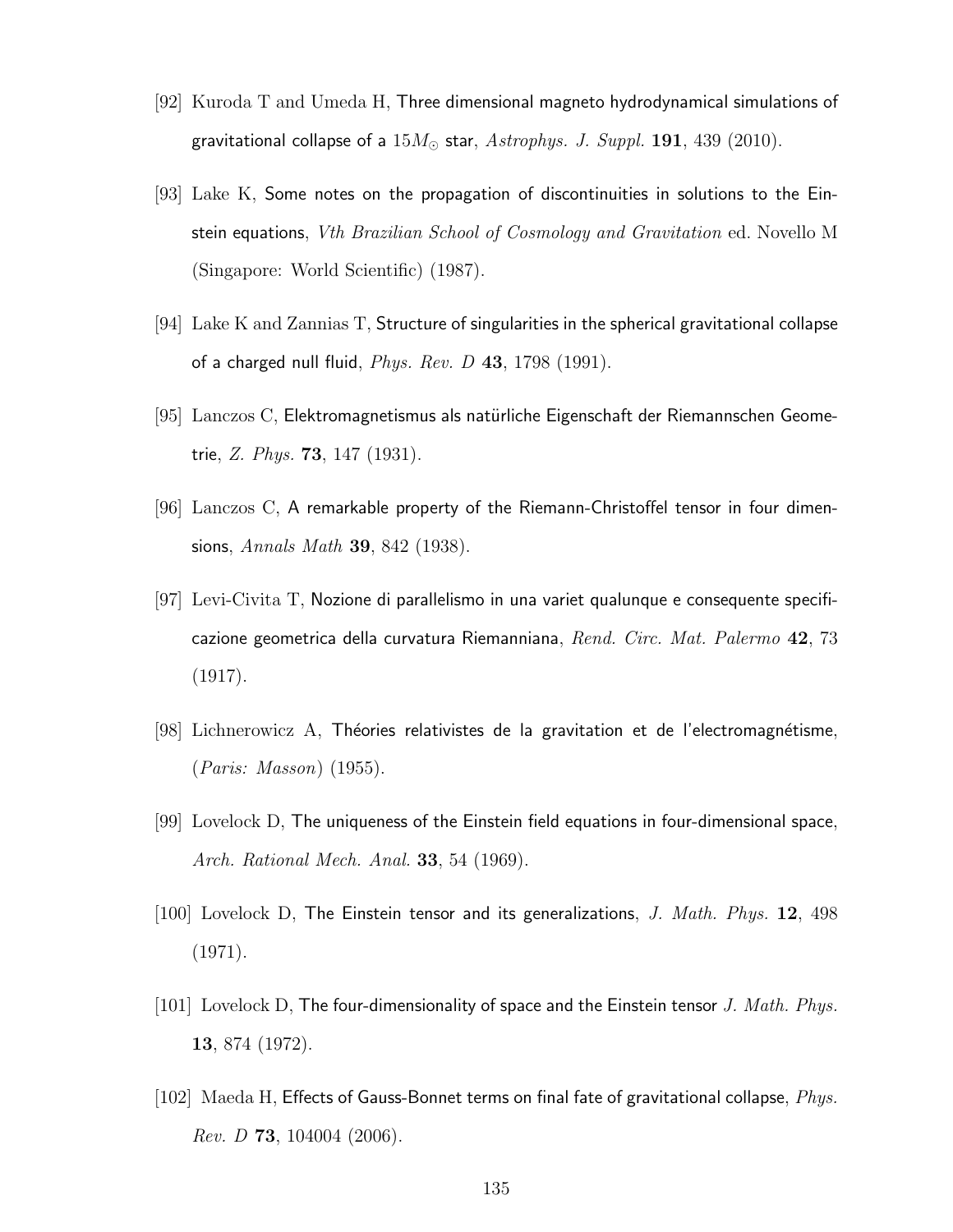- [103] Maharaj S D and Govender M, Behaviour of the Kramer radiating star, Aust. J. Phys. 50, 959 (1997).
- [104] Maharaj S D and Govender M, Collapse of a charged radiating star with shear, Pramana - J. Phys. 54, 715 (2000).
- [105] Maharaj S D and Govender M, Radiating collapse with vanishing Weyl stresses, Int. J. Mod. Phys. D 14, 667 (2005).
- [106] Maharaj S D, Govender G and Govender M, Temperature evolution during gravitational collapse,  $Pramana-J. Phys.$  77, 469 (2012).
- [107] Maharaj S D, Govender G and Govender M, Radiating stars with generalised Vaidya atmospheres, Gen. Relativ. Gravit. 44, 1089 (2012).
- [108] Maharaj S D, Chilambwe B and Hansraj S, Exact barotropic distributions in Einstein-Gauss-Bonnet gravity,  $Phys. Rev. D$  91, 084049 (2014).
- [109] Martínez J, Transport processes in the gravitational collapse of an anisotropic fluid, Phys. Rev. D 53, 6921 (1996).
- [110] May M M and White R H, Hydrodynamic calculations of general-relativistic collapse, Phys. Rev. 141, 1232 (1966).
- [111] Mena F C, Spacetime junctions and the collapse to black holes in higher dimensions, Advances in Mathematical Physics 2012, Article ID 638726 (2012).
- [112] Metsaev R R, Rahmanov M A and Tseytlin A A, The born-infeld action as the effective action in the open superstring theory,  $Phys. Let t. B$  193, 207 (1987).
- $[113]$  Misner C W, Relativistic equations for spherical gravitational collapse with escaping neutrinos, *Phys. Rev. B* 137, 1360 (1965).
- [114] Misner C W, Thorne K S and Wheeler J A, Gravitation, (San Francisco: W H Freeman and Company) (1973).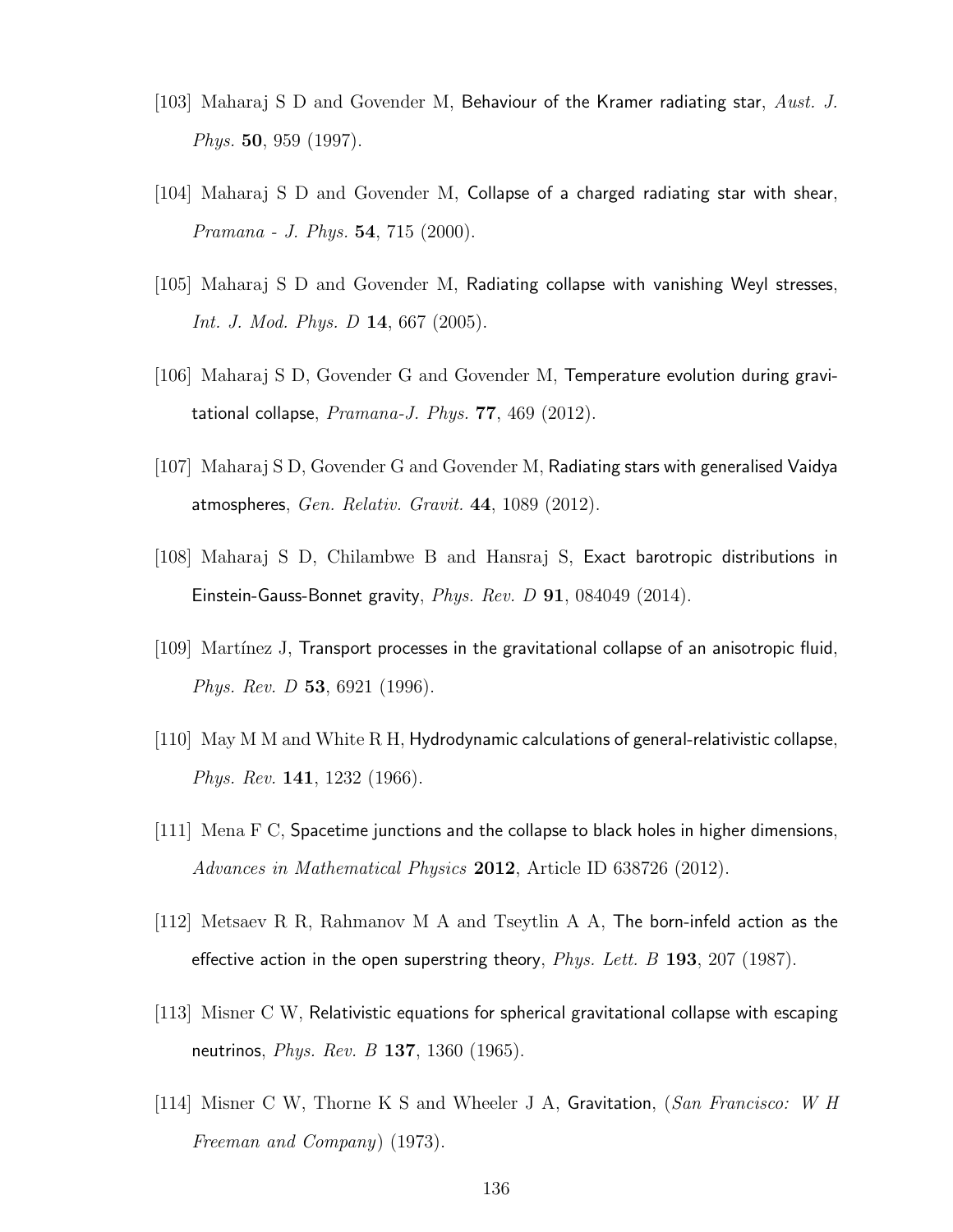- [115] Misthry S S, Maharaj S D and Leach P G L, Nonlinear shear-free radiative collapse, Math. Meth. Appl. Sci. 31, 363 (2008).
- [116] Mkenyeleye M D, Goswami R and Maharaj S D, Gravitational collapse of Vaidya spacetimes, *Phys. Rev. D* **90**, 064034 (2014).
- [117] Mkenyeleye M D, Goswami R and Maharaj S D, Is cosmic censorship restored in higher dimensions?,  $Phys. Rev. D$  92, 024041 (2015).
- [118] Müller B, Janka H T and Marek A,  $\overline{A}$  new multi-dimensional general relativistic neutrino hydrodynamics code for core collapse supernovae. II. Relativistic explosion models of core collapse supernovae,  $Astrophys. J. 84, 756 (2012).$
- [119] Naidu N F, Govender M and Govinder K S, Thermal evolution of a radiating anisotropic star with shear, *Int. J. Mod. Phys. D* 15, 1053 (2006).
- [120] Naidu N F and Govender M, Causal temperature profiles in horizon-free collapse, J. Astrophys. Astron. 28, 167 (2008).
- [121] Nogueira P C and Chan R, Radiating gravitational collapse with shear viscosity and bulk viscosity, Int. J. Mod. Phys. D13, 1727 (2004).
- [122] Nordström G, On the energy of the gravitational field in Einstein's theory, *Proc.* Kon. Ned. Akad. Wet. 20, 1238 (1918).
- [123] O'Brien S and Synge J L, Jump conditions at discontinuities in general relativity, Dublin Inst. Adv. Stud. A No. 9, 1 (1952).
- [124] Oppenheimer J R and Snyder H, On gravitational contraction, Phys. Rev. 56, 455 (1939).
- [125] Padmanabhan T and Kothawala D, Lanczos-Lovelock models of gravity, Phys. Rep. 531, 115 (2013).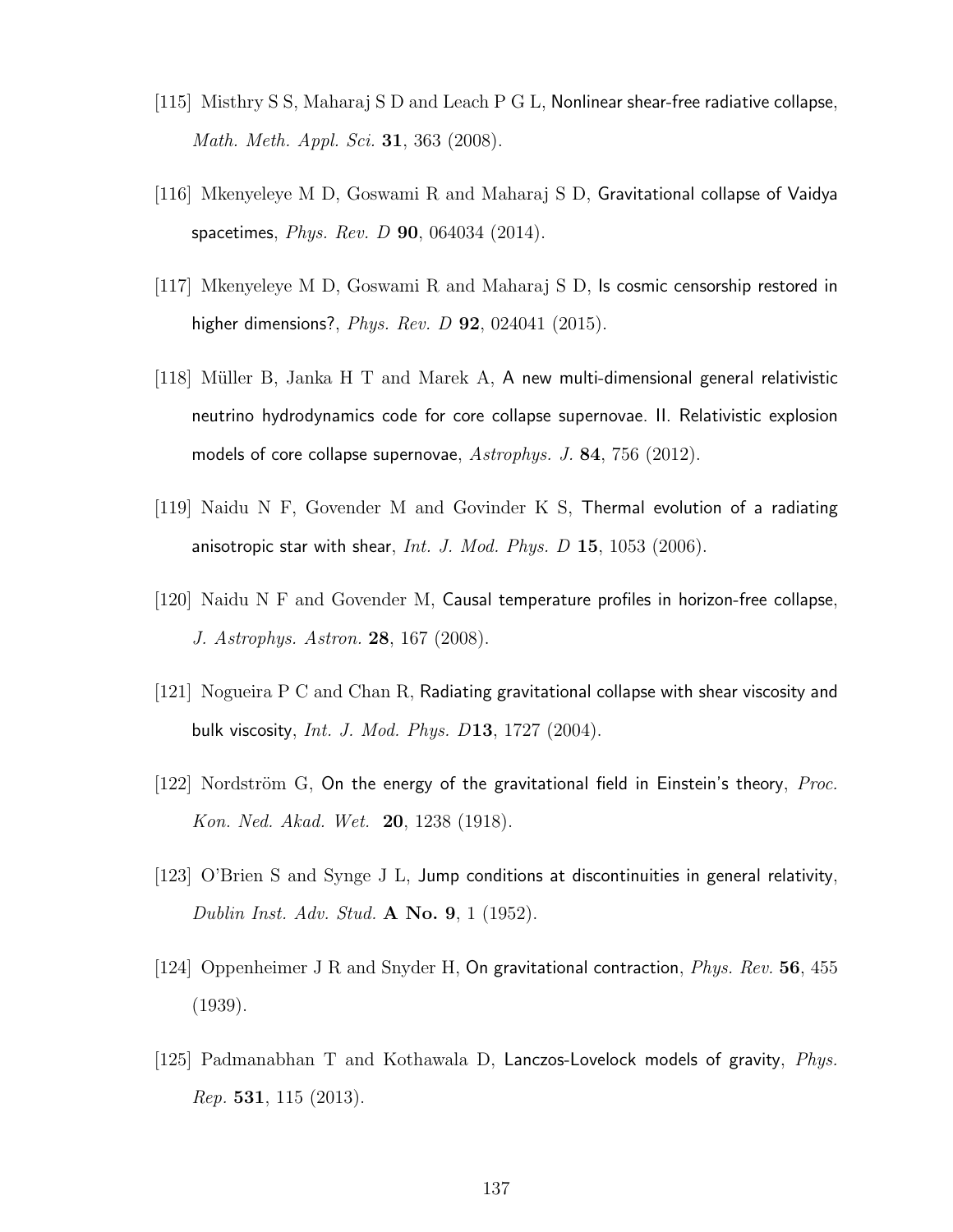- [126] Papantonopoulus E, Modifications of Einstein's Theory of Gravity at Large Distances,  $(Heidelberg: Springer)$  (2015).
- [127] Papapetrou A, A Random Walk in Relativity and Cosmology, (New Delhi: Wiley Eastern) (1985).
- [128] Peng J J, Conserved charges of black holes in Weyl and Einstein-Gauss-Bonnet gravities, *Eur. Phys. J. C* 74, 3156 (2014).
- [129] Penrose R, A spinor approach to general relativity, Annals of Physics 10, 171 (1960).
- [130] Perko L, Differential Equations and Dynamical Systems, (New York: Springer-Verlag) (1991).
- [131] Petrov A Z, Klassifikacya prostranstv opredelyayushchikh polya tyagoteniya,  $Uch$ . Zapiski Kazan. Gos. Univ. 114, 55 (1954).
- [132] Petrov A Z, The classification of spaces defining gravitational fields,  $Gen. Relativ.$ Gravit. 32, 1665 (2000).
- [133] Pinheiro G and Chan R, Radiating gravitational collapse with shear viscosity revisited, Gen. Relativ. Gravit. 40, 2149-2175 (2008).
- [134] Pinheiro G and Chan R, Radiating shear-free gravitational collapse with charge, Gen. Relativ. Gravit. 45, 243 (2013).
- [135] Pirani F A E, Invariant formulation of gravitational radiation theory, *Phys. Rev.* 105, 1089 (1957).
- [136] Poisson E and Israel W, Internal structure of black holes, *Phys. Rev. D* 41, 1796 (1990).
- [137] Poisson E, A Relativist's Toolkit: The Mathematics of Black-Hole Mechanics,  $(Cam$ bridge: Cambridge University Press) (2004).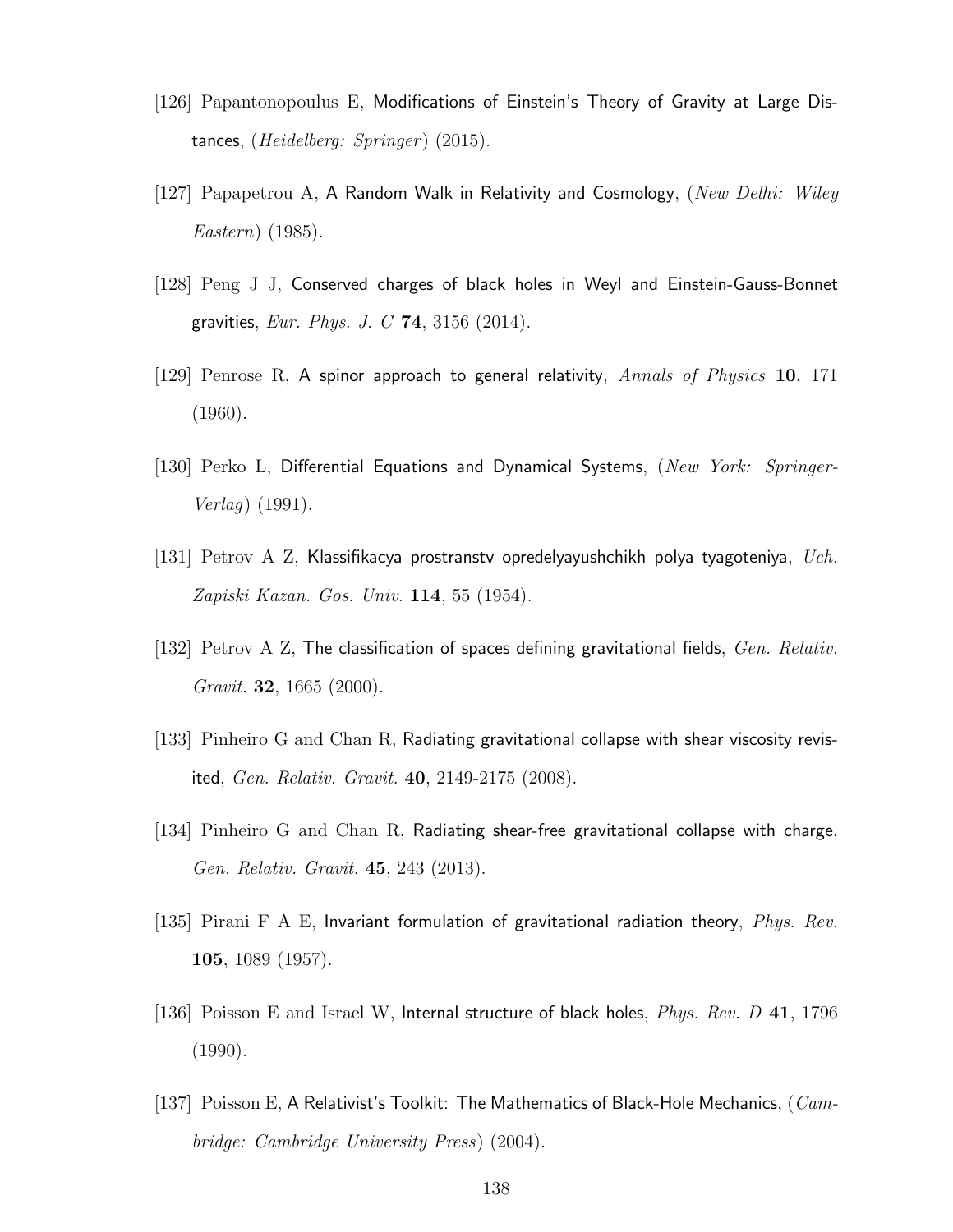- [138] Press W H, Teukolsky S A, Vetterling W T and Flannery B P, Numerical Recipes: The Art of Scientific Computing, (New York: Cambridge University Press) (2007).
- [139] Raju C K, Junction conditions in general relativity, J. Phys. A: Math. Gen 15, 1785 (1982).
- [140] Reissner H, Uber die Eigengravitation des elektrischen Feldes nach der Einstein-schen Theorie, Ann. Phys. 59, 106 (1916).
- [141] Roberts M and Stewart I, Singularity Theory and its Applications, (New York: Springer-Verlag) (1991).
- [142] Santos N O, Non-adiabatic radiating collapse, Mon. Not. R. Astron. Soc. 216, 403 (1985).
- [143] Schäfer D and Goenner H F, The gravitational field of a radiating and contracting spherically-symmetric body with heat flow,  $Gen.$   $Relativ.$   $Gravit.$  32, 2119 (2000).
- [144] Schwarzschild K, Uber das Gravitationsfeld eines Massenpunktes nach der Einstein Theorie, Sitz. Deut. Akad. Wiss. Berlin, Kl. Math. Phys. 1, 189 (1916a).
- [145] Schwarzschild K, Uber das Gravitationsfeld einer Kugel aus inkompressibler Flussigkeit nach der Einstein Theorie, Sitz. Deut. Akad. Wiss. Berlin, Kl. Math. Phys. 24, 424 (1916b).
- [146] Sharif M and Yousaf Z, Shearfree spherically symmetric fluid models, *Chin. Phys. Lett.* **29**, 050403-1  $(2012)$ .
- [147] Sharif M and Abbas G, Dynamics of charged radiating collapse in modified Gauss-Bonnet gravity, Eur. Phys. J. Plus. 128, 102 (2013).
- [148] Shapiro S L and Teukolsky S A, Black Holes, White Dwarfs and Neutron stars, (New York: Wiley) (1983).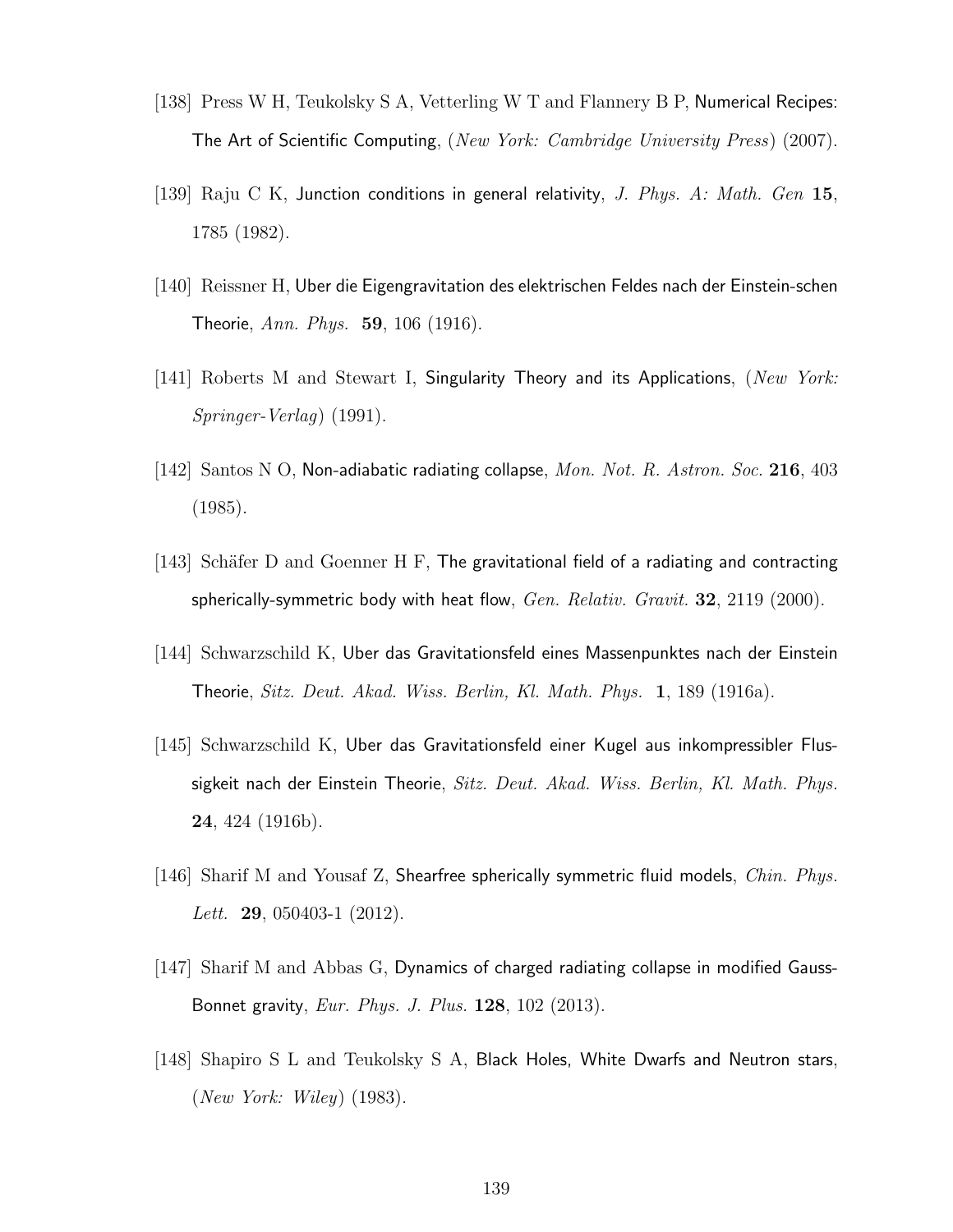- [149] Smoller J and Temple B, General relativistic shock waves that extend the Oppenheimer-Snyder model, Arch. Rational Mech. Anal 138, 239 (1997).
- [150] Stephani H, Kramer D, MacCallum M and Hoenselaers C, Exact solutions of Einstein's equations, (Cambridge: Cambridge University Press) (2003).
- $[151]$  Straumann N, General relativity with applications to astrophysics,  $(New York:$  $Springer (2004).$
- [152] Temple B and Smoller J, Applications of shock-waves in general relativity, *Interna*tional Series of Numerical Mathematics 130, 945 (1999).
- [153] Thirukkanesh S and Maharaj S D, Radiating relativistic matter in geodesic motion, J. Math. Phys. 50, 022502 (2009).
- [154] Tipler F J, Singularities in conformally flat spacetimes, *Phys. Lett.*  $64A$ ,  $8$  (1977).
- [155] Tricomi F G, Differential equations, (London: Blackie and Sons Ltd.) (1961).
- [156] Vaidya P C, The gravitational field of a radiating star, *Proc. Indian Acad. Sci. A* 33, 264 (1951).
- [157] Vaidya P C, 'Newtonian' time in general relativity, Nature 171, 260 (1953).
- [158] Vallée O and Soares M, Airy Functions and Applications to Physics, (London: Imperial College Press) (2004).
- [159] Vilenken A, Cosmic strings, *Phys. Rev. D* 24, 2082 (1981).
- [160] Wagh S M, Govender M, Govinder K S, Maharaj S D, Muktibodh P S and Moodley M, Shear-free spherically symmetric spacetimes with an equation of state  $p = \alpha \rho$ , Class. Quantum Grav. **18**, 2147 (2001).
- [161] Wang A and Wu Y, Generalised Vaidya solutions, Gen. Relativ. Gravit. 31, 107 (1999).